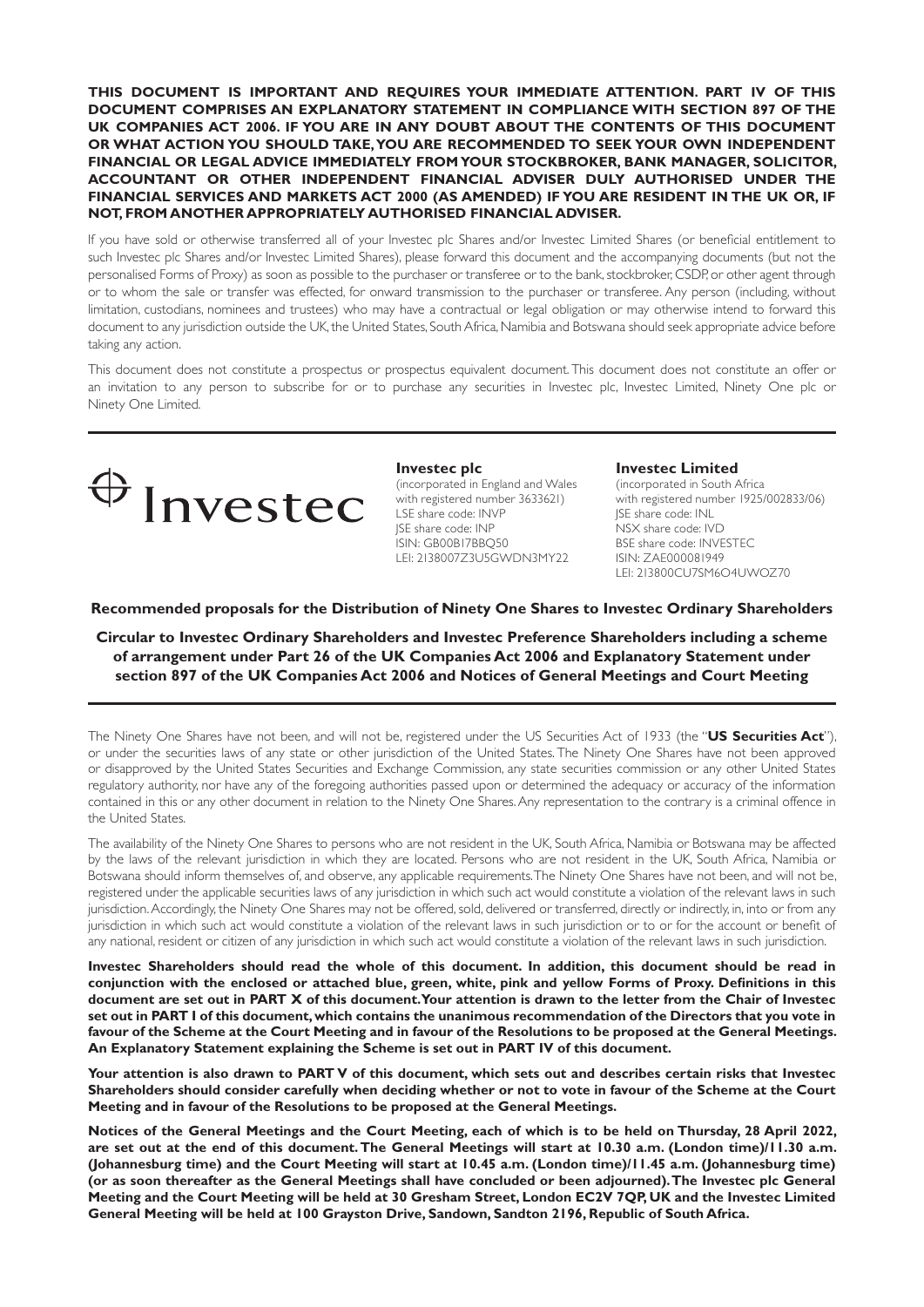**Investec is continuing to closely monitor UK and South African government guidance relating to the COVID-19 pandemic, and in particular the potential for restrictions on travel and public gatherings. In light of the situation at the date of publication of this document, Investec is pleased to confirm that it is intended that the Meetings will be held as combined electronic and physical meetings. The safety of the people of Investec and the Investec Shareholders is of paramount importance, and accordingly, Investec is providing a virtual meeting platform to enable Investec Shareholders to participate in the Meetings, and Investec encourages Investec Shareholders to consider making use of this facility. The guide for Investec plc Shareholders for electronic participation in the Investec plc General Meeting and the Court Meeting can be found in PART XIV of this document. The meeting ID, each Investec plc Shareholder's unique Shareholder Reference Number (SRN) and PIN, which will be required to join the Investec plc General Meeting and the Court Meeting, can all be found on the Forms of Proxy for the Investec plc General Meeting and the Court Meeting. The guide for Investec Limited Shareholders for electronic participation in the Investec Limited General Meeting can be found in PART XII of this document, and the instructions for joining the Investec Limited General Meeting electronically can be found in PART XIV of this document.**

**During the Meetings, Investec Shareholders will be able to participate online, using their smartphone, tablet or computer; see and hear the Directors speak; engage in the Q&A session; and vote during the relevant Meeting in respect of their holding. Investec Shareholders may also submit questions relating to the business of the meeting online in written form or by telephone during the meeting, or in advance by emailing the company secretaries at company.secretarial@investec.com.**

**If an Investec Shareholder wishes to attend the Meetings in person, based on the guidance in place at the date of this notice, Investec anticipates that this will be possible. Please note that Investec will be following all government guidance relevant to the venues for the Meetings in the UK and South Africa in order to ensure that the Meetings can be held in as safe and secure manner as possible in light of COVID-19. All attendees will be asked to follow the safety measures in place which may include social distancing and wearing of face masks (unless an exemption is held). To assist with Investec's planning and for the Investec Shareholders' safety and that of all those attending the Meetings in person, Investec also requests that contemplated attendees provide confirmation if they plan to attend the Meetings in person and are asked to email the company secretaries at company.secretarial@investec.com to confirm their attendance.**

**The actions to be taken in respect of the Meetings are set out in PART II and also in paragraph 12 of PART IV of this document. A blue Form of Proxy for use by any Investec plc Ordinary Shareholders in connection with the Investec plc General Meeting, a white Form of Proxy for use by any Investec plc Ordinary Shareholders in connection with the Court Meeting and a pink Form of Proxy for use by any Investec plc Preference Shareholders in connection with the Investec plc General Meeting are enclosed with this document. A green Form of Proxy for use by any Investec Limited Shareholders who hold their Investec Limited Shares in Certificated Form or in Uncertificated Form with "own-name" registration in connection with the Investec Limited General Meeting and a yellow Form of Proxy for use by any Investec Limited Preference Shareholders in connection with the Investec Limited General Meeting are attached within this document.**

**Whether or not you intend to attend the Meetings in person, please complete and sign each of the Forms of Proxy in accordance with the instructions printed thereon and return them to Investec's Registrars, at the applicable return address or via CREST or, in the case of Investec plc Shareholders on the UK Register, electronically, as soon as possible and, in any event, so as to be received no later than 48 hours (excluding any part of a day that is not a business day) before the time appointed for the relevant Meeting. If the relevant Form of Proxy is not returned by the above time, it may be handed to the Chair or, for the Court Meeting and the Investec plc General Meeting, the UK Registrar or, for the Investec Limited General Meeting, the SA Registrar at the relevant Meeting at any time before the proxy exercises any rights of the shareholder at that Meeting. The completion and return of a Form of Proxy will not prevent you from attending and voting in person at the General Meetings or the Court Meeting or any adjournments thereof, if you so wish and are so entitled.**

**If you hold your Investec plc Shares in Uncertificated Form through CREST, you may appoint a proxy using the CREST voting service in accordance with the procedures set out in the CREST Manual (please also refer to the notes for the notices of the Investec plc General Meeting and the Court Meeting (as applicable) set out in PART XI and PART XIII, respectively, of this document). Proxy appointments through CREST (under CREST participant 3RA50) must be received by the UK Registrar by no later than 10.30 a.m. (London time)/11.30 a.m. (Johannesburg time) on Tuesday, 26 April 2022 in the case of the Investec plc General Meeting and by no later than 10.45 a.m. (London time) time)/11.45 a.m. (Johannesburg time) on Tuesday, 26 April 2022 in the case of the Court Meeting (or, in the case of an adjourned meeting, not less than 48 hours (excluding any part of a day that is not a business day) prior to the time and date set for the adjourned meeting).**

The release, publication or distribution of this document in jurisdictions other than the UK, the United States, South Africa, Namibia or Botswana may be restricted by law and, therefore, persons into whose possession this document comes should inform themselves about, and observe, any applicable restrictions or requirements. Any failure to comply with such restrictions may constitute a violation of the securities laws of any such jurisdiction. To the fullest extent permitted by applicable law, the companies involved in the Proposals disclaim any responsibility or liability for the violation of such requirements by any person. This document has been prepared for the purposes of complying with English and South African law, the UK Listing Rules and the JSE Listings Requirements and the information disclosed may not be the same as that which would have been disclosed if this document had been prepared in accordance with the laws and regulations of any jurisdiction outside England and Wales and South Africa.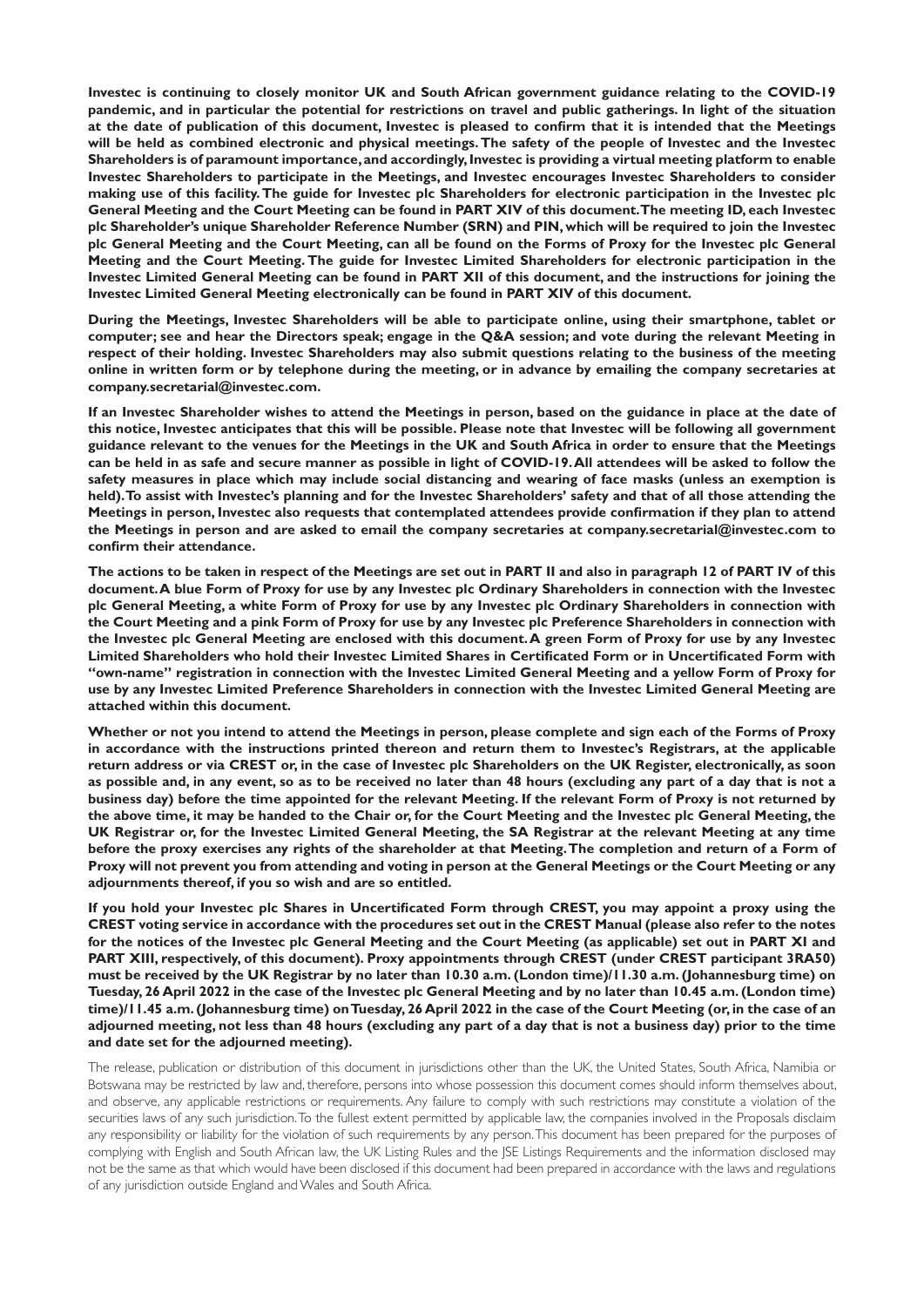# **CORPORATE INFORMATION PAGE**

# **Investec plc and Investec Limited**<br>Secretary and registered office

| Secretary and registered office                       | Investec plc<br>Registration number 3633621<br>David Miller<br>30 Gresham Street<br>London EC2V 7QP<br>United Kingdom<br>Telephone (+44) 20 7597 4000<br>Facsimile (+44) 20 7597 4491<br>Investec Limited<br>Registration number 1925/002833/06<br>Niki van Wyk<br>100 Grayston Drive<br>Sandown Sandton 2196<br>PO Box 785700 Sandton 2146<br>Republic of South Africa<br>Telephone (+27) 11 286 7000<br>Facsimile (+27) 11 286 7966 |
|-------------------------------------------------------|---------------------------------------------------------------------------------------------------------------------------------------------------------------------------------------------------------------------------------------------------------------------------------------------------------------------------------------------------------------------------------------------------------------------------------------|
| Directors of Investec plc and Investec Limited        |                                                                                                                                                                                                                                                                                                                                                                                                                                       |
| Chair (non-executive director)<br>Executive directors | Philip Hourquebie (Chair)<br>Fani Titi (Chief Executive Officer)<br>Nishlan Samujh (Group Finance Director)<br>Richard Wainwright<br>Ciaran Whelan                                                                                                                                                                                                                                                                                    |
| Non-executive directors                               | Henrietta Baldock<br>Zarina Bassa<br>David Friedland<br>Stephen Koseff<br>Nicola Newton-King<br>Jasandra Nyker<br>Khumo Shuenyane<br>Philisiwe Sibiya<br>Brian Stevenson                                                                                                                                                                                                                                                              |
| South African Sponsor                                 | Investec Bank Limited<br>The Corporate Finance division of Investec Bank Limited<br>2nd Floor, 100 Grayston Drive<br>Sandown<br>Sandton, 2196<br>PO Box 785700, Sandton, 2146                                                                                                                                                                                                                                                         |
| <b>Namibian Sponsors</b>                              | Old Mutual Investment Services (Namibia) (Pty) Ltd<br>PO Box 25549, Windhoek, Namibia                                                                                                                                                                                                                                                                                                                                                 |
| <b>Botswana Sponsor</b>                               | Motswedi Securities (Pty) Ltd<br>Kgale Mews, Gaboroane, Botswana                                                                                                                                                                                                                                                                                                                                                                      |
| <b>Registrars in the UK</b>                           | Computershare Investor Services PLC<br>The Pavilions<br>Bridgwater Road<br>Bristol BSI3 8AE<br>United Kingdom<br>Telephone (+44) 370 707 1077                                                                                                                                                                                                                                                                                         |
| <b>Transfer secretaries in South Africa</b>           | Computershare Investor Services Proprietary Limited<br>Rosebank Towers<br>15 Biermann Avenue, Rosebank 2196<br>Private Bag X9000<br>Saxonwold 2132<br>Republic of South Africa<br>Telephone (+27) 11 370 5000                                                                                                                                                                                                                         |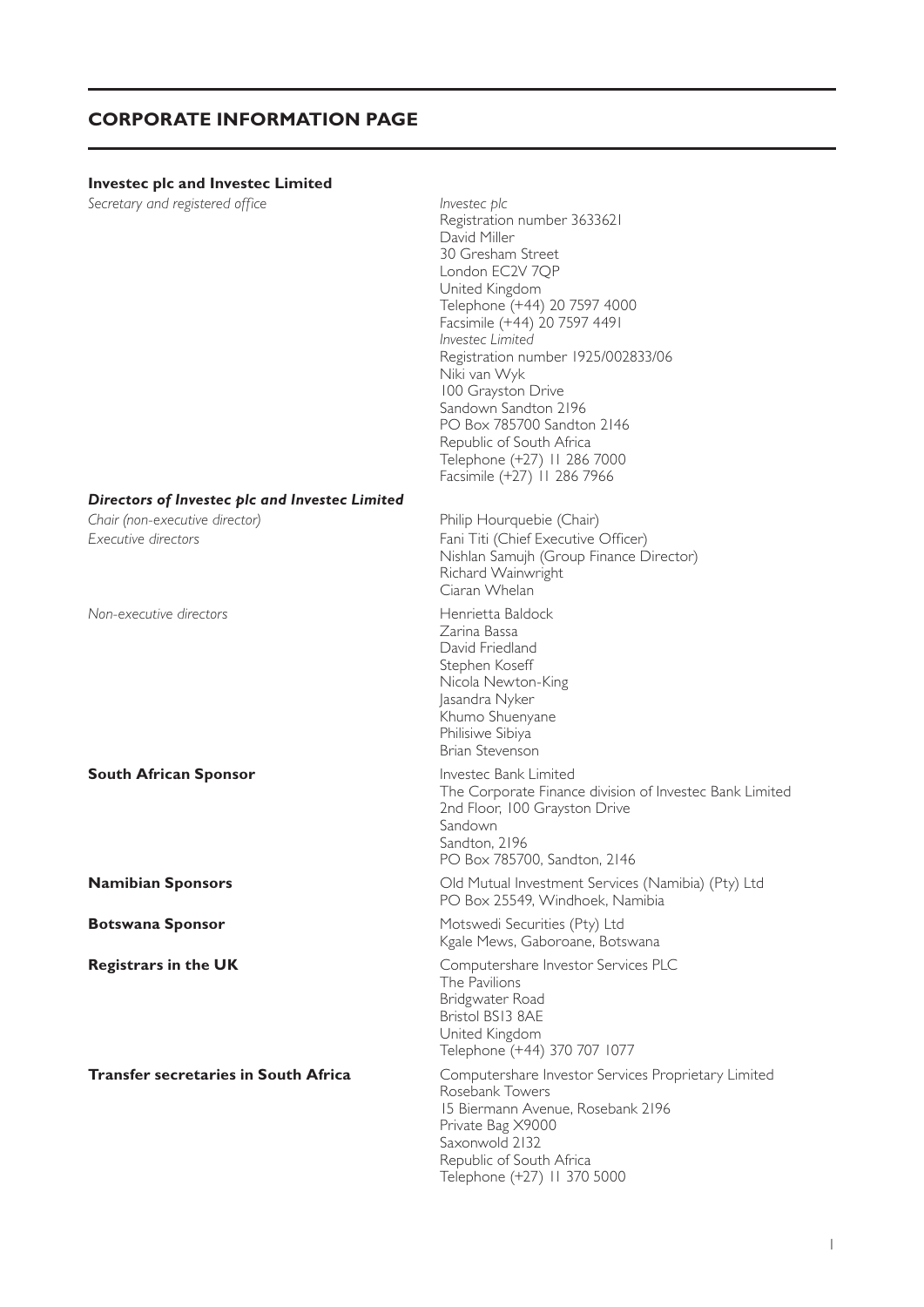# **TABLE OF CONTENTS**

|                                                                                                        | Page     |
|--------------------------------------------------------------------------------------------------------|----------|
| PART I LETTER FROM THE CHAIR OF INVESTEC                                                               | 3        |
| <b>PART II ACTION TO BE TAKEN</b>                                                                      | 10       |
| PART III EXPECTED TIMETABLE OF PRINCIPAL EVENTS                                                        | 15       |
| PART IV EXPLANATORY STATEMENT                                                                          | 17       |
| <b>PART V RISK FACTORS</b>                                                                             | 31       |
| PART VI SHAREHOLDER PARTICIPATION IN THE PROPOSALS AND ENTITLEMENT TO RECEIVE<br>THE NINETY ONE SHARES | 34       |
| PART VII TAXATION                                                                                      | 42       |
| PART VIII SCHEME OF ARRANGEMENT                                                                        | 51       |
| PART IX ADDITIONAL INFORMATION                                                                         | 58       |
| PART X DEFINITIONS AND GLOSSARY OF TECHNICAL TERMS                                                     | 63       |
| PART XI NOTICE OF INVESTEC PLC GENERAL MEETING                                                         | 72       |
| PART XII NOTICE OF INVESTEC LIMITED GENERAL MEETING                                                    | 77       |
| PART XIII NOTICE OF COURT MEETING                                                                      | 82       |
| PART XIV GUIDE TO JOINING THE ELECTRONIC MEETINGS                                                      | 84       |
| PART XV INVESTEC LIMITED ORDINARY SHAREHOLDER FORM OF PROXY                                            | Attached |
| PART XVI INVESTEC LIMITED PREFERENCE SHAREHOLDER FORM OF PROXY                                         | Attached |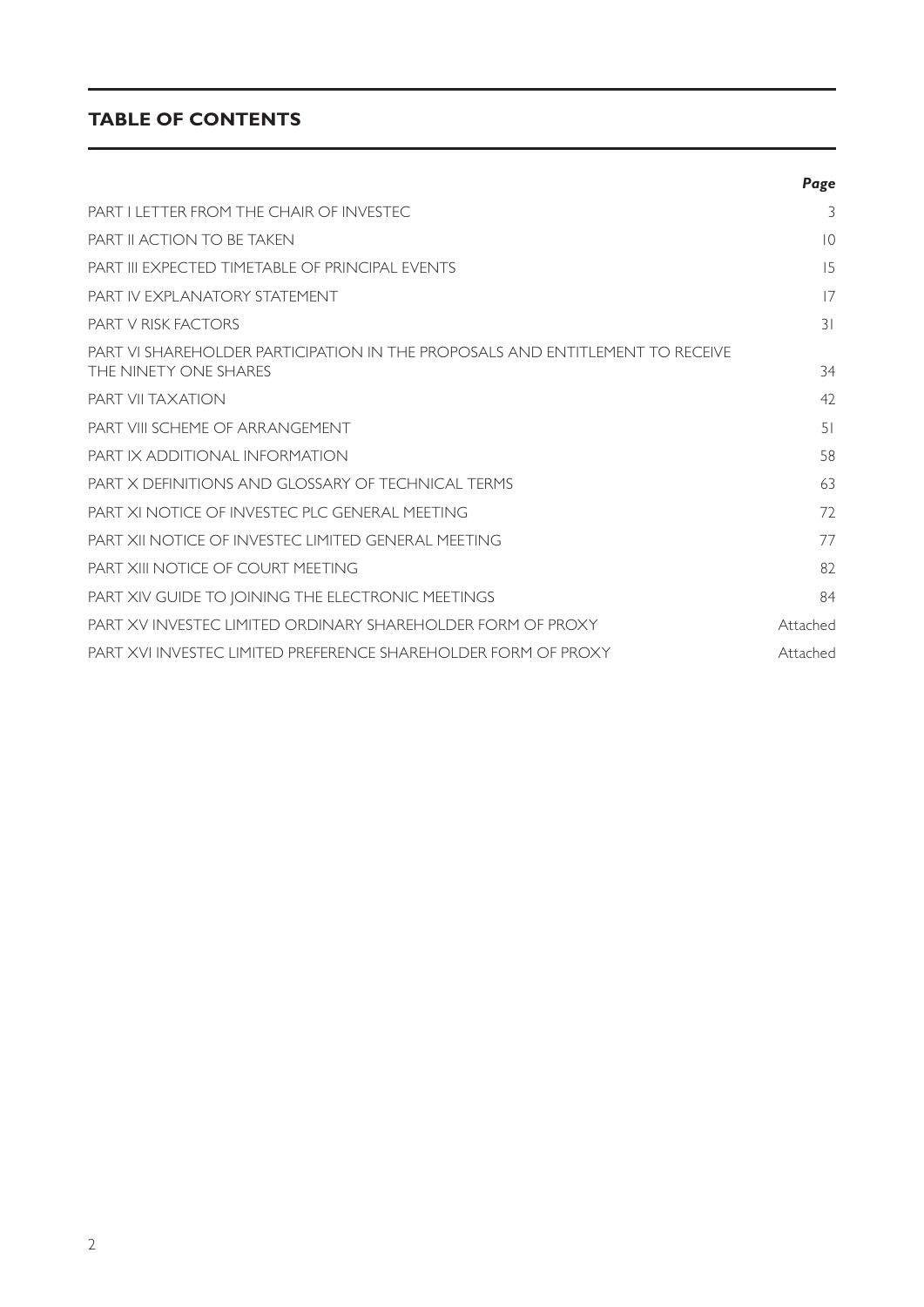# **LETTER FROM THE CHAIR OF INVESTEC**

#### **Investec plc** *(Incorporated and registered in England and Wales with registered number 3633621)*

#### **Investec Limited** *(Incorporated and registered in South Africa with registration number 1925/002833/06)*

- (1) Philip Hourquebie (Chair)
- (2) Fani Titi (Chief Executive Officer)
- (3) Nishlan Samujh (Group Finance Director)
- $(4)$ Henrietta Baldock
- (5) Zarina Bassa
- (6) David Friedland
- (7) Stephen Koseff
- (8) Nicola Newton-King
- (9) Jasandra Nyker
- (10) Khumo Shuenyane
- (11) Philisiwe Sibiya
- (12) Brian Stevenson
- (13) Richard Wainwright
- (14) Ciaran Whelan

#### **Directors: Registered offices:**

30 Gresham Street London EC2V 7QP United Kingdom

100 Grayston Drive Sandown Sandton 2196 Republic of South Africa

18 March 2022

To: *Investec plc Ordinary Shareholders, Investec Limited Ordinary Shareholders, Investec plc Preference Shareholders, Investec Limited Preference Shareholders and, for information only, persons with information rights*

Dear Shareholder

#### **Recommended proposals for the Distribution of Ninety One Shares to Investec Ordinary Shareholders**

#### 1. **INTRODUCTION**

In March 2020, Investec effected the Demerger pursuant to which it demerged part of its stake in Ninety One (then known as Investec Asset Management). The Demerger involved Investec plc Ordinary Shareholders receiving Ninety One plc Shares, pursuant to a reduction of capital demerger, and Investec Limited Ordinary Shareholders receiving Ninety One Limited Shares by way of a distribution *in specie*.

Following the Demerger, Investec plc retained a stake of approximately 24.10% in Ninety One plc and Investec Investments (a wholly owned subsidiary of Investec Limited) retained a stake of approximately 26.87% in Ninety One Limited. As at the Latest Practicable Date, these holdings represent a total stake in Ninety One on a DLC basis of approximately 25.00%. At the time of the Demerger the intention had been for Investec to sell a proportion of the Ninety One plc Shares and the Ninety One Limited Shares not demerged to new and/or existing institutional and certain other investors. This sale ultimately did not proceed due to market conditions at the time of the Demerger.

Investec now wishes to distribute some of the shares it holds in Ninety One to the Investec Ordinary Shareholders and to reduce its percentage holding in Ninety One to approximately 10.00% on a DLC basis.

In this document:

- full details of the Proposals to implement the Distribution and certain related steps will be provided;
- your support to vote in favour of the Proposals will be sought; and
- the reasons why the Boards of Investec plc and Investec Limited (the "**Investec Boards**") unanimously support and recommend that you vote in favour of the Proposals will be explained.

Details of the specific actions you need to take to vote on the Proposals can be found in PART II and in paragraph 12 of PART IV of this document.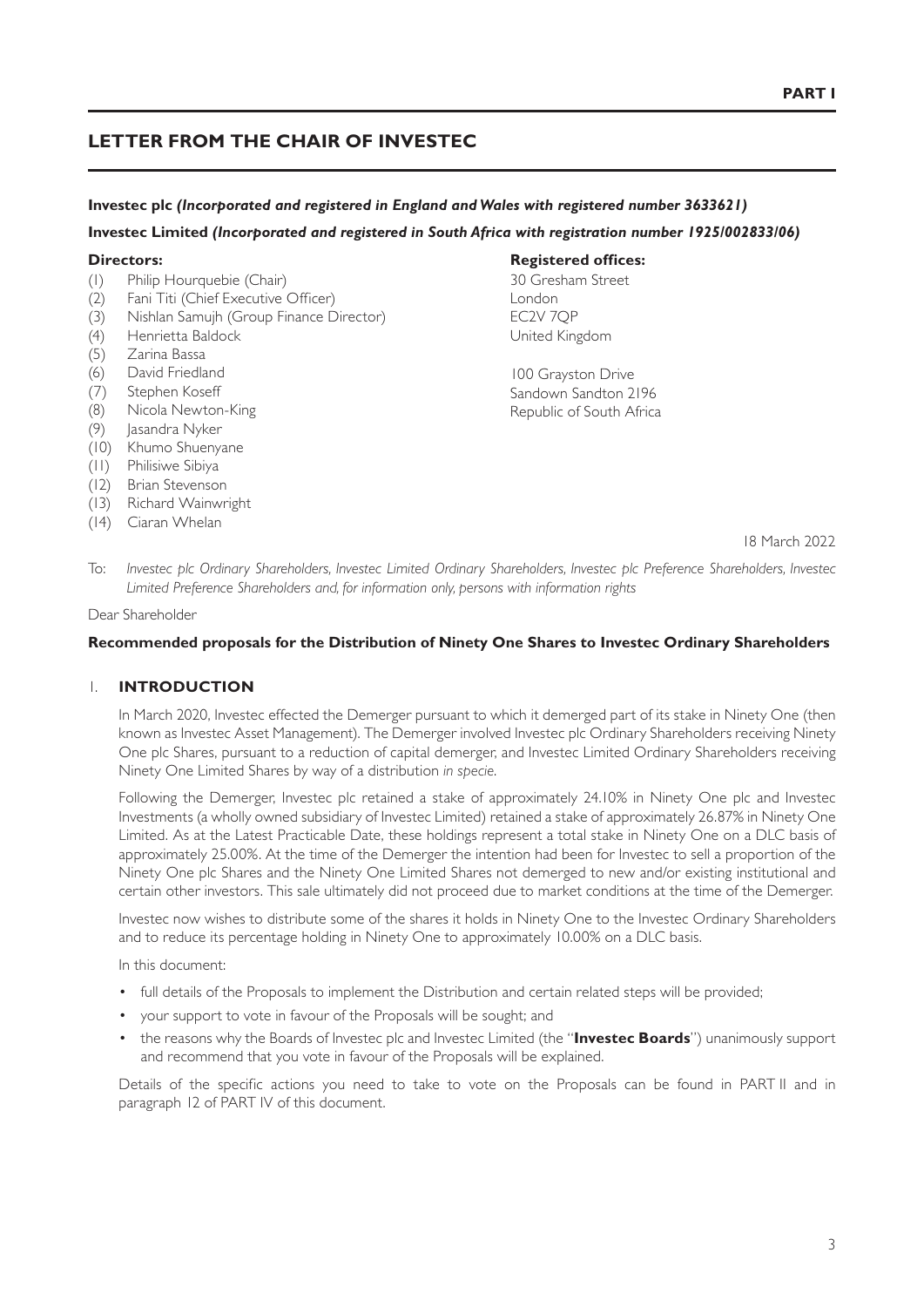**The Proposals require both Investec Shareholder and Court approvals.**

**If the Proposals are so approved, Investec plc Ordinary Shareholders on the Investec plc UK Register will receive 0.13751 Ninety One plc Shares for each Investec plc Ordinary Share that they hold, Investec plc Ordinary Shareholders on the Investec plc SA Register will receive 0.13751 Ninety One Limited Shares for each Investec plc Ordinary Share that they hold and Investec Limited Ordinary Shareholders will receive 0.13751 Ninety One Limited Shares for each Investec Limited Ordinary Share that they hold.**

#### **Investec plc Ordinary Shareholders will retain their existing shareholding in Investec plc and Investec Limited Ordinary Shareholders will retain their existing shareholding in Investec Limited.**

An entitlement to a fraction of a Ninety One plc Share or Ninety One Limited Share will arise for all Investec Ordinary Shareholders. For example, if: (i) an Investec plc Ordinary Shareholder on the Investec plc UK Register holds eight Investec plc Ordinary Shares at the Distribution Record Time (expected to be 6.30 p.m. (London time) on Monday, 30 May 2022), such Investec plc Ordinary Shareholder will receive one Ninety One plc Share, plus an entitlement to a 0.10008 fraction of a Ninety One plc Share; (ii) an Investec plc Ordinary Shareholder on the Investec plc SA Register holds eight Investec plc Ordinary Shares at the Distribution Record Time (expected to be 6.30 p.m. (London time) on Monday, 30 May 2022), such Investec plc Ordinary Shareholder will receive one Ninety One Limited Share, plus an entitlement to a 0.10008 fraction of a Ninety One Limited Share; and (iii) an Investec Limited Ordinary Shareholder holds eight Investec Limited Ordinary Shares at the Distribution Record Time (expected to be 6.30 p.m. (London time) on Monday, 30 May 2022), such Investec Limited Ordinary Shareholder will receive one Ninety One Limited Share, plus an entitlement to a 0.10008 fraction of a Ninety One Limited Share. Where such individual fractional entitlements to Ninety One Shares arise on the Distribution, the relevant Investec Ordinary Shareholder will instead be entitled to receive a cash amount equivalent to the fraction, as is more fully described in paragraphs 3.1 and 3.2 of PART VI of this document.

#### **If Investec Ordinary Shareholders sell or otherwise transfer their Investec plc Ordinary Shares or Investec Limited Ordinary Shares before the last day to trade in order to appear in the relevant Investec Register at the Distribution Record Time, they will not receive any Ninety One plc Shares or Ninety One Limited Shares (as applicable).**

The General Meetings and the Court Meeting to approve the Proposals will be held on Thursday, 28 April 2022. The Court hearing to approve the Scheme will take place on Thursday, 19 May 2022. If the Proposals are approved by the relevant Investec Shareholders at the General Meetings and the Court Meeting and by the Court, the Distribution is expected to become effective on Monday, 30 May 2022.

Investec is continuing to closely monitor UK and South African government guidance relating to the COVID-19 pandemic, and in particular the potential for restrictions on travel and public gatherings. In light of the situation at the date of publication of this document, Investec is pleased to confirm that it is intended that the Meetings will be held as combined electronic and physical meetings. The safety of the people of Investec and the Investec Shareholders is of paramount importance, and accordingly, Investec is providing a virtual meeting platform to enable Investec Shareholders to participate in the Meetings, and Investec encourages Investec Shareholders to consider making use of this facility. The guide for Investec plc Shareholders for electronic participation in the Investec plc General Meeting and the Court Meeting can be found in PART XIV of this document. The meeting ID, each Investec plc Shareholder's unique Shareholder Reference Number (SRN) and PIN, which will be required to join the Investec plc General Meeting and the Court Meeting, can all be found on the Forms of Proxy for the Investec plc General Meeting and the Court Meeting. The guide for Investec Limited Shareholders for electronic participation in the Investec Limited General Meeting can be found in PART XII of this document, and the instructions for joining the Investec Limited General Meeting electronically can be found in PART XIV of this document.

During the Meetings, Investec Shareholders will be able to participate online, using their smartphone, tablet or computer; see and hear the Directors speak; engage in the Q&A session; and vote during the relevant Meeting in respect of their holding. Investec Shareholders may also submit questions relating to the business of the meeting online in written form or by telephone during the meeting, or in advance by emailing the company secretaries at company.secretarial@investec.com.

If an Investec Shareholder wishes to attend the Meetings in person, based on the guidance in place at the date of this document, Investec anticipates that this will be possible. Please note that Investec will be following all government guidance relevant to the venues for the Meetings in the UK and South Africa in order to ensure that the Meetings can be held in as safe and secure manner as possible in light of COVID-19. All attendees will be asked to follow the safety measures in place which may include social distancing and wearing of face masks (unless an exemption is held). To assist with Investec's planning and for the Investec Shareholders' safety and that of all those attending the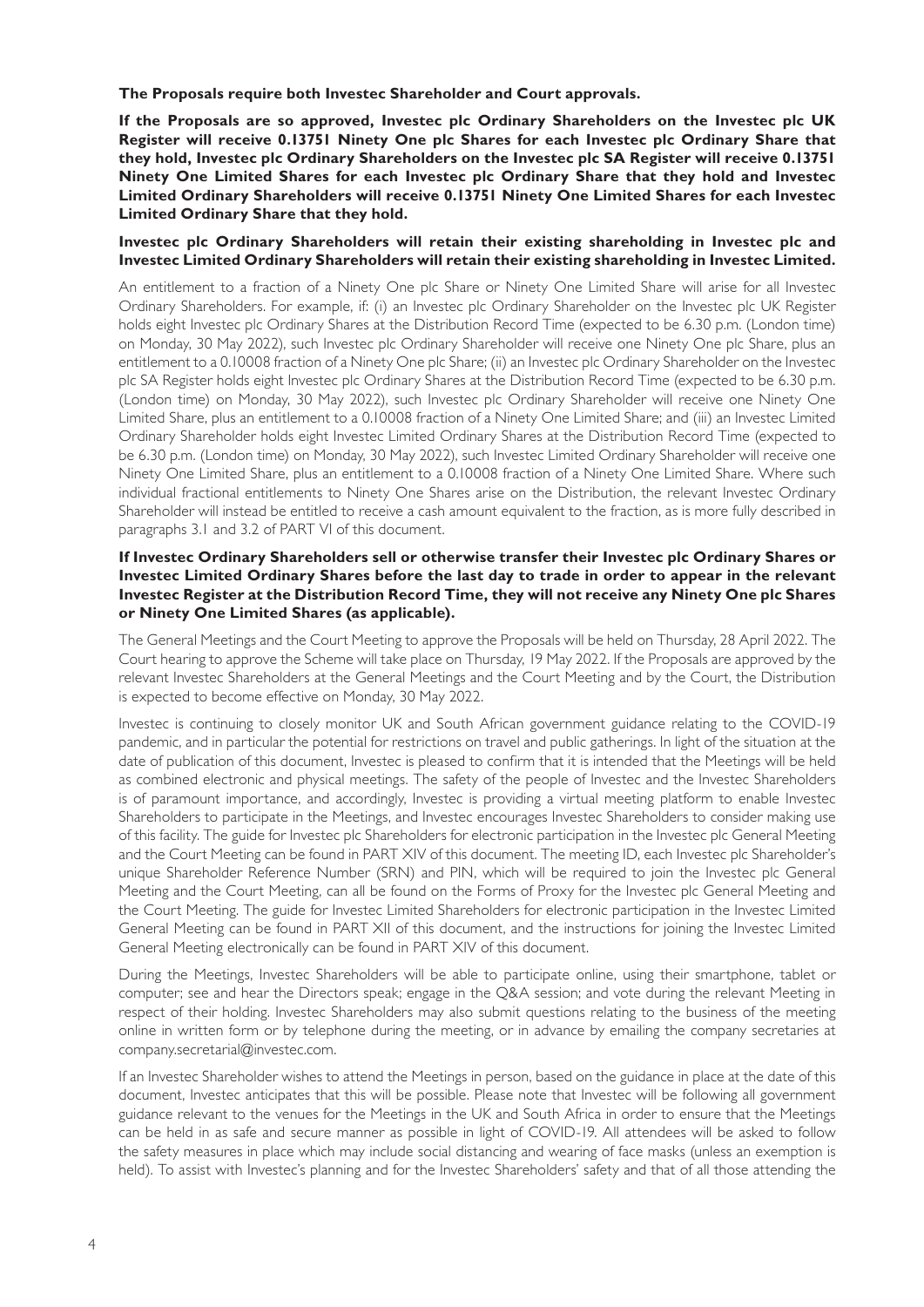Meetings in person, Investec also requests that contemplated attendees provide confirmation if they plan to attend the Meetings in person and are asked to email the company secretaries at company.secretarial@investec.com to confirm their attendance.

#### 2. **BACKGROUND TO, AND REASONS FOR, THE PROPOSALS**

#### 2.1 **Background**

In March 2020, Investec effected the Demerger, pursuant to which it demerged part of its stake in Ninety One (previously known as Investec Asset Management). The Demerger involved Investec plc Ordinary Shareholders receiving Ninety One plc Shares, pursuant to a reduction of capital demerger, and Investec Limited Ordinary Shareholders receiving Ninety One Limited Shares by way of a distribution *in specie*.

Following the Demerger, Investec plc retained a stake of approximately 24.10% in Ninety One plc and Investec Investments retained a stake of approximately 26.87% in Ninety One Limited. As at the Latest Practicable Date, these holdings represent a total stake in Ninety One on a DLC basis of approximately 25.00%.

#### 2.2 **Reasons for the Proposals**

Based on Investec's strong capital generation and capital optimisation strategy, Investec intends to distribute an approximate 15.00% holding in Ninety One to shareholders whilst retaining an approximate 10.00% interest. Investec has considered a number of different ways of effecting the Distribution. For capital optimisation reasons, it is beneficial for the retained shareholding in Ninety One to be held by Investec plc.

#### 3. **PROPOSED IMPLEMENTATION OF THE PROPOSALS**

#### 3.1 **Overview of Proposals**

The overall effect of the Proposals is to distribute such number of the shares Investec holds in Ninety One to the Investec Ordinary Shareholders so as to reduce Investec's percentage holding in Ninety One to approximately 10.00% on a DLC basis. This, together with certain ancillary actions, will be implemented through a number of sequential steps as summarised below. These steps will only be implemented if the requisite approvals, including approval by Investec Shareholders and the Court, are obtained.

- The first step is the distribution of Ninety One Limited Shares by Investec Investments to Investec Limited. Investec Investments shall distribute all of its Ninety One Limited Shares to Investec Limited as a distribution *in specie* by way of an 'unbundling transaction' under South African law.
- The second step is the UK Distribution, which involves Investec plc effecting a reduction of capital and distribution of Ninety One plc Shares to Investec plc Ordinary Shareholders registered on the Investec plc UK Register through a Court sanctioned process known as a scheme of arrangement. Investec plc will not, through the UK Distribution, distribute any Ninety One plc Shares to Investec plc Ordinary Shareholders registered on the Investec plc SA Register, who will instead receive Ninety One Limited Shares as part of the third step described below.
- The third step is the distribution *in specie* of all of the Ninety One Limited shares held by Investec Limited to Investec Limited Ordinary Shareholders and to Investec plc Ordinary Shareholders on the Investec plc SA Register via the Investec SA DAS Share.

On 16 March 2022, Investec Limited acquired 10,419,524 Ninety One Limited Shares from sellers in the market (increasing its total holding to 91,039,032 shares) and Investec plc disposed of 10,419,524 Ninety One plc Shares to purchasers in the market to allow Investec to maintain its overall 25.00% shareholding in Ninety One (on a DLC basis) (the "**Market Sale and Purchase**"). The Market Sale and Purchase was effected to ensure that Investec Limited holds the required number of Ninety One Limited Shares to enable it to implement the third step described above. The Ninety One Limited MoI provides that no shareholder may acquire 30% or more of the voting rights of Ninety One Limited except as a result of a Permitted Acquisition. An acquisition is regarded as a Permitted Acquisition if, *inter alia*, the Ninety One Limited Board consents to the acquisition. The Ninety One Limited Board has provided its consent to the Market Sale and Purchase conditional upon the Distribution proceeding in accordance with the Proposals set out in this document.

Following the steps above, as at the Latest Practicable Date, it is expected that pursuant to the Distribution:

• approximately 7.61% of the total issued share capital of Ninety One plc, representing approximately 5.13% of the combined total issued share capital of Ninety One, will have been distributed to Investec plc Ordinary Shareholders on the Investec plc UK Register;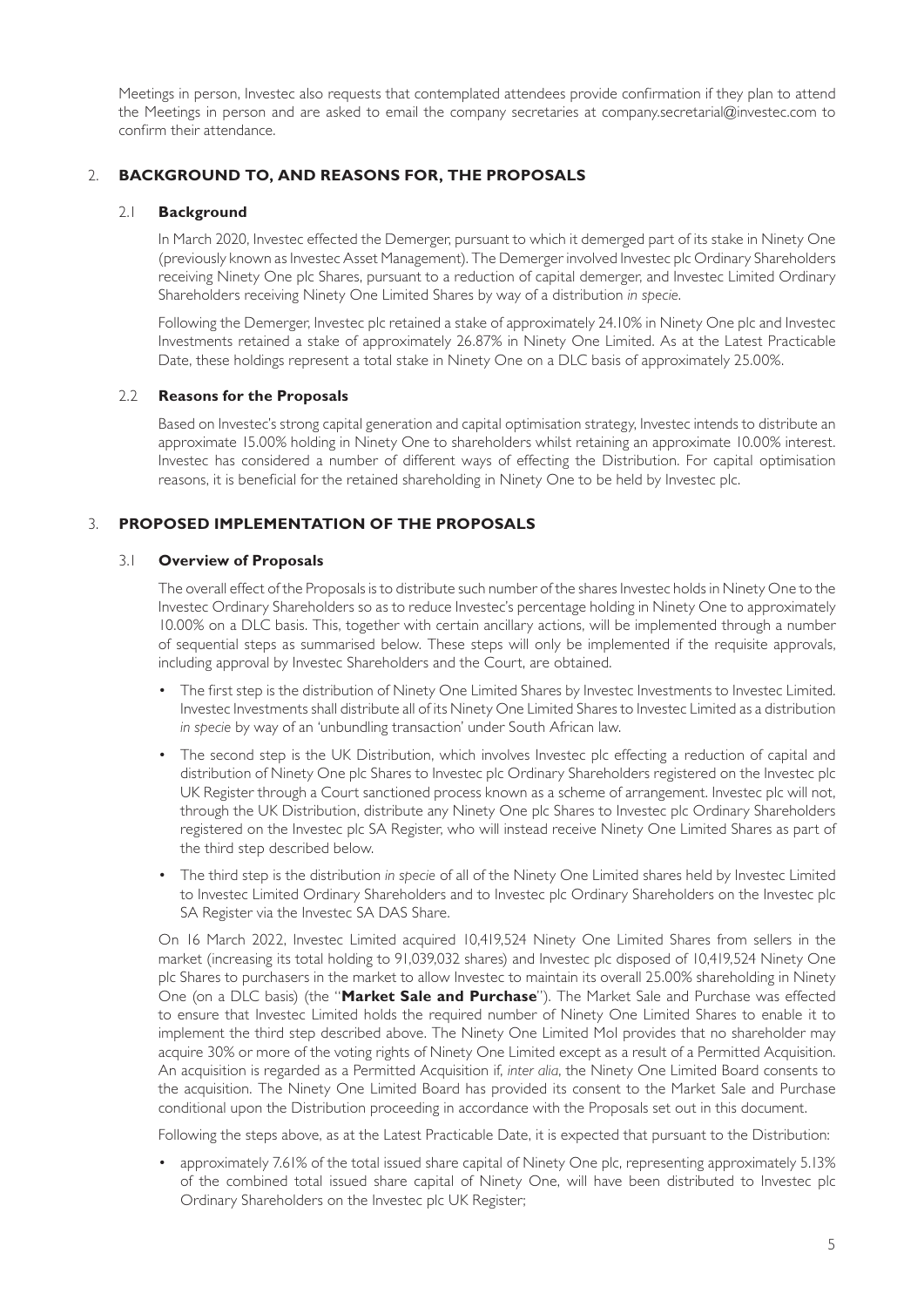- approximately 16.11% of the total issued share capital of Ninety One Limited, representing approximately 5.24% of the combined total issued share capital of Ninety One, will have been distributed to Investec plc Ordinary Shareholders on the Investec plc SA Register;
- approximately 14.22% of the total issued share capital of Ninety One Limited, representing approximately 4.63% of the combined total issued share capital of Ninety One, will have been distributed to Investec Limited Ordinary Shareholders;
- approximately 14.82% of the total issued share capital of Ninety One plc, representing approximately 10.00% of the combined total issued share capital of Ninety One, will be retained by Investec plc; and
- Investec Limited will no longer, whether directly or through its subsidiaries (including Investec Investments), hold any shares in Ninety One.

As part of the Proposals, each Investec plc Ordinary Shareholder and each Investec Limited Ordinary Shareholder will retain their shareholdings in Investec plc and/or Investec Limited, as applicable, and will receive 0.13751 Ninety One plc Shares for each Investec plc Ordinary Share held on the Investec plc UK Register, 0.13751 Ninety One Limited Shares for each Investec plc Ordinary Share held on the Investec plc SA Register and/or 0.13751 Ninety One Limited Shares for each Investec Limited Ordinary Share.

**An entitlement to a fraction of a Ninety One plc Share or Ninety One Limited Share will arise for all Investec Ordinary Shareholders. Fractional entitlements will be rounded down to the nearest whole number and the aggregated excess fractions of the Ninety One Shares to which such Investec Ordinary Shareholder would otherwise be entitled will not be transferred to them, and the relevant Investec Ordinary Shareholder will instead be entitled to receive a cash amount equivalent to the fraction, as more fully described in paragraphs 3.1 and 3.2 of PART VI of this document.**

#### 3.2 **Conditionality of the steps in the implementation of the Proposals**

The requisite approvals for the Proposals have been obtained from the SARB and the PRA on terms and subject to conditions customary to international transactions of this nature. The requisite approval for the Investec DAT Deeds Amendments Resolution has been obtained from the SARB PA and the requisite notifications have been made to the SARB PA and the SA FSCA.

Certain other regulators have also been or will be notified of the Proposals as required.

Full details of the conditions to the Distribution, the Scheme and other parts of the Proposals are set out in paragraph 4 of PART IV of this document.

#### 4. **INVESTEC GROUP PROSPECTS**

Reference is made to the pre-close trading update published on 18 March 2022 and available on our website at www.investec.com.

The Investec Group remains committed to achieving a 12% to 16% return on equity (Investec limited: 15% to 18% and Investec plc: 11% to 15%) in the medium-term.

Achievement of these targets will be underpinned by a sharpened focus on growth in select initiatives through connected client ecosystems enabled by shared digital and operational platforms. Capital allocation efforts are expected to result in excess capital as we optimise the investment portfolio and complete our migration to AIRB in the South African business.

We are well positioned to pursue our identified growth objectives and take advantage of opportunities that the new environment presents.

#### 5. **INFORMATION ON NINETY ONE**

Ninety One plc is incorporated in England and Wales and is admitted to the premium listing segment of the UK Official List and to trading on the London Stock Exchange's main market. Ninety One plc has a secondary inward listing on the main board of the Johannesburg Stock Exchange. Inward listed shares on the Johannesburg Stock Exchange are traded and settled in Rand and are classified as domestic for South African exchange control purposes. South African investors are therefore able to acquire and hold Ninety One plc Shares on the Johannesburg Stock Exchange without affecting foreign portfolio investment allowances or foreign exposure limits.

Ninety One Limited is incorporated in South Africa and has a primary listing on the main board of the Johannesburg Stock Exchange.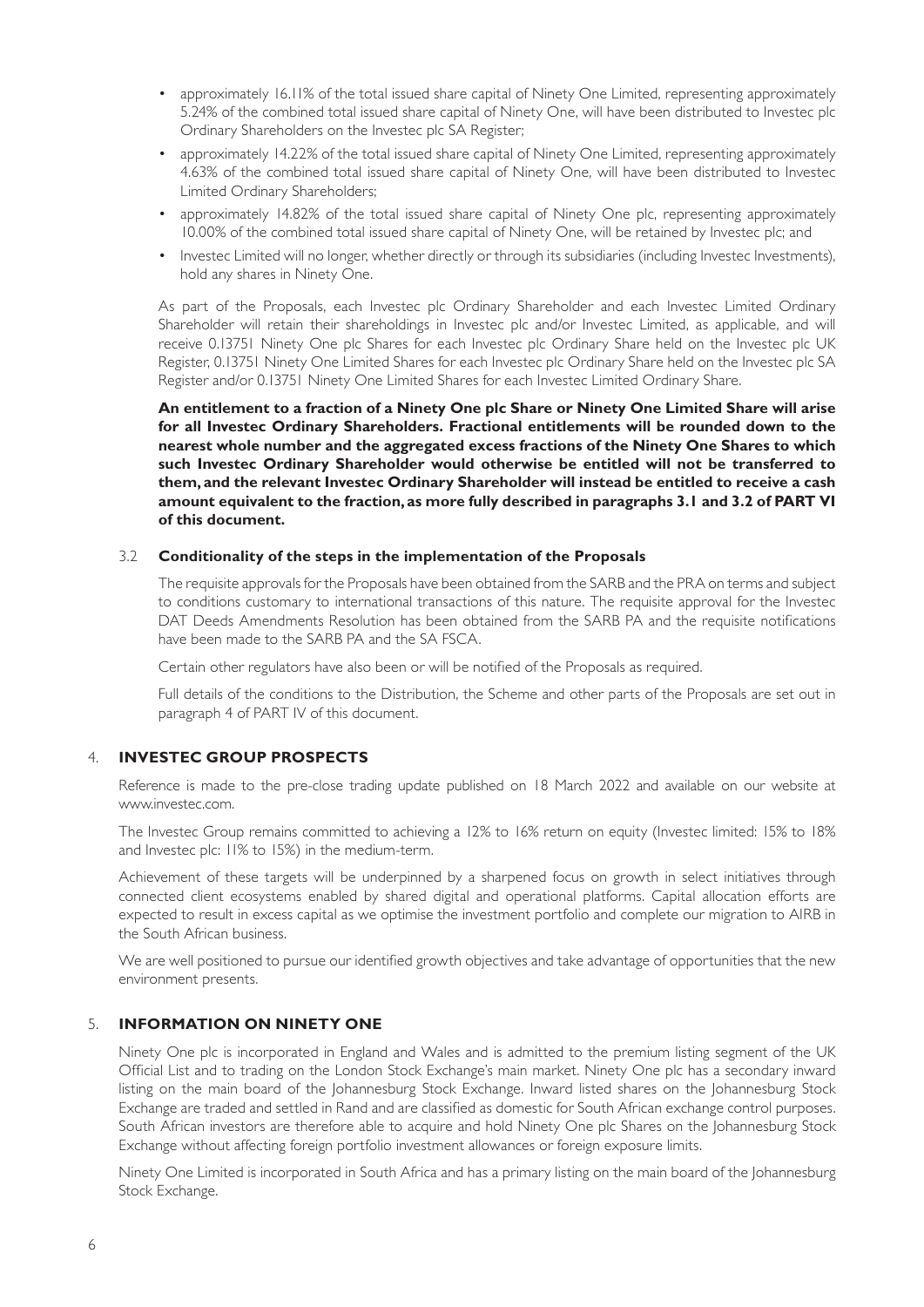Additional information on Ninety One can be found on Ninety One's website: https://ninetyone.com/. The information published on such website does not form part of this document.

#### 6. **IMPACT ON INVESTEC SHAREHOLDERS**

Under the Proposals, Investec Shareholders will be treated equally, regardless of whether they hold shares in Investec plc or Investec Limited.

Following the implementation of the Proposals, the Investec Ordinary Shareholders will:

- retain their shareholdings in Investec plc and/or Investec Limited, as applicable, and receive 0.13751 Ninety One plc Shares for each Investec plc Ordinary Share held on the Investec plc UK Register, 0.13751 Ninety One Limited Shares for each Investec plc Ordinary Share held on the Investec plc SA Register and/or 0.13751 Ninety One Limited Shares for each Investec Limited Ordinary Share held; and
- receive any dividends from Ninety One and Investec on a go-forward basis.

Each Investec Ordinary Shareholder who does not, prior to the implementation of the Proposals, hold an interest in Ninety One Shares should contact Ninety One's registrars to register as a new shareholder following the implementation of the Proposals.

The transaction has been structured taking into account the tax implications for Investec Ordinary Shareholders and for Investec from a UK and South African tax perspective, as well as the commercial objectives for the transaction. Further information in relation to tax is contained in PART VII of this document, which provides a general description of certain tax consequences of the Proposals relevant to Investec Ordinary Shareholders who are resident for tax purposes in the UK, the United States, South Africa, Namibia or Botswana.

Investec has sought a ruling from the South African Revenue Service as to whether the distribution *in specie* of the Ninety One Limited Shares by Investec Limited to the Investec Limited Ordinary Shareholders and the Investec plc Ordinary Shareholders on the Investec plc SA Register constitutes an "unbundling transaction" as defined in section 46 of the South African Income Tax Act.

**As at the Latest Practicable Date, the ruling application is still in progress. Investec Ordinary Shareholders and Investec Preference Shareholders should consider the tax implications of both Scenario 1 and Scenario 2 (as set out in PART VII of this document) before making any decision on how to vote on the Resolutions at the General Meetings or, in the case of the Investec plc Ordinary Shareholders, how to vote on the Scheme at the Court Meeting. If the outcome of the ruling application is considerably delayed, the Directors will decide how best to proceed.**

#### 7. **ACTIONS TO BE TAKEN BY INVESTEC SHAREHOLDERS**

The actions required from Investec Shareholders are set out in PART II and in paragraph 12 of PART IV of this document.

#### 8. **INVESTEC SHAREHOLDER AND COURT APPROVALS REQUIRED**

In order for the Proposals to be finalised, Investec Shareholder approval will be sought at a general meeting of Investec plc Shareholders and a general meeting of Investec Limited Shareholders (the "**General Meetings**"), which will be followed by a separate meeting of Investec plc Ordinary Shareholders convened pursuant to an order of the Court (the "**Court Meeting**") in respect of the UK Distribution. Although it is convened pursuant to an order of the Court, the Court Meeting is similar in format to any other shareholder meeting of Investec plc, save that it is not a DLC meeting.

In particular, in order to facilitate the UK Distribution, it will be necessary to obtain Investec plc Ordinary Shareholder approval at the Court Meeting.

A detailed description of the Proposals is set out in PART IV of this document. The Proposals can be finalised only if they receive sufficient support from Investec Shareholders at each of the Meetings.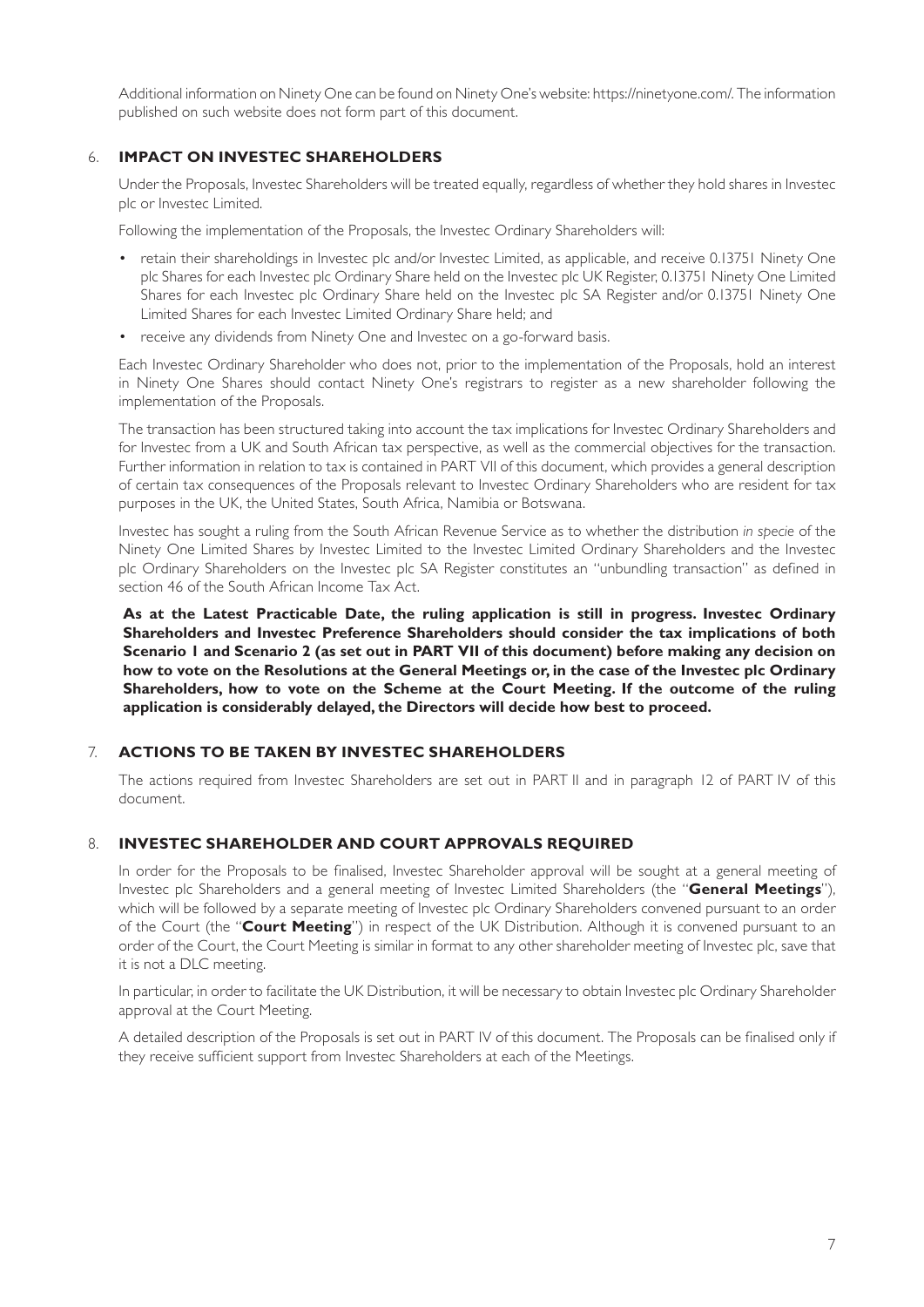Notices convening the General Meetings and the Court Meeting at which the approvals for the implementation of the Proposals will be sought from relevant Investec Shareholders are set out in PART XI, PART XII and PART XIII, respectively, of this document. All three Meetings will be held on Thursday, 28 April 2022, with the General Meetings beginning at 10.30 a.m. (London time)/11.30 a.m. (Johannesburg time) and the Court Meeting beginning at 10.45 a.m. (London time)/11.45 a.m. (Johannesburg time) (or, if later, immediately following the conclusion or adjournment of the General Meetings). The Investec plc General Meeting and the Court Meeting will be held at 30 Gresham Street, London EC2V 7QP, United Kingdom and the Investec Limited General Meeting will be held at 100 Grayston Drive, Sandown, Sandton 2196, Republic of South Africa.

Investec is continuing to closely monitor UK and South African government guidance relating to the COVID-19 pandemic, and in particular the potential for restrictions on travel and public gatherings. In light of the situation at the date of publication of this document, Investec is pleased to confirm that it is intended that the Meetings will be held as combined electronic and physical meetings. The safety of the people of Investec and the Investec Shareholders is of paramount importance, and accordingly, Investec is providing a virtual meeting platform to enable Investec Shareholders to participate in the Meetings, and Investec encourages Investec Shareholders to consider making use of this facility. The guide for Investec plc Shareholders for electronic participation in the Investec plc General Meeting and the Court Meeting can be found in PART XIV of this document. The meeting ID, each Investec plc Shareholder's unique Shareholder Reference Number (SRN) and PIN, which will be required to join the Investec plc General Meeting and the Court Meeting, can all be found on the Forms of Proxy for the Investec plc General Meeting and the Court Meeting. The guide for Investec Limited Shareholders for electronic participation in the Investec Limited General Meeting can be found in PART XII of this document, and the instructions for joining the Investec Limited General Meeting electronically can be found in PART XIV of this document.

During the Meetings, Investec Shareholders will be able to participate online, using their smartphone, tablet or computer; see and hear the Directors speak; engage in the Q&A session; and vote during the relevant Meeting in respect of their holding. Investec Shareholders may also submit questions relating to the business of the meeting online in written form or by telephone during the meeting, or in advance by emailing the company secretaries at company.secretarial@investec.com.

If an Investec Shareholder wishes to attend the Meetings in person, based on the guidance in place at the date of this notice, Investec anticipates that this will be possible. Please note that Investec will be following all government guidance relevant to the venues for the Meetings in the UK and South Africa in order to ensure that the Meetings can be held in as safe and secure manner as possible in light of COVID-19. All attendees will be asked to follow the safety measures in place which may include social distancing and wearing of face masks (unless an exemption is held). To assist with Investec's planning and for the Investec Shareholders' safety and that of all those attending the Meetings in person, Investec also requests that contemplated attendees provide confirmation if they plan to attend the Meetings in person and are asked to email the company secretaries at company.secretarial@investec.com to confirm their attendance.

#### 9. **ADDITIONAL INFORMATION**

#### 9.1 **Risk factors**

Your attention is drawn to the risk factors set out in PART V of this document. Investec Shareholders should consider fully and carefully the risk factors relating to the Proposals, Ninety One, the Ninety One plc Shares and the Ninety One Limited Shares, some of which Investec Shareholders are already exposed to in respect of their current shareholding in Investec.

#### 9.2 **Investec Share Plans**

With respect to existing awards relating to Investec Shares, these will continue after the Distribution over a combination of Investec Shares and Ninety One Shares in the same ratio as received by Investec Ordinary Shareholders, either: (i) by way of the Ninety One Shares being received pursuant to the Distribution which will be subject to the terms of the relevant Investec Share Plan and restrictions attaching to the participant's existing awards; or (ii) an adjustment of existing awards, as applicable. Awards will not otherwise be affected and will not accelerate as a result of the Distribution. In the event that any tax liabilities arise for participants as a result of the Distribution, Investec will consider appropriate arrangements to enable participants to meet such liabilities, which may include, for example, allowing participants to sell sufficient Ninety One Shares and/ or Investec Shares to settle such liabilities.

Participants in the Investec Share Plans will be contacted separately with further information.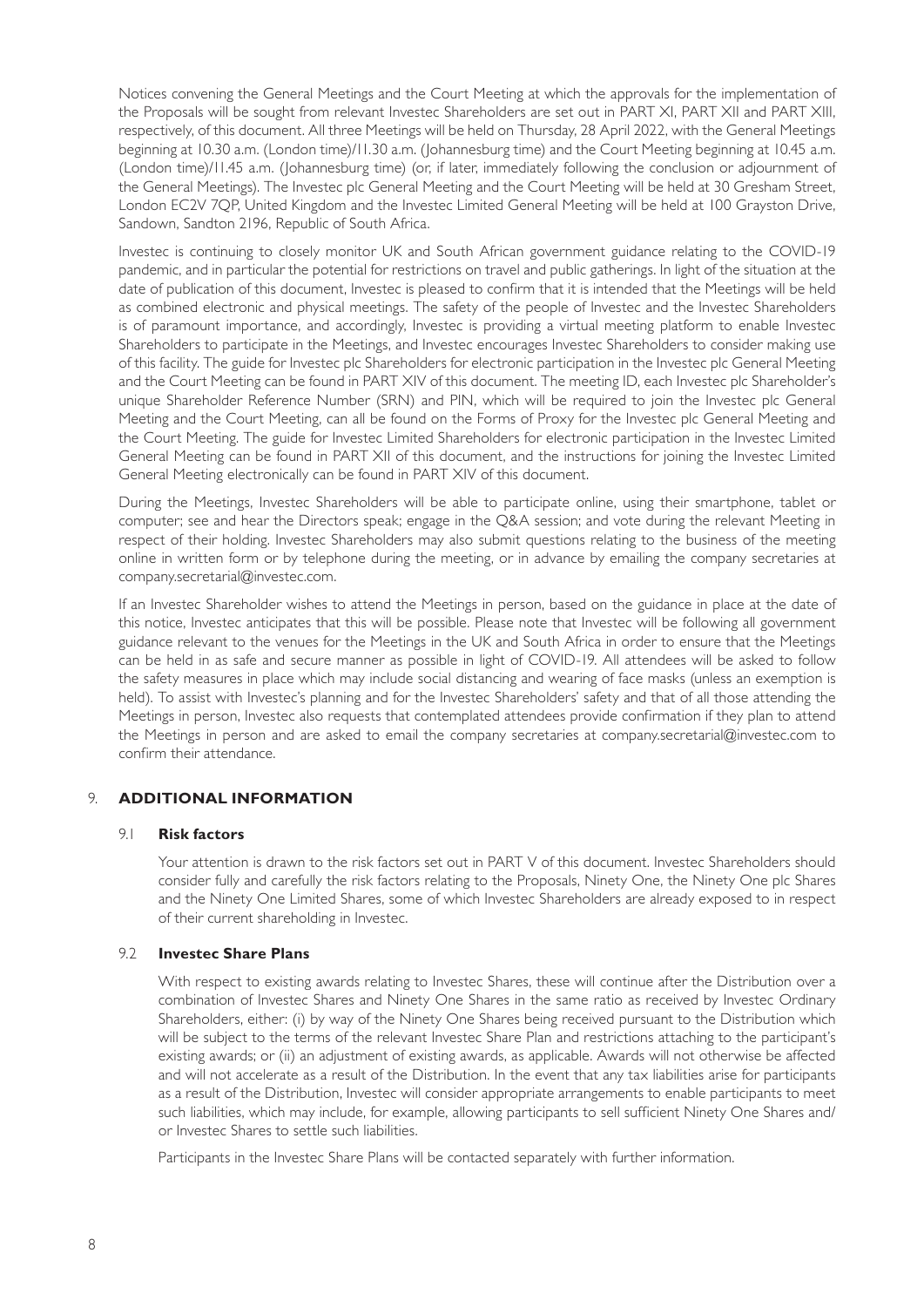#### 9.3 **Taxation**

Investec Ordinary Shareholders should read PART VII of this document, which provides a general description of certain tax consequences of the Proposals relevant to Investec Shareholders who are resident for tax purposes in the UK, South Africa, Namibia, Botswana and the United States. **If you are in any doubt as to your tax position, you should contact your professional adviser immediately.**

#### 9.4 **Overseas Shareholders**

If you are a citizen, resident or national of a jurisdiction outside the UK, the United States or South Africa, your attention is drawn to paragraph 8 of PART IV of this document for further details concerning the Proposals.

#### 9.5 **Explanatory Statement**

Your attention is drawn to the Explanatory Statement set out in PART IV of this document which gives further details about the Proposals, the terms of the Scheme which are set out in full in PART VIII of this document, the additional information set out in PART IX of this document and the definitions in PART X of this document. Please note that the information contained in this letter is not a substitute for reading the remainder of this document.

#### 10. **RECOMMENDATION**

**The Investec Boards consider the Proposals to be in the best interests of the Investec Shareholders as a whole.**

**The Investec Boards unanimously recommend Investec Shareholders to vote in favour of the Resolutions to approve the Proposals, and Investec plc Ordinary Shareholders to vote in favour of the Scheme at the Court Meeting, as the Directors intend to do in respect of their own beneficial holdings of Investec Shares (as set out in paragraph 3 of PART IX of this document).**

**The Investec Boards urge you to complete, sign and return the Forms of Proxy (either, in the case of Investec plc Shareholders on the UK Register, electronically or otherwise to the applicable return address) as soon as possible and, in any event, by no later than 10.30 a.m. (London time)/11.30 a.m. (Johannesburg time) on Tuesday, 26 April 2022 for the General Meetings and by no later than 10.45 a.m. (London time)/11.45 a.m. (Johannesburg time) on Tuesday, 26 April 2022 for the Court Meeting. If the relevant Form of Proxy is not returned by the above time, it may be handed to the Chair of the relevant Meeting or, for the Court Meeting and the Investec plc General Meeting, the UK Registrar or, for the Investec Limited General Meeting, the SA Registrar, at the relevant Meeting at any time before the proxy exercises any rights of the shareholder at that Meeting.**

Yours sincerely

Philip Hourquebie Group Chair for and on behalf of Investec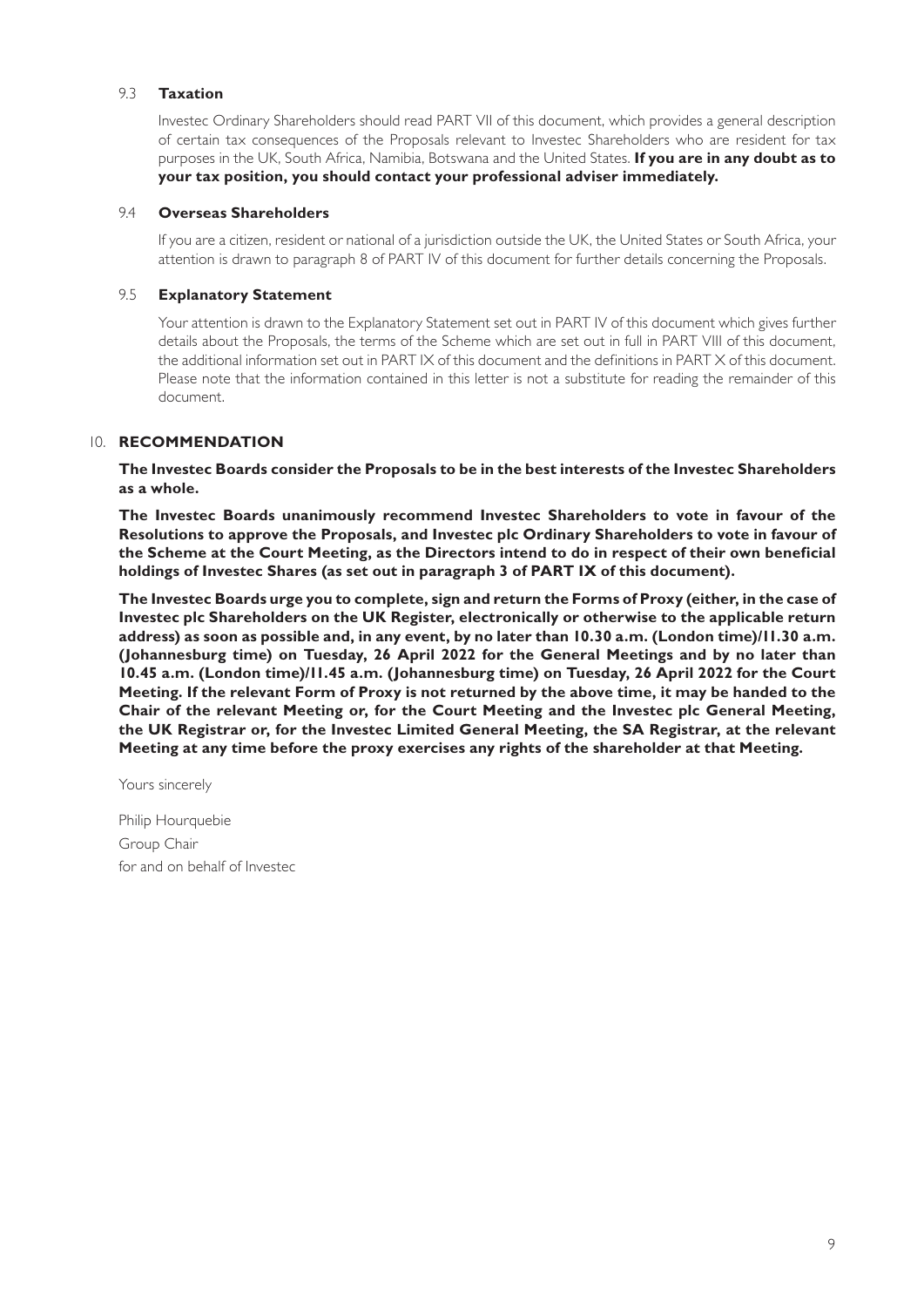# **ACTION TO BE TAKEN**

#### **What you need to do in respect of the Meetings**

(1) *Read this document in full*

You should read this document in full before making any decision on how to vote on the Resolutions at the General Meetings or the Scheme at the Court Meeting. This document sets out the advantages, disadvantages and risks of the Proposals.

(2) *Consider, complete and return Forms of Proxy*

#### **Investec plc Ordinary Shareholders – Investec plc General Meeting and Court Meeting**

#### **Certificated and CREST Investec plc Ordinary Shareholders**

If you are an Investec plc Ordinary Shareholder who holds Investec plc Ordinary Shares in Certificated Form or through CREST, you will find enclosed a blue Form of Proxy, for use in connection with the Investec plc General Meeting.

If you are an Investec plc Ordinary Shareholder who holds Investec plc Ordinary Shares in Certificated Form or through CREST, you will find enclosed a white Form of Proxy, for use in connection with the Court Meeting.

Investec plc Ordinary Shareholders who are CREST members may use the CREST electronic proxy appointment service in accordance with the procedures set out in the notice for the Investec plc General Meeting and the Court Meeting.

Whether or not you intend to be present at the Investec plc General Meeting and/or the Court Meeting, you are requested to complete and return the Investec plc Forms of Proxy (blue, for Investec plc Ordinary Shareholders in connection with the Investec plc General Meeting, and white, for Investec plc Ordinary Shareholders in connection with the Court Meeting) in accordance with the instructions printed thereon and as set out in the Notice of Investec plc General Meeting in PART XI of this document and the Notice of the Court Meeting in PART XIII of this document. Completed forms should be sent:

#### **In the case of Investec plc Ordinary Shareholders In the case of Investec plc Ordinary Shareholders on the South African branch register: on the UK share register:**

| By post to:                                                                                                                             | By post to:                                                                                        |
|-----------------------------------------------------------------------------------------------------------------------------------------|----------------------------------------------------------------------------------------------------|
| Computershare Investor Services Proprietary Limited<br>Private Bag X9000<br>Saxonwold 2132<br>Republic of South Africa                  | Computershare Investor Services PLC<br>The Pavilions<br>Bridgwater Road<br>Bristol BS99 6ZY<br>UK. |
| By hand to:                                                                                                                             | By hand to:                                                                                        |
| Computershare Investor Services Proprietary Limited<br>Rosebank Towers<br>15 Biermann Avenue, Rosebank 2196<br>Republic of South Africa | Computershare Investor Services PLC<br>The Pavilions<br>Bridgwater Road<br>Bristol BSI3 8AE<br>UK  |

The completion and return of the Investec plc Forms of Proxy (blue, for Investec plc Ordinary Shareholders in connection with the Investec plc General Meeting, and white, for Investec plc Ordinary Shareholders in connection with the Court Meeting), or the appointment of a proxy through CREST or, in the case of Investec plc Ordinary Shareholders on the UK Register, electronically, will not preclude Investec plc Ordinary Shareholders from attending the Investec plc General Meeting and Investec plc Ordinary Shareholders from attending the Court Meeting, and voting in person at the applicable Meeting should they wish to do so.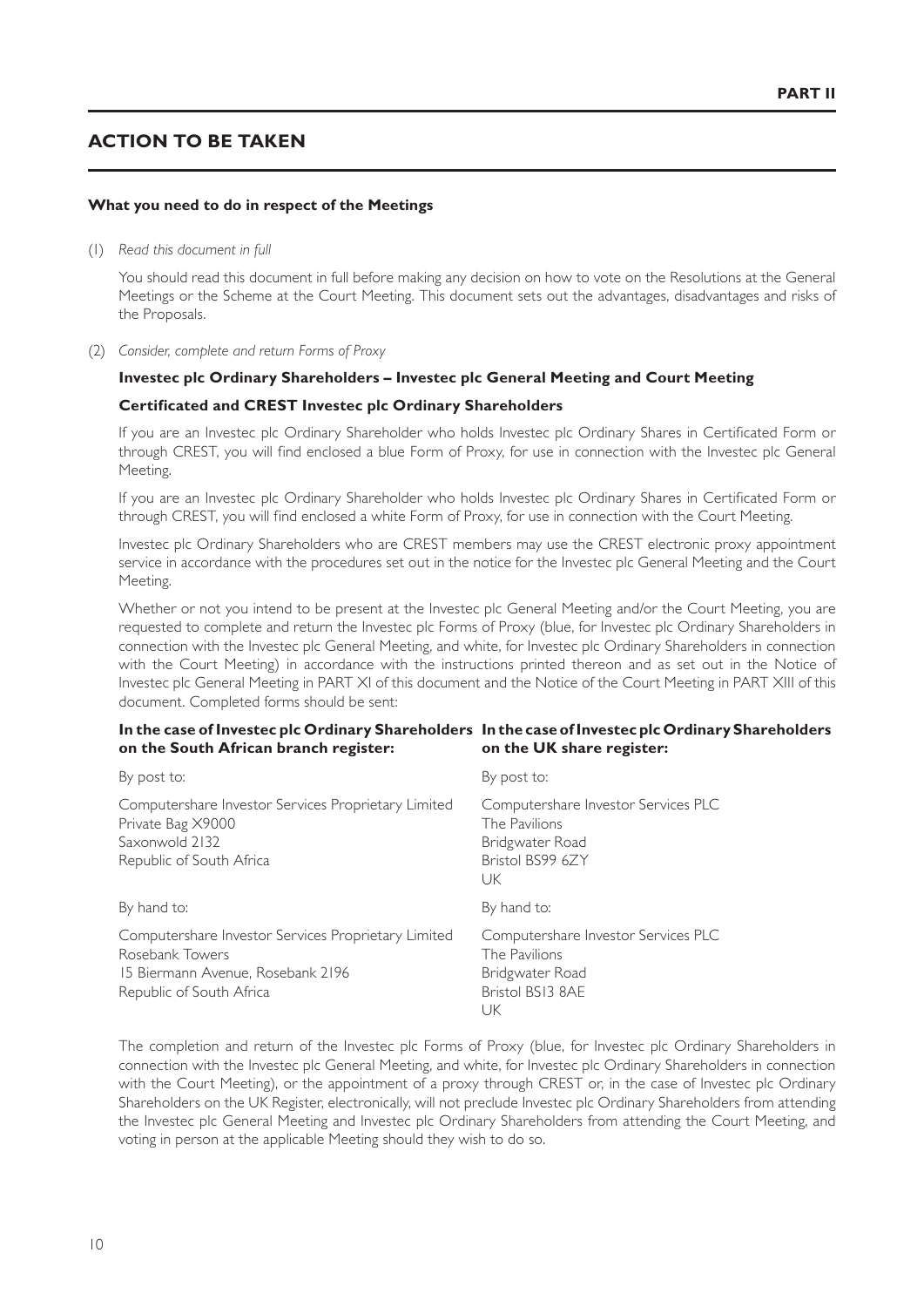#### **Investec plc Ordinary Shareholders holding Investec plc Ordinary Shares through a CSDP**

Investec plc Ordinary Shareholders on the Investec plc SA Register who have Dematerialised their Investec plc Ordinary Shares must **NOT** complete the Investec plc Forms of Proxy (white and blue) but instead must inform their CSDP or broker of their intention to attend the Investec plc General Meeting and the Court Meeting, and request their CSDP or broker to issue them with the necessary authorisation to attend the Investec plc General Meeting and the Court Meeting in person or provide their CSDP or broker with their voting instructions should they not wish to attend the Investec plc General Meeting and the Court Meeting in person. These instructions must be provided to the CSDP or broker by the cut-off time and date advised by the CSDP or broker for instructions of this nature. If your CSDP or broker does not obtain instructions from you, they will be obliged to act in terms of the mandate furnished to them by you.

#### **Investec plc Preference Shareholders – Investec plc General Meeting**

If you are an Investec plc Preference Shareholder, you will find attached a pink Form of Proxy for use in connection with the Investec plc General Meeting.

Whether or not you intend to be present at the Investec plc General Meeting, you are requested to complete and return the Investec plc Form of Proxy (pink) in accordance with the instructions printed thereon and as set out in the Notice of Investec plc General Meeting in PART XI of this document. Completed forms should be sent:

| By post to:                         | By hand to:                         |
|-------------------------------------|-------------------------------------|
| Computershare Investor Services PLC | Computershare Investor Services PLC |
| The Pavilions                       | The Pavilions                       |
| Bridgwater Road                     | Bridgwater Road                     |
| Bristol BS99 6ZY                    | Bristol BSI3 8AE                    |
| UK                                  | l Ik                                |

The completion and return of the Investec plc Form of Proxy (pink), or the appointment of a proxy electronically, will not preclude Investec plc Preference Shareholders from attending the Investec plc General Meeting and voting in person at the Investec plc General Meeting should they wish to do so.

#### **Investec Limited Ordinary Shareholders – Investec Limited General Meeting**

#### *Certificated and own-name Uncertificated Investec Limited Ordinary Shareholders*

If you are an Investec Limited Ordinary Shareholder who holds Investec Limited Ordinary Shares in Certificated Form, or in Uncertificated Form with "own-name" registration, you will find attached a green Form of Proxy, for use in connection with the Investec Limited General Meeting.

Whether or not you intend to be present at the Investec Limited General Meeting, you are requested to complete and return the Investec Limited Form of Proxy (green) in accordance with the instructions printed thereon and as set out in the Notice of Investec Limited General Meeting in PART XII of this document. Completed forms should be sent:

| By post to:                                         | By hand to:                                         |
|-----------------------------------------------------|-----------------------------------------------------|
| Computershare Investor Services Proprietary Limited | Computershare Investor Services Proprietary Limited |
| Private Bag X9000                                   | Rosebank Towers                                     |
| Saxonwold 2132                                      | 15 Biermann Avenue, Rosebank 2196                   |
| Republic of South Africa                            | Republic of South Africa                            |
|                                                     |                                                     |

The completion and return of the Investec Limited Form of Proxy (green) will not preclude Investec Limited Shareholders from attending the Investec Limited General Meeting and voting in person should they wish to do so.

#### **Uncertificated Investec Limited Ordinary Shareholders**

Investec Limited Ordinary Shareholders who hold their Investec Limited Ordinary Shares in Uncertificated Form and do not have "own-name" registration must **NOT** complete an Investec Limited Form of Proxy (green) but instead must inform their CSDP or broker of their intention to attend the Investec Limited General Meeting and request their CSDP or broker to issue them with the necessary authorisation to attend the Investec Limited General Meeting in person or provide their CSDP or broker with their voting instructions should they not wish to attend the Investec Limited General Meeting in person. These instructions must be provided to the CSDP or broker by the cut-off time and date advised by the CSDP or broker for instructions of this nature. If your CSDP or broker does not obtain instructions from you, they will be obliged to act in terms of the mandate furnished to them by you.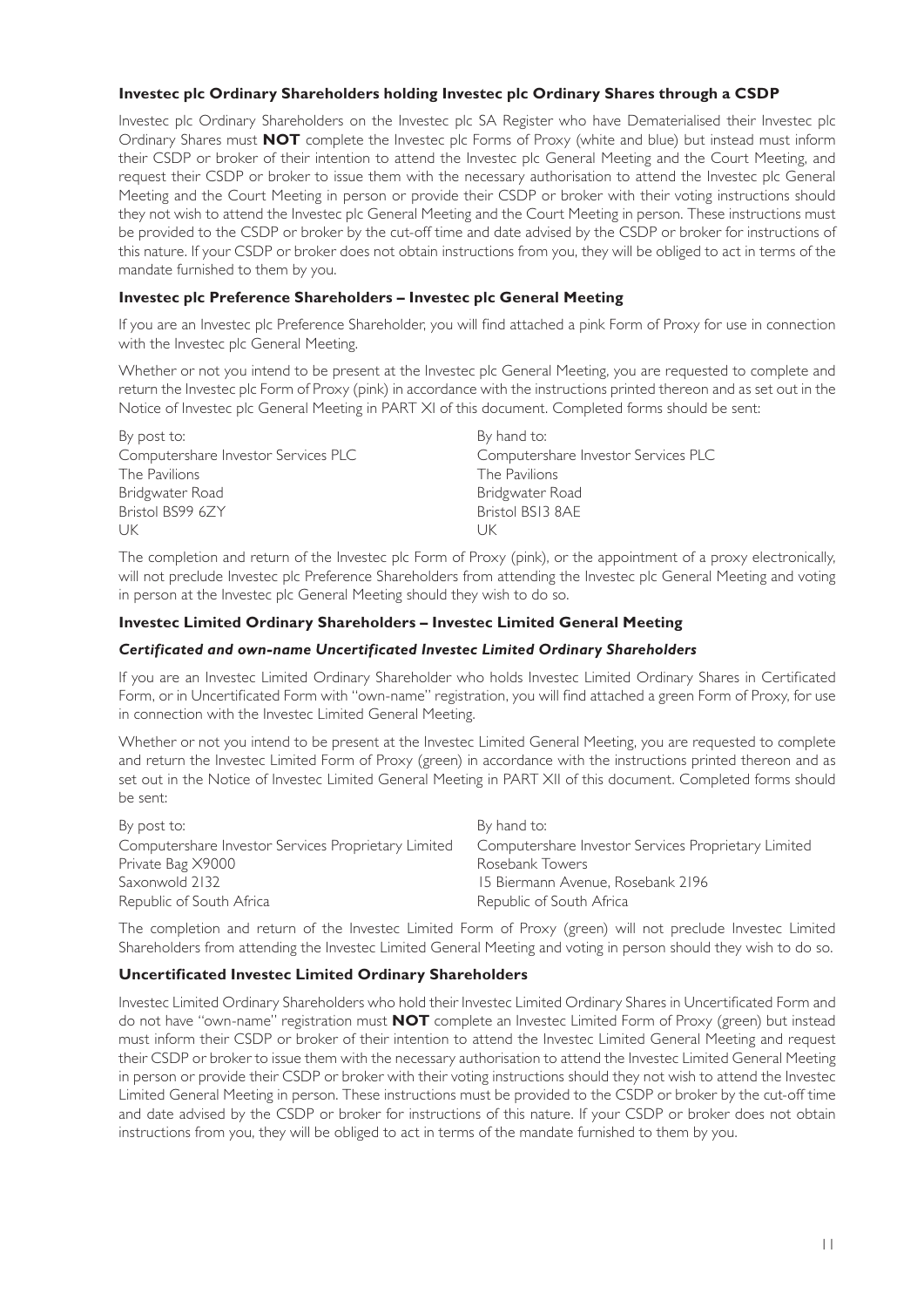#### **Investec Limited Preference Shareholders – Investec Limited General Meeting**

If you are an Investec Limited Preference Shareholder you will find attached a yellow Form of Proxy, for use in connection with the Investec Limited General Meeting.

Whether or not you intend to be present at the Investec Limited General Meeting, you are requested to complete and return the Investec Limited Form of Proxy (yellow) in accordance with the instructions printed thereon and as set out in the Notice of Investec Limited General Meeting in PART XII of this document. Completed forms should be sent:

By post to: Computershare Investor Services Proprietary Limited Private Bag X9000 Saxonwold 2132 Republic of South Africa

By hand to: Computershare Investor Services Proprietary Limited Rosebank Towers 15 Biermann Avenue, Rosebank 2196 Republic of South Africa

The completion and return of the Investec Limited Form of Proxy (yellow) will not preclude Investec Limited Preference Shareholders from attending the Investec Limited General Meeting and voting in person should they wish to do so.

#### (3) *Further actions*

Apart from completing and returning the Forms of Proxy, you need take no further action. The return of the Forms of Proxy will not prevent you from attending the Meetings and voting in person if you so wish and are so entitled.

If you hold your Investec plc Shares in Uncertificated Form through CREST, you may appoint a proxy using the CREST voting service in accordance with the procedures set out in the CREST Manual (please also refer to the notes for the notices of the Investec plc General Meeting and the Court Meeting (as applicable) set out in PART XI and PART XIII, respectively, of this document). Proxy appointments through CREST (under CREST participant 3RA50) must be received by the UK Registrar by no later than 10.30 a.m. (London time)/11.30 a.m. (Johannesburg time) on Tuesday, 26 April 2022 in the case of the Investec plc General Meeting and by no later than 10.45 a.m. (London time)/11.45 a.m. (Johannesburg time) on Tuesday, 26 April 2022 in the case of the Court Meeting (or, in the case of an adjourned meeting, not less than 48 hours (excluding any part of a day that is not a business day) prior to the time and date set for the adjourned meeting).

**The Investec Boards unanimously recommend that you vote in favour of the Resolutions and the Scheme and urge you to complete, sign and return the Forms of Proxy (either, in the case of Investec plc Shareholders on the UK Register, electronically or otherwise to the applicable return address) as soon as possible and, in any event, by no later than 10.30 a.m. (London time)/11.30 a.m. (Johannesburg time) on Tuesday, 26 April 2022 for the General Meetings and by no later than 10.45 a.m. (London time)/11.45 a.m. (Johannesburg time) on Tuesday, 26 April 2022 for the Court Meeting. If the relevant Form of Proxy is not returned (either, in the case of Investec plc Shareholders on the UK Register, electronically or otherwise to the applicable return address) by the above time, it may be handed to the Chair of the relevant Meeting or, for the Court Meeting and the Investec plc General Meeting, the UK Registrar or, for the Investec Limited General Meeting, the SA Registrar, at the relevant meeting at any time before the proxy exercises any rights of the shareholder at that Meeting.**

**If you are a participant in the Investec Share Plans, you will receive a separate communication in due course.**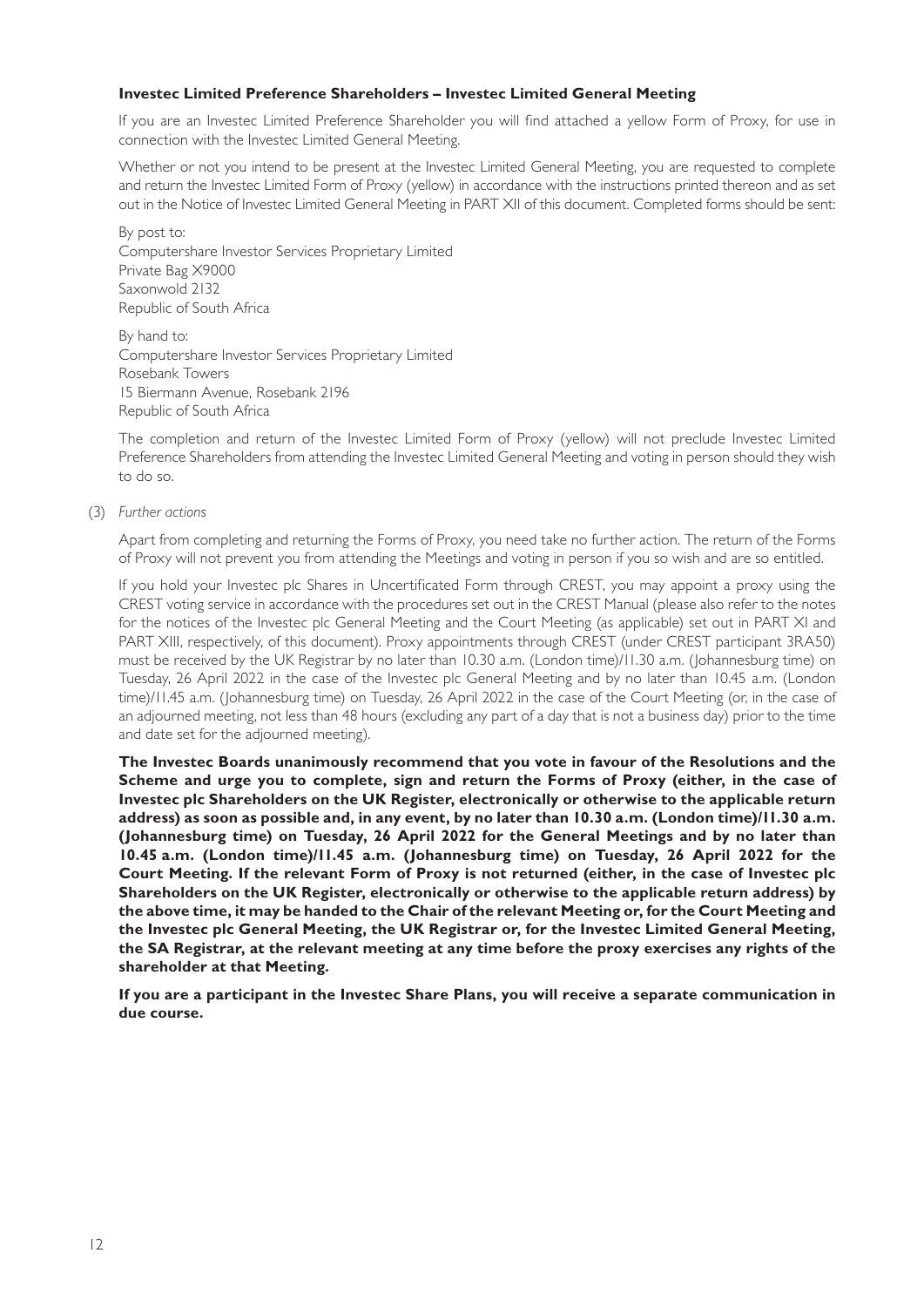#### **Helpline**

If you have any questions relating to this document or the completion and return of the Forms of Proxy, please contact the relevant Registrar using the following contact details:

- UK Computershare (as UK Registrar) on telephone number: 0370 707 1077 (if calling from the UK) or +44 370 707 1077 (from overseas)
- South Africa Computershare (as SA Registrar) on telephone number: 011 370 5000 (if calling from South Africa) or +27 11 370 5000 (from overseas)

Lines are open Mondays to Fridays from 8.30 a.m. to 5.30 p.m. (London time) for the UK Registrar and from 8.00 a.m. to 4.30 p.m. (local time) for the SA Registrar, except on public holidays. Please note that, for legal reasons, the Helpline cannot provide advice on the merits of the Proposals or give any legal, tax or financial advice. Calls to +44 370 707 1077 from outside the UK or to +27 11 370 5000 from outside South Africa will be charged at applicable international rates. Different charges may apply to calls made from mobile telephones and calls may be recorded and randomly monitored for security and training purposes.

#### **Appointment of multiple proxies**

You are entitled to appoint a proxy in respect of some or all of your Investec Shares. You are also entitled to appoint more than one proxy. A space has been included in the Form of Proxy to allow you to specify the number of Investec Shares in respect of which that proxy is appointed.

If you wish to appoint more than one proxy in respect of your Investec Shares, you should contact the relevant Registrar to obtain further Forms of Proxy or photocopy the Forms of Proxy as required. You may appoint more than one proxy in relation to each Meeting, provided that each proxy is appointed to exercise the rights attached to a different Investec Share or Investec Shares (or a beneficial entitlement thereto, as applicable) held. The following principles shall apply in relation to the appointment of multiple proxies:

- (a) Investec will give effect to the intentions of Investec Shareholders and include votes wherever and to the fullest extent possible.
- (b) Where a proxy does not state the number of Investec Shares to which it applies (a "**blank proxy**"), then, subject to the following principles where more than one proxy is appointed, that proxy is deemed to have been appointed, in the case of registered Investec Shareholders, in relation to the total number of Investec Shares registered in the name of the appointing Investec Shareholder (the "**Investec Shareholder's entire holding**"). In the event of a conflict between a blank proxy and a proxy which does state the number of Investec Shares to which it applies (a "**specific proxy**"), Investec shall deal with such conflict in a manner that it, in its absolute discretion, sees fit.
- (c) Where there is more than one proxy appointed, and the total number of Investec Shares in respect of which proxies are appointed is no greater than the Investec Shareholder's entire holding of Investec Shares, it is assumed that proxies are appointed in relation to different Investec Shares, rather than that conflicting appointments have been made in relation to the same Investec Shares. That is, there is only assumed to be a conflict where the aggregate number of Investec Shares in respect of which proxies have been appointed exceeds the Investec Shareholder's entire holding of Investec Shares.
- (d) Subject to paragraph (b) above, when considering conflicting proxies, later proxies will prevail over earlier proxies and a later proxy will be determined on the basis of which proxy is the last sent (or, if Investec is unable to determine which is the last sent, the last received). Proxies in the same envelope will be treated as sent and received at the same time to minimise the number of conflicting proxies.
- (e) If conflicting proxies are sent or received at the same time in respect of (or deemed to be in respect of) an Investec Shareholder's entire holding of Investec Shares, none of them will be treated as valid.
- (f) Where the aggregate number of Investec Shares (or beneficial entitlements thereto, as applicable) in respect of which proxies are appointed exceeds an Investec Shareholder's entire holding of Investec Shares, and it is not possible to determine the order in which they were sent or received, Investec shall determine the number of votes attributed to each proxy form in its absolute discretion.
- (g) Where the application of paragraph (f) above gives rise to fractions of Investec Shares, such fractions will be rounded down.
- (h) If an Investec plc Shareholder appoints a proxy or proxies and then decides to attend the Investec plc General Meeting or the Court Meeting (as applicable) in person and vote using his or her poll card or an Investec Limited Shareholder appoints a proxy or proxies and then decides to attend the Investec Limited General Meeting in person and vote using his or her poll card, then the vote in person will override the proxy vote(s). If the vote in person is in respect of the Investec Shareholder's entire holding, then all proxy votes will be disregarded.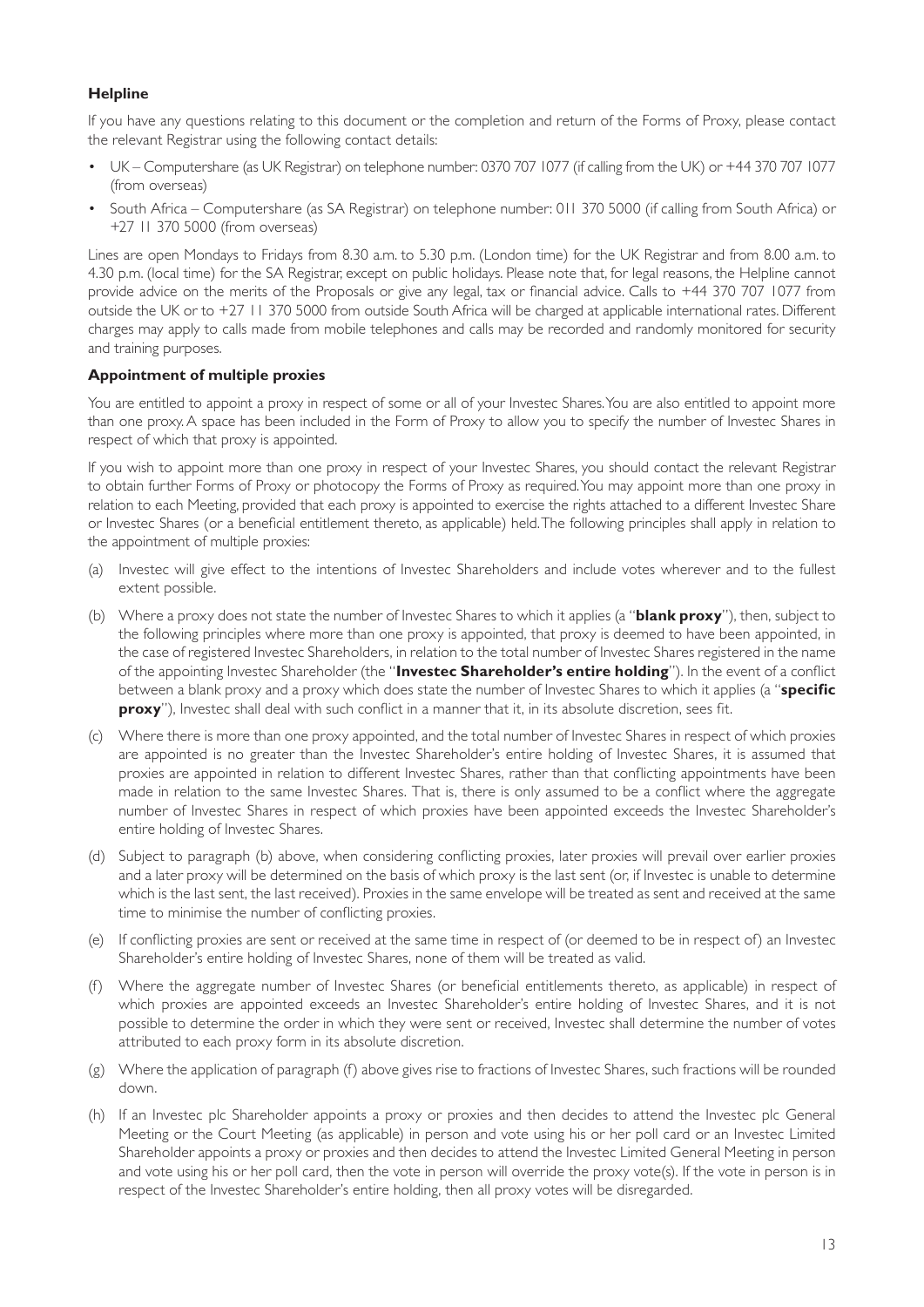(i) In relation to paragraph (h) above, in the event that an Investec Shareholder does not specifically revoke proxies, it will not be possible for Investec to determine the intentions of the Investec Shareholder in this regard. However, in light of the aim to include votes wherever and to the fullest extent possible, it will be assumed that earlier proxies should continue to apply to the fullest extent possible.

**IT IS IMPORTANT THAT, FOR THE COURT MEETING, AS MANY VOTES AS POSSIBLE ARE CAST SO THAT THE COURT MAY BE SATISFIED THAT THERE IS A FAIR REPRESENTATION OF SHAREHOLDER OPINION. YOU ARE THEREFORE STRONGLY URGED TO COMPLETE, SIGN AND RETURN YOUR FORMS OF PROXY AS SOON AS POSSIBLE.**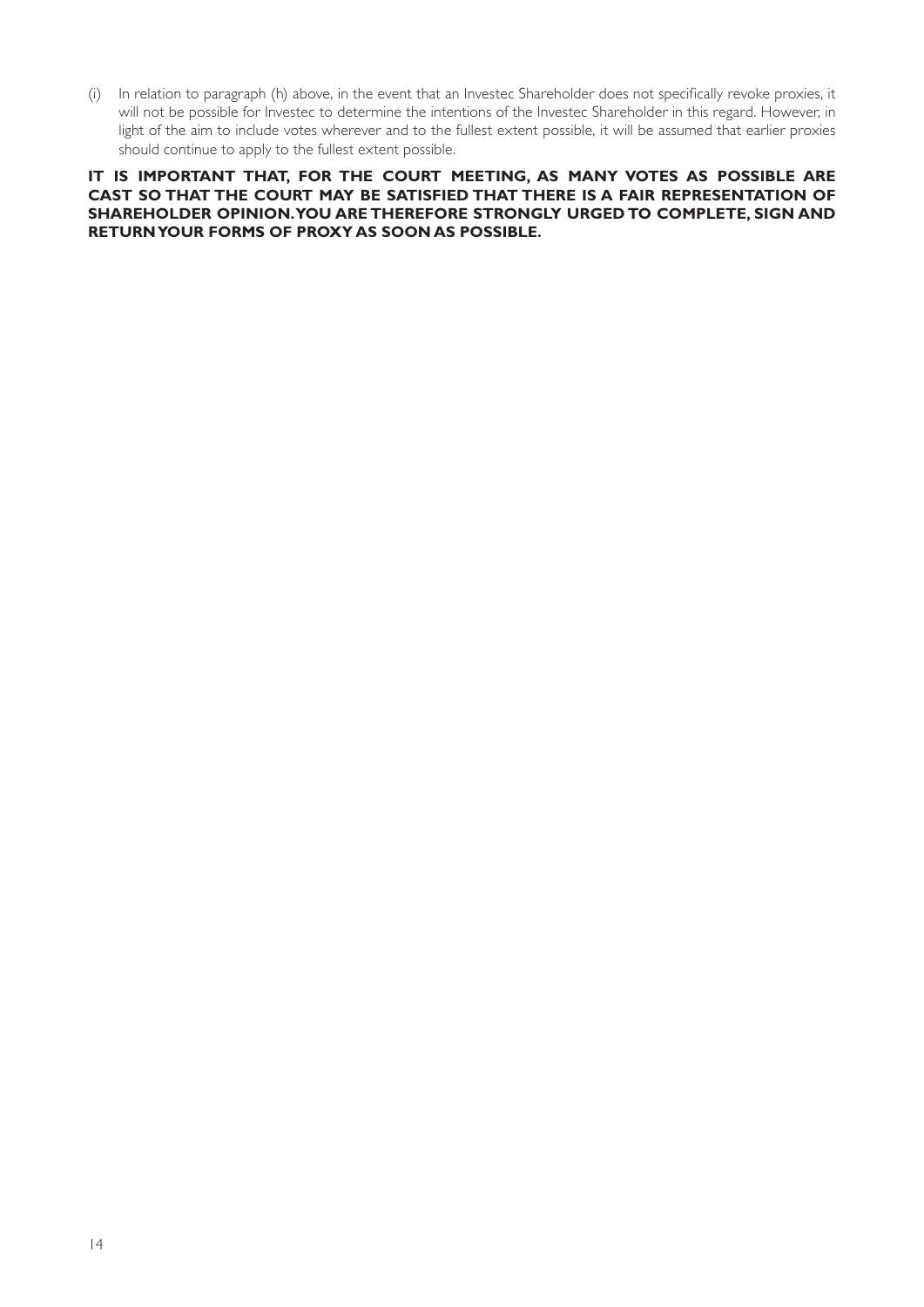# **EXPECTED TIMETABLE OF PRINCIPAL EVENTS**

#### **Expected timetable of principal events<sup>1</sup>**

| <b>Event</b>                                                                                                                                                                                                     | Time (London time/Johannesburg<br>time) and/or date                                                |
|------------------------------------------------------------------------------------------------------------------------------------------------------------------------------------------------------------------|----------------------------------------------------------------------------------------------------|
| <b>Publication of this document</b>                                                                                                                                                                              | Friday, 18 March 2022                                                                              |
| Last day to trade on the Investec plc SA Register for Investec plc Ordinary<br>Shareholders that hold Investec plc Ordinary Shares through a CSDP in<br>order to participate in the Investec plc General Meeting | Thursday, 21 April 2022                                                                            |
| Last day to trade on the Investec Limited SA Register for Investec Limited<br>Shareholders to participate in the Investec Limited General Meeting                                                                | Thursday, 21 April 2022                                                                            |
| Latest time and date for receipt of blue and pink Forms of<br>Proxy for the Investec plc General Meeting <sup>2</sup>                                                                                            | 10.30 a.m. (London time)/11.30 a.m.<br>(Johannesburg time) on Tuesday,<br><b>26 April 2022</b>     |
| Latest time and date for receipt of green and yellow Forms of<br>Proxy for the Investec Limited General Meeting <sup>3</sup>                                                                                     | 10.30 a.m. (London time)/11.30 a.m.<br>(Johannesburg time) on Tuesday,<br><b>26 April 2022</b>     |
| Latest time and date for appointing a proxy for the Investec plc General<br>Meeting by way of CREST Proxy Instruction                                                                                            | 10.30 a.m. (London time)/11.30 a.m.<br>(Johannesburg time) on Tuesday,<br>26 April 2022            |
| Latest time and date for receipt of white Forms of Proxy for<br>the Court Meeting <sup>4</sup>                                                                                                                   | 10.45 a.m. (London time)/11.45 a.m.<br>(Johannesburg time) on Tuesday,<br><b>26 April 2022</b>     |
| Latest time and date for appointing a proxy for the Court Meeting by way<br>of CREST Proxy Instruction                                                                                                           | 10.45 a.m. (London time)/11.45 a.m.<br>(Johannesburg time) on Tuesday,<br>26 April 2022            |
| UK Voting Record Time for Investec plc Shareholders in respect of the<br>Investec plc General Meeting and the Court Meeting                                                                                      | 6.30 p.m. (London time)/7.30 p.m.<br>(Johannesburg time) on Tuesday,<br>26 April 2022              |
| SA Voting Record Time for Investec Limited Shareholders in respect of<br>the Investec Limited General Meeting                                                                                                    | 6.30 p.m. (London time)/7.30 p.m.<br>(Johannesburg time) on Tuesday,<br>26 April 2022              |
| <b>General Meetings</b>                                                                                                                                                                                          | 10.30 a.m. (London time)/11.30 a.m.<br>(Johannesburg time) Thursday,<br><b>28 April 2022</b>       |
| <b>Court Meeting</b>                                                                                                                                                                                             | 10.45 a.m. (London time)/11.45 a.m.<br>(Johannesburg time) Thursday,<br>28 April 2022 <sup>5</sup> |
| Scheme Court Hearing to sanction the Scheme and confirm the Investec<br>plc reduction of capital required to effect the UK Distribution                                                                          | Thursday, 19 May 2022                                                                              |
| Announcement expected to be released on SENS and RNS regarding<br>finalisation                                                                                                                                   | Friday, 20 May 2022                                                                                |
| Last date for transfers between the Investec plc Registers by Investec plc<br>Ordinary Shareholders prior to the UK Distribution Effective Time                                                                  | Tuesday, 24 May 2022                                                                               |
|                                                                                                                                                                                                                  |                                                                                                    |

<sup>1.</sup> The expected timetable of principal events has been approved by the Johannesburg Stock Exchange. The expected dates and times listed in the expected timetable of principal events may be subject to change.

<sup>2.</sup> The blue and pink Forms of Proxy may be handed to the Chair of the Investec plc General Meeting or the UK Registrar at any time before the proxy exercises any rights of the shareholder at the meeting.

<sup>3.</sup> The green and yellow Forms of Proxy may be handed to the Chair of the Investec Limited General Meeting or the SA Registrar at any time before the proxy exercises any rights of the shareholder at the meeting.

<sup>4.</sup> The white Form of Proxy may be handed to the Chair of the Court Meeting or the UK Registrar at the commencement of the meeting.

<sup>5.</sup> Court Meeting to commence at 10.45 a.m. (London time)/11.45 a.m. (Johannesburg time) or, if later, immediately after the conclusion or adjournment of the General Meetings.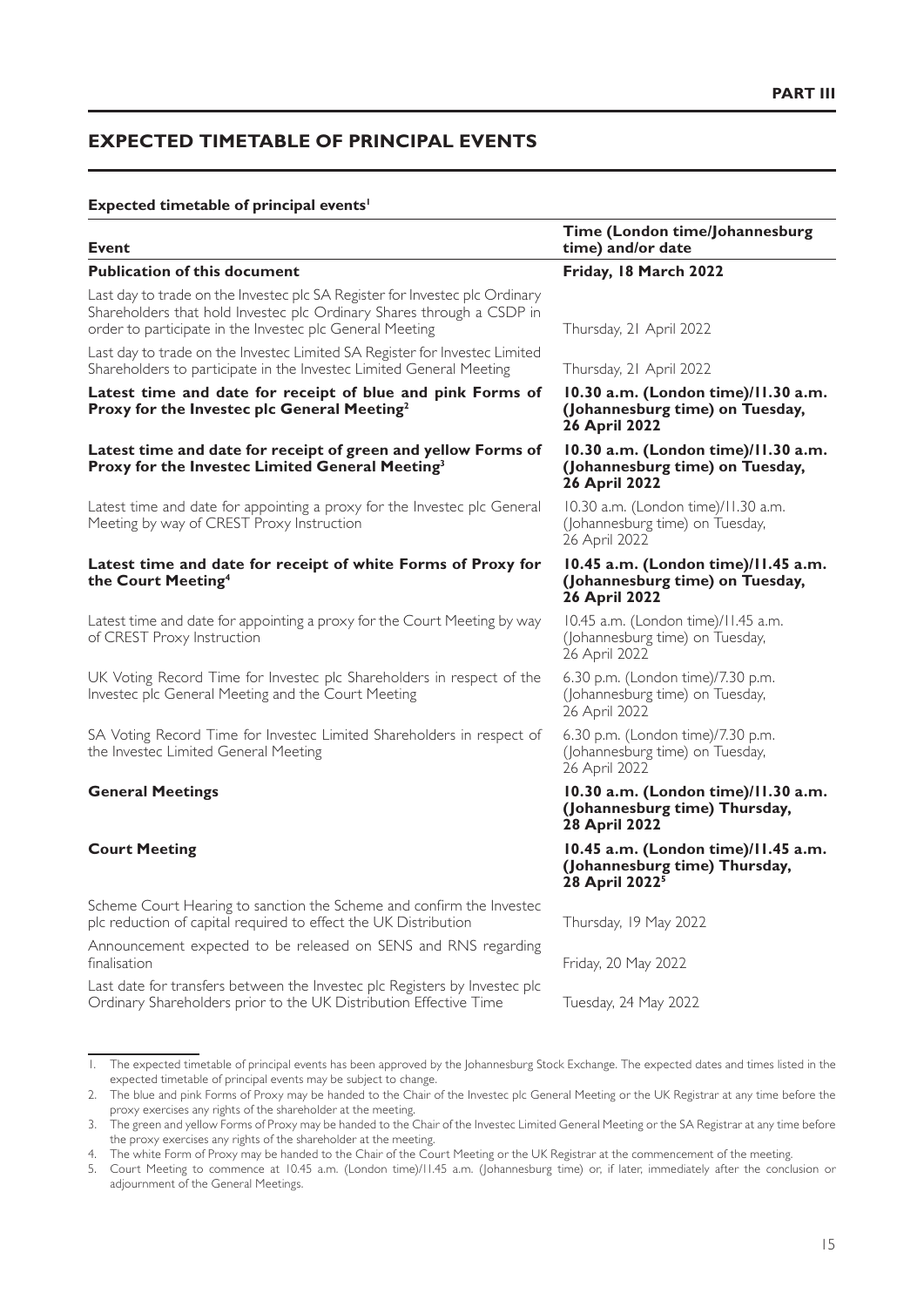| <b>Event</b>                                                                                                                                                                                                                 | Time (London time/Johannesburg<br>time) and/or date                                                           |  |
|------------------------------------------------------------------------------------------------------------------------------------------------------------------------------------------------------------------------------|---------------------------------------------------------------------------------------------------------------|--|
| Last date for transfers between the Investec Limited Registers by Investec<br>Limited Ordinary Shareholders prior to the SA Distribution Effective                                                                           |                                                                                                               |  |
| Time                                                                                                                                                                                                                         | Tuesday, 24 May 2022                                                                                          |  |
| Last day to trade on the Investec plc SA Register for Investec plc Ordinary<br>Shareholders that hold Investec plc Ordinary Shares through a CSDP in<br>order to participate in the UK Distribution <sup>6</sup>             | Wednesday, 25 May 2022                                                                                        |  |
| Last day to trade on the Investec Limited SA Register for Investec Limited<br>Ordinary Shareholders that hold Investec Limited Ordinary Shares<br>through a CSDP in order to participate in the SA Distribution <sup>7</sup> | Wednesday, 25 May 2022                                                                                        |  |
| Investec plc Ordinary Shares on the Investec plc SA Register trade "ex"<br>entitlement on the Investec plc SA Register to receive the Ninety One<br>Limited Shares pursuant to the SA Distribution                           | Thursday, 26 May 2022                                                                                         |  |
| Investec Limited Ordinary Shares trade "ex" entitlement on the Investec<br>Limited SA Register to receive the Ninety One Limited Shares pursuant<br>to the SA Distribution <sup>8</sup>                                      | Thursday, 26 May 2022                                                                                         |  |
| SENS announcement confirming, inter alia, the cash proceeds payable in<br>respect of fractional entitlements                                                                                                                 | By 9.00 a.m. (London time)/10.00 a.m.<br>(Johannesburg time) on Friday,<br>27 May 2022                        |  |
| Record date for Johannesburg Stock Exchange settlement purposes                                                                                                                                                              | Monday, 30 May 2022                                                                                           |  |
| Distribution Record Time <sup>9</sup>                                                                                                                                                                                        | 6.30 p.m. (London time)/7.30 p.m.<br>(Johannesburg time) on Monday,<br>30 May 2022                            |  |
| <b>UK Distribution Effective Time</b>                                                                                                                                                                                        | 7.00 p.m. (London time)/8.00 p.m.<br>(Johannesburg time) on Monday,<br>30 May 2022                            |  |
| <b>SA Distribution Effective Time</b>                                                                                                                                                                                        | 7.00 p.m. (London time)/8.00 p.m.<br>(Johannesburg time) on Monday,<br>30 May 2022                            |  |
| Crediting of Ninety One plc Shares to CREST accounts                                                                                                                                                                         | As soon as possible after 8.00 a.m.<br>(London time)/9.00 a.m. (Johannesburg<br>time) on Tuesday, 31 May 2022 |  |
| Crediting of Ninety One Limited Shares and fractional entitlement<br>payments to CSDP or broker accounts in the Strate System                                                                                                | As soon as possible after 8.00 a.m.<br>(London time)/9.00 a.m. (Johannesburg<br>time) on Tuesday, 31 May 2022 |  |
| Transfers between the Investec plc Registers by Investec plc Ordinary<br>Shareholders re-opened                                                                                                                              | Wednesday, I June 2022                                                                                        |  |
| Transfers between the Investec Limited Registers by Investec Limited<br>Ordinary Shareholders re-opened                                                                                                                      | Wednesday, I June 2022                                                                                        |  |
| Crediting fractional entitlement payments to CREST accounts                                                                                                                                                                  | Wednesday, I June 2022                                                                                        |  |
| Despatch of cheques (where applicable) or electronic transfer in respect<br>of fractional entitlements for shareholders without a CSDP or broker<br>account                                                                  | As soon as practicable after Wednesday,<br>  June 2022                                                        |  |
| Despatch of share certificates for certificated Ninety One Shares                                                                                                                                                            | As soon as practicable after Wednesday,<br>  June 2022                                                        |  |
| The expected dates and times listed above may be subject to change.                                                                                                                                                          |                                                                                                               |  |
| Count Mosting will be hold at 10.20 a.m. (Low<br>$\sqrt{(1120 - m)(100 - m)}$                                                                                                                                                |                                                                                                               |  |

The General Meetings and the Court Meeting will be held at 10.30 a.m. (London time)/11.30 a.m. (Johannesburg time) and 10.45 a.m.10 (London time)/11.45 a.m. (Johannesburg time), respectively, on Thursday, 28 April 2022. The Investec plc General Meeting and the Court Meeting will be held at 30 Gresham Street, London, EC2V 7QP, United Kingdom and the Investec Limited General Meeting will be held at 100 Grayston Drive, Sandown, Sandton, 2196, Republic of South Africa.

<sup>6.</sup> Investec plc Ordinary Shareholders should anticipate their holdings of Investec plc Shares at the Distribution Record Time by taking into account all unsettled trades concluded on or before the last day to trade which are due to be settled on or before the record date for Johannesburg Stock Exchange settlement purposes.

<sup>7.</sup> Investec Limited Ordinary Shareholders should anticipate their holdings of Investec Limited Shares at the Distribution Record Time by taking into account all unsettled trades concluded on or before the last day to trade which are due to be settled on or before the record date for Iohannesburg Stock Exchange settlement purposes.

<sup>8.</sup> Share certificates may not be Dematerialised into Uncertificated Form or rematerialised into Certificated Form between Thursday, 26 May 2022 and Monday, 30 May 2022, both days inclusive.

<sup>9.</sup> The time by which an Investec Ordinary Shareholder must appear in the relevant Investec Register in order to be entitled to receive any Ninety One plc Shares or Ninety One Limited Shares pursuant to the UK Distribution or the SA Distribution (in each case, as applicable), being the same date as the record date for JSE settlement purposes.

<sup>10.</sup> Court Meeting to commence at 10.45 a.m. (London time)/11.45 a.m. (Johannesburg time) or, if later, immediately after the conclusion or adjournment of the General Meetings.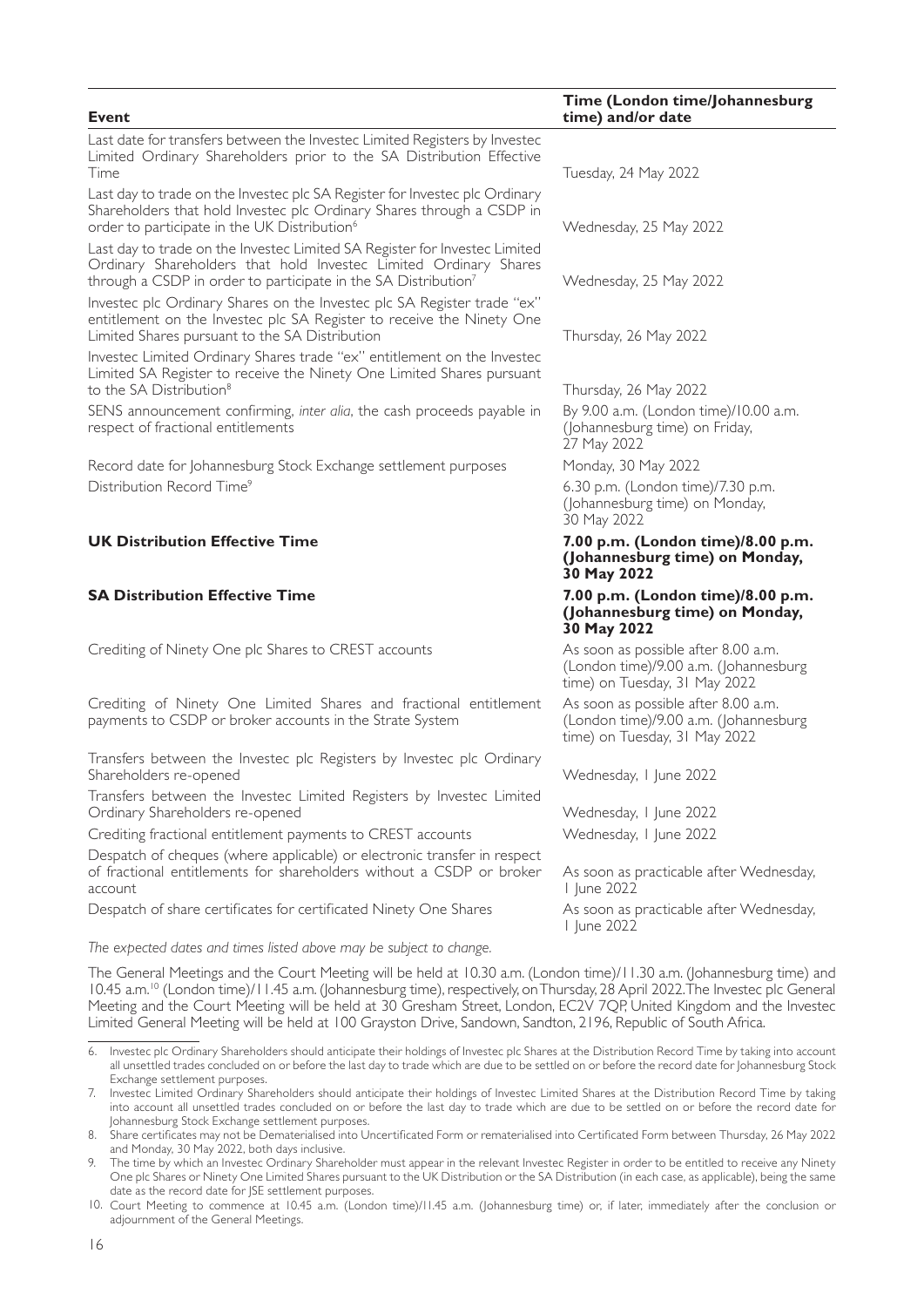# **EXPLANATORY STATEMENT**

#### **(Explanatory Statement in compliance with the provisions of s.897 of the UK Companies Act)**

#### **Recommended proposals for the Distribution of Ninety One Shares**

#### 1. **INTRODUCTION**

Your attention is drawn to the letter from the Chair of Investec in PART I of this document, which outlines the reasons for the Proposals and contains the unanimous recommendation of the Investec Boards to vote in favour of the Resolutions to be proposed at the General Meetings and the Scheme at the Court Meeting. The letter from the Chair forms part of this Explanatory Statement. The terms of the Scheme are set out in full in PART VIII of this document. The Notices of General Meeting at which the Resolutions will be proposed and the Notice of Court Meeting at which approval for the Scheme will be sought are set out in PART XI, PART XII and PART XIII, respectively, of this document.

**The Proposals require Investec Shareholder and Court approvals. If the Proposals are so approved, Investec plc Ordinary Shareholders on the Investec plc UK Register will receive 0.13751 Ninety One plc Shares for each Investec plc Ordinary Share that they hold, Investec plc Ordinary Shareholders on the Investec plc SA Register will receive 0.13751 Ninety One Limited Shares for each Investec plc Ordinary Share that they hold and Investec Limited Ordinary Shareholders will receive 0.13751 Ninety One Limited Shares for each Investec Limited Ordinary Share that they hold.**

An entitlement to a fraction of a Ninety One plc Share or Ninety One Limited Share will arise for all Investec Ordinary Shareholders. For example, if: (i) an Investec plc Ordinary Shareholder on the Investec plc UK Register holds eight Investec plc Ordinary Shares on the Investec plc UK Register at the Distribution Record Time (expected to be 6.30 p.m. (London time) on Monday, 30 May 2022), such Investec plc Ordinary Shareholder will receive one Ninety One plc Share, plus an entitlement to a 0.10008 fraction of a Ninety One plc Share; (ii) an Investec plc Ordinary Shareholder on the Investec plc SA Register holds eight Investec plc Ordinary Shares at the Distribution Record Time (expected to be 6.30 p.m. (London time) on Monday, 30 May 2022), such Investec plc Ordinary Shareholder will receive one Ninety One Limited Share, plus an entitlement to a 0.10008 fraction of a Ninety One Limited Share; and (iii) an Investec Limited Ordinary Shareholder (or Investec plc Ordinary Shareholder which holds Investec plc Ordinary Shares on the SA Register) holds eight Investec Limited Ordinary Shares at the Distribution Record Time (expected to be 6.30 p.m. (London time) on Monday, 30 May 2022), such shareholder will receive one Ninety One Limited Share, plus an entitlement to a 0.10008 fraction of a Ninety One Limited Share. Where such individual fractional entitlements to Ninety One Shares arise on the Distribution, they will instead be entitled to receive such proceeds thereof, as is more fully described in paragraphs 3.1 and 3.2 of PART VI of this document.

#### **If Investec Ordinary Shareholders sell or otherwise transfer their Investec plc Ordinary Shares or Investec Limited Ordinary Shares before the last day to trade in order to appear in the relevant Investec Register at the Distribution Record Time, they will not receive any Ninety One Shares.**

The General Meetings and the Court Meeting to approve the Proposals will be held at 10.30 a.m. (London time)/11.30 a.m. (Johannesburg time) and 10.45 a.m. (London time /11.45 a.m. (Johannesburg time),, respectively, on Thursday, 28 April 2022. The Court hearing to approve the Scheme will take place on Thursday, 19 May 2022. If the Proposals are approved by the relevant Investec Shareholders at the General Meetings and the Court Meeting and by the Court, the Distribution is expected to become effective on Monday, 30 May 2022.

If the Proposals are implemented, Investec Ordinary Shareholders will receive any Ninety One Shares to which they are entitled as follows:

- In respect of Investec Ordinary Shareholders who, at the Distribution Record Time, hold Investec plc Ordinary Shares in CREST or Investec Limited Ordinary Shares in the Strate System, their CREST account or their CSDP broker or own-name account, respectively, is expected to be credited in respect of the Ninety One Shares to which they are entitled as soon as possible after 8.00 a.m. (London time) on Tuesday, 31 May 2022.
- In respect of Investec Ordinary Shareholders who at the Distribution Record Time, hold Investec plc Shares in Certificated Form on the Investec plc UK Register, their Ninety One plc Share certificates are expected to be despatched as soon as practicable after Wednesday, 1 June 2022.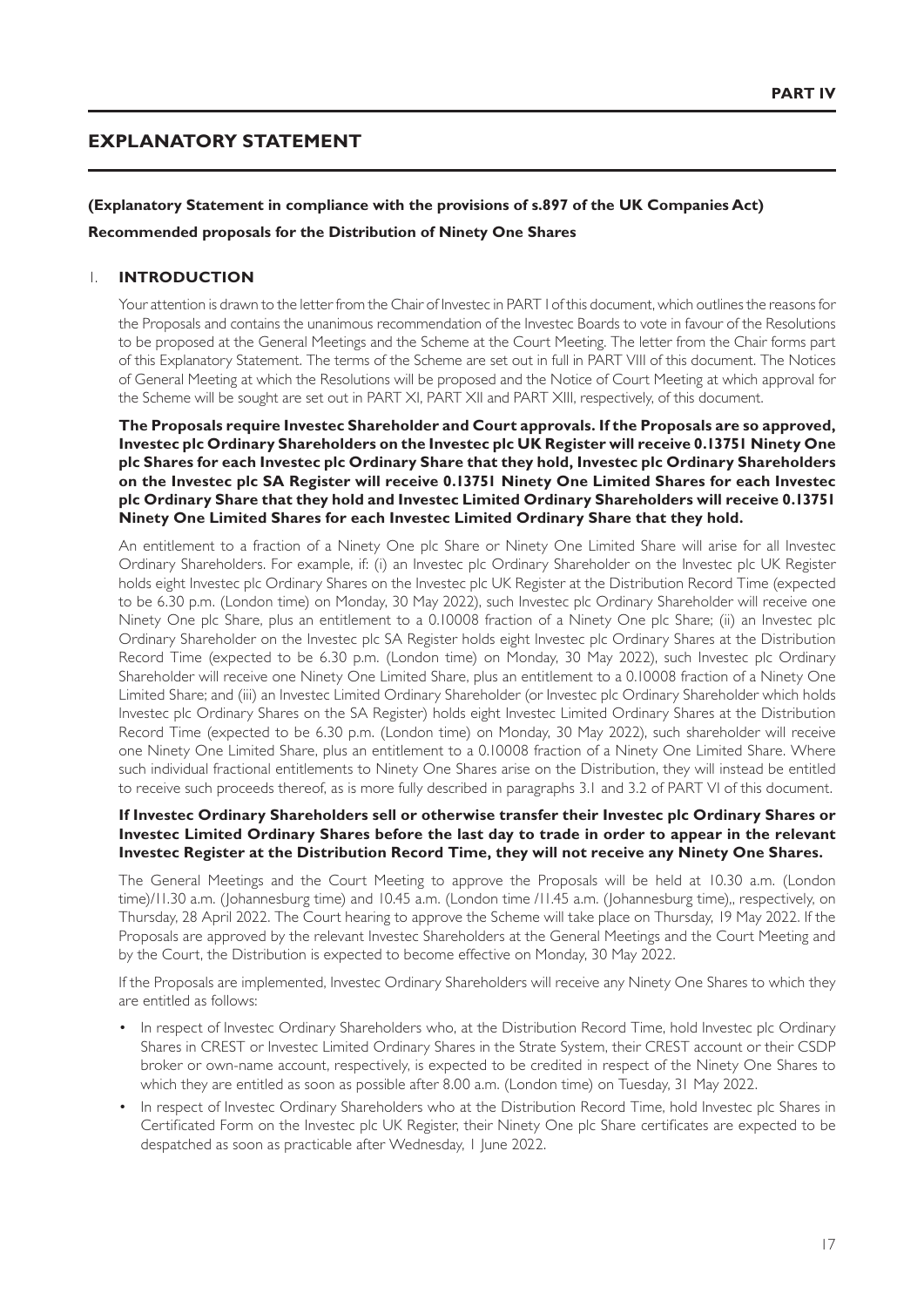#### 2. **PROPOSED IMPLEMENTATION OF THE PROPOSALS**

The overall effect of the Proposals is to distribute such number of the shares Investec holds in Ninety One to the Investec Ordinary Shareholders to reduce its percentage holding in Ninety One to approximately 10.00% on a DLC basis. This, together with certain ancillary actions, will be implemented through a number of sequential steps as summarised below. These steps will only be implemented if the requisite approvals, including approval by Investec Shareholders and the Court, are obtained.

- The first step is the distribution of Ninety One Limited Shares by Investec Investments to Investec Limited. Investec Investments shall distribute all of its Ninety One Limited Shares to Investec Limited as a distribution *in specie* by way of an 'unbundling transaction' under South African law.
- The second step is the UK Distribution, which involves Investec plc effecting a reduction of capital and distribution of Ninety One plc Shares to Investec plc Ordinary Shareholders registered on the Investec plc UK Register through a Court sanctioned process known as a scheme of arrangement. Investec plc will not, through the UK Distribution, distribute any Ninety One plc Shares to Investec plc Ordinary Shareholders registered on the Investec plc SA Register, who will instead receive Ninety One Limited Shares as part of the third step described below.
- The third step is the distribution *in specie* of all of the Ninety One Limited shares held by Investec Limited to Investec Limited Ordinary Shareholders and to Investec plc Ordinary Shareholders on the Investec plc SA Register via the Investec SA DAS Share.

On 16 March 2022, Investec Limited acquired 10,419,524 Ninety One Limited Shares from sellers in the market (increasing its total holding to 91,039,032 shares) and Investec plc disposed of 10,419,524 Ninety One plc Shares to purchasers in the market to allow Investec to maintain its overall 25.00% shareholding in Ninety One (on a DLC basis) (the "**Market Sale and Purchase**"). The Market Sale and Purchase was effected to ensure that Investec Limited holds the required number of Ninety One Limited Shares to enable it to implement the third step described above. The Ninety One Limited MoI provides that no shareholder may acquire 30% or more of the voting rights of Ninety One Limited except as a result of a Permitted Acquisition. An acquisition is regarded as a Permitted Acquisition if, *inter alia*, the Ninety One Limited Board consents to the acquisition. The Ninety One Limited Board has provided its consent to the Market Sale and Purchase conditional upon the Distribution proceeding in accordance with the Proposals set out in this document.

Subject to the settlement periods required in the UK and South Africa, the actions described in the second and third step above will happen concurrently to ensure equal treatment amongst the Investec Ordinary Shareholders, with each Investec Ordinary Shareholder receiving 0.13751 shares in Ninety One Limited or Ninety One plc (as applicable) in respect of each share it holds in Investec.

Following the steps above, as at the Latest Practicable Date, it is expected that pursuant to the Distribution:

- approximately 7.61% of the total issued share capital of Ninety One plc, representing approximately 5.13% of the combined total issued share capital of Ninety One, will have been distributed to Investec plc Ordinary Shareholders on the Investec plc UK Register;
- approximately 16.11% of the total issued share capital of Ninety One Limited, representing approximately 5.24% of the combined total issued share capital of Ninety One, will have been distributed to Investec plc Ordinary Shareholders on the Investec plc SA Register;
- approximately 14.22% of the total issued share capital of Ninety One Limited, representing approximately 4.63% of the combined total issued share capital of Ninety One, will have been distributed to Investec Limited Ordinary Shareholders;
- approximately 14.82% of the total issued share capital of Ninety One plc, representing approximately 10.00% of the combined total issued share capital of Ninety One, will be retained by Investec plc; and
- Investec Limited will no longer, whether directly or through its subsidiaries (including Investec Investments), hold any shares in Ninety One.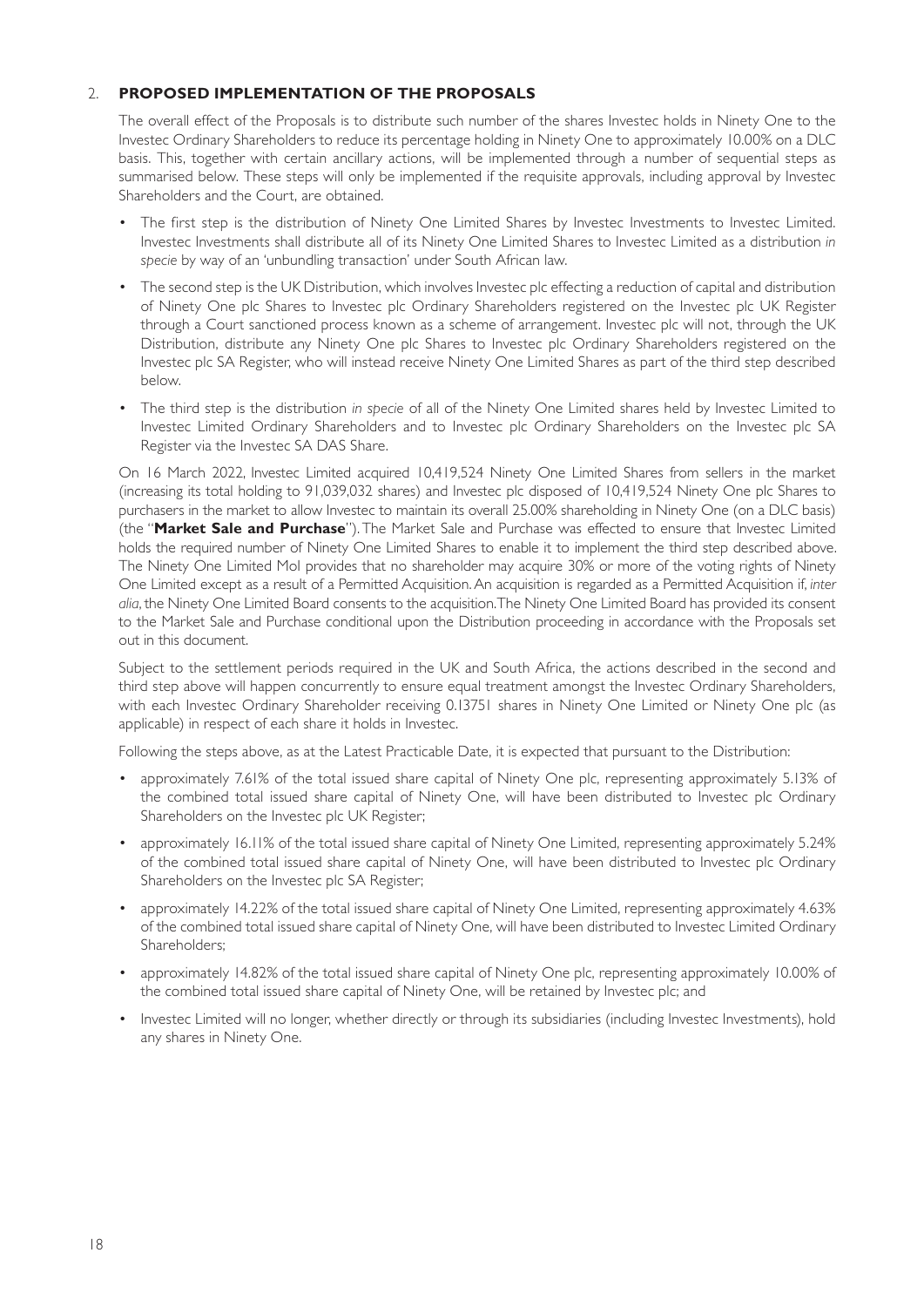#### 3. **DETAILED TERMS AND CONDITIONS OF THE PROPOSALS**

#### 3.1 **The UK Distribution**

The UK Distribution will be implemented by way of a scheme of arrangement (including a reduction of capital), which is a process requiring Court approval under the UK Companies Act. Under the Scheme, Investec plc's share premium account will be reduced by £251,000,000 and a partial *in specie* repayment of such amount will be made to Investec plc Ordinary Shareholders on the Investec plc UK Register, which will be satisfied by Investec plc transferring such number of Ninety One plc Shares to the Investec plc Ordinary Shareholders on the Investec plc UK Register as is equal to 0.13751 Ninety One plc Shares for each Investec plc Ordinary Share held by them on the Investec plc UK Register at the Distribution Record Time. Any excess which the amount of the reduction of share premium account exceeds the value of the UK Distribution will be retained by Investec plc and available for future distributions and other purposes.

The UK Distribution will only be implemented if the conditions to the Scheme as set out in paragraph 4 of this PART IV of this document are satisfied.

The Ninety One plc Shares held by Investec plc which will be transferred to Investec plc Ordinary Shareholders on the Investec plc UK Register pursuant to the UK Distribution rank equally in all respects with all other Ninety One plc Shares in issue, including for all dividends and other distributions (if any) declared, made or paid.

An entitlement to a fraction of a Ninety One plc Share will arise for all Investec plc Ordinary Shareholders on the Investec plc UK Register. Fractional entitlements will be rounded down to the nearest whole number and the aggregated excess fractions of the Ninety One plc Shares to which such Investec plc Ordinary Shareholder on the Investec plc UK Register would otherwise be entitled will not be transferred to them, and the relevant Investec plc Ordinary Shareholder will instead be entitled to receive a cash amount equivalent to the fraction, as more fully described in paragraphs 3.1 and 3.2 of PART VI of this document.

The Distribution Record Time is expected to be 6.30 p.m. (London time) on Monday, 30 May 2022. Investec plc Ordinary Shareholders on the Investec plc UK Register at this time will participate in the UK Distribution.

The UK Distribution Effective Time is expected to be 7.00 p.m. (London time) on Monday, 30 May 2022. At this time, Investec plc will transfer Ninety One plc Shares to Investec plc Ordinary Shareholders on the Investec plc UK Register as described above.

#### 3.2 **The SA Distribution**

The SA Distribution will be implemented by way of a distribution of Ninety One Limited Shares under the Investec Limited MoI and the South African Companies Act.

First, Investec Investments will distribute all of its Ninety One Limited Shares to Investec Limited.

Second, Investec Limited will distribute all of its Ninety One Limited Shares to: (i) Investec Limited Ordinary Shareholders on the Investec Limited Register at the record date for Johannesburg Stock Exchange settlement purposes; and (ii) via the Investec SA DAS Share, Investec plc Ordinary Shareholders on the Investec plc SA Register at the record date for Johannesburg Stock Exchange settlement purposes.

Each Investec Limited Ordinary Shareholder will receive 0.13751 Ninety One Limited Shares for each Investec Limited Ordinary Share held by them. Each Investec plc Ordinary Shareholder on the Investec plc SA Register will receive 0.13751 Ninety One Limited Shares for each Investec plc Ordinary Share held by them.

The Ninety One Limited Shares held by Investec Limited which will be transferred to Investec plc Ordinary Shareholders on the SA Register and the Investec Limited Ordinary Shareholders pursuant to the SA Distribution rank equally in all respects with Ninety One Limited Shares in issue, including for all dividends and other distributions (if any) declared, made or paid.

An entitlement to a fraction of a Ninety One Limited Share will arise for all Investec Limited Shareholders and all Investec plc Ordinary Shareholders on the SA Register. Fractional entitlements will be rounded down to the nearest whole number and the aggregated excess fractions of the Ninety One Limited Shares to which such Investec plc Ordinary Shareholder on the Investec plc SA Register or Investec Limited Ordinary Shareholder would otherwise be entitled will not be transferred to them, and the relevant Investec plc Ordinary Shareholder on the Investec plc SA Register or Investec Limited Ordinary Shareholder will instead be entitled to receive a cash amount equivalent to the fraction, as is more fully described in paragraphs 3.1 and 3.2 of PART VI of this document.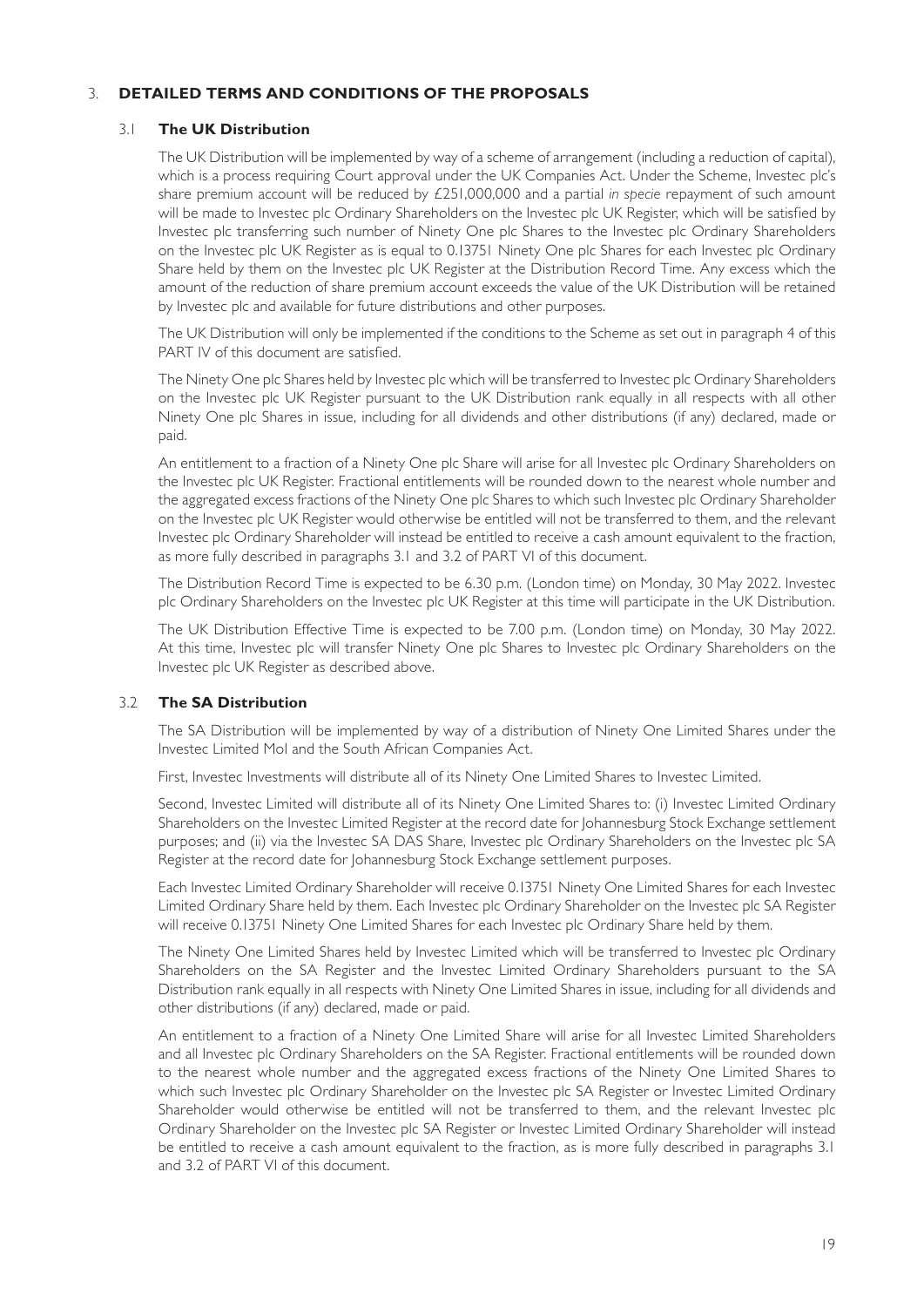The SA Distribution Effective Time is expected to be 8.00 p.m. (Johannesburg time) on Monday, 30 May 2022. At this time, Investec Limited will declare an unconditional distribution in respect of all of the Ninety One Limited Shares that it will hold at the record date for Johannesburg Stock Exchange settlement purposes to Investec plc Ordinary Shareholders on the Investec plc SA Register and Investec Limited Ordinary Shareholders as described above.

The record date for Johannesburg Stock Exchange settlement purposes is expected to be Monday, 30 May 2022. Investec plc Ordinary Shareholders on the Investec plc SA Register and Investec Limited Ordinary Shareholders on the Investec Limited Register at this time will participate in the SA Distribution.

#### 3.3 **Proposed Amendments to the Investec DAT Deeds**

#### 3.3.1 **Investec Dividend Access Shares**

To facilitate the payment of Investec Matching Dividends, dividend access trust arrangements have been established as part of the Investec DLC Structure. The Investec Dividend Access Shares enable each company to pay dividends to the shareholders in the other company.

Investec Limited has issued two Investec Dividend Access Shares, the Investec SA DAS Share and the Investec SA DAN Share, to Investec SA Trust Co. Investec plc Ordinary Shareholders who are not South African resident shareholders may receive all or part of their dividend entitlements through dividends declared and paid by Investec plc on their Investec plc Ordinary Shares and/or through dividends declared and paid by Investec Limited on the Investec SA DAN Share. Investec Shareholders who are South African residents and who hold their Investec plc Ordinary Shares on the Investec plc SA Register may receive all or part of their dividend entitlements through dividends declared and paid by Investec plc on their Investec plc Ordinary Shares and/or through dividends declared and paid by Investec Limited on the Investec SA DAS Share. Similarly, Investec plc has issued two Investec Dividend Access Shares, the Investec UK DAS Share and the Investec UK DAN Share to Investec UK Trust Co.

#### 3.3.2 **Investec DAT Deeds**

*Investec SA DAS Share Trust Deed*

The Investec SA DAS Share Trust Deed has been entered into between Investec plc, Investec Limited and Investec SA Trust Co (as holder of the Investec SA DAS Share) for the purposes of facilitating the payment of dividends by Investec Limited to South African resident Investec plc Shareholders through Investec SA Trust Co, in circumstances where Investec plc will not be paying such Investec Shareholders the required dividend in full. Investec SA Trust Co is to hold the Investec SA DAS Share on trust for each South African resident Investec plc Shareholder. Each South African resident Investec plc Shareholder who holds their Investec plc Ordinary Shares on the Investec plc SA Register will be entitled to such amount of the dividend declared to the holder of the Investec SA DAS Share as would bear the same proportion to the total dividend as the number of Investec plc Shares such South African resident Investec plc Shareholder holds, bears to the aggregate number of Investec plc Shares held by South African resident Investec plc Shareholders (in each case, as at the record date) (an "**Entitlement**").

Among other things, the Investec SA DAS Share Trust Deed sets out the following:

#### *Payment of dividends*

Following a declaration by Investec Limited of a dividend on the Investec SA DAS Share:

- (i) Investec Limited will notify Investec SA Trust Co of such declaration; and
- (ii) Investec Limited will, on behalf of Investec SA Trust Co, effect the direct distribution of such dividends to the South African resident Investec plc Shareholders pursuant to a delegation of authority from Investec SA Trust Co to Investec Limited, in accordance with their respective Entitlements.

#### *Delegation of operation*

Investec Limited and Investec plc agree, as a term of the trust, that the trustee has delegated to Investec Limited and Investec plc responsibility for:

- (i) the establishment of the identity of the Investec plc members and their Entitlements; and
- (ii) the payment or delivery of dividends and the mechanics for effecting such payment or delivery.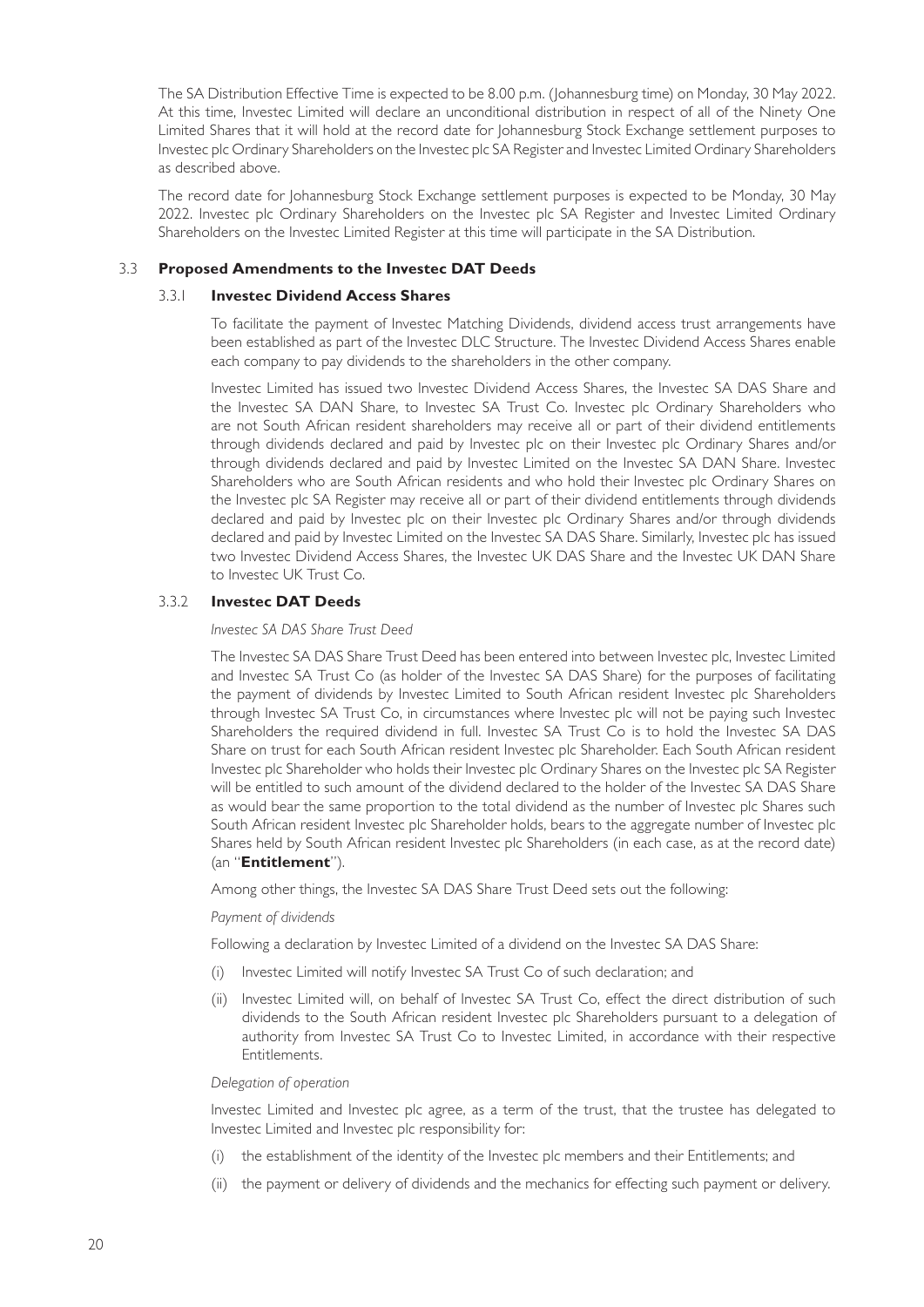In addition, and subject to the Investec SA DAS Share Trust Deed, the trustee shall have no responsibility for funds paid or property delivered to the registrar for payment or distribution to Investec plc members. Such funds or property whilst in the hands of Investec Limited or any registrar or any bank of either of them may not be segregated or marked as belonging to the trustee or shareholders and the trustee shall have no responsibility for monitoring such funds or property or any account or other place to which they are placed prior to payment or other distribution to the shareholders. Neither the trustee nor the shareholders shall have any entitlement to interest or income on or in respect of such funds or property pending such application.

#### *Investec UK DAN Share Trust Deed*

The Investec UK DAN Share Trust Deed has been entered into between Investec plc, Investec Limited and Investec UK Trust Co (as holder of the Investec UK DAN Share) for the purposes of facilitating the payment of dividends by Investec plc to non-South African resident Investec Limited Shareholders through Investec UK Trust Co, in circumstances where Investec Limited will not be paying such Investec Shareholders the required dividend in full.

The Investec UK DAN Share Trust Deed contains corresponding provisions to the Investec UK DAS Share Trust Deed.

#### *Investec UK DAS Share Trust Deed*

The Investec UK DAS Share Trust Deed has been entered into between Investec plc, Investec Limited and Investec UK Trust Co (as holder of the Investec UK DAS Share) for the purposes of facilitating the payment of dividends by Investec plc to South African resident Investec Limited Shareholders through Investec UK Trust Co, in circumstances where Investec Limited will not be paying such Investec Shareholders the required dividend in full.

The Investec UK DAS Share Trust Deed contains corresponding provisions to the Investec SA DAS Share Trust Deed.

#### *Investec SA DAN Share Trust Deed*

The Investec SA DAN Share Trust Deed has been entered into between Investec plc, Investec Limited and Investec SA Trust Co (as holder of the Investec SA DAN Share) for the purposes of facilitating the payment of dividends by Investec Limited to the non-South African resident Investec plc Shareholders through Investec SA Trust Co, in circumstances where Investec plc will not be paying such Investec Shareholders the required dividend in full.

The Investec SA DAN Share Trust Deed contains corresponding provisions to the Investec UK DAS Share Trust Deed.

#### 3.3.3 **Proposed Amendments**

The Investec SA DAS Share Trust Deed provides for Investec Limited, on behalf of Investec SA Trust Co, to effect a distribution of a dividend to the South African resident Investec plc Shareholders who hold their Investec plc Ordinary Shares on the Investec plc SA Register, in accordance with their respective Entitlements, in the event of a dividend by Investec plc to the non-South African resident Investec plc Ordinary Shareholders. In order to allow the Investec SA DAS Share to be used in connection with the proposed Distribution, it is proposed that the Investec SA DAS Share Trust Deed is amended such that the terms "Dividend", "Related PLC Dividend" and "Relevant Dividend" (each as defined in the Investec SA DAS Share Trust Deed) shall, for clarity, include a distribution including by way of return of capital. This amendment is subject to the approval of the Investec Ordinary Shareholders as an Investec Class Rights Action.

In order to ensure consistency across all Investec DAT Deeds, it is proposed that, subject to the subsequent receipt of the necessary approvals from the SARB, corresponding amendments are made in due course to each of the Investec SA DAN Share Trust Deed, the Investec UK DAN Share Trust Deed and the Investec UK DAS Share Trust Deed.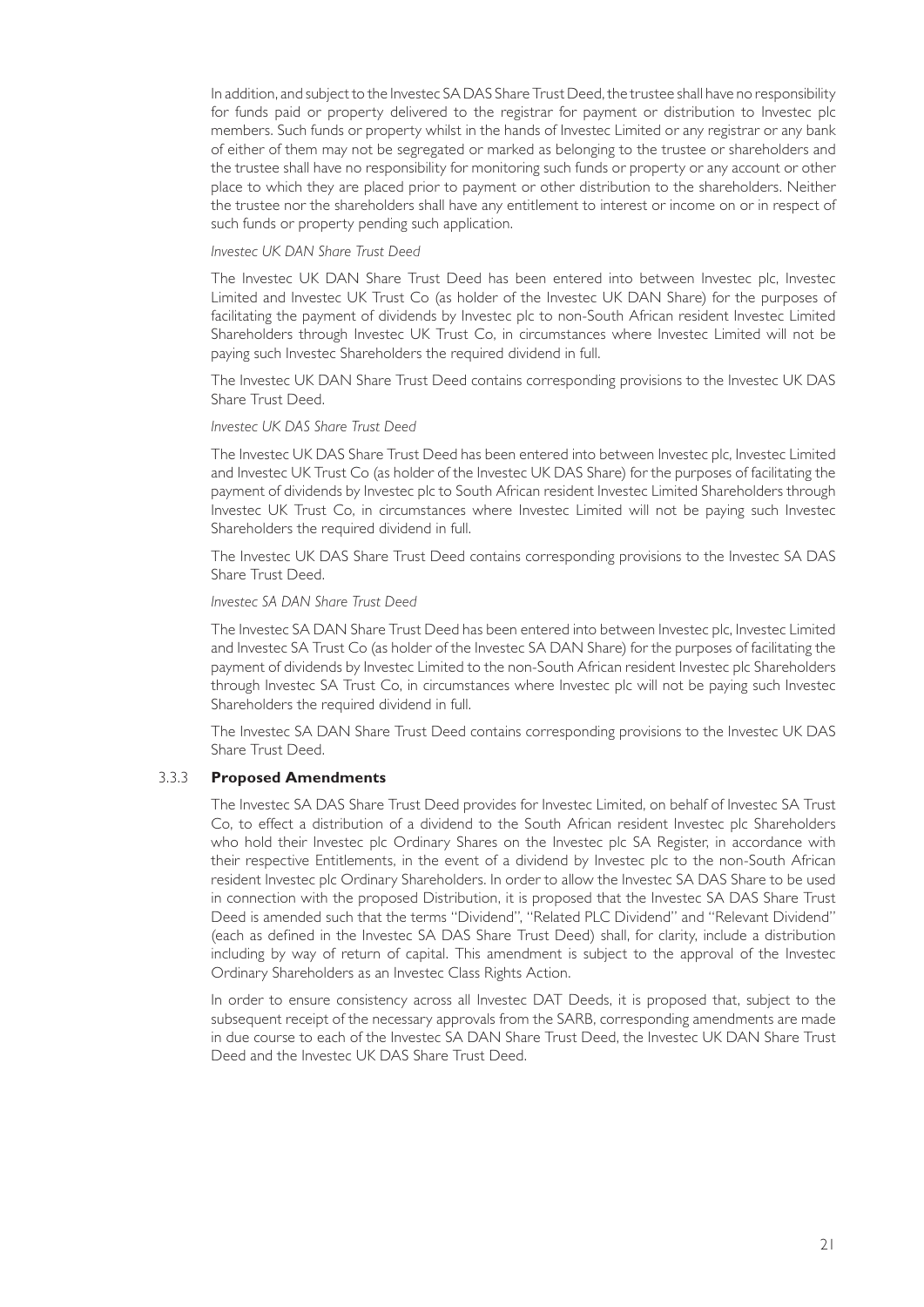#### 4. **CONDITIONS TO THE PROPOSALS**

The Distribution is conditional upon the following conditions having been satisfied:

- (a) the Scheme having been approved by a majority in number of those Investec plc Ordinary Shareholders who are present and vote, either in person or by proxy, at the Court Meeting and who represent 75% or more in value of the Investec plc Ordinary Shares voted by such Shareholders;
- (b) the SA Distribution Resolution and the Investec DAT Deeds Amendments Resolution, as set out in the Notices of General Meeting, having been passed by the requisite majority of Investec Ordinary Shareholders at the General Meetings;
- (c) the UK Distribution Resolution, as set out in the Notices of General Meeting, having been passed by the requisite majority of Investec Ordinary Shareholders and Investec Preference Shareholders at the General Meetings;
- (d) the Scheme having been sanctioned by the Court and the reduction of capital required to effect the UK Distribution having been confirmed by the Court;
- (e) a copy of the Scheme Court Order having been delivered to the Registrar of Companies; and
- (f) a resolution having been approved by the requisite majority of the board of directors of Investec Investments and Investec Limited authorising the distribution of the relevant Ninety One Limited Shares to give effect to the SA Distribution (as contemplated in paragraph 3.2 of this PART IV of this document) in accordance with the provisions of the South African Companies Act.

The Directors will not take the necessary steps to implement the Scheme and the Distribution unless and until the above conditions have been or will be satisfied and, at the relevant time, the Directors consider that it continues to be in the best interests of the Investec Shareholders that the Scheme and the Distribution be implemented.

The requisite approvals for the Proposals have been obtained from the SARB and the PRA on terms and subject to conditions customary to international transactions of this nature. The requisite approval for the Investec DAT Deeds Amendments Resolution has been obtained from the SARB PA and the requisite notifications have been made to the SARB PA and the SA FSCA.

Certain other regulators have also been or will be notified of the Proposals as required.

### 5. **TIMETABLE**

#### 5.1 **The Meetings**

The General Meetings have been convened for 10.30 a.m. (London time)/11.30 a.m. (Johannesburg time) on Thursday, 28 April 2022. At the General Meetings, or at any adjournment thereof, Investec Shareholders will consider and, if thought fit, pass the Resolutions. The Investec plc General Meeting will be held at 30 Gresham Street, London EC2V 7QP, United Kingdom, and the Investec Limited General Meeting will be held at 100 Grayston Drive, Sandown, Sandton 2196, Republic of South Africa. Investec Shareholders will be able to attend and participate in the General Meetings either electronically by virtual meeting platform or in person.

The Court Meeting has been convened pursuant to an order of the Court for 10.45 a.m. (London time)/ 11.45 a.m. (Johannesburg time) on Thursday, 28 April 2022 (or, if later, immediately following the conclusion or adjournment of the General Meetings). At the Court Meeting Investec plc Ordinary Shareholders will consider and, if thought fit, approve the Scheme. The Court Meeting will be held at 30 Gresham Street, London EC2V 7QP, United Kingdom. Investec plc Ordinary Shareholders will be able to attend and participate in the Court Meeting either electronically by virtual meeting platform or in person.

#### 5.2 **Scheme Court Hearing**

The Scheme Court Hearing, at which the Court will be asked to sanction the Scheme and confirm the reduction of capital required to effect the UK Distribution pursuant to the UK Companies Act, is expected to be held on Thursday, 19 May 2022. Investec plc Ordinary Shareholders have the right to attend the Scheme Court Hearing and to appear in person or be represented by counsel to support or oppose the sanctioning of the Scheme and the confirmation of the reduction of capital required to effect the UK Distribution.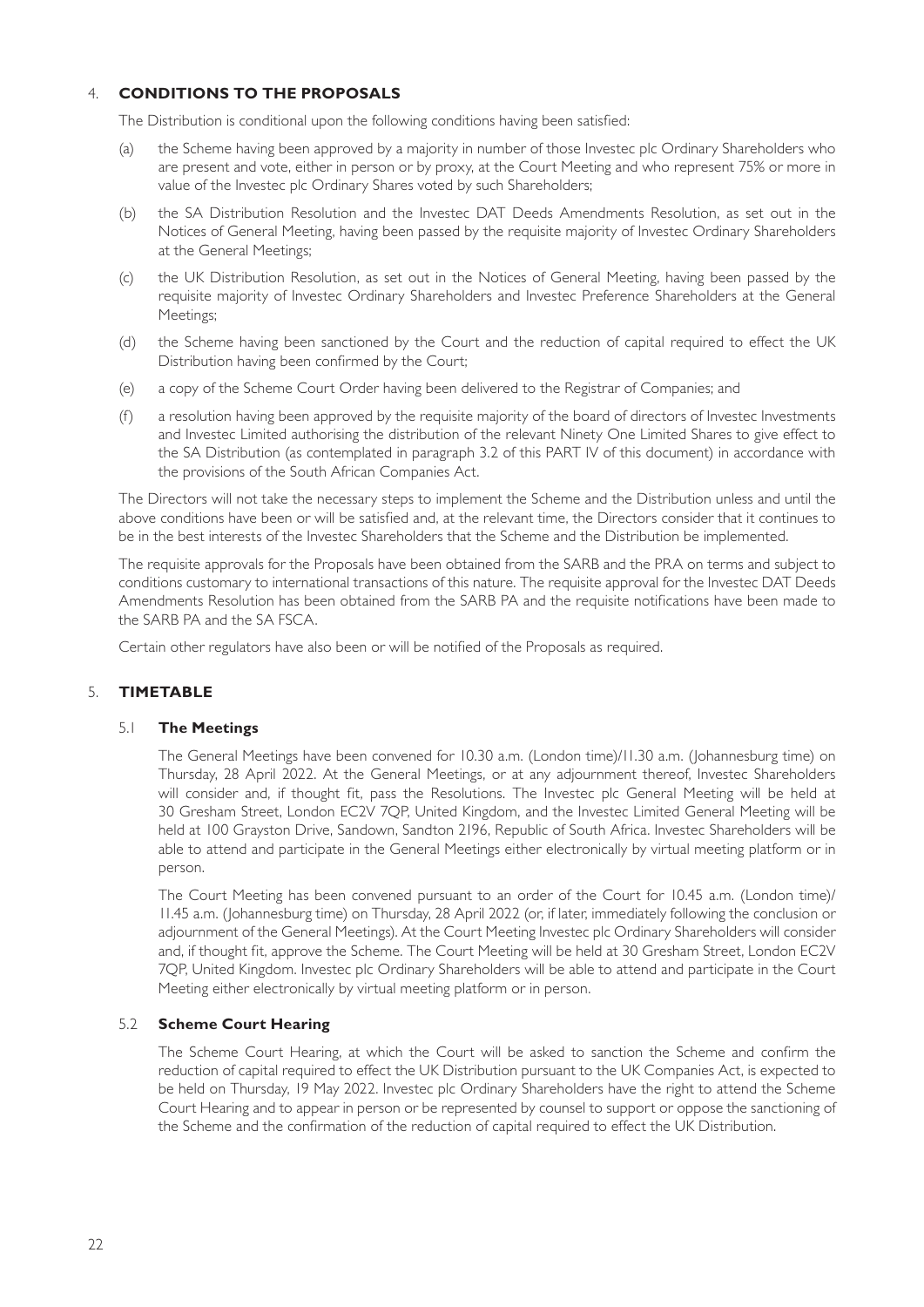If the Scheme is sanctioned and the reduction of capital required to effect the UK Distribution is confirmed at the Scheme Court Hearing, and the other conditions to the Scheme (as outlined in paragraph 4 of this PART IV of this document) have been satisfied, the UK Distribution Effective Time is expected to occur at 7.00 p.m. (London time) on Monday, 30 May 2022.

The Scheme will not become effective unless the Court sanctions the Scheme and confirms the reduction of capital required to effect the UK Distribution, and a copy of the Scheme Court Order is delivered to the Registrar of Companies.

If the Scheme becomes effective, it will be binding on all Investec plc Ordinary Shareholders, irrespective of whether or not they attended or voted in favour of the Scheme at the Court Meeting or in favour of the Resolutions at the General Meetings.

#### 6. **DIRECTORS AND THE EFFECT OF THE SCHEME AND THE PROPOSALS ON THEIR INTERESTS**

Details of the interests of the Directors in Investec Shares and Ninety One Shares are set out in paragraphs 3.1 and 3.3 of PART IX of this document and details of the interests of the Directors in options and awards over Investec Shares and Ninety One Shares under certain Investec Share Plans are set out in paragraphs 3.2 and 3.4 of PART IX of this document.

Investec Shares held by each of the Directors at the Distribution Record Time will be subject to the Scheme and the Proposals.

The effect of the Proposals on options and awards held by certain Directors, in common with other participants in the Investec Share Plans, is described in paragraph 9.2 of PART I.

Details of the service contracts and letters of appointment of the Directors are set out in paragraph 4 of PART IX of this document.

Save as set out or referenced above, the effect of the Scheme and the Proposals on the interests of the Directors does not differ from its effect on the like interest of any other Investec Ordinary Shareholder.

#### 7. **THE INVESTEC BOARDS**

Information on the Investec Boards is set out in PART IX of this document.

#### 8. **OVERSEAS SHAREHOLDERS**

#### 8.1 **General**

#### **This document does not constitute or form part of any offer or invitation to purchase, subscribe for, sell or issue, or any solicitation of any offer to purchase, subscribe for, sell or issue, Ninety One Shares or any other securities in Ninety One.**

The distribution of this document and the distribution of Ninety One Shares in jurisdictions other than the UK or South Africa may be restricted by law.

No action has been taken by Investec to obtain any approval, authorisation or exemption to permit the distribution of the Ninety One Shares or the possession or distribution of this document (or any other publicity material relating to the Ninety One Shares) in any jurisdictions other than the UK or South Africa.

The implications of the Proposals for Overseas Shareholders may be affected by the laws of jurisdictions outside the UK or South Africa. Overseas Shareholders should inform themselves about, and observe, any applicable legal requirements. It is the responsibility of any Overseas Shareholders to satisfy themselves as to the full observance of the laws and regulatory requirements of the relevant jurisdiction in connection therewith, including the obtaining of any governmental, exchange control or other consents which may be required, compliance with other necessary formalities and the payment of any issue, transfer or other taxes or duties or payments due in such jurisdiction. Any failure to comply with such restrictions or requirements may constitute a violation of the securities laws of any such jurisdiction.

This document has been prepared for the purposes of complying with English and South African law, the UK Listing Rules and the JSE Listings Requirements and the information disclosed may not be the same as that which would have been disclosed if this document had been prepared in accordance with the laws and regulations of any jurisdiction outside England and Wales and South Africa.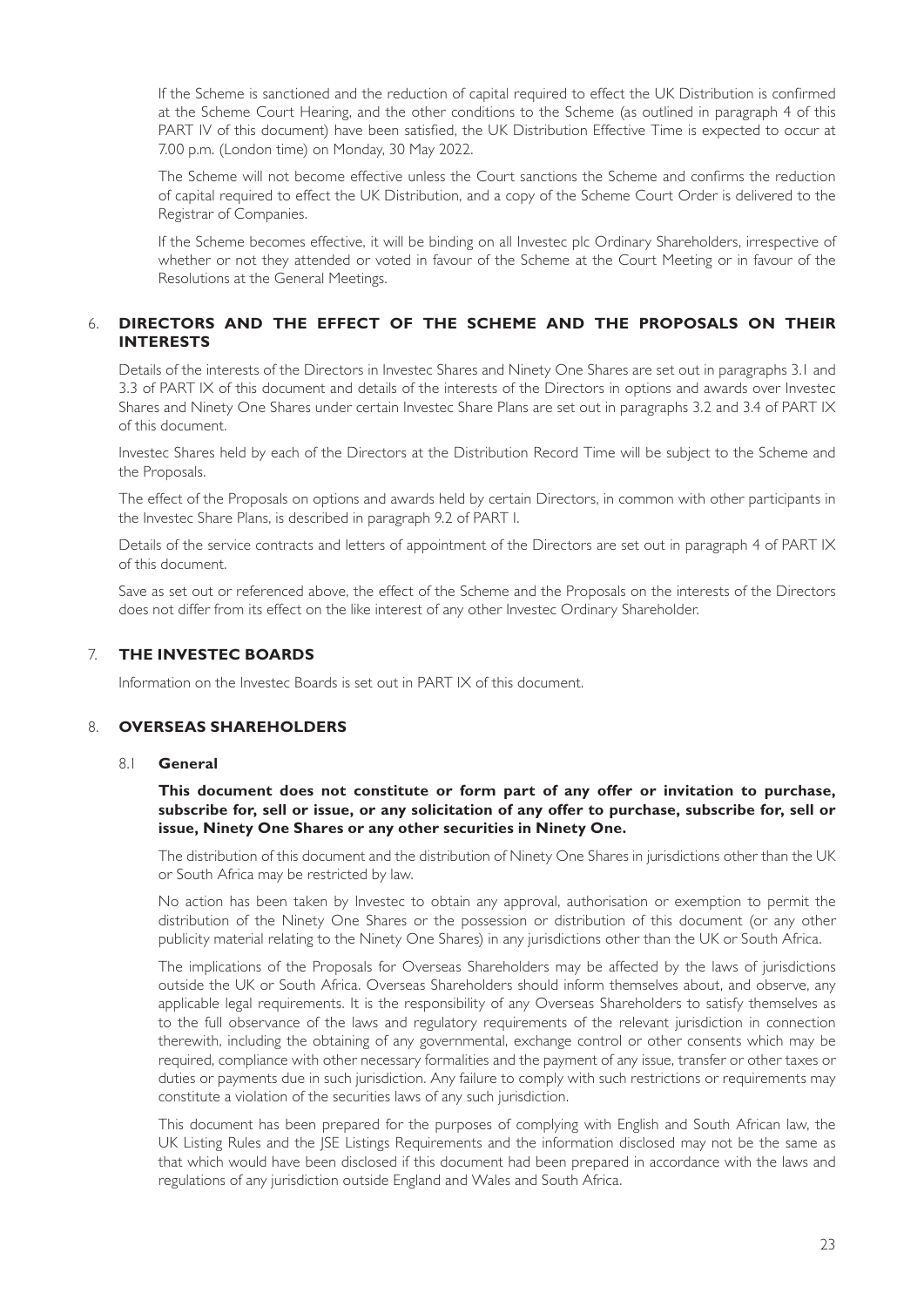If, in respect of any Overseas Shareholder, Investec is advised that the distribution of Ninety One Shares would or may infringe the laws of any jurisdiction outside the UK or South Africa, or would or may require Investec plc or Investec Limited to comply with any governmental or other consent or any registration, filing or other formality with which Investec plc or Investec Limited, is unable to comply or compliance with which Investec regards as unduly onerous the Scheme and the Investec Limited MoI allow Investec to elect that the Ninety One Shares to which such Overseas Shareholder would otherwise be entitled shall be sold with the net proceeds of sale being remitted to such Overseas Shareholder.

#### 8.2 **The United States**

#### 8.2.1 **UK Distribution**

The Ninety One plc Shares to be distributed in connection with the Scheme have not been, and will not be, registered under the US Securities Act or the securities laws of any state or other jurisdiction of the United States. Such Ninety One plc Shares will be distributed in reliance upon the exemption from the registration requirements of the US Securities Act provided by section 3(a)(10) thereunder.

The Ninety One plc Shares generally should not be treated as "restricted securities" within the meaning of Rule 144(a)(3) under the US Securities Act and persons who receive Ninety One plc Shares in connection with the Scheme (other than "affiliates" within the meaning of Rule 405 of the US Securities Act as described in the paragraph below) may resell them without restriction under the US Securities Act.

Under the United States securities laws, persons who are deemed to be "affiliates" of Investec or Ninety One as at the UK Distribution Effective Time or the SA Distribution Effective Time may not resell the Ninety One plc Shares received pursuant to the Distribution without registration under the US Securities Act, except pursuant to an applicable exemption from, or in a transaction not subject to, the registration requirements of the US Securities Act. Whether a person is an "affiliate" of a company for such purposes depends upon the circumstances, but "affiliates" of a company can include certain officers and directors and significant shareholders. Investec plc Ordinary Shareholders who believe they may be "affiliates" for the purposes of the US Securities Act should consult their own legal advisers prior to any resale of Ninety One plc Shares received pursuant to the Scheme.

For the purposes of qualifying for the exemption from the registration requirements of the US Securities Act pursuant to section 3(a)(10) thereunder, Investec will advise the Court through counsel that its sanctioning of the Scheme will be relied upon by Investec as an approval of the Scheme following a hearing on its fairness to Investec Shareholders, at which hearing all Investec plc Ordinary Shareholders are entitled to attend in person or through counsel to support or oppose the sanctioning of the Scheme and with respect to which notification has been given to all Investec plc Ordinary Shareholders.

#### 8.2.2 **SA Distribution**

#### *US Investors*

This document is not an offer of securities for sale in the United States. The Ninety One Limited Shares have not been and will not be registered under the US Securities Act, or with any securities regulatory authority of any state or other jurisdiction in the United States and may not be offered, sold, exercised, transferred or delivered, directly or indirectly, in or into the United States at any time except pursuant to an exemption from, or in a transaction not subject to, the registration requirements of the US Securities Act and applicable state and other securities laws of the United States.

The Ninety One Limited Shares have not been and will not be listed on a US securities exchange or quoted on any inter-dealer quotation system in the United States. Investec does not intend to take any action to facilitate a market in the Ninety One Limited Shares in the United States. Consequently, it is unlikely that an active trading market in the United States will develop for the Ninety One Limited Shares.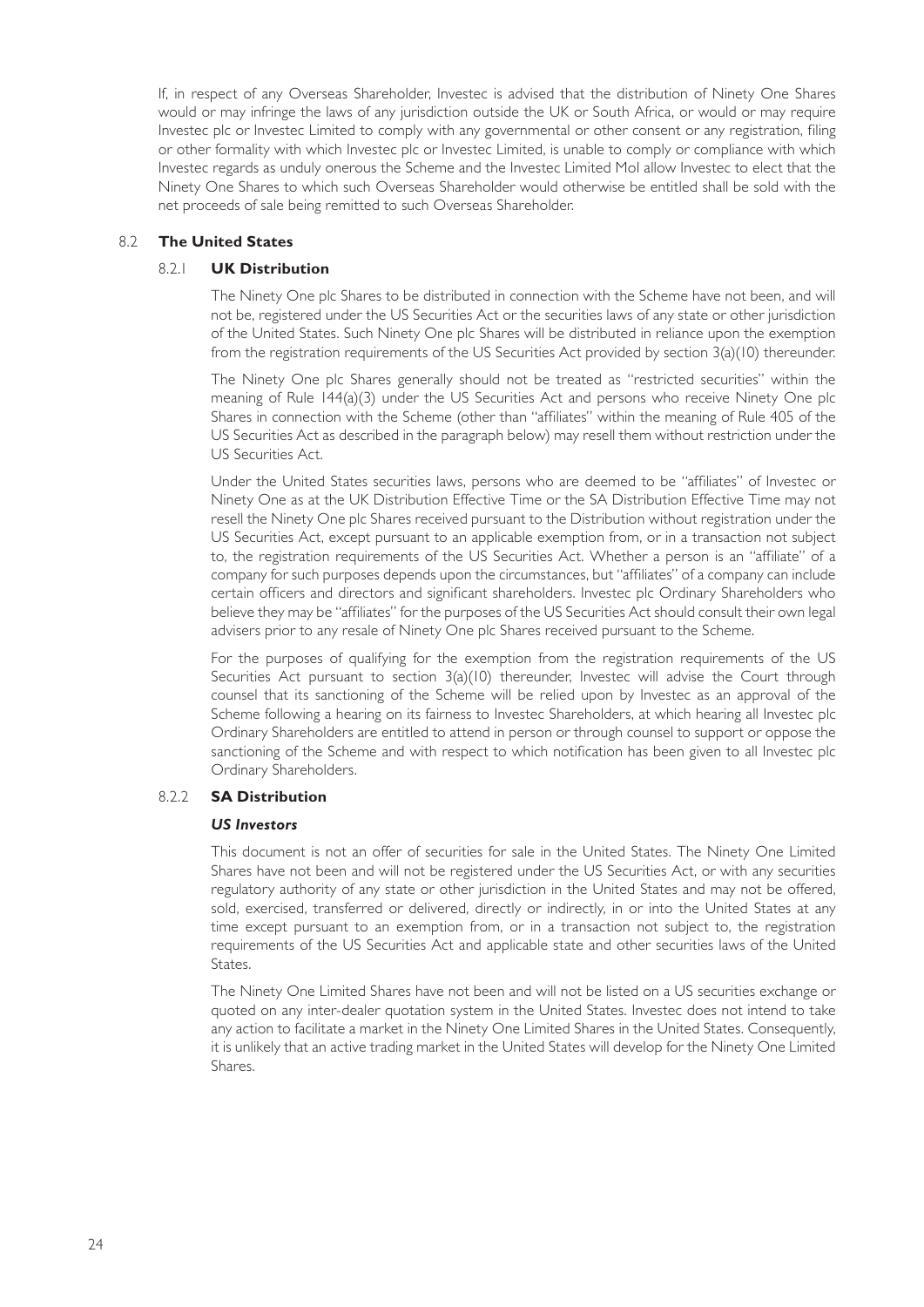The Ninety One Limited Shares have not been approved or disapproved by the United States Securities and Exchange Commission, any state securities commission in the United States or any other regulatory authority in the United States, nor have any of the foregoing authorities passed comment upon, or endorsed the merit of, the Proposals or the accuracy or the adequacy of this document. Any representation to the contrary is a criminal offence in the United States.

US Investec Limited Shareholders should consult their own legal and tax advisers with respect to the legal and tax consequences of the SA Distribution in their particular circumstances.

#### 9. **TAXATION**

Investec Ordinary Shareholders should read PART VII of this document, which contains a general description of certain tax consequences of the Proposals for Investec Shareholders who are resident for tax purposes in the UK, the United States, South Africa, Namibia or Botswana, but all Investec Shareholders are advised to consult a professional adviser with regard to the tax consequences of the Proposals.

Investec has sought a ruling from the South African Revenue Service as to whether the distribution *in specie* of the Ninety One Limited Shares by Investec Limited to the Investec Limited Ordinary Shareholders and the Investec plc Ordinary Shareholders on the Investec plc SA Register (via the Investec SA DAS Share) constitutes an "unbundling transaction" as defined in section 46 of the South African Income Tax Act.

**As at the Latest Practicable Date, the ruling application is still in progress. Investec Ordinary Shareholders and Investec Preference Shareholders should consider the tax implications of both Scenario 1 and Scenario 2 (as set out in PART VII of this document) before making any decision on how to vote on the Resolutions at the General Meetings or, in the case of the Investec plc Ordinary Shareholders, how to vote on the Scheme at the Court Meeting. If the outcome of the ruling application is considerably delayed, the Directors will decide how best to proceed.**

#### 10. **SETTLEMENT**

Settlement of the Ninety One Shares to which any Investec Ordinary Shareholder is entitled under the Distribution will be effected in the manner set out in PART VI of this document, which forms part of this Explanatory Statement. That section sets out the way in which Investec Ordinary Shareholders will receive their Ninety One Shares (or beneficial entitlement to such shares), including any payments in respect of fractional entitlements, and the way in which such Ninety One Shares will be traded and settled on the relevant stock exchange. As such, PART VI of this document is important and requires your particular attention.

It is the responsibility of Investec Ordinary Shareholders to satisfy themselves as to the full observance of applicable laws and regulatory requirements, including the obtaining of any governmental, exchange control or other consents that may be required in order for them, their nominee, custodian or trustee, as relevant, to receive and hold the Ninety One Shares.

Investec notes that international financial sanctions regimes, including those related to the ongoing situation in Ukraine, may constrain the ability of any Investec Shareholders subject to such sanctions to exercise their rights attaching to their Investec Shares. The ability of any Investec Ordinary Shareholders subject to such sanctions to receive, and for Investec and its agents to deliver, Ninety One Shares and/or cash arising in respect of fractional entitlements to such Ninety One Shares may be similarly constrained. These constraints may also prevent Investec and its agents from making payments to any bank accounts of Investec Ordinary Shareholders held with financial institutions that are themselves subject to those financial sanctions. Investec will continue to monitor this situation and Investec's obligations to deliver Ninety One Shares and/or cash arising in respect of fractional entitlements to Ninety One Shares pursuant to the Distribution, will at all times remain subject to compliance with all applicable law and regulation then in force.

All documents, certificates, cheques or other communications sent by or to Investec Ordinary Shareholders, or as such persons shall direct, will be sent at the Investec Ordinary Shareholders' own risk and will be sent to a holder's address as set out on the Investec Register at the Distribution Record Time (or, in the case of joint holders, to the holder whose name stands first in the Investec Register in respect of the joint holding concerned).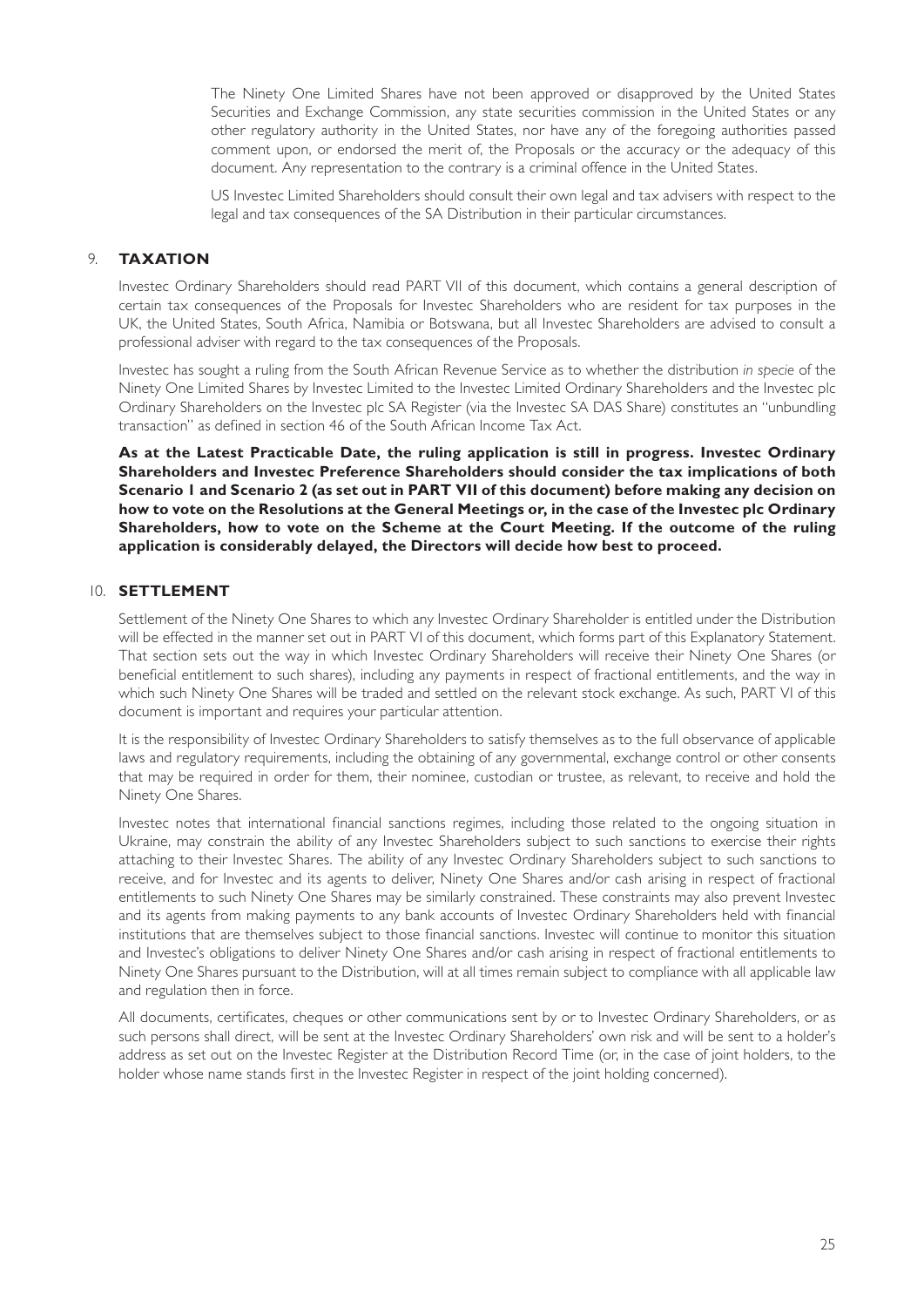#### 11. **MEETINGS**

Implementation of the Proposals requires the passing of the SA Distribution Resolution and the Investec DAT Deeds Amendments Resolution by Investec Ordinary Shareholders and the UK Distribution Resolution by Investec Shareholders at the General Meetings and the approval by Investec plc Ordinary Shareholders of the Scheme at the Court Meeting.

Notices of the General Meetings and the Court Meeting are set out in PART XI, PART XII and PART XIII, respectively, of this document.

- (a) All Investec plc Ordinary Shareholders whose names appear on the Investec Register at the Voting Record Time will be entitled to attend and vote at the Investec plc General Meeting in respect of the number of Investec plc Ordinary Shares registered in their names at such time.
- (b) All Investec Limited Ordinary Shareholders whose names appear on the Investec Register at the Voting Record Time will be entitled to attend and vote at the Investec Limited General Meeting in respect of the number of Investec Limited Ordinary Shares registered in their names at such time.
- (c) All Investec plc Ordinary Shareholders whose names appear on the Investec Register at the Voting Record Time will be entitled to attend and vote at the Court Meeting in respect of the number of Investec plc Ordinary Shares registered in their names at such time.
- (d) All Investec plc Preference Shareholders whose names appear on the Investec Register at the Voting Record Time will be entitled to attend and vote on the UK Distribution Resolution at the Investec plc General Meeting in respect of the number of Investec plc Preference Shares registered in their names at such time.
- (e) All Investec Limited Preference Shareholders whose names appear on the Investec Register at the Voting Record Time will be entitled to attend and vote on the UK Distribution Resolution at the Investec Limited General Meeting in respect of the number of Investec Limited Preference Shares registered in their names at such time.

Investec notes that international financial sanctions regimes, including those related to the ongoing situation in Ukraine, may constrain the ability of any Investec Shareholders subject to such sanctions to exercise their rights attaching to their Investec Shares, including rights to vote at the General Meetings and the Court Meeting, and to have those votes recognised by Investec. Investec will continue to monitor this situation, and Investec's obligations to take into account the votes of Investec Shareholders at the General Meetings and the Court Meeting will at all times remain subject to compliance with all applicable law and regulation then in force.

#### 11.1 **The Investec plc General Meeting**

The Investec plc General Meeting has been convened for 10.30 a.m. (London time)/11.30 a.m. (Johannesburg time) on Thursday, 28 April 2022 to consider and, if thought fit, pass the following resolutions:

- (a) the SA Distribution Resolution, which approves the distribution of Ninety One Limited Shares to: (i) Investec Limited Ordinary Shareholders on the Investec Limited Register at the Distribution Record Time; and (ii) via the Investec SA DAS Share, Investec plc Ordinary Shareholders on the Investec plc SA Register at the Distribution Record Time;
- (b) the Investec DAT Deeds Amendments Resolution, which approves the amendments required to the Investec DAT Deeds in order to allow each of the Investec UK DAS Share, the Investec UK DAN Share, the Investec SA DAS Share and the Investec SA DAN Share to be used to facilitate a dividend associated with a distribution including by way of return of capital; and
- (c) the UK Distribution Resolution, which:
	- (i) approves the reduction of the share premium account of Investec plc by  $£251,000,000$  and the partial *in specie* repayment of such amount, which shall be satisfied by Investec plc transferring such number of Ninety One plc Shares to the Investec plc Ordinary Shareholders on the Investec plc UK Register as is equal to 0.13751 Ninety One plc Shares for each Investec plc Ordinary Share held by them on the Investec plc UK Register at the Distribution Record Time;
	- (ii) authorises the directors of Investec to take the necessary actions to carry the Scheme into effect; and
	- (iii) approves amendments to the Investec plc Articles to ensure that the holders of any Investec plc Ordinary Shares issued after the Investec plc General Meeting and before the Distribution Record Time are able to receive Ninety One Shares pursuant to the Distribution.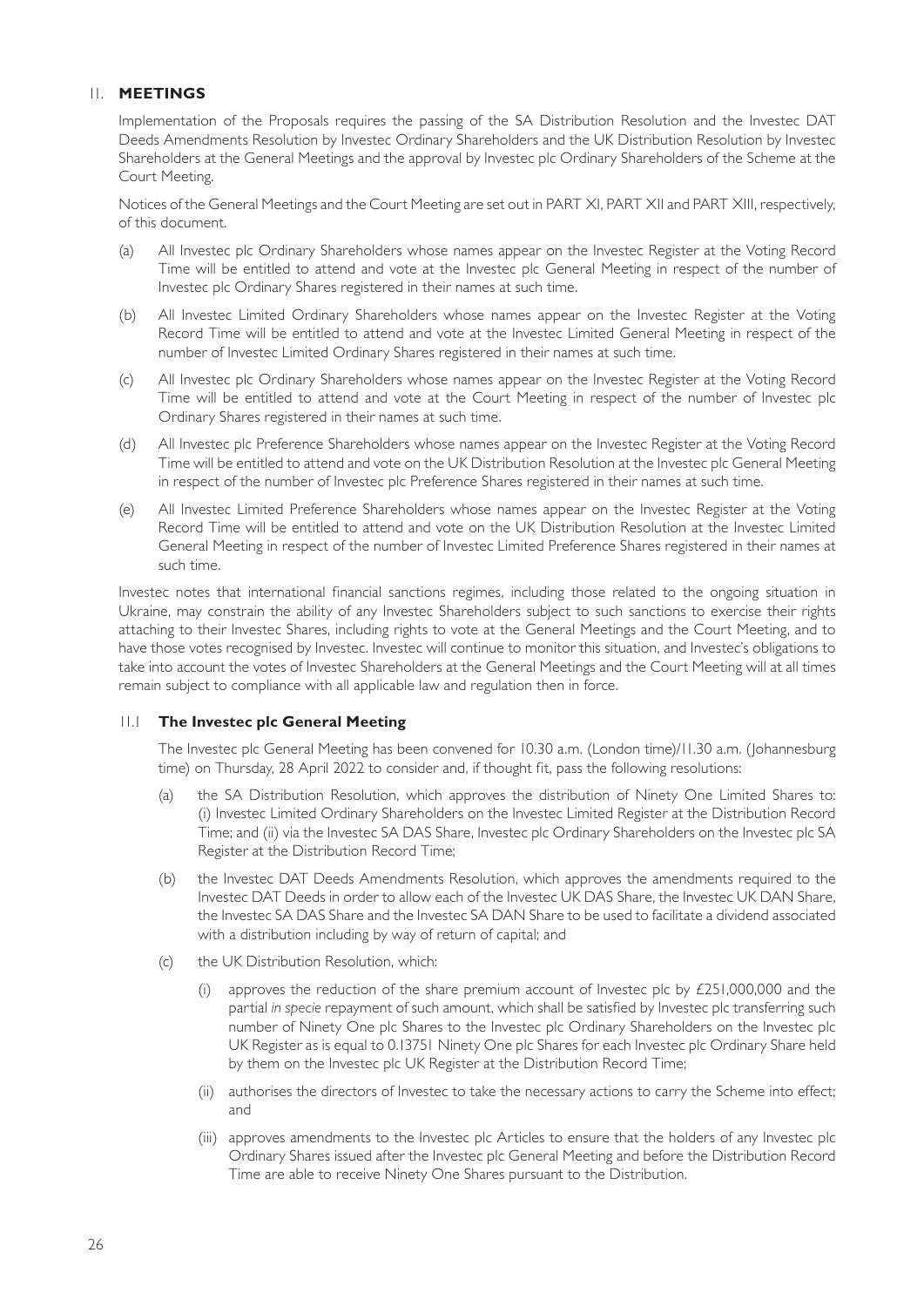The UK Distribution Resolution is proposed as a special resolution and requires votes in favour representing 75% or more of the votes cast by Investec Ordinary Shareholders and Investec Preference Shareholders at the Investec plc General Meeting and the Investec Limited General Meeting in order to be passed.

The Investec DAT Deeds Amendments Resolution is proposed as a special resolution and requires votes in favour representing 75% or more of the votes cast by the Investec plc Ordinary Shareholders at the Investec plc General Meeting and the Investec Limited Ordinary Shareholders at the Investec Limited General Meeting, each voting separately, in order to be passed.

The SA Distribution Resolution is proposed as an ordinary resolution and requires votes in favour representing more than 50% of the votes cast by Investec Ordinary Shareholders at the Investec plc General Meeting and the Investec Limited General Meeting in order to be passed.

Voting on the Resolutions at the Investec plc General Meeting will be by way of poll and not on a show of hands and each Investec plc Shareholder present in person or by proxy will be entitled to one vote for every Investec plc Share held.

As a result of the Investec DLC Structure, implemented in July 2002, the Proposals have certain implications for all Investec Shareholders. The SA Distribution Resolution and the UK Distribution Resolution at the Investec plc General Meeting are Investec Joint Electorate Actions for the purposes of the Investec DLC Structure agreements and, therefore, the results of the vote at the Investec plc General Meeting will be aggregated with the votes cast at the Investec Limited General Meeting to determine the result. The Investec DAT Deeds Amendments Resolution at the Investec plc General Meeting is an Investec Class Rights Action for the purposes of the Investec DLC Structure agreements and, therefore, requires the prior approval of both the Investec plc Ordinary Shareholders and the Investec Limited Ordinary Shareholders, each voting separately.

You will find the Notice of Investec plc General Meeting set out in PART XI of this document. The quorum for the Investec plc General Meeting will be two or more Investec plc Shareholders present in person or by proxy. The Investec plc General Meeting will be held at 30 Gresham Street, London EC2V 7QP, United Kingdom.

**You are strongly urged to complete your blue or pink Form of Proxy for use at the Investec plc General Meeting or appoint a proxy as soon as possible and, in any event, by no later than 10.30 a.m. (London time) / 11.30 a.m. (Johannesburg time) on Tuesday, 26 April 2022 (or, in the case of an adjourned meeting, not less than 48 hours, excluding any part of a day that is not a business day, prior to the time and date set for the adjourned meeting). If the blue or pink Form of Proxy for the Investec plc General Meeting is not returned (either, in the case of Investec plc Shareholders on the UK Register, electronically or otherwise to the applicable return address) by the above time, it may be handed to the Chair of the Investec plc General Meeting or the UK Registrar at the Investec plc General Meeting at any time before the proxy exercises any rights of the shareholder at the Investec plc General Meeting. Detailed instructions on the actions to be taken are set out in paragraph 12 of this PART IV of this document.**

#### 11.2 **The Investec Limited General Meeting**

The Investec Limited General Meeting has been convened for 10.30 a.m. (London time)/11.30 a.m. (Johannesburg time) on Thursday, 28 April 2022 to consider and, if thought fit, pass the following resolutions:

- (a) the SA Distribution Resolution, which approves the distribution of Ninety One Limited Shares to: (i) Investec Limited Ordinary Shareholders on the Investec Limited Register at the Distribution Record Time; and (ii) via the Investec SA DAS Share, Investec plc Ordinary Shareholders on the Investec plc SA Register at the Distribution Record Time;
- (b) the Investec DAT Deeds Amendments Resolution, which approves the amendments required to the Investec DAT Deeds in order to allow each of the Investec UK DAS Share, the Investec UK DAN Share, the Investec SA DAS Share and the Investec SA DAN Share to be used to facilitate a dividend associated with a distribution including by way of return of capital; and
- (c) the UK Distribution Resolution, which;
	- (i) approves the reduction of the share premium account of Investec plc by  $\text{\textsterling}251,000,000$  and the partial *in specie* repayment of such amount, which shall be satisfied by Investec plc transferring such number of Ninety One plc Shares to the Investec plc Ordinary Shareholders on the Investec plc UK Register as is equal to 0.13751 Ninety One plc Shares for each Investec plc Ordinary Share held by them on the Investec plc UK Register at the Distribution Record Time;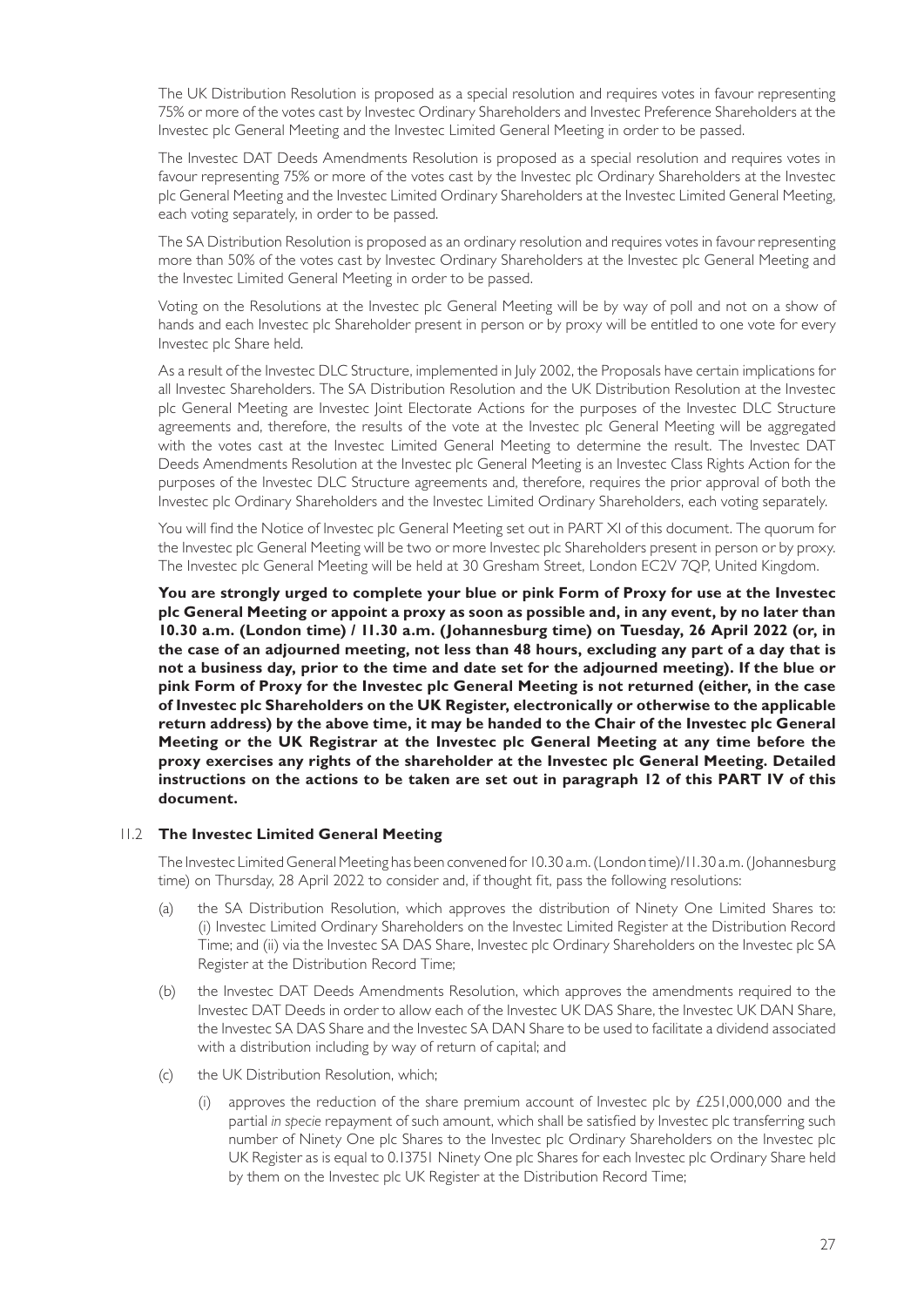- (ii) authorises directors of Investec to take the necessary actions to carry the Scheme into effect; and
- (iii) approves amendments to the Investec plc Articles to ensure that the holders of any Investec plc Ordinary Shares issued after the Investec plc General Meeting and before the Distribution Record Time are able to receive Ninety One Shares pursuant to the Distribution.

The UK Distribution Resolution requires votes in favour representing 75% or more of the votes cast by Investec Ordinary Shareholders and Investec Preference Shareholders at the Investec Limited General Meeting and the Investec plc General Meeting in order to be passed by Investec Shareholders.

The Investec DAT Deeds Amendments Resolution is proposed as a special resolution and requires votes in favour representing 75% or more of the votes cast by the Investec Limited Ordinary Shareholders at the Investec Limited General Meeting and the Investec plc Ordinary Shareholders at the Investec plc General Meeting, each voting separately, in order to be passed.

The SA Distribution Resolution is proposed as an ordinary resolution and requires votes in favour representing more than 50% of the votes cast by Investec Ordinary Shareholders at the Investec Limited General Meeting and the Investec plc General Meeting in order to be passed.

Voting on the Resolutions at the Investec Limited General Meeting will be by way of poll and not on a show of hands and each Investec Limited Shareholder present in person or by proxy will be entitled to one vote for every Investec Limited Share held.

As a result of the Investec DLC Structure, implemented in July 2002, the Proposals have certain implications for all Investec Shareholders. The SA Distribution Resolution and the UK Distribution Resolution at the Investec Limited General Meeting are Investec Joint Electorate Actions for the purposes of the Investec DLC Structure agreements and, therefore, the results of the vote at the Investec Limited General Meeting will be aggregated with the votes cast at the Investec plc General Meeting to determine the result. The Investec DAT Deeds Amendments Resolution at the Investec Limited General Meeting is an Investec Class Rights Action for the purposes of the Investec DLC Structure agreements and, therefore, requires the prior approval of both the Investec Limited Ordinary Shareholders and the Investec plc Ordinary Shareholders, each voting separately.

You will find the Notice of the Investec Limited General Meeting set out in PART XII of this document. The quorum for the Investec Limited General Meeting will be three or more Investec Limited Shareholders present in person or by proxy holding, in aggregate, at least 25% of all of the voting rights that are entitled to be exercised in respect of at least one matter to be decided at the Investec Limited General Meeting but the Investec Limited General Meeting may not begin unless in addition at least three persons entitled to vote are present in person or represented by proxy at the meeting. The Investec Limited General Meeting will be held at 100 Grayston Drive, Sandown, Sandton 2196, Republic of South Africa.

**You are strongly urged to complete and return your green or yellow Form of Proxy for use at the Investec Limited General Meeting as soon as possible and in any event by no later than 10.30 a.m. (London time)/11.30 a.m. (Johannesburg time) on Tuesday, 26 April 2022 (or, in the case of an adjourned meeting, not less than 48 hours, excluding any part of a day that is not a business day, prior to the time and date set for the adjourned meeting). If the green or yellow Form of Proxy for the Investec Limited General Meeting is not returned by the above time, it may be handed to the Chair of the Investec Limited General Meeting or the SA Registrar at the Investec Limited General Meeting at any time before the proxy exercises any rights of the shareholder at the Investec Limited General Meeting. Detailed instructions on the actions to be taken are set out in paragraph 12 of this PART IV of this document.**

#### 11.3 **The Court Meeting**

The Court Meeting is being held pursuant to an order of the Court to seek the approval of Investec plc Ordinary Shareholders for the Scheme (with or without modification). Further information on the time and location of the Court Meeting is set out in PART I of this document.

At the Court Meeting, voting will be by way of poll and not on a show of hands and each Investec plc Ordinary Shareholder present, either in person or by proxy, will be entitled to one vote for each Investec plc Ordinary Share held. The Scheme must be approved by a majority in number of those Investec plc Ordinary Shareholders who are present and vote, either in person or by proxy, at the Court Meeting and who represent 75% or more in value of the Investec plc Ordinary Shares voted by such Investec plc Ordinary Shareholders. The result of the poll will be posted on Investec plc's website.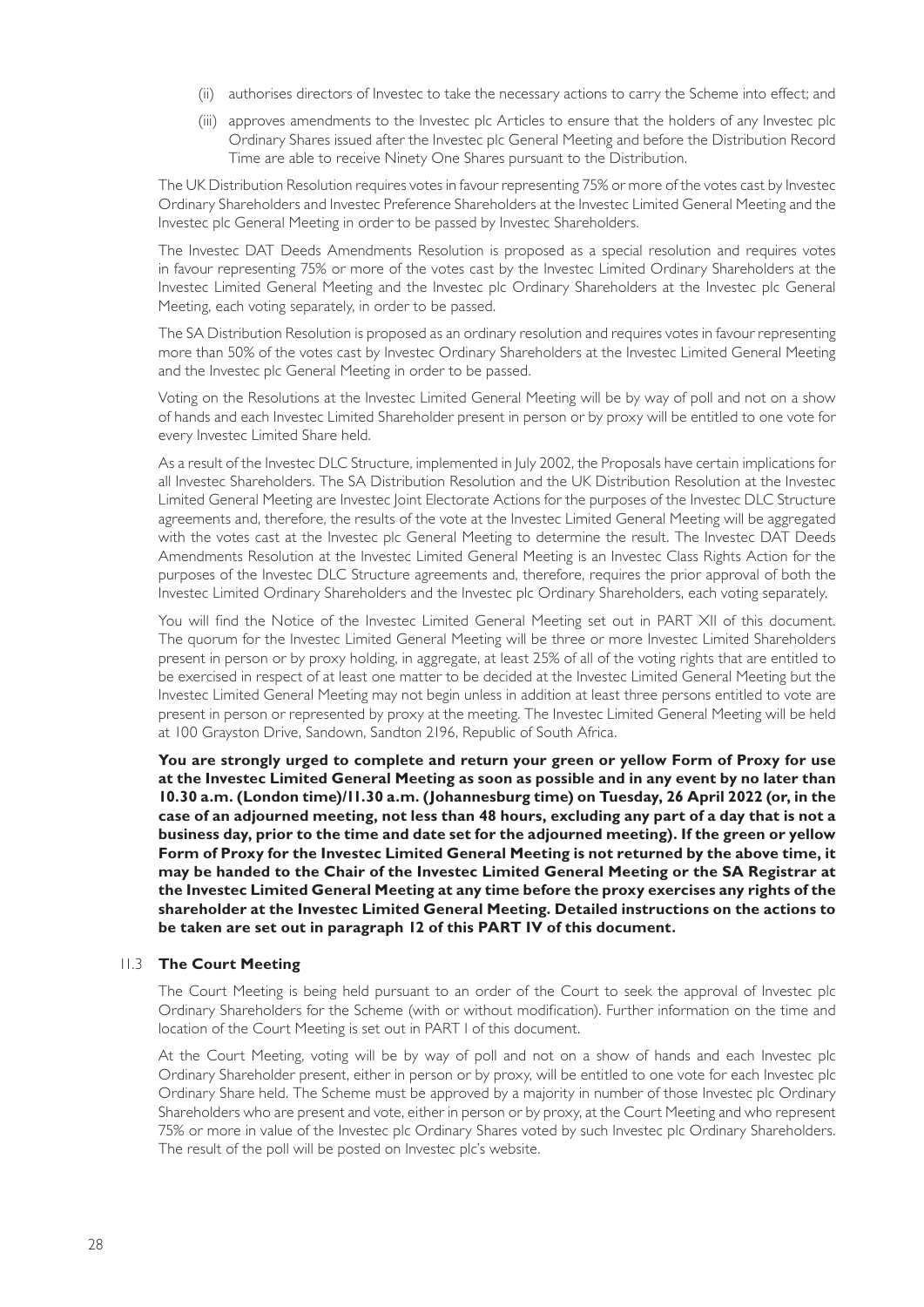It is important that, for the Court Meeting, as many votes as possible are cast so that the Court may be satisfied that there is a fair representation of Investec plc Ordinary Shareholder opinion.

You will find the Notice of Court Meeting set out in PART XIII of this document. The quorum for the Court Meeting will be two or more Investec plc Ordinary Shareholders present in person or by proxy.

**You are strongly urged to complete and return your white Form of Proxy for use at the Court Meeting as soon as possible and in any event by no later than 10.45 a.m. (London time)/11.45 a.m. (Johannesburg time) on Tuesday, 26 April 2022 for the Court Meeting (or, in the case of an adjourned meeting, not less than 48 hours, excluding any part of a day that is not a business day, prior to the time and date set for the adjourned meeting). If the white Form of Proxy for the Court Meeting is not returned (either, in the case of Investec plc Shareholders on the UK Register, electronically or otherwise to the applicable return address) by the above time, it may be handed to the chair of the Court Meeting or the UK Registrar at the Court Meeting before the start of the Court Meeting. Detailed instructions on the actions to be taken are set out in paragraph 12 of this PART IV of this document.**

#### 12. **ACTION TO BE TAKEN**

The following documents are attached within or enclosed with this document:

- (a) a blue Form of Proxy for use by Investec plc Ordinary Shareholders in connection with the Investec plc General Meeting;
- (b) a green Form of Proxy for use by Investec Limited Ordinary Shareholders in connection with the Investec Limited General Meeting;
- (c) a white Form of Proxy for use by Investec plc Ordinary Shareholders in connection with the Court Meeting;
- (d) a pink Form of Proxy for use by Investec plc Preference Shareholders in connection with the Investec plc General Meeting; and
- (e) a yellow Form of Proxy for use by Investec Limited Preference Shareholders in connection with the Investec Limited General Meeting.

**Whether or not you intend to attend the General Meetings and/or the Court Meeting, you are requested to complete and sign the blue, the green, the white, the pink and/or yellow Forms of Proxy (as applicable) and return them in accordance with the instructions printed on them and as set out in the notes to the Notice of General Meetings in PART XI and PART XII, respectively, of this document, and in the Notice of Court Meeting in PART XIII of this document.**

**Completed Forms of Proxy should be returned to the Registrars either, in the case of Investec plc Shareholders on the UK Register, electronically or otherwise at the applicable return address and CREST electronic proxy appointments should be made as soon as possible and, in any event, so as to be received by no later than 10.30 a.m. (London time)/11.30 a.m. (Johannesburg time) on Tuesday, 26 April 2022 for the General Meetings and by no later than 10.45 a.m. (London time)/ 11.45 a.m. (Johannesburg time) on Tuesday, 26 April 2022 for the Court Meeting (or, in the case of an adjourned meeting, not less than 48 hours, excluding any part of a day that is not a business day, prior to the time and date set for the adjourned meeting). If the relevant Form of Proxy is not returned (either, in the case of Investec plc Shareholders on the UK Register, electronically or otherwise to the applicable return address) by the above time, for the Court Meeting it may be handed to the Chair of the Court Meeting or, for the Court Meeting or the Investec plc General Meeting, the UK Registrar or, for the Investec Limited Meeting, the SA Registrar, at the relevant Meeting at any time before the proxy exercises any rights of the shareholder at that Meeting.**

Returning the blue, the green, the white, the pink and/or yellow Forms of Proxy (as applicable) will enable your votes to be counted at the Meetings in your absence. If the relevant Form of Proxy is not returned (either, in the case of Investec plc Shareholders on the UK Register, electronically or otherwise to the applicable return address) by the above time, it may be handed to the Chair of the relevant Meeting or the UK Registrar or SA Registrar, as applicable, at the relevant Meeting at any time before the proxy exercises any rights of the shareholder at that Meeting.

The completion and return of a Form of Proxy will not prevent you from attending and voting in person at the Court Meeting or the General Meetings or any adjournments thereof, if you so wish and are so entitled.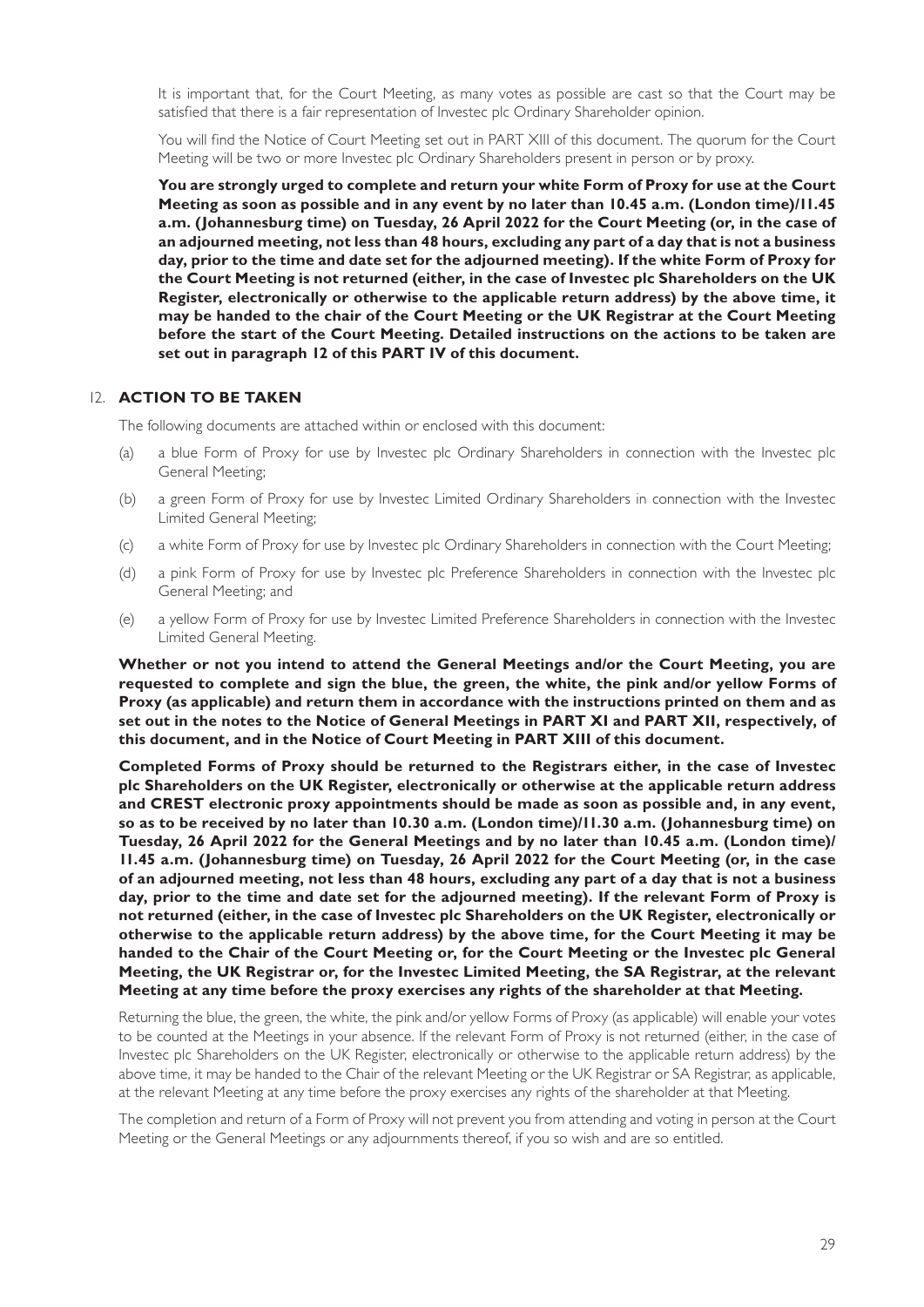If you hold your Investec plc Shares in Uncertificated Form through CREST, you may appoint a proxy using the CREST voting service in accordance with the procedures set out in the CREST Manual (please also refer to the notes for the notices of the Investec plc General Meeting and the Court Meeting (as applicable) set out in PART XI and PART XIII, respectively, of this document). Proxy appointments through CREST (under CREST participant 3RA50) must be received by the UK Registrar by no later than 10.30 a.m. (London Time)/11.30 a.m. (Johannesburg time) on Tuesday, 26 April 2022 in the case of the Investec plc General Meeting and by no later than 10.45 a.m. (London time)/11.45 a.m. (Johannesburg time) on Tuesday, 26 April 2022 in the case of the Court Meeting (or, in the case of an adjourned meeting, not less than 48 hours (excluding any part of a day that is not a business day) prior to the time and date set for the adjourned meeting).

Investec Shareholders are entitled to appoint a proxy in respect of some or all of their Investec Shares. Investec Shareholders are also entitled to appoint more than one proxy, provided each proxy is appointed to exercise rights attached to different Investec Shares. A space has been included in the Forms of Proxy to allow Investec Shareholders entitled to attend and vote at the Court Meeting or the General Meetings (as applicable) to specify the number of Investec Shares in relation to which that proxy is appointed.

Investec Shareholders who wish to appoint more than one proxy in respect of their shareholding should complete a separate Form of Proxy for each proxy appointed. Such Investec Shareholders should read the information regarding the appointment of multiple proxies set out in PART II of this document and the related notes contained in the Forms of Proxy and contact the Registrar via the Helpline.

#### **It is important that, for the Court Meeting, as many votes as possible are cast so that the Court may be satisfied that there is a fair representation of Investec plc Ordinary Shareholder opinion. You are therefore strongly urged to complete, sign and return your Forms of Proxy as soon as possible.**

Notices convening the General Meetings and the Court Meeting are set out in PART XI, PART XII and PART XIII, respectively, of this document.

#### 13. **HELPLINE**

If you have any questions relating to this document or the completion and return of the Forms of Proxy or other documentation provided to you with this document, please contact the Registrar of the share register on which your Investec Shares are held using the following contact details:

- UK Computershare (as UK Registrar) on telephone number: 0370 707 1077 (if calling from the UK) or +44 370 707 1077 (from overseas)
- South Africa Computershare (as SA Registrar) on telephone number: 011 370 5000 (if calling from South Africa) or +27 11 370 5000 (if calling from overseas)

Lines are open Monday to Friday from 8.30 a.m. to 5.30 p.m. (London time) for the UK Registrar and from 8.00 a.m. to 4.30 p.m. (local time) for the SA Registrar, except on public holidays. Please note that, for legal reasons, the Helpline cannot provide advice on the merits of the Proposals or give any legal, tax or financial advice. Calls to +44 370 707 1077 from outside the UK or to +27 11 370 5000 from outside South Africa will be charged at applicable international rates. Different charges may apply to calls made from mobile telephones and calls may be recorded and randomly monitored for security and training purposes.

#### **Additional information**

Your attention is drawn to the letter from the Chair of Investec set out in PART I of this document and to the terms of the Scheme which are set out in full in PART VIII of this document. Your attention is also drawn to the further information contained in this document which forms part of this Explanatory Statement. An electronic version of this document is available to Investec Shareholders, subject to applicable securities laws, at *www.investec.com*.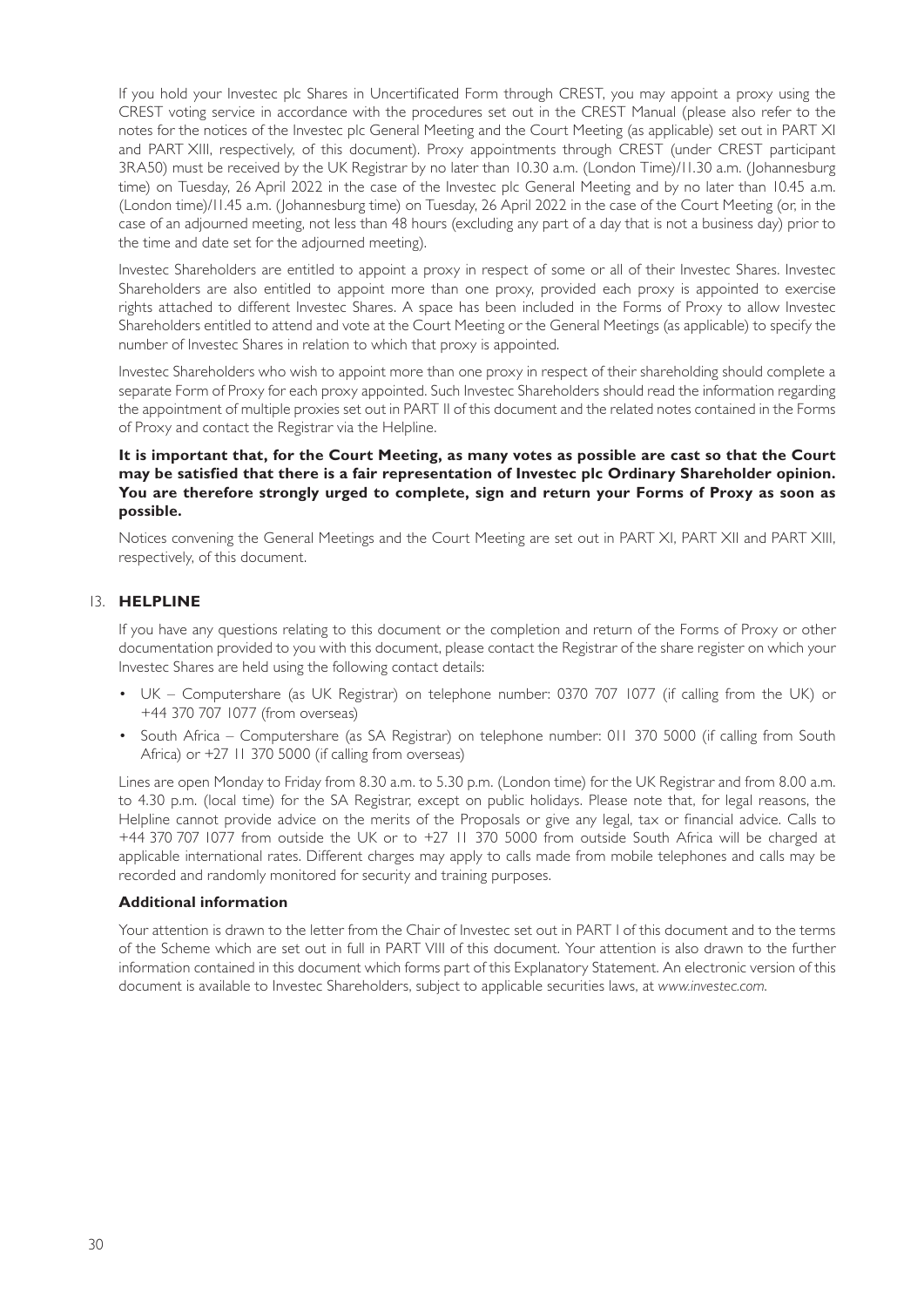## **RISK FACTORS**

Implementation of the Proposals requires the passing of the SA Distribution Resolution and the Investec DAT Deeds Amendments Resolution by Investec Ordinary Shareholders and the passing of the UK Distribution Resolution by Investec Ordinary Shareholders and Investec Preference Shareholders at the General Meetings, and the approval by Investec plc Ordinary Shareholders of the Scheme at the Court Meeting.

The attention of Investec Shareholders is drawn to certain risks that could materially affect the implementation of the Proposals. In addition to all of the other information set out in this document, Investec Shareholders should carefully consider the risk factors set out below and form their own views prior to making any decision.

This PART V sets out risks relating to the Proposals and provides information on where to find information on specific risks relating to Ninety One. Investec Shareholders are exposed to some of these risks in respect of their current shareholding in Investec.

The Directors believe that the factors described below represent the current material risks of the Proposals; however, the business, financial condition, results, operations and/or share price of each of Ninety One and Investec may be materially and adversely affected by other factors which are currently not known to Investec.

You should consult a legal adviser, a duly authorised independent financial adviser or a tax adviser for legal, financial or tax advice.

#### 1. **THE PROPOSALS ARE SUBJECT TO A NUMBER OF CONDITIONS PRECEDENT AND THERE IS THEREFORE NO GUARANTEE THAT THEY WILL BE IMPLEMENTED**

Completion of the Proposals is subject to the satisfaction (or, where permitted, waiver) of a number of conditions precedent (including the approval of the Proposals by the Investec Shareholders at the General Meetings and the approval of the Scheme at the Court Meeting) and successful completion of each of the individual steps of the Proposals. If the Investec Shareholders do not approve the SA Distribution Resolution, the Investec DAT Deeds Amendments Resolution and the UK Distribution Resolution at the General Meetings or the Investec plc Ordinary Shareholders do not approve the Scheme at the Court Meeting, or the Court fails to sanction the Scheme and confirm the reduction of capital to effect the UK Distribution, the Proposals will not be implemented. If the Proposals are not implemented in whole or in part, then the benefits the Investec Boards expect Investec Shareholders to derive from the Proposals may be delayed or may not be realised. For more information on the conditions to the Proposals, see paragraph 4 of PART IV of this document.

#### 2. **IN CERTAIN CIRCUMSTANCES, THE PROPOSALS MAY BE IMPLEMENTED ON A DELAYED TIMETABLE**

In certain circumstances (for example, extreme adverse market conditions or a delay in obtaining Court approval for the Scheme), it may be necessary to delay the timetable for implementing the Proposals. If the Proposals are not implemented on the anticipated timetable, the benefits that the Investec Boards expect to realise from the Proposals can only be achieved on a delayed basis.

#### 3. **SOME INVESTEC SHAREHOLDERS MAY NOT WISH (OR MAY NOT BE PERMITTED) TO HOLD NINETY ONE SHARES**

Following the implementation of the Proposals, some Investec Shareholders may not wish to hold Ninety One Shares (or may not be permitted to do so under the terms of their investment mandates or securities laws applicable to them) and may sell Ninety One Shares received as a result of the Proposals in the open market. Such sales are commonly referred to as "flowback". Resulting sales of Ninety One Shares could create short-term selling pressure on Ninety One Shares. This may impact the market price of the Ninety One Shares, and the market price of the Ninety One Shares may fall.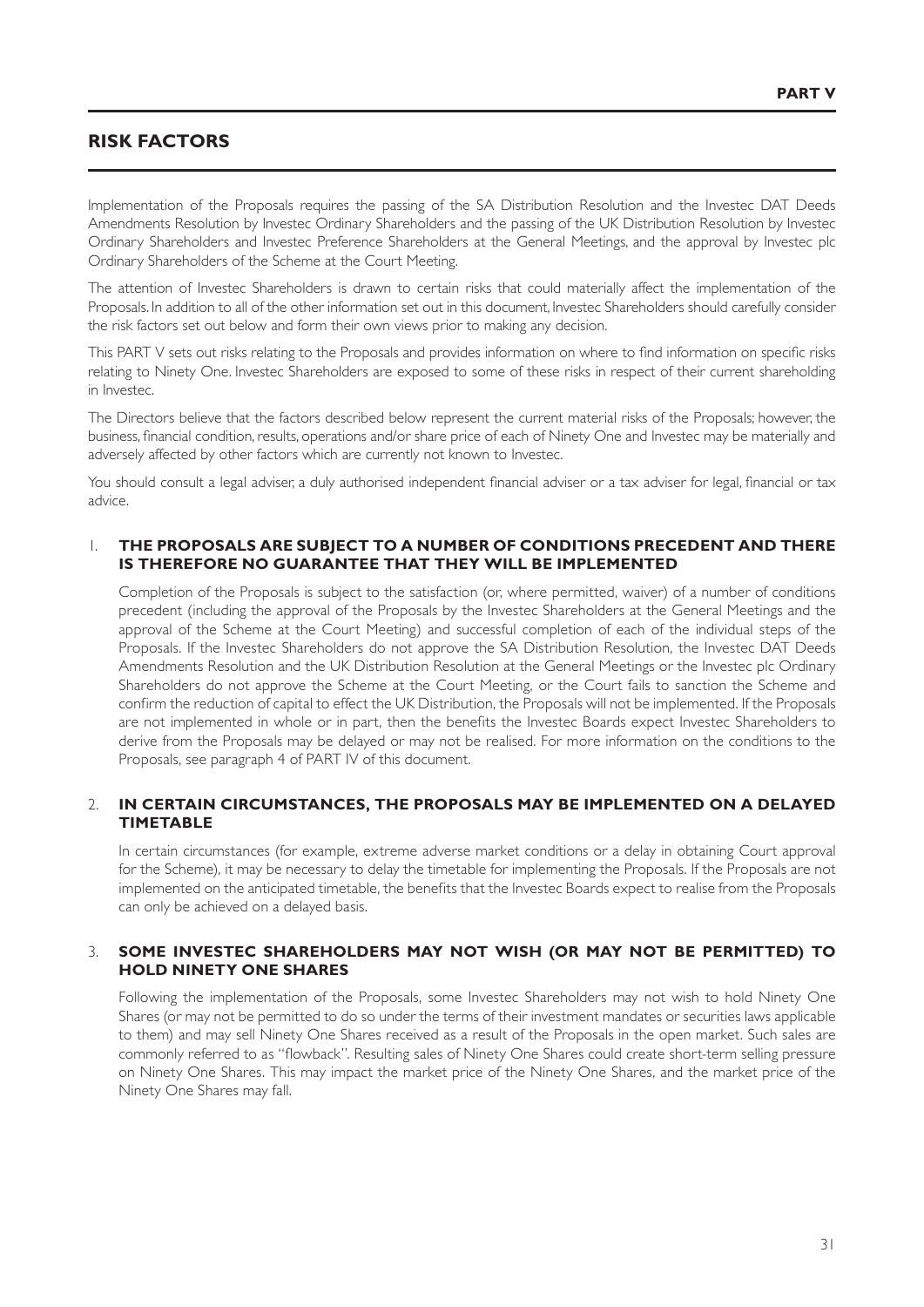#### 4. **IMPLEMENTATION OF THE PROPOSALS MAY CRYSTALLISE A TAX LIABILITY FOR INVESTEC LIMITED OR FOR CERTAIN INVESTEC SHAREHOLDERS IN CERTAIN JURISDICTIONS OR GIVE RISE TO OTHER UNANTICIPATED TAX CONSEQUENCES**

Implementation of the Proposals (or parts of it) will crystallise a tax charge for Investec Limited. Investec has sought a ruling from the South African Revenue Service as to whether the distribution *in specie* of the Ninety One Limited Shares by Investec Limited to the Investec Limited Ordinary Shareholders and the Investec plc Ordinary Shareholders on the Investec plc SA Register constitutes an "unbundling transaction" as defined in section 46 of the South African Income Tax Act ("**Unbundling Transaction**").

As at the Latest Practicable Date, the ruling application is still in progress. Investec Ordinary Shareholders and Investec Preference Shareholders on the Investec plc SA Register should consider the tax implications of both Scenario 1 and Scenario 2 (as set out in PART VII of this document) before making any decision on how to vote on the Resolutions at the General Meetings or, in the case of the Investec plc Ordinary Shareholders, how to vote on the Scheme at the Court Meeting. If the outcome of the ruling application is considerably delayed, the Directors will decide how best to proceed.

If based on the outcome of the ruling, the distribution *in specie* does not qualify as an Unbundling Transaction, then: (i) Investec Limited will be subject to CGT at the effective rate of 22.4% of the capital gain arising from the distribution to Investec Limited Ordinary Shareholders; (ii) Investec Limited will be subject to dividends tax of a maximum of 20% on the distribution to Investec plc Ordinary Shareholders on the Investec plc SA Register (depending on the legal nature and jurisdiction of such shareholders); and (iii) recipients of Ninety One Limited Shares (which are not exempt from STT) will be subject to STT at the rate of 0.25% of the market value of the Ninety One Limited Shares received. However, the CSDP or broker (being participants or members, respectively, as defined in the STT Act) will not seek to recover the STT payable from the recipients of the Ninety One Limited Shares.

If, based on the outcome of the ruling, the distribution *in specie* does qualify as an Unbundling Transaction, the tax consequences above will only arise if and to the extent Ninety One Shares are distributed to certain Investec Shareholders (depending on their jurisdiction or legal nature) that hold at least 5% of the equity shares in Investec Limited immediately before the Unbundling Transaction.

Investec has undertaken tax due diligence to identify the likely tax treatment of the Proposals for Investec Shareholders in key jurisdictions and has sought to minimise any identified adverse tax consequences where reasonably practicable to do so and material in the context of the Proposals, to the extent consistent with the commercial objectives of the Proposals. However, implementation of the Proposals (or parts of it) will crystallise a tax charge for some Investec Shareholders (depending on where they are resident for tax purposes and their particular jurisdiction).

Further, tax law and practice can be subject to differing interpretations and, in some jurisdictions, the tax authorities are entitled to exercise discretion in how the tax law should be applied in certain cases. Consequently, Investec is not able to guarantee that the tax authorities in each jurisdiction in which Investec Shareholders may be subject to tax will interpret or apply the relevant tax law and practice in a favourable way and this may give rise to adverse consequences. Details of the anticipated tax treatment of Investec Shareholders in the UK, the United States, South Africa, Namibia and Botswana arising from the Distribution are set out in the sections entitled "UK Taxation", "United States Taxation", "South Africa Taxation", "Namibia Taxation" and "Botswana Taxation" in PART VII of this document.

#### 5. **THE MARKET PRICE OF THE NINETY ONE SHARES MAY BE VOLATILE AND IS SUBJECT TO FLUCTUATIONS, INCLUDING SIGNIFICANT DECREASES**

The market price of the Ninety One Shares could be volatile and subject to significant fluctuations due to a variety of factors. These include changes in general market conditions, the general performance of the exchanges on which the Ninety One Shares are listed and traded, changes in sentiment in the market regarding the Ninety One Shares (or securities similar to them), potential or actual sales of Ninety One Shares in the market by major holders of Ninety One Shares, regulatory changes affecting the Ninety One Group's operations, variations in the Ninety One Group's operating results, business developments for the Ninety One Group or their competitors, the operating and share price performance of other companies in the industries and markets in which the Ninety One Group operates, exchange rate fluctuations, perceptions of economic and political risk (including as a result of recent events in Ukraine) or speculation about the Ninety One Group's business in the press, media or the investment community. The price and liquidity of the Ninety One Shares may also vary between the exchanges on which they are listed, including as a result of differences in the rates of applicable transfer taxes. Furthermore, the Ninety One Group's operating results and prospects from time to time may be below the expectations of market analysts and investors. Any of these events or others could result in a decline in the market price of the Ninety One Shares.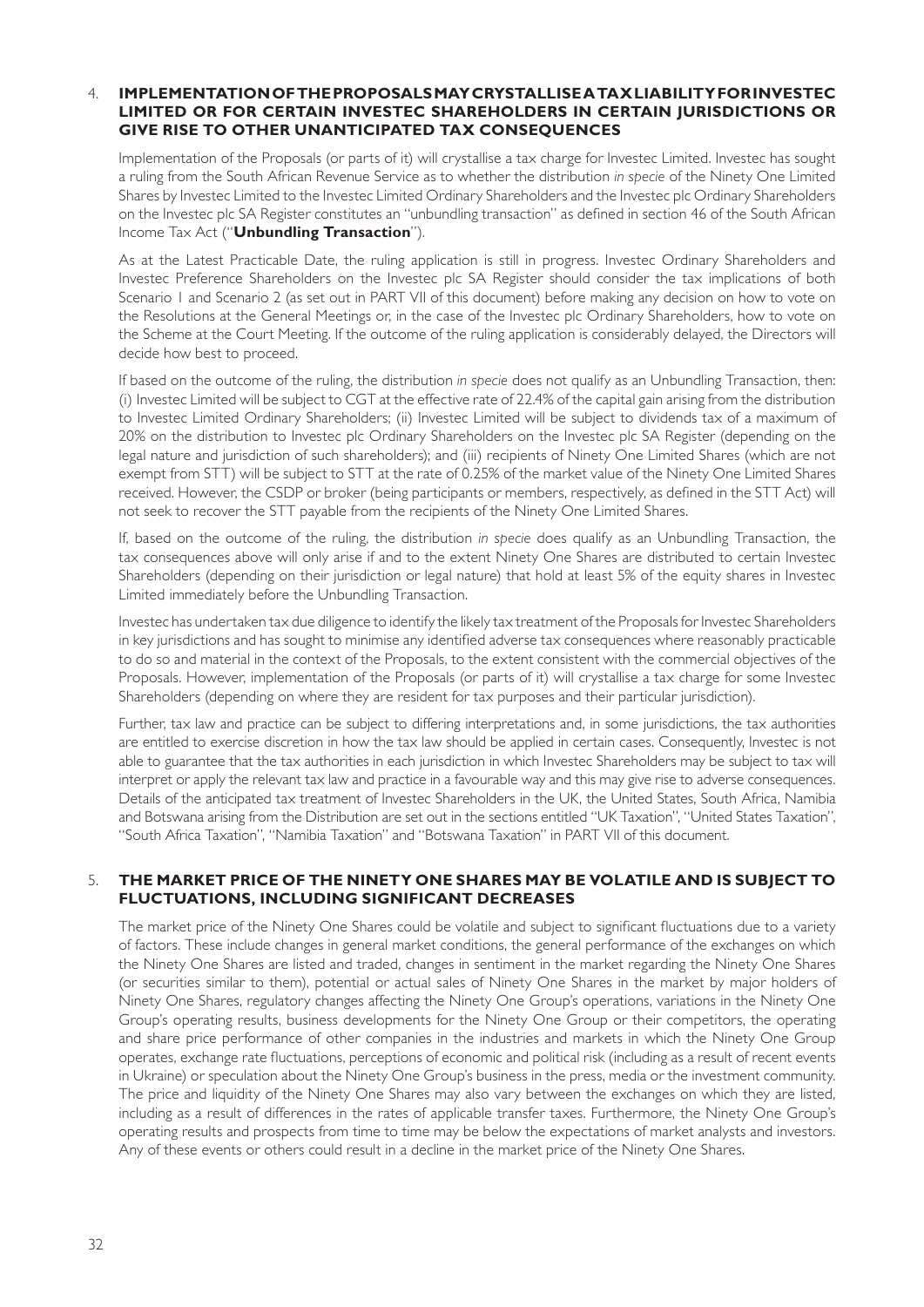#### 6. **FUTURE SALES OR NEW ISSUANCES OF SUBSTANTIAL NUMBERS OF NINETY ONE SHARES, OR THE PERCEPTION THAT SUCH SALES OR ISSUANCES COULD OCCUR, COULD ADVERSELY AFFECT THEIR MARKET VALUE**

It is possible that Ninety One may decide to issue additional Ninety One Shares in the future and, if Ninety One Shareholders do not take up any offer or are not eligible to participate, their proportionate ownership and voting interests in Ninety One will be reduced and the percentage that their Ninety One Shares will represent of the total share capital of Ninety One will be reduced accordingly. A future equity issue, or significant sale of Ninety One Shares by major Ninety One Shareholders could have a material adverse effect on the market price of the Ninety One Shares as a whole.

The issue or sale of a substantial number of Ninety One Shares in the public market, or the perception that such an issue may occur, may depress the market price of the Ninety One Shares.

#### 7. **NINETY ONE SHAREHOLDERS IN CERTAIN JURISDICTIONS MAY NOT BE ABLE TO PARTICIPATE IN FUTURE EQUITY OFFERINGS**

The Ninety One plc Articles and Ninety One Limited MoI provide for pre-emptive rights to be granted to Ninety One Shareholders, unless these rights are disapplied by a shareholder resolution. However, securities laws of certain jurisdictions may restrict Ninety One's ability to allow participation by shareholders in future offerings. In particular, shareholders in the United States may not be entitled to exercise these rights unless either the rights and the Ninety One Shares are registered under the US Securities Act, or the rights and Ninety One Shares are offered pursuant to an exemption from, or the transaction is not subject to, the registration requirements of the US Securities Act.

*The Ninety One integrated annual report for the year ended 31 March 2021 and interim report for the six months ended 30 September 2021 set out additional information on Ninety One, including information on the principal risks relating to Ninety One's business and on its operating and financial activities and performance. The information in such reports does not form part of this document.*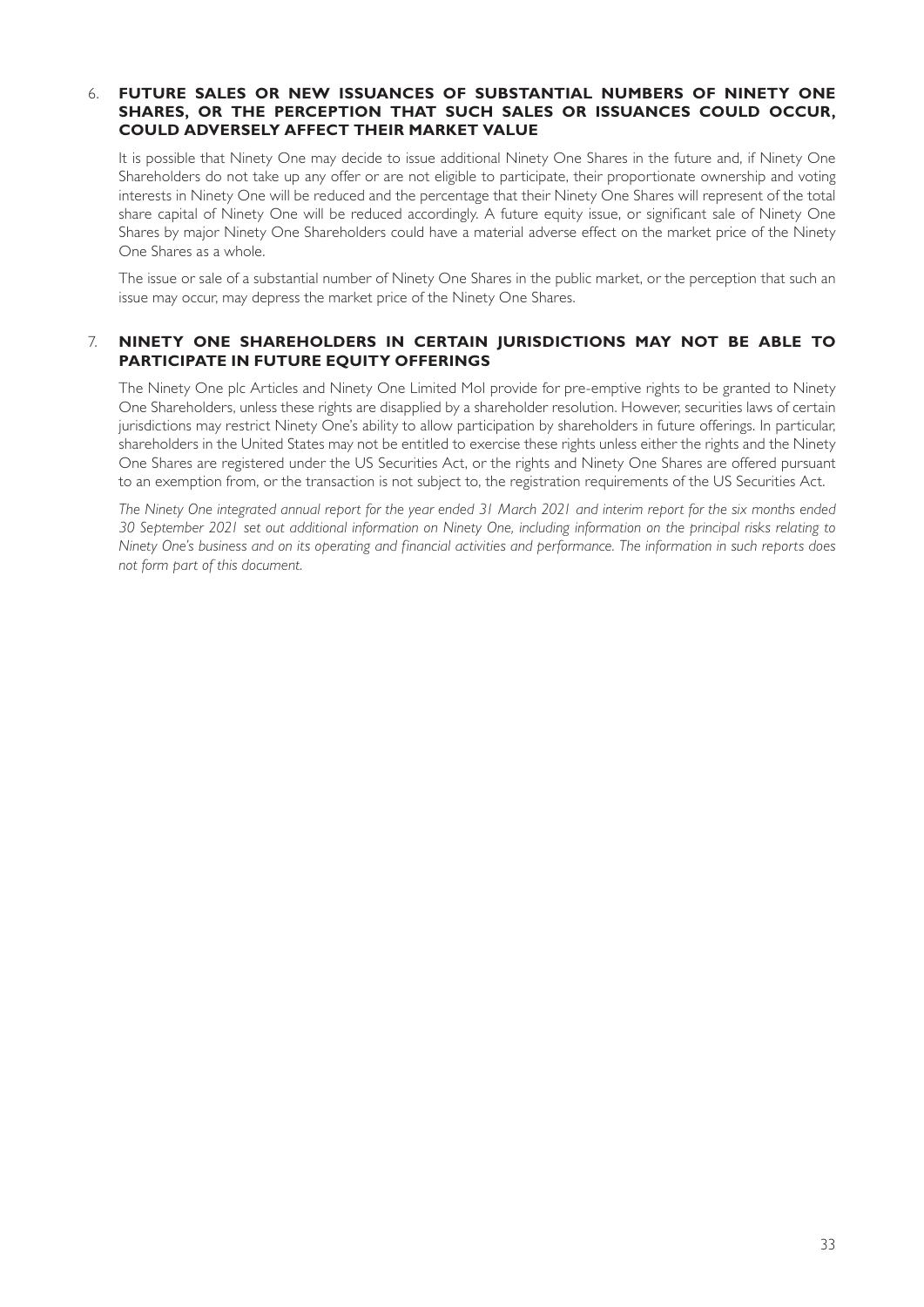# **SHAREHOLDER PARTICIPATION IN THE PROPOSALS AND ENTITLEMENT TO RECEIVE THE NINETY ONE SHARES**

#### 1. **ENTITLEMENT TO RECEIVE NINETY ONE SHARES**

#### 1.1 **Distribution Record Time**

Investec Ordinary Shareholders registered on the applicable Register as at the Distribution Record Time will be eligible to receive Ninety One Shares pursuant to the UK Distribution or the SA Distribution (as applicable).

Please see paragraph 1.3 below for details of how dealings in Investec Ordinary Shares prior to the Distribution Record Time will be treated.

The way in which Investec Ordinary Shareholders will receive their Ninety One Shares (or beneficial entitlement to such shares) will depend on how they hold their Investec Ordinary Shares on the applicable Register as at the Distribution Record Time, and is summarised in paragraph 2 below. The Distribution Record Time is expected to be 6.30 p.m. (London time) on Monday, 30 May 2022. The Distribution Record Time applies to all Investec Ordinary Shareholders regardless of the Investec Register on which their Investec Ordinary Shares are held and regardless of whether they will participate in the UK Distribution or the SA Distribution.

#### 1.2 **Overseas Shareholders**

If, in respect of any Overseas Shareholder, Investec plc or Investec Limited is advised that the distribution of Ninety One Shares would or may infringe the laws of any jurisdiction outside the UK or South Africa or would or may require Investec plc or Investec Limited to comply with any governmental or other consent or any registration, filing or other formality with which Investec plc or Investec Limited is unable to comply or compliance with which Investec plc or Investec Limited regards as unduly onerous: (i) the Scheme allows Investec plc, in its sole discretion, to elect; and (ii) the Investec Limited MoI allows Investec Limited to elect, that such Ninety One Shares shall not be distributed to such Overseas Shareholder but shall instead be sold with the net proceeds of sale being remitted to such Overseas Shareholder, as soon as practicable following the UK Distribution Effective Time or the SA Distribution Effective Time (as applicable).

Any such sale shall be carried out at the best price which can reasonably be obtained at the time of sale and the net proceeds of such sale (after the deduction of all expenses and commissions incurred in connection with such sale, including any value added tax payable on the proceeds of such sale) shall be paid to the relevant Investec Ordinary Shareholder.

The payment of the proceeds from the sale of the relevant Ninety One Shares to Overseas Shareholders in accordance with the arrangements described above will be in full satisfaction of the rights of such Overseas Shareholders to receive Ninety One Shares.

#### 1.3 **Dealings in Investec Ordinary Shares as at the Distribution Record Time**

For the purposes of determining which Investec Ordinary Shareholders are eligible to participate in the UK Distribution or the SA Distribution (as applicable) and receive Ninety One Shares, dealings in Investec Ordinary Shares will be recognised only if:

- (a) in the case of Investec plc Ordinary Shareholders registered on the Investec plc UK Register and whose Investec plc Ordinary Shares are held in Uncertificated Form through CREST, the transferee is registered on the Investec plc UK Register as the holder of the relevant Investec plc Ordinary Shares as at the Distribution Record Time (or registered before the Distribution Record Time and remains registered at that time);
- (b) in the case of Investec plc Ordinary Shareholders registered on the Investec plc SA Register whose Investec Ordinary Shares are held in Dematerialised form through the Strate System, the transferee is registered on the Strate Nominee Register as the holder of the beneficial entitlement of the relevant Investec plc Shares as at the Distribution Record Time;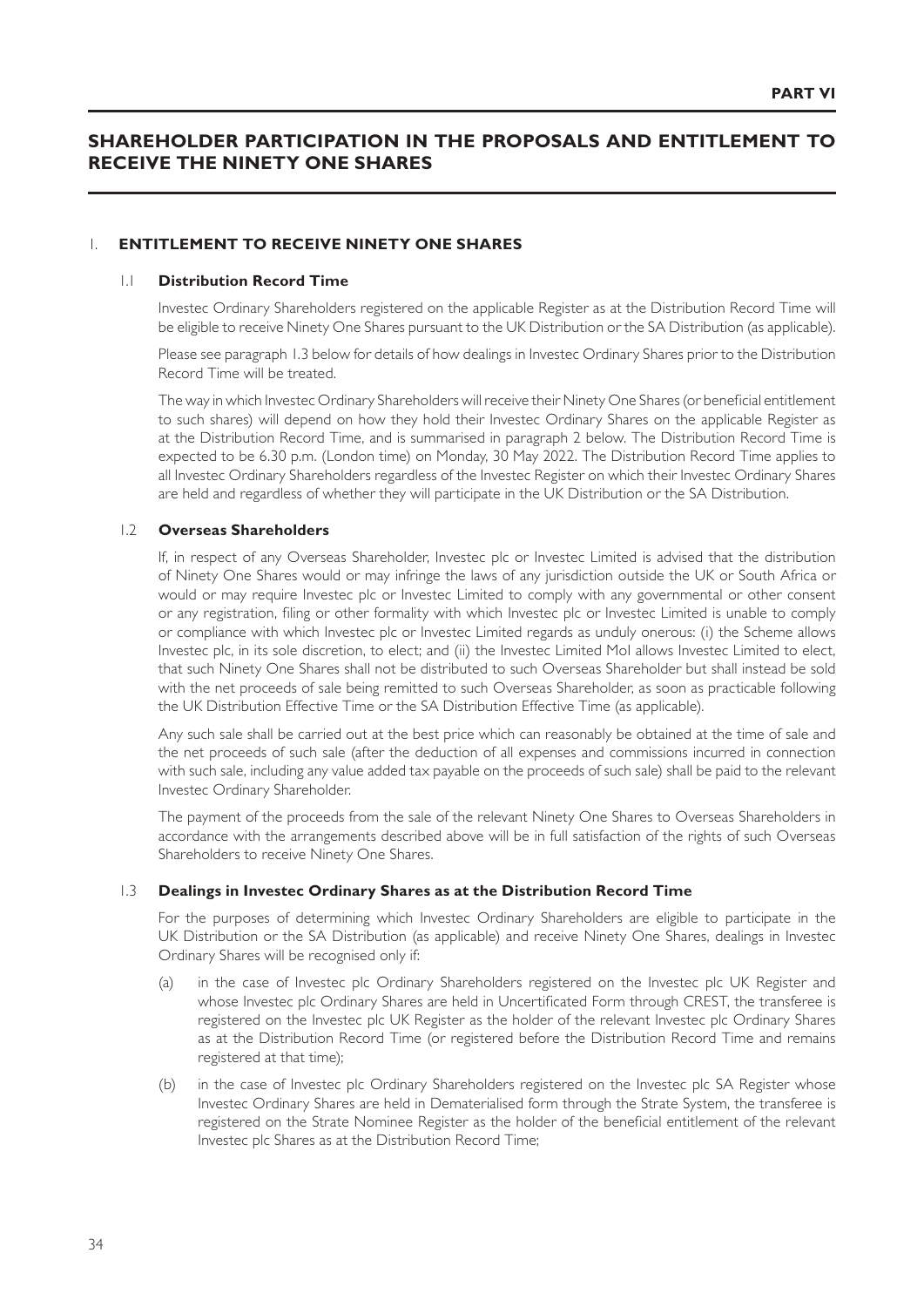- (c) in the case of Investec Limited Ordinary Shareholders registered on the Investec Limited SA Register whose Investec Limited Ordinary Shares are held in Uncertificated Form through the Strate System, the transferee is registered on the Uncertificated section of the Investec Limited SA Register as the holder of the beneficial entitlement of the relevant Investec Limited Shares as at the Distribution Record Time;
- (d) in the case of Investec Limited Ordinary Shareholders registered on the Investec Limited Botswana Register whose Investec Limited Ordinary Shares are held in Uncertificated Form through the Botswana CSD, the transferee is registered on the Uncertificated section of the Investec Limited Botswanan Register as the holder of the beneficial entitlement of the relevant Investec Limited Ordinary Shares as at the Distribution Record Time; or
- (e) in the case of Investec Ordinary Shareholders whose Investec Ordinary Shares are held in Certificated Form, registrable transmission applications or transfers (as applicable) in respect of those Investec Ordinary Shares are received by the relevant Registrar before the Distribution Record Time with sufficient time to allow for registration of the transferee by the Distribution Record Time such that the transferee is, and continues to be, on the Investec Register as the holder of the relevant Investec Ordinary Shares at the Distribution Record Time.

Based on the current timetable, in order for transferees to be registered in accordance with the timings listed above (and noting certain trading and settlement requirements in South Africa), the last day of dealings in Investec Ordinary Shares is expected to be Wednesday, 25 May 2022 on the London Stock Exchange and the Johannesburg Stock Exchange, though depending on individual circumstances, the local requirements of brokers in the relevant jurisdictions and other potential delays in processing a trade, dealings may need to be made earlier than these dates in order for transfers of Investec Ordinary Shares to be registered in accordance with the timings above.

# 2. **RECEIPT OF NINETY ONE SHARES**

The way in which Investec Ordinary Shareholders will receive their Ninety One Shares (or beneficial entitlement to such Ninety One Shares) will depend on how they hold their Investec Ordinary Shares on the applicable Register as at the Distribution Record Time, as summarised below. Further details are set out in paragraph 3 below.

It is the responsibility of Investec Ordinary Shareholders to satisfy themselves as to the full observance of applicable laws and regulatory requirements, including the obtaining of any governmental, exchange control or other consents that may be required in order for them, their nominee, custodian or trustee, as relevant, to receive and hold the Ninety One Shares as set out below.

| <b>Manner in which Investec</b><br>Ordinary Shares are held as at<br>the Distribution Record Time | <b>Manner in which Ninety One</b><br>Shares (or the beneficial<br>entitlement to Ninety One<br>Shares) will be held following<br>completion of the Distribution | Form of confirmation                                                                                                                                                                           |
|---------------------------------------------------------------------------------------------------|-----------------------------------------------------------------------------------------------------------------------------------------------------------------|------------------------------------------------------------------------------------------------------------------------------------------------------------------------------------------------|
| <b>UK</b>                                                                                         |                                                                                                                                                                 |                                                                                                                                                                                                |
| On the Investec plc UK<br><b>Register in Uncertificated</b><br>Form through CREST                 | On the Ninety One plc UK<br><b>Register in Uncertificated Form</b><br>through CREST                                                                             | The relevant CREST<br>account will be credited as<br>soon as possible after 8.00<br>a.m. (London time) on<br>Tuesday, 31 May 2022                                                              |
| On the Investec plc UK<br><b>Register in Certificated Form</b>                                    | On the Ninety One plc UK<br><b>Register in Certificated Form</b>                                                                                                | <b>Ninety One plc Share</b><br>certificates are expected to<br>be despatched, at the<br><b>Ninety One plc</b><br>Shareholder's risk, as soon<br>as practicable after<br>Wednesday, I June 2022 |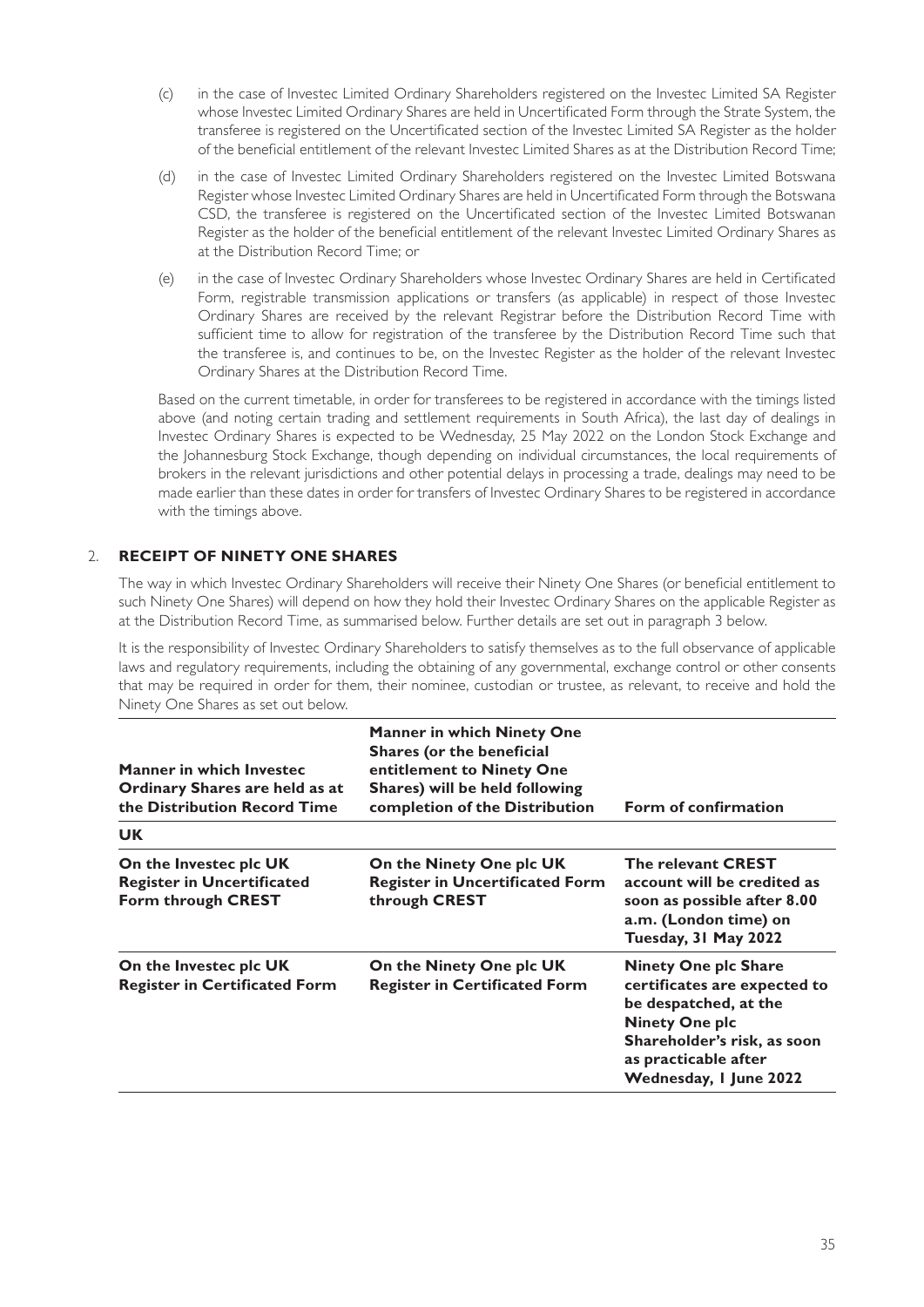| <b>Manner in which Investec</b><br>Ordinary Shares are held as at<br>the Distribution Record Time                                                                                                                                                   | <b>Manner in which Ninety One</b><br>Shares (or the beneficial<br>entitlement to Ninety One<br>Shares) will be held following<br>completion of the Distribution                                                                                                                                                           | Form of confirmation                                                                                                                                                                                   |
|-----------------------------------------------------------------------------------------------------------------------------------------------------------------------------------------------------------------------------------------------------|---------------------------------------------------------------------------------------------------------------------------------------------------------------------------------------------------------------------------------------------------------------------------------------------------------------------------|--------------------------------------------------------------------------------------------------------------------------------------------------------------------------------------------------------|
| South Africa                                                                                                                                                                                                                                        |                                                                                                                                                                                                                                                                                                                           |                                                                                                                                                                                                        |
| On the Investec Limited SA<br><b>Register in Uncertificated</b><br>Form in a CSDP or broker<br>account                                                                                                                                              | A beneficial entitlement to<br><b>Ninety One Limited Shares that</b><br>is credited to the same CSDP,<br>broker or "own-name" account<br>in which the holder's Investec<br><b>Limited Ordinary Shares are</b><br>held                                                                                                     | The relevant CSDP or<br>broker account will be<br>credited as soon as possible<br>after 9.00 a.m.<br>(Johannesburg time) on<br>Tuesday, 31 May 2022                                                    |
| <b>On the Investec Limited SA</b><br><b>Register in Certificated Form</b>                                                                                                                                                                           | On the Ninety One Limited<br><b>Register in Certificated Form</b>                                                                                                                                                                                                                                                         | <b>Ninety One Limited Share</b><br>certificates are expected to<br>be despatched, at the<br><b>Ninety One Limited</b><br>Shareholder's risk, as soon<br>as practicable after<br>Wednesday, I June 2022 |
| On the Investec plc SA Register<br>through the Strate Nominee<br><b>Register in Dematerialised</b><br>form in a CSDP or broker<br>account or on the Investec<br><b>Limited SA Register in</b><br>Uncertificated Form in a CSDP<br>or broker account | A beneficial entitlement to<br><b>Ninety One Limited Shares that</b><br>is recorded on the Strate<br><b>Nominee Register in</b><br>Dematerialised or in<br><b>Uncertificated Form and</b><br>credited to the same CSDP,<br>broker or "own-name" account<br>in which the holder's Investec<br>plc Ordinary Shares are held | The relevant CSDP or<br>broker account will be<br>credited as soon as possible<br>after 9.00 a.m.<br>(Johannesburg time) on<br>Tuesday, 31 May 2022                                                    |
| <b>Namibia</b>                                                                                                                                                                                                                                      |                                                                                                                                                                                                                                                                                                                           |                                                                                                                                                                                                        |
| <b>On the Investec Limited SA</b><br><b>Register in Uncertificated</b><br>Form                                                                                                                                                                      | A beneficial entitlement to<br><b>Ninety One Limited Shares that</b><br>is credited to Computershare<br><b>Proprietary Limited's CSDP</b><br>account in the name of the<br><b>Computershare Nominee</b>                                                                                                                   | <b>Computershare Proprietary</b><br><b>Limited's CSDP account will</b><br>be credited as soon as<br>possible after 9.00 a.m.<br>(Johannesburg time) on<br>Tuesday, 31 May 2022                         |
| <b>Botswana</b>                                                                                                                                                                                                                                     |                                                                                                                                                                                                                                                                                                                           |                                                                                                                                                                                                        |
| <b>On the Investec Limited</b><br><b>Botswanan Register in</b><br><b>Uncertificated Form</b>                                                                                                                                                        | A beneficial entitlement to<br><b>Ninety One Limited Shares that</b><br>is credited to Computershare<br><b>Proprietary Limited's CSDP</b><br>account in the name of the<br><b>Computershare Nominee</b>                                                                                                                   | <b>Computershare Proprietary</b><br><b>Limited's CSDP account will</b><br>be credited as soon as<br>possible after 9.00 a.m.<br>(Johannesburg time) on<br>Tuesday, 31 May 2022                         |
| <b>On the Investec Limited</b><br><b>Botswanan Register in</b><br><b>Certificated Form</b>                                                                                                                                                          | A beneficial entitlement to<br><b>Ninety One Limited Shares that</b><br>is credited to Computershare<br><b>Proprietary Limited's CSDP</b><br>account in the name of the<br><b>Computershare Nominee</b>                                                                                                                   | <b>Computershare Proprietary</b><br>Limited's CSDP account will<br>be credited as soon as<br>possible after 9.00 a.m.<br>(Johannesburg time) on<br>Tuesday, 31 May 2022                                |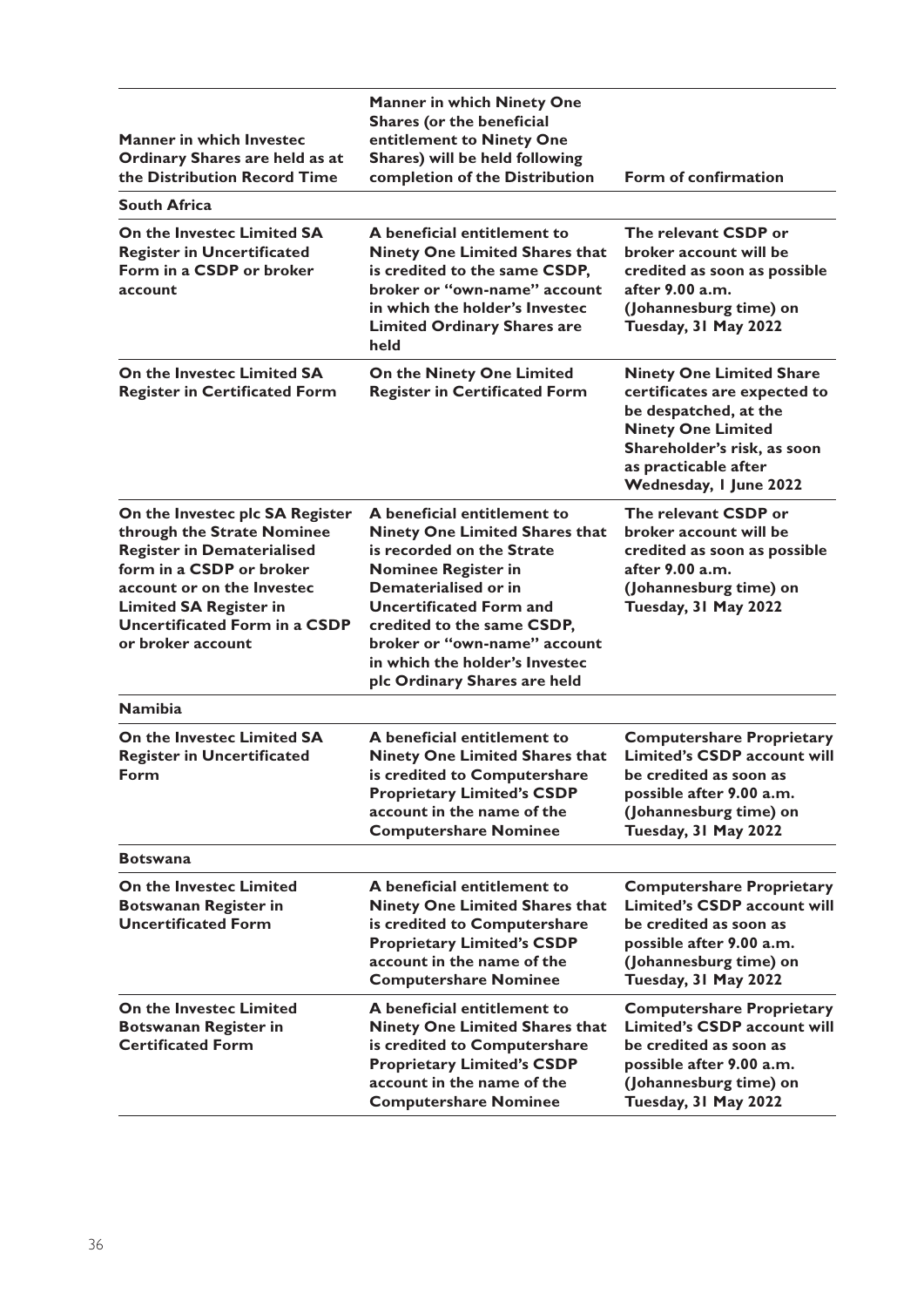## 3. **EXPLANATION OF NINETY ONE ARRANGEMENTS**

#### 3.1 **Trading and settlement of the Ninety One plc Shares on the London Stock Exchange**

## 3.1.1 **Trading and settlement of Ninety One plc Shares by Investec plc Ordinary Shareholders who hold their Investec plc Ordinary Shares on the Investec plc UK Register in Uncertificated Form (that is, in CREST) and whose Investec plc Ordinary Shares are traded on the London Stock Exchange**

The settlement of transactions in Ninety One plc Shares may take place in Uncertificated Form within the CREST system.

CREST is a paperless settlement system which allows securities to be transferred from one person's CREST account to another electronically without the need to use share certificates or written instruments of transfer.

In the case of Investec plc Ordinary Shareholders whose Investec plc Ordinary Shares are registered on the Investec plc UK Register and held in Uncertificated Form as at the Distribution Record Time, the Ninety One plc Shares to which such Investec plc Ordinary Shareholders are entitled will be distributed in Uncertificated Form through CREST.

Trading on the London Stock Exchange and settlement of trades in the Ninety One plc Shares through CREST will take place in the same way as for Investec plc Ordinary Shares held through CREST.

An entitlement to a fraction of a Ninety One plc Share will arise for all Investec plc Ordinary Shareholders on the Investec plc UK Register. No entitlements to a fraction of a Ninety One plc Share shall be transferred to an Investec plc Ordinary Shareholder. The aggregated number of Ninety One plc Shares to which Investec plc Ordinary Shareholders are entitled will first be rounded down to the nearest whole number of Ninety One plc Shares, resulting in allocations of whole numbers of Ninety One plc Shares, and the aggregated excess fractions of Ninety One plc Shares to which such Investec plc Ordinary Shareholders would otherwise be entitled to will not be transferred to them but will instead be sold in the market, and the relevant Investec plc Ordinary Shareholder will be entitled to receive a cash payment equivalent to the fraction to which they otherwise would have been entitled. The cash payment due to the Investec plc Ordinary Shareholder shall be determined with reference to the Rand amount announced on SENS on the Fractional Entitlements Announcement Date as converted into Sterling using the Rand: Sterling spot rate given on the Bank of England website on the business day before the Fractional Entitlements Announcement Date.

Investec will procure that Euroclear is instructed to create an assured payment obligation in favour of the payment bank of the Investec plc Ordinary Shareholders entitled to such cash payments in accordance with CREST's assured payment arrangements, provided that Investec reserves the right to make payment of the said sums by cheque as set out above if, for reasons outside its reasonable control, it is not able to effect such settlement in this manner.

The London Stock Exchange ISIN for the Ninety One plc Shares is GB00BJHPLV88.

## 3.1.2 **Trading and settlement of Ninety One plc Shares by Investec Shareholders who hold their Investec plc Ordinary Shares on the Investec plc UK Register in Certificated Form and whose Investec plc Ordinary Shares are traded on the London Stock Exchange**

In the case of Investec plc Shareholders whose Investec plc Ordinary Shares are registered on the Investec plc UK Register and held in Certificated Form as at the Distribution Record Time, the Ninety One plc Shares to which such Investec Shareholders are entitled will be issued in Certificated Form.

An entitlement to a fraction of a Ninety One plc Share will arise for all Investec plc Ordinary Shareholders on the Investec plc UK Register. No entitlements to a fraction of a Ninety One plc Share shall be transferred to an Investec plc Ordinary Shareholder. The aggregated number of Ninety One plc Shares to which Investec plc Ordinary Shareholders are entitled will first be rounded down to the nearest whole number of Ninety One plc Shares, resulting in allocations of whole numbers of Ninety One plc Shares, and the aggregated excess fractions of Ninety One plc Shares to which such Investec plc Ordinary Shareholders would otherwise be entitled to will not be transferred to them but will instead be sold in the market, and the relevant Investec plc Ordinary Shareholders will be entitled to receive a cash payment equivalent to the fraction which they otherwise would have been entitled. The cash payment due to the Investec plc Ordinary Shareholder shall be determined with reference to the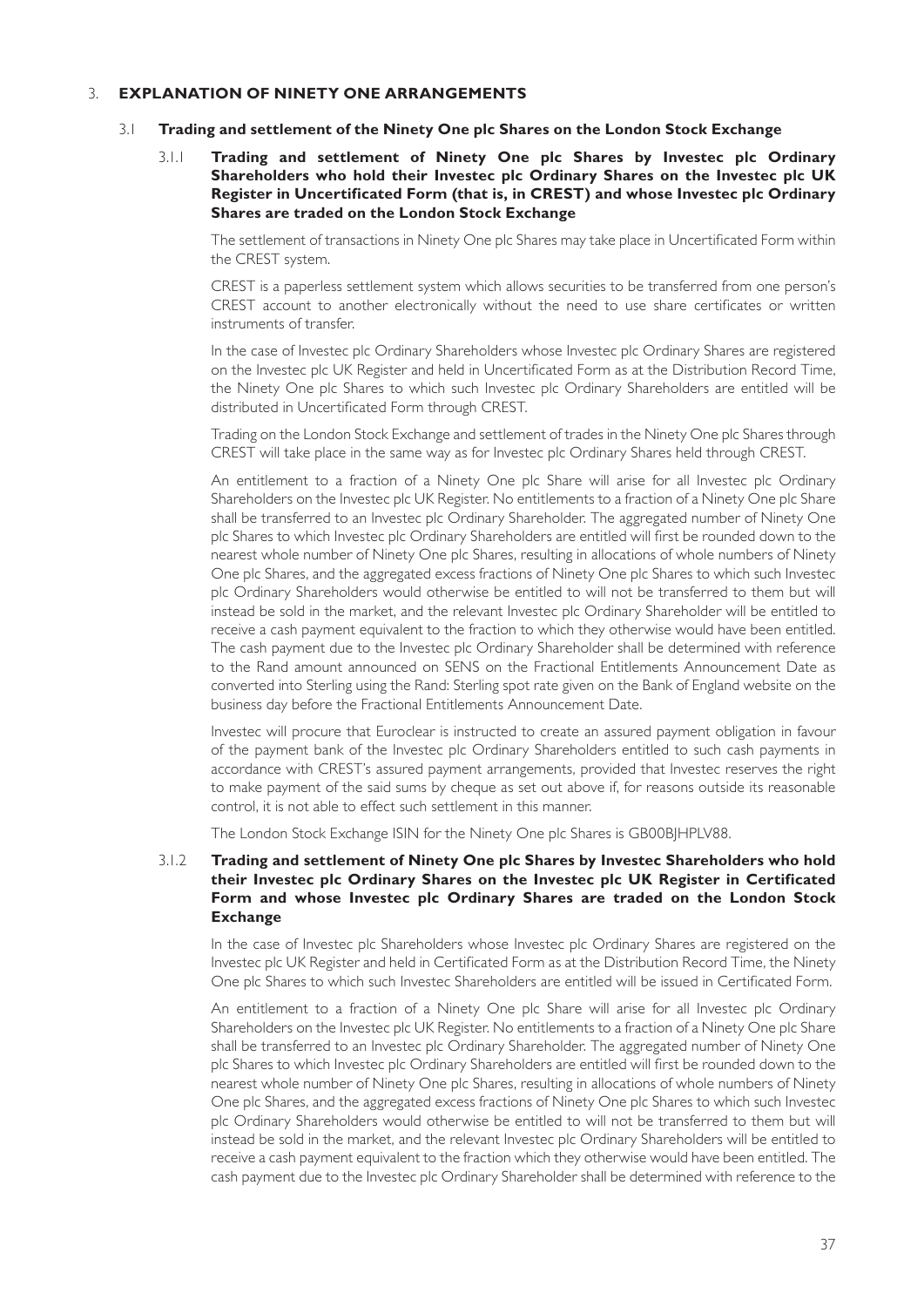Rand amount announced on SENS on the Fractional Entitlements Announcement Date as converted into Sterling using the Rand: Sterling spot rate given on the Bank of England website for the business day before the Fractional Entitlements Announcement Date. Investec shall procure the despatch to the Investec plc Ordinary Shareholders of cheques for the cash proceeds payable to them. Any such cheques in respect of cash proceeds shall, in the case of Investec plc Shareholders who hold Investec plc Ordinary Shares in Certificated Form on the Investec plc UK Register at the Distribution Record Time, be paid in Sterling by cheque drawn on a branch of a clearing bank in the UK.

To the extent that any payments are to be made by way of cheque, delivery of such cheques shall be effected by sending the same, in respect of Investec plc Shareholders who hold Investec plc Ordinary Shares in Certificated Form on the Investec plc UK Register at the Distribution Record Time, by first class post (or international standard post, if overseas), in each case, in pre-paid envelopes addressed to the persons entitled thereto at their respective addresses as appearing in the Investec plc UK Register as at the Distribution Record Time (and, in the case of joint holders, at the address of one of the joint holders whose name stands first in the Investec plc UK Register at the Distribution Record Time).

Neither Investec nor any person appointed by Investec nor their directors, employees, representatives, officers, nominee(s) nor their respective agents shall be responsible for any loss or delay in the transmission or delivery of any cheques or electronic payments sent or made in accordance with this paragraph 3.1.2, which shall be sent at the risk of the persons so entitled.

Definitive share certificates for the Ninety One plc Shares are expected to be despatched as soon as practicable after Wednesday, 1 June 2022. Pending the despatch of share certificates for Ninety One Shares, transfers of Ninety One plc Shares by Investec plc Ordinary Shareholders whose Ninety One plc Shares are held in Certificated Form will be certified against the Ninety One plc UK Register. Temporary documents of title will not be issued in respect of the Ninety One plc Shares held in this manner.

Investec plc reserves the right to distribute Ninety One plc Shares to any or all Investec plc Ordinary Shareholders who hold Investec plc Ordinary Shares in Uncertificated Form as at the Distribution Record Time in Certificated Form and vice versa if, for reasons outside its reasonable control, it is not able to effect settlement as anticipated.

## 3.2 **Trading and settlement of the Ninety One plc Shares and Ninety One Limited Shares on the Johannesburg Stock Exchange**

The settlement of transactions in Ninety One plc Shares and Ninety One Limited Shares may take place in Dematerialised or in Uncertificated Form within the Strate System.

The Strate System is the authorised central securities depositary for the electronic settlement of all financial instruments listed on the Johannesburg Stock Exchange. Shares that are not represented by documents of title and that have been replaced with electronic records of ownership are referred to as being Dematerialised or held in Uncertificated Form. Shares that are evidenced by share certificates or other documents of title are referred to as Certificated shares or shares held in Certificated Form. CSDPs are authorised by Strate to perform custody, administration and/or settlement services and accordingly Strate maintains central securities accounts for the CSDPs who are appointed by market participants. CSDPs administer securities accounts and are the only market participants who can liaise directly with the Strate System.

Under the Strate System, there are two types of clients, controlled and non-controlled. Controlled clients elect to receive their shares or cash in the custody of their broker, and therefore, indirectly, the broker's chosen CSDP. Controlled clients deal directly and exclusively with their broker. Non-controlled clients appoint their own CSDP. Non-controlled clients receive share statements directly from their CSDP.

## 3.2.1 **Trading and settlement of Ninety One Limited Shares by Investec plc Ordinary Shareholders who hold their Investec plc Ordinary Shares on the Investec plc SA Register in Dematerialised form through the Strate System and whose Investec Ordinary Shares are traded on the Johannesburg Stock Exchange**

In order to facilitate the holding and trading on the Johannesburg Stock Exchange through the Strate System of the Ninety One Limited Shares held by Investec plc Ordinary Shareholders who hold their Investec plc Ordinary Shares on the Investec plc SA Register in Dematerialised form as at the Distribution Record Time, at the UK Distribution Effective Time or SA Distribution Effective Time (as applicable), such Ninety One Limited Shares will be immobilised and registered in Certificated Form in the name of the Strate Nominee on Ninety One Limited's SA Register. This will not, however, affect the operation of the Strate System. The beneficial holders of such Ninety One Limited Shares will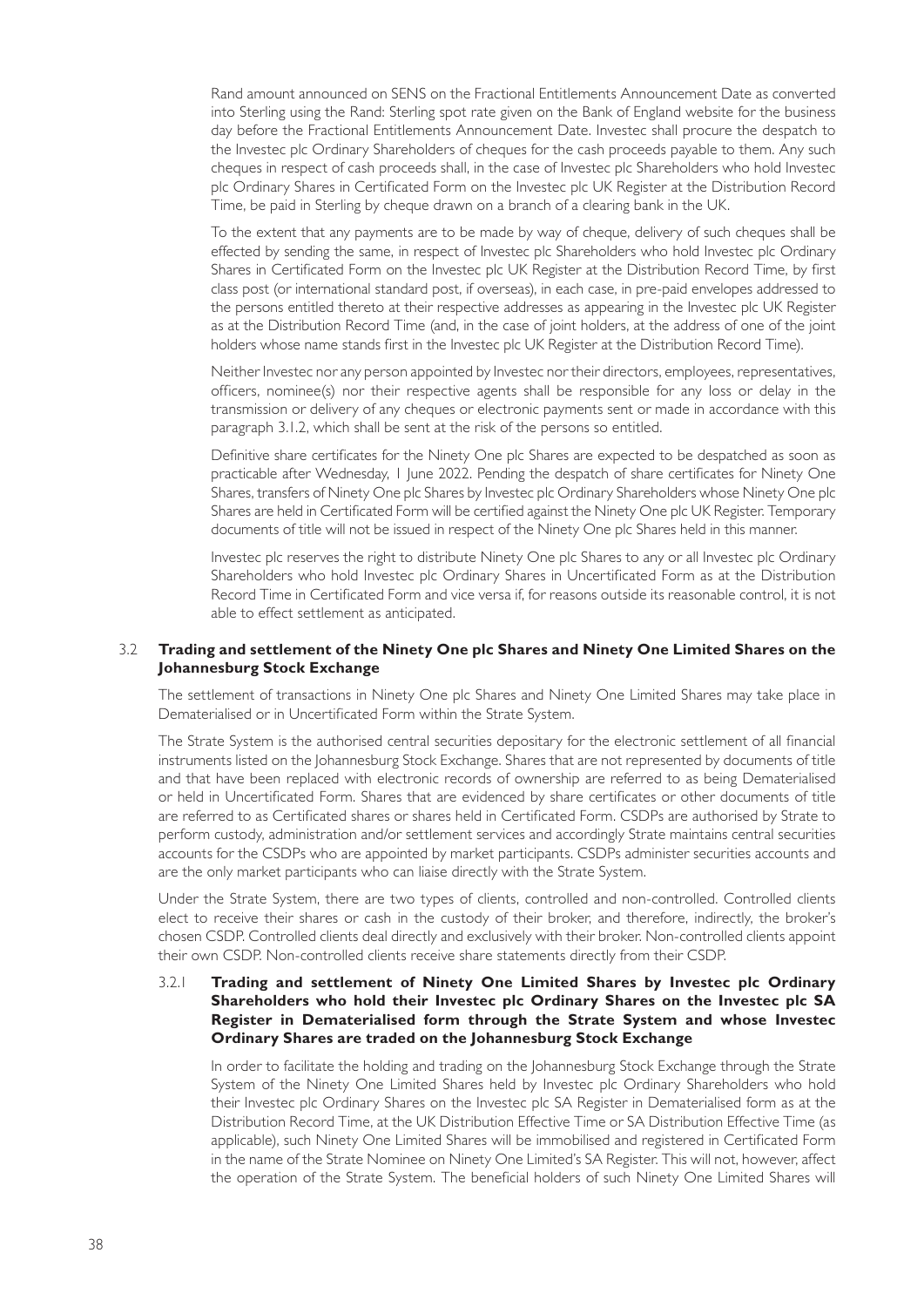be Underlying Shareholders and have their beneficial entitlement to such Ninety One Limited Shares recorded in accounts maintained by each CSDP, and transfer and settlement of such beneficial title to the Ninety One Limited Shares will be effected through the Strate System and in accordance with the Strate System Rules. This is the same way as settlement of trades occurs in respect of the Investec plc Ordinary Shares held on the Investec plc SA Register by Investec plc Ordinary Shareholders.

Underlying Shareholders whose Ninety One Limited Shares are held in Dematerialised form through the Strate System (or their nominees, if such Underlying Shareholders have put in place underlying nominee arrangements) are required to maintain an account with a CSDP or broker and should instruct their CSDP or broker regarding voting in respect of their Ninety One Limited Shares and other matters in accordance with the mandate entered into between such beneficial holders and their CSDP or broker. If such Underlying Shareholders wish to attend a Ninety One Limited shareholder meeting in person, they (or their nominee, where applicable) will need to request a proxy or voting instruction form from their CSDP or broker or appointed nominee, who will then make arrangements to obtain a proxy or voting instruction form from the Strate Nominee via Strate. Payments (for example, of dividends paid by Ninety One Limited) by CSDPs or brokers to Underlying Shareholders (or their nominees, where applicable) will be made in accordance with the terms of the mandate entered into between such Underlying Shareholders and their CSDP or broker or nominee, and Underlying Shareholders can contact their CSDP or broker or nominee for further information in this regard.

An entitlement to a fraction of a Ninety One Limited Share will arise for all Investec Limited Shareholders and all Investec plc Ordinary Shareholders on the SA Register. No entitlements to a fraction of a Ninety One Limited Share shall be transferred to an Investec Ordinary Shareholder. The aggregated number of Ninety One Limited Shares to which Investec Ordinary Shareholders are entitled will first be rounded down to the nearest whole number of Ninety One Limited Shares, resulting in allocations of whole numbers of Ninety One Limited Shares and the aggregated excess fractions of Ninety One Limited Shares to which such Investec plc Ordinary Shareholders would otherwise be entitled will not be transferred to them but will instead be sold in the market, and the relevant Investec plc Ordinary Shareholder will be entitled to receive a cash payment in respect of the fraction to which they otherwise would have been entitled. The cash payment due to the Investec Ordinary Shareholder shall be determined with reference to the volume-weighted average price in Rand of the Ninety One Limited Shares traded on the Johannesburg Stock Exchange on the business day before the Fractional Entitlements Announcement Date, less 10% of such volumeweighted average price, which amount will be announced on SENS on the Fractional Entitlements Announcement Date.

Investec will procure that the SA Registrar, taking into account any applicable requirements of the South African Exchange Control Regulations, is instructed to create an assured payment obligation in favour of the payment bank of the relevant CSDPs or brokers in accordance with the Strate System assured payment arrangements for the sums payable, provided that Investec reserves the right to make payment of the said sums by electronic funds transfer if, for reasons outside its reasonable control, it is not able to effect such settlement in this manner.

Payments by CSDPs or brokers to the Investec Ordinary Shareholders entitled to the relevant cash payments will, taking into account any applicable requirements of the South African exchange control regulations, be made in accordance with the terms of the relevant custody agreement and other mandates entered into between the Investec Ordinary Shareholders and their CSDP or broker. Investec Ordinary Shareholders can contact their CSDP or broker for further information in this regard. Neither Investec nor its respective agents shall have any liability to Investec Ordinary Shareholders in the event that an Investec Ordinary Shareholder does not receive payment from their CSDP or broker and the creation of an assured payment obligation in accordance with the Strate System assured payment arrangements will be a complete discharge of Investec's payment obligations in respect of such Investec Ordinary Shareholders.

## 3.2.2 **Trading and settlement of Ninety One Limited Shares held by Investec Limited Ordinary Shareholders who hold their Investec Limited Ordinary Shares on the Investec Limited SA Register in Uncertificated Form through the Strate System and whose Investec Ordinary Shares are traded on the Johannesburg Stock Exchange**

In order to facilitate the holding and trading on the Johannesburg Stock Exchange through the Strate System of the Ninety One Limited Shares held by Investec Limited Ordinary Shareholders who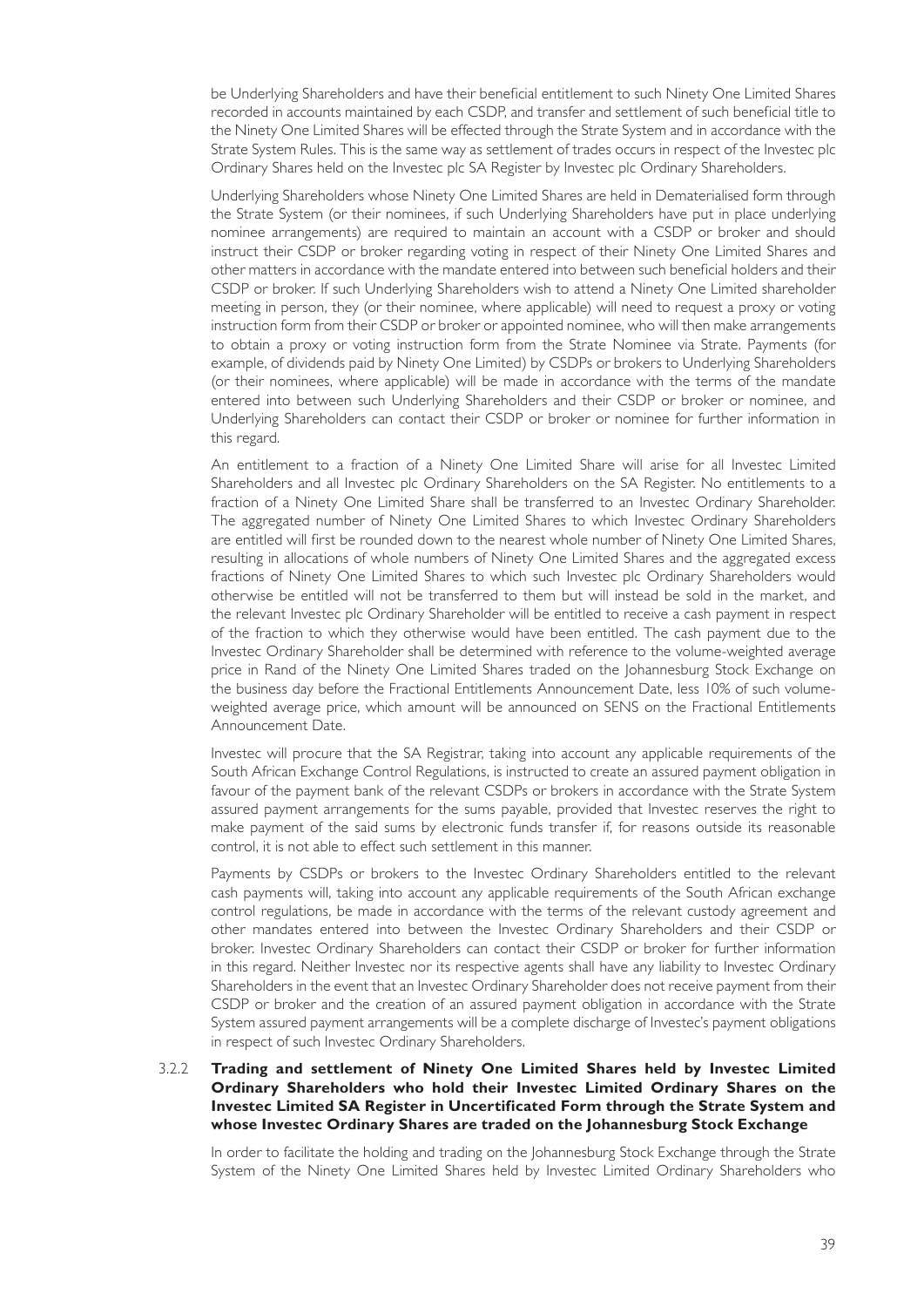hold their Investec Limited Ordinary Shares on the Investec Limited SA Register in Uncertificated Form, as at the Distribution Record Time, at the UK Distribution Effective Time or SA Distribution Effective Time (as applicable), such Ninety One Limited Shares will be immobilised and registered in Certificated Form in the name of the Strate Nominee on Ninety One Limited's Register. This will not, however, affect the operation of the Strate System. The beneficial holders of such Ninety One Limited Shares will be Underlying Shareholders and have their beneficial entitlement to such Ninety One Limited Shares recorded in accounts maintained by each CSDP, and transfer and settlement of such beneficial title to the Ninety One Limited Shares will be effected through the Strate System and in accordance with the Strate System Rules. This is the same way as settlement of trades occur in respect of the Investec plc Ordinary Shares held on the Investec plc SA Register by Investec plc Ordinary Shareholders.

Underlying Shareholders whose Ninety One Limited Shares are held in Dematerialised form through the Strate System (or their nominees, if such Underlying Shareholders have put in place underlying nominee arrangements) are required to maintain an account with a CSDP or broker and should instruct their CSDP or broker regarding voting in respect of their Ninety One Limited Shares and other matters in accordance with the mandate entered into between such beneficial holders and their CSDP or broker. If such Underlying Shareholders wish to attend a Ninety One Limited shareholder meeting in person, they (or their nominee, where applicable) will need to request a proxy or voting instruction form from their CSDP or broker or appointed nominee, who will then make arrangements to obtain a proxy or voting instruction form from the Strate Nominee via Strate. Payments (for example, of dividends paid by Ninety One) by CSDPs or brokers to Underlying Shareholders (or their nominees, where applicable) will be made in accordance with the terms of the mandate entered into between such Underlying Shareholders and their CSDP or broker or nominee, and Underlying Shareholders can contact their CSDP or broker or nominee for further information in this regard.

An entitlement to a fraction of a Ninety One Limited Share will arise for all Investec Limited Shareholders and all Investec plc Ordinary Shareholders on the SA Register. No entitlements to a fraction of a Ninety One Limited Share shall be transferred to an Investec Ordinary Shareholder. The aggregated number of Ninety One Limited Shares to which Investec Ordinary Shareholders are entitled will first be rounded down to the nearest whole number of Ninety One Limited Shares, resulting in allocations of whole numbers of Ninety One Limited Shares and the aggregated excess fractions of Ninety One Limited Shares to which such Investec Limited Ordinary Shareholders would otherwise be entitled, will not be transferred to them but will instead be sold in the market, and the relevant Investec Limited Ordinary Shareholder will be entitled to receive a cash payment in respect of the fraction to which they otherwise would have been entitled. The cash payment due to the Investec Ordinary Shareholder shall be determined with reference to the volume-weighted average price in Rand of the Ninety One Shares traded on the Johannesburg Stock Exchange on the business day before the Fractional Entitlements Announcement Date, less 10% of such volume-weighted average price (as prescribed by an approved deviation from the JSE Listings Requirements), which amount will be announced on SENS on the Fractional Entitlements Announcement Date.

Investec will procure that the SA Registrar, taking into account any applicable requirements of the South African Exchange Control Regulations, is instructed to create an assured payment obligation in favour of the payment bank of the relevant CSDPs or brokers in accordance with the Strate System assured payment arrangements for the sums payable, provided that Investec reserves the right to make payment of the said sums by electronic funds transfer if, for reasons outside its reasonable control, it is not able to effect such settlement in this manner.

Payments by CSDPs or brokers to the Investec Ordinary Shareholders entitled to the relevant cash payments will, taking into account any applicable requirements of the South African exchange control regulations, be made in accordance with the terms of the relevant custody agreement and other mandates entered into between the Investec Ordinary Shareholders and their CSDP or broker. Investec Ordinary Shareholders can contact their CSDP or broker for further information in this regard. Neither Investec nor its respective agents shall have any liability to Investec Ordinary Shareholders in the event that an Investec Ordinary Shareholder does not receive payment from their CSDP or broker and the creation of an assured payment obligation in accordance with the Strate System assured payment arrangements will be a complete discharge of Investec's payment obligations in respect of such Investec Ordinary Shareholders.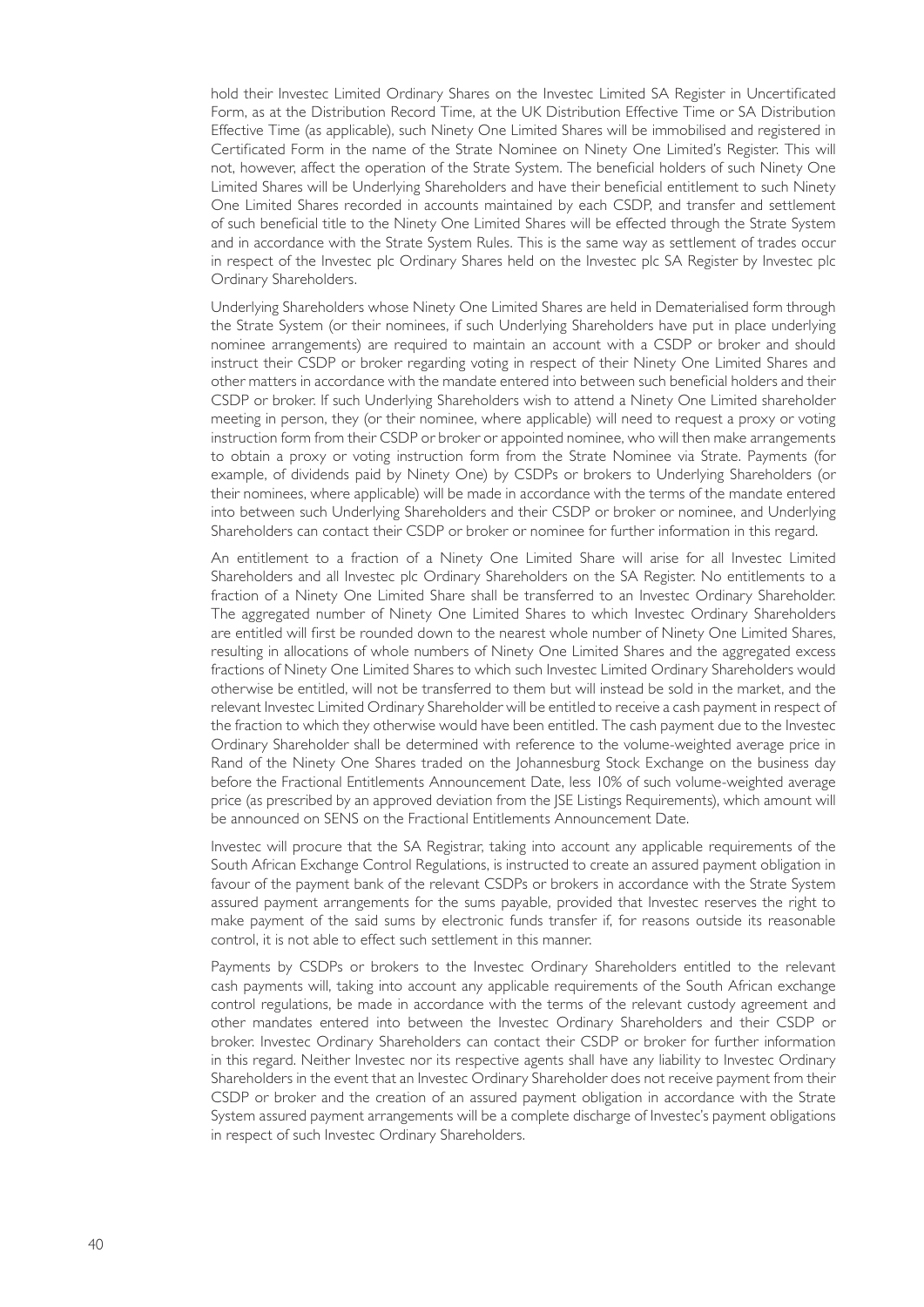#### 3.2.3 **Trading and settlement of Ninety One Limited Shares by Investec Limited Ordinary Shareholders who hold their Investec Limited Ordinary Shares on the Investec Limited SA Register in Uncertificated Form, or on the Investec Limited Botswanan Register in either in Certificated Form or in Uncertificated Form**

In the case of Investec Limited Ordinary Shareholders who hold their Investec Limited Ordinary Shares on the Investec Limited SA Register in Certificated Form as at the Distribution Record Time, the Ninety One Limited Shares to which such Investec Limited Ordinary Shareholders are entitled will be distributed to the Strate Nominee.

This distribution of Ninety One Limited Shares to the Strate Nominee is required as the Ninety One Limited Shares which Investec Limited Ordinary Shareholders are eligible to receive, pursuant to the Distribution, are not able to be issued in Certificated Form due to restrictions under the South African FMA. This arrangement will allow such Investec Limited Ordinary Shareholders to receive their interests in Ninety One Limited Shares pursuant to the Distribution in a form that can be traded and settled on the Johannesburg Stock Exchange.

The Strate Nominee will be the registered holder of the relevant Ninety One Limited Shares and will hold the registered interest in such Ninety One Limited Shares on behalf of the Computershare Nominee, the nominee of Computershare Proprietary Limited who will hold the beneficial entitlement to such Ninety One Limited Shares on behalf of the holders of the relevant Investec Limited Ordinary Shares. The relevant Investec Limited Ordinary Shareholders shall, in respect of the relevant Ninety One Limited Shares to which it has a beneficial entitlement, be bound by the provisions of Strate's rules, process which, inter alia, regulates the business relationship between Computershare Proprietary Limited and each former shareholder to which this arrangement applies.

These arrangements will have no effect on the economic and voting interests which former registered shareholders in Investec will have in Investec or Ninety One following the Distribution.

An entitlement to a fraction of a Ninety One Limited Share will arise for all Investec Limited Shareholders. No entitlements to a fraction of a Ninety One Limited Share shall be transferred to an Investec Limited Ordinary Shareholder. The aggregated number of Ninety One Limited Shares to which Investec Limited Ordinary Shareholders are entitled will first be rounded down to the nearest whole number of Ninety One Limited Shares, resulting in allocations of whole numbers of Ninety One Limited Shares and the aggregated excess fractions of Ninety One Limited Shares to which such Investec Limited Ordinary Shareholders would otherwise be entitled will not be transferred to them but will instead be sold in the market, and the relevant Investec Limited Ordinary Shareholder will be entitled to receive a cash payment in respect of the fraction to which they otherwise would have been entitled. The cash payment due to the Investec Limited Ordinary Shareholder shall be determined with reference to the volume-weighted average price in Rand of the Ninety One Limited Shares traded on the Johannesburg Stock Exchange on the business day before the Fractional Entitlements Announcement Date, less 10% of such volume-weighted average price (as prescribed by an approved deviation from the JSE Listings Requirements), which amount will be announced on SENS on the Fractional Entitlements Announcement Date.

Investec will procure that Computershare Nominee and/or Computershare Proprietary Limited, taking into account any applicable requirements of the South African Exchange Control Regulations, is instructed to make payment to the relevant Investec Limited Ordinary Shareholders in accordance with the terms of the custody agreement and other mandates entered into between the Investec Limited Ordinary Shareholders and the Computershare Nominee and/or Computershare Proprietary Limited. Neither Investec nor its respective agents shall have any liability to Investec Limited Ordinary Shareholders in the event that an Investec Limited Ordinary Shareholder does not receive payment from the Computershare Nominee and/or Computershare Proprietary Limited.

However, to be able to take any action in respect of the Ninety One Limited Shares to which they are entitled (for example, trading, voting and/or receiving dividends or re-materialisation), such Investec Limited Ordinary Shareholders will need to take further action. They will need to contact the Computershare Nominee to complete certain "know your customer" checks that must be carried out by the Computershare Nominee to satisfy legal and regulatory requirements.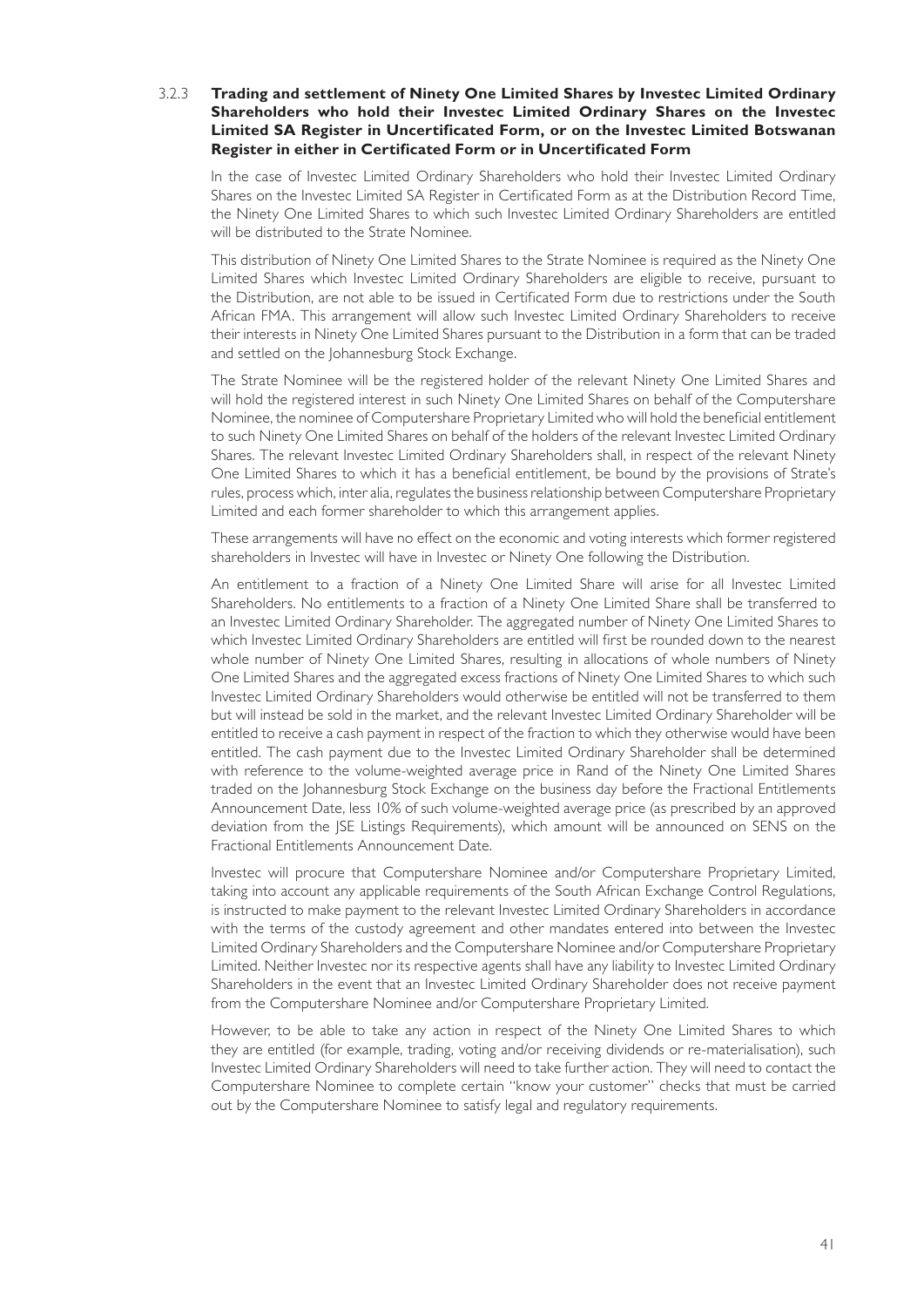# **TAXATION**

# **SECTION A: UK Taxation**

## *UK Tax Considerations*

The following is a general summary of material UK tax considerations for Investec Ordinary Shareholders relating to the UK Distribution, the SA Distribution and the holding of Ninety One Shares. The comments set out below are based on current UK tax law as applied in England and Wales and what is understood to be the practice of HMRC (which may not be binding on HMRC) as at the date of this document, both of which are subject to change, possibly with retrospective effect. They are intended as a general and non-exhaustive guide to certain UK tax consequences of the UK Distribution and the SA Distribution and, save in relation to the section below headed "UK Stamp Duty and Stamp Duty Reserve Tax" and except insofar as express reference is made to the treatment of non-UK residents, apply only to Investec Ordinary Shareholders resident and, in the case of individuals, domiciled or deemed domiciled for tax purposes in the UK and to whom "split year" treatment does not apply, who hold Investec Ordinary Shares as an investment and who are, or are treated as, the absolute beneficial owners thereof. The discussion does not address all possible tax consequences relating to the Proposals or in the UK tax consequences of holding and disposing of Ninety One Shares. Certain categories of Investec Ordinary Shareholders, including those carrying on certain financial activities, those subject to specific tax regimes or benefitting from certain reliefs or exemptions, those connected with Investec or Investec Group and those for whom the Investec Ordinary Shares are employment related securities, may be subject to special rules and this summary does not apply to such shareholders.

The comments set out below do not constitute legal or tax advice. Investec Ordinary Shareholders who are in any doubt as to their tax position, or who are resident or otherwise subject to taxation in a jurisdiction outside the UK, should consult their own professional advisers immediately. In particular, Investec Ordinary Shareholders should be aware that the tax legislation of any jurisdiction where an Investec Ordinary Shareholder is resident or otherwise subject to taxation may also have an impact on the tax consequences of an investment in Ninety One Shares.

## *Receipt of Ninety One plc Shares pursuant to the UK Distribution*

In the case of a UK resident Investec plc Ordinary Shareholder who holds their Investec plc Ordinary Shares on the Investec plc UK Register and therefore receives Ninety One plc Shares pursuant to the UK Distribution, no UK income tax should arise in respect of the receipt of the Ninety One plc Shares (or of any cash in respect of fractional entitlements).

Instead, for the purposes of UK taxation of chargeable gains, the UK Distribution should constitute a capital distribution and an Investec plc Ordinary Shareholder should be treated as making a part disposal of their holding of the Investec plc Ordinary Shares in consideration for the capital distribution, being the value of the Ninety One plc Shares (and any cash in respect of factional entitlements) received. This may, depending on the relevant Investec plc Ordinary Shareholder's individual circumstances (including the availability of exemptions, reliefs or allowable losses), give rise to a liability to UK capital gains tax or (in the case of an Investec plc Ordinary Shareholder which falls within the charge to UK corporation tax) corporation tax on chargeable gains. The chargeable gain (or allowable loss) on the part disposal will be computed on the basis of an apportionment of the relevant Investec plc Ordinary Shareholder's base cost in their Investec plc Ordinary Shares by reference to the market value of the Investec plc Ordinary Shares and Ninety One plc Shares received at the time of the UK Distribution.

However, if: (i) the value of the Ninety One plc Shares (and amount of any cash in respect of factional entitlements) received is "small" in comparison to the value of the relevant Shareholder's Investec plc Ordinary Shares; and (ii) the relevant Shareholder's base cost in their holding of Investec plc Ordinary Shares is not less than the value of the Ninety One plc Shares (and amount of any cash in respect of factional entitlements) received, the UK Distribution and the resulting receipt of Ninety One plc Shares (and any cash in respect of fractional entitlements) should not be considered to involve a part disposal of such Shareholder's holding of Investec plc Shares as described above. Instead, an amount equal to the value of the Ninety One plc Shares (and the amount of any cash in respect of factional entitlements) received will be deducted from the base cost of such Shareholder's Investec plc Ordinary Shares. Under current HMRC practice, where the value of the Ninety One plc Shares (and the amount of any cash in respect of factional entitlements) received is £3,000 or less or (if greater) 5% or less of the market value of an Investec plc Ordinary Shareholder's holding of Investec plc Ordinary Shares, such value will generally be treated as "small" for these purposes.

Even if the Ninety One plc Shares (and the amount of any cash in respect of factional entitlements) received is £3,000 or less or (if greater) 5% or less of the market value of the relevant Investec plc Ordinary Shareholder's holding of Investec plc Ordinary Shares, in the case of an Investec plc Ordinary Shareholder whose base cost in their holding of Investec plc Ordinary Shares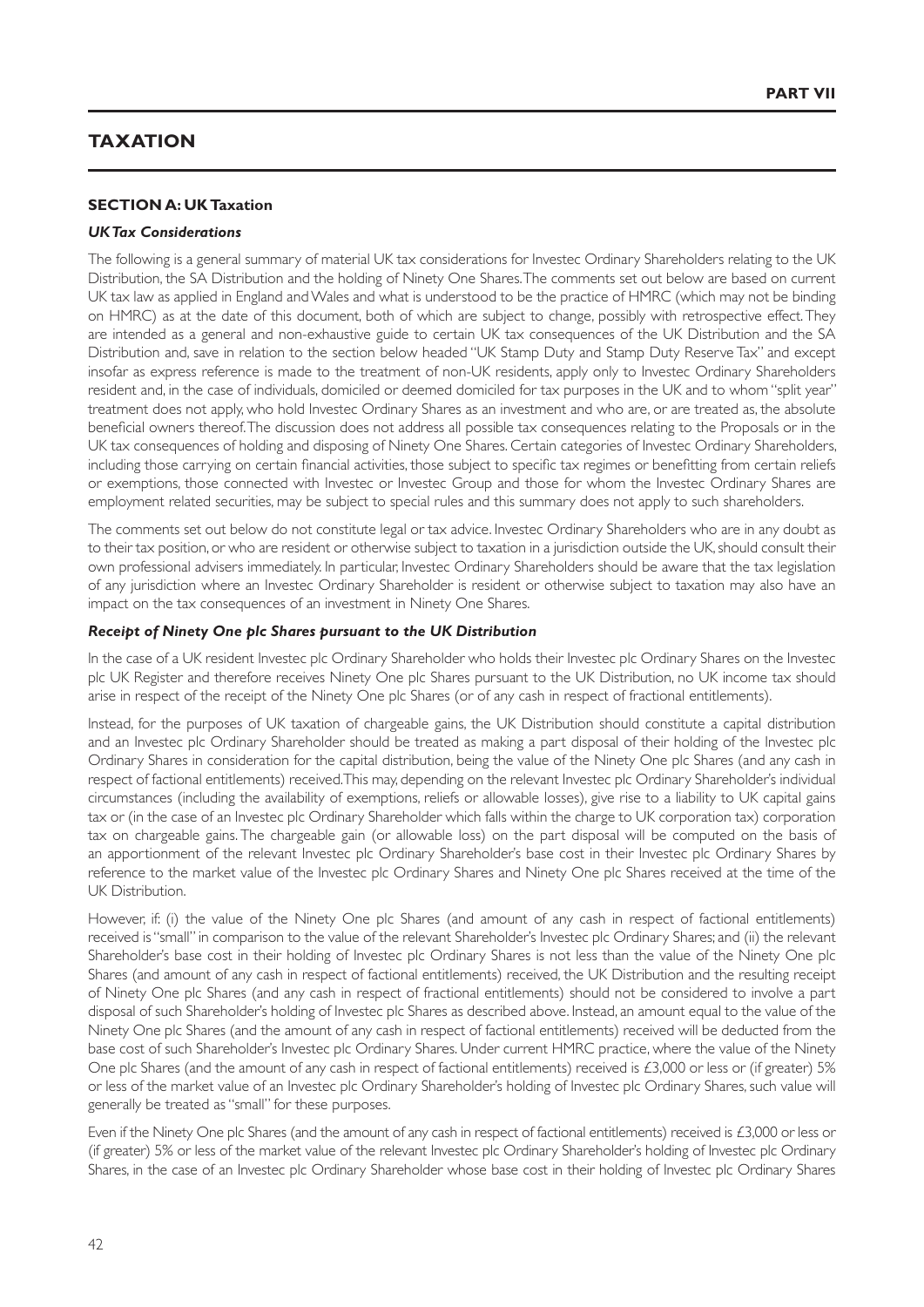is less than the value of the Ninety One plc Shares (and the amount of any cash in respect of factional entitlements) received (or is nil), the UK Distribution will involve a part disposal of the relevant Shareholder's holding of the Investec plc Ordinary Shares. In calculating any chargeable gain (or loss), the relevant Shareholder may elect for the amount of the capital distribution to be reduced by the amount of their base cost (if any) in their holding of Investec plc Ordinary Shares in which case none of the base cost would be allowable as a deduction in calculating the chargeable gain (or allowable loss).

Whether the value of the Ninety One plc Shares is "small" or not, an Investec plc Ordinary Shareholder should acquire base cost in their new Ninety One plc Shares equal to the market value of the Ninety One plc Shares on the date of the UK Distribution.

#### *Receipt of Ninety One Limited Shares pursuant to the SA Distribution*

In the case of a UK resident Investec Limited Ordinary Shareholder (or a UK resident Investec plc Shareholder who holds their Investec plc Ordinary Shares on the Investec plc SA Register), it is expected that the receipt of Ninety One Limited Shares (and any cash in respect of fractional entitlements) on the SA Distribution will be a taxable event for UK tax purposes. The precise nature of the tax charge will depend on whether the SA Distribution is treated as a dividend or as a capital distribution for UK tax purposes. Both alternatives are set out below. It is considered that the SA Distribution will be treated as a dividend (or other income distribution) in the case of UK resident Investec plc Shareholders who hold their Investec plc Ordinary Shares on the Investec plc SA Register, whether or not the SA Distribution is treated as an unbundling transaction for South African tax purposes, i.e. whether Scenario 1 or Scenario 2 as described in Section B *(South African Taxation)* below applies. In the case of UK resident Investec Limited Ordinary Shareholders, where the SA Distribution is treated as an unbundling transaction for South African tax purposes as described at Scenario 1 in Section B *(South African Taxation)* below, it is considered that the SA Distribution is likely to be treated as a dividend but the position is less clear where the SA Distribution is not treated as an unbundling transaction for South African tax purposes as described at Scenario 2 in Section B *(South African Taxation)* below. Relevant Shareholders are therefore strongly recommended to consult their own professional advisers.

Whether the receipt of the Ninety One Limited Shares (and any cash in respect of fractional entitlements) on the SA Distribution is treated as income or capital in nature, Investec Limited will not be required to withhold amounts on account of UK tax at source tax from the distribution.

If the distribution of the Ninety One Limited Shares on the SA Distribution is treated as a dividend, UK resident individual Investec Limited Ordinary Shareholders (and Investec plc Ordinary Shareholders who hold their Investec plc Ordinary Shares on the Investec plc SA Register) would be subject to income tax at the applicable dividend tax rate, subject to the availability of a UK dividend allowance of £2,000 (the "**Dividend Allowance**"). If the total dividend income of a UK resident individual Investec Limited Ordinary Shareholder (or a UK resident Investec plc Shareholder who holds their Investec plc Ordinary Shares on the Investec plc SA Register) for a tax year (including the value of the Ninety One Limited Shares received on the SA Distribution) exceeds the Dividend Allowance (such excess being referred to as the "**Taxable Excess**"), then the Taxable Excess will be subject to tax depending on the tax rate band or bands it falls within. The relevant tax rate band is determined by reference to the relevant shareholder's taxable income (including the dividend income benefitting from the Dividend Allowance). The Taxable Excess is, in effect, treated as the top slice of any resulting taxable income and:

- to the extent that the Taxable Excess falls within the basic rate band, the Investec Limited Ordinary Shareholder will be subject to tax on it at the dividend basic rate of 8.75%;
- to the extent that the Taxable Excess falls within the higher rate band, the Investec Limited Ordinary Shareholder will be subject to tax on it at the dividend higher rate of 33.75%; and
- to the extent that the Taxable Excess falls within the additional rate band, the Investec Limited Ordinary Shareholder will be subject to tax on it at the dividend additional rate of 39.35%.

Shareholders which are companies would generally not be subject to corporation tax on the distribution of Ninety One Limited Shares on the SA Distribution provided that it falls within an exempt class for UK corporation tax purposes and certain conditions are met.

If instead the distribution of the Ninety One Limited Shares on the SA Distribution is treated as a capital distribution, the treatment would be as described in the section headed "Receipt of Ninety One plc Shares pursuant to the UK Distribution" above.

#### *UK Stamp Duty and Stamp Duty Reserve Tax ("SDRT")*

No UK stamp duty or SDRT should be required to be paid by Investec Ordinary Shareholders in respect of the receipt of the Ninety One plc Shares or Ninety One Limited Shares pursuant to the Proposals.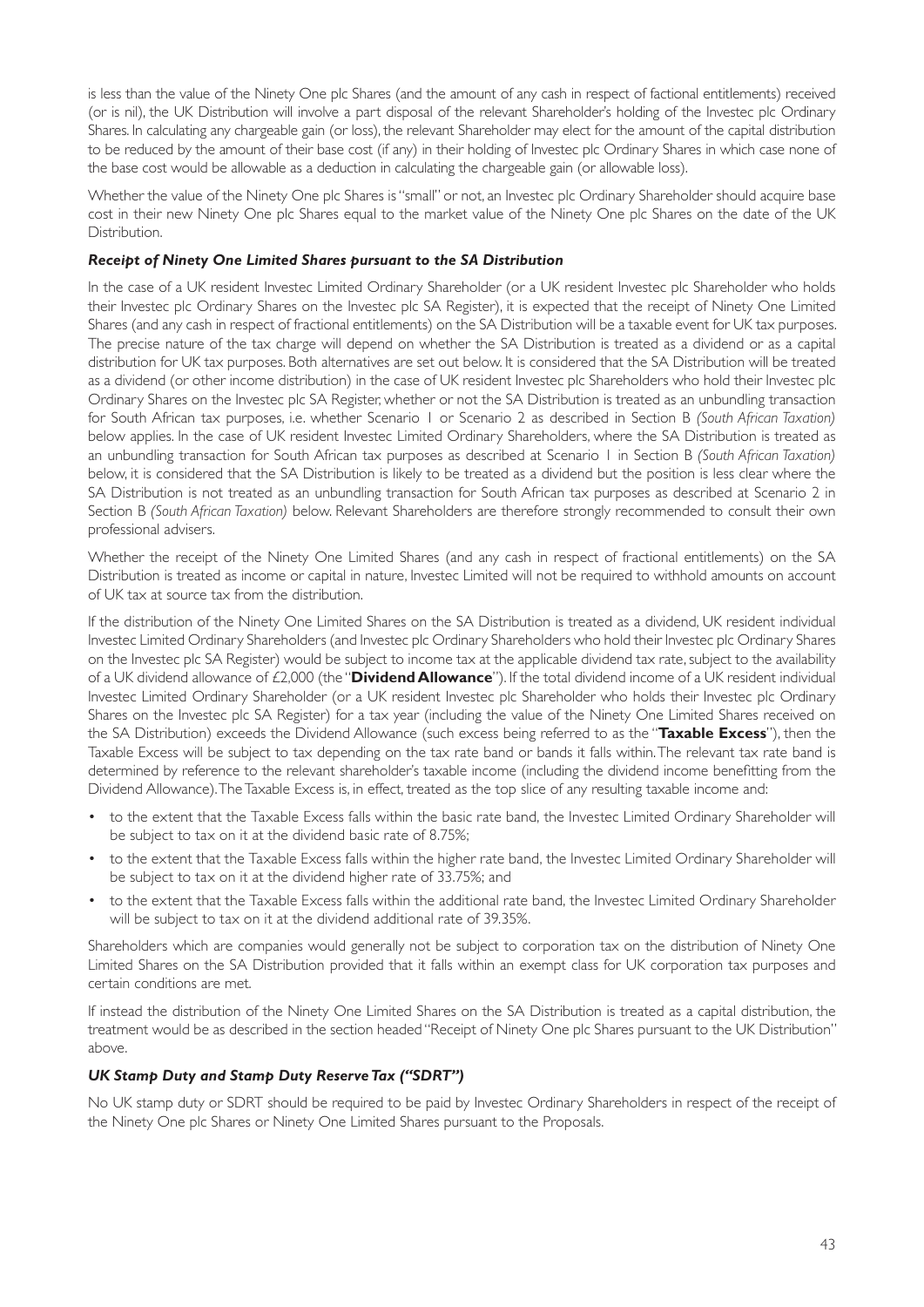## **SECTION B: South African Taxation**

The paragraphs set out below summarise the South African tax treatment for:

- (a) an Investec Limited Ordinary Shareholder that is a South African tax resident shareholder, or a non-South African tax resident company with a permanent establishment in South Africa that holds Investec Limited Ordinary Shares as capital assets, not as trading stock. For the purposes of this Section B of this PART VII, the term Investec Limited Ordinary Shareholders must be construed accordingly;
- (b) an Investec plc Ordinary Shareholder on the Investec plc SA Register that is a South African tax resident shareholder or a non-South African tax resident company with a permanent establishment in South Africa, (as one of the beneficial owners of the Investec SA DAS Share), held as a capital asset, not as trading stock. For the purposes of this Section B of this PART VII, the term Investec plc Ordinary Shareholders on the Investec plc SA Register must be construed accordingly; and
- (c) an Investec plc Ordinary Shareholder that is a South African tax resident shareholder, which holds Investec plc Ordinary Shares on the Investec plc UK Register as capital assets, not as trading stock. For the purposes of this Section B of this PART VII, the term Investec plc Ordinary Shareholders must be construed accordingly.

In relation to the distribution *in specie* of the Ninety One Limited Shares by Investec Limited to the Investec Limited Ordinary Shareholders and the Investec plc Ordinary Shareholders on the Investec plc SA Register, we have summarised the South African tax treatment having regard to the following:

- (i) on the basis that the distribution *in specie* of Ninety One Limited Shares by Investec Limited to Investec Limited Ordinary Shareholders and Investec plc Ordinary Shareholders on the Investec plc SA Register constitutes an "unbundling transaction" as defined in section 46 of the South African Income Tax Act ("**Scenario 1**"); and
- (ii) by virtue of the significance of the transaction Investec Limited has sought a binding private ruling in terms of section 79 of the Tax Administration Act No 28 of 2011, *inter alia*, confirming the application of section 46 of the South African Income Tax Act, to the distribution. As at the Latest Practicable Date, the ruling application is still in progress. Consequently, the likely tax implications have also been summarised below, in circumstances where the distribution *in specie* of Ninety One Limited Shares by Investec Limited to Investec Limited Ordinary Shareholders and Investec plc Ordinary Shareholders on the Investec plc SA Register is not treated as an "unbundling transaction" as defined in section 46 of the South African Income Tax Act ("**Scenario 2**").

Investec Ordinary Shareholders and Investec Preference Shareholders should consider the tax implications of both Scenario 1 and Scenario 2 before making any decision on how to vote on the Resolutions at the General Meetings or, in the case of the Investec plc Ordinary Shareholders, how to vote on the Scheme at the Court Meeting.

The discussion does not address all possible tax consequences relating to an investment in the Investec Limited Ordinary Shares, the Investec SA DAS Share or the Investec plc Ordinary Shares. Certain categories of Investec Limited Ordinary Shareholders, Investec plc Ordinary Shareholders on the Investec plc SA Register and Investec plc Ordinary Shareholders, including those carrying on certain financial activities, those subject to specific tax regimes or benefitting from certain reliefs or exemptions, those connected with Investec or the Investec Group and those for whom the Investec Limited Ordinary Shares or the Investec plc Ordinary Shares are employment related securities, may be subject to special rules and this summary does not apply to such shareholders.

These paragraphs are based on South African income tax law and practice in force as at the Latest Practicable Date, which are subject to change occasioned by future legislative amendments and court decisions, including changes that could have a retrospective effect.

The paragraphs are general and non-exhaustive commentary in relation to certain South African tax consequences of the Distribution and are intended to be used only as a general guide and do not constitute legal or tax advice. If you are in any doubt as to your tax position, you should consult an independent professional adviser immediately.

## *Investec Limited Ordinary Shareholders and Investec plc Ordinary Shareholders on the Investec plc SA Register: Receipt of Ninety One Limited Shares pursuant to the distribution in specie by Investec Limited*

#### **Scenario 1**

#### *Income tax*

Dividends *in specie* are exempt from income tax in the hands of the relevant shareholder in terms of section 10(1)(k)(i) of the South African Income Tax Act.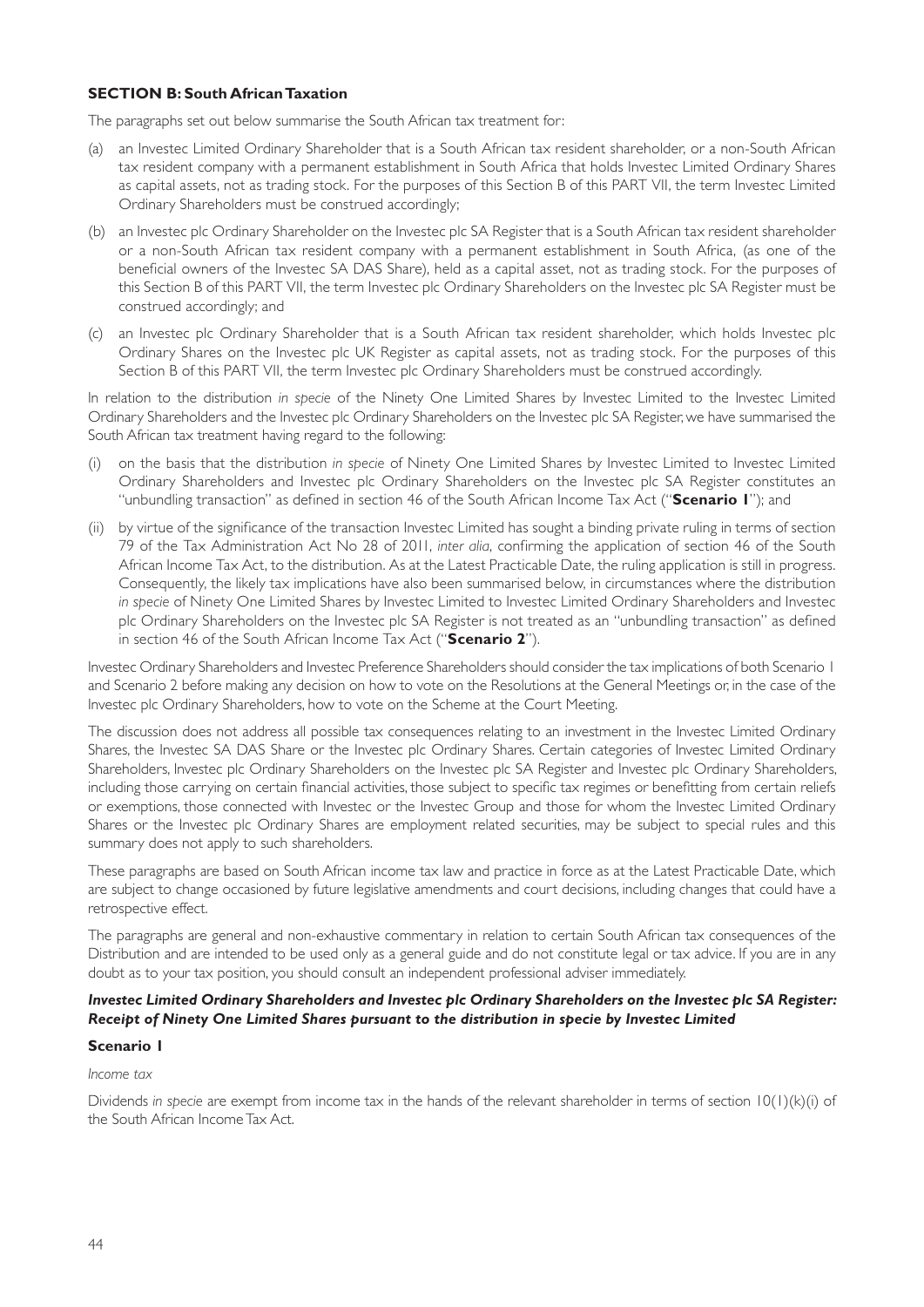#### *Dividends tax*

Pursuant to the application of section 46 of the South African Income Tax Act, no dividends tax will be levied in relation to the distribution *in specie* to Investec Limited Ordinary Shareholders or Investec plc Ordinary Shareholders on the Investec plc SA Register.

#### *Capital gains tax*

Pursuant to the application of section 46 of the South African Income Tax Act, upon the acquisition of the Ninety One Limited Shares, the Investec Limited Ordinary Shareholders and Investec plc Ordinary Shareholders on the Investec plc SA Register, must allocate a portion of the expenditure and any market value attributable to Investec Limited Ordinary Shares or the Investec SA DAS Share, respectively, to the newly acquired Ninety One Limited Shares and reduce the expenditure and market value attributable to the Investec Limited Ordinary Shares or the Investec SA DAS Share, respectively, by the amount so allocated to the Ninety One Limited Shares as calculated in terms of sections  $46(3)(a)(i)$  and  $(v)$  of the South African Income Tax Act.

This will effectively result in a reduction of the Investec Limited Ordinary Shareholder's base cost in its Investec Limited Ordinary Shares and the allocation of such base cost to its Ninety One Limited Shares.

The allocated portion of the base cost of the Investec Limited Ordinary Shares is an amount which bears to such base cost the same ratio that the market value of the Ninety One Limited Shares bears to the sum of the market values of: (i) the Ninety One Limited Shares; and (ii) the Investec Limited Ordinary Shares.

As the base cost of the Investec SA DAS Share is R1.00 (one), the base cost of the Ninety One Limited Shares in the hands of the Investec plc Ordinary Shareholders on the Investec plc SA Register will effectively be nil. There will be no reduction in the base cost of the Investec SA DAS Share in the hands of the Investec plc Ordinary Shareholders on the Investec plc SA Register for South African tax purposes.

The Ninety One Limited Shares are deemed to have been acquired on the same date as the original acquisition date of the Investec Limited Ordinary Shares by the Investec Limited Ordinary Shareholders and the date on which the Investec SA DAS Share was issued to the Investec SA Trust Co for the benefit of the Investec plc Ordinary Shareholders on the Investec plc SA Register.

In relation to non-South African tax resident Investec Limited Ordinary Shareholders and Investec plc Ordinary Shareholders on the Investec plc SA Register, the base cost of the Ninety One Limited Shares will only be relevant for shareholders who have a permanent establishment in South Africa.

In terms of section 46(7) of the South African Income Tax Act, the relief provided for in terms of section 46 would not apply for Investec Limited or the relevant shareholder where shares are distributed to any shareholder that is: (i) a "disqualified person"; and (ii) holds at least 5% of the equity shares in Investec Limited immediately before the unbundling transaction.

A "disqualified person" includes, *inter alia*, a non-South African tax resident; the Government of the Republic of South Africa; a Public Benefit Organization; a Recreational Club; a Mining Rehabilitation Company or Trust; a Pension, Provident, Preservation, Retirement Annuity Fund, etc. per section 10(1)(d) of the South African Income Tax Act; or an Institution, board or body conducting scientific, technological, or industrial research, etc., per section  $10(1)(cA)$  or (t) of the South African Income Tax Act.

#### *Contributed tax capital*

Upon the acquisition of the Ninety One Limited Shares, a portion of the contributed tax capital ("**CTC**"), (as such term is defined under the South African Income Tax Act), in relation to the Investec Limited Ordinary Shares, must be allocated to the Ninety One Limited Shares with reference to the formula as set out in section 46(3A)(b) of the South African Income Tax Act. This will result in a reduction of the CTC attributable to Investec Limited Ordinary Shares, resulting in the downward adjustment of the CTC for both Investec Limited and the upward adjustment of the CTC for Ninety One Limited in terms of the formula contained in section 46(3A) of the South African Income Tax Act.

#### **Scenario 2**

#### *Income tax*

Dividends *in specie* are exempt from income tax in the hands of the relevant shareholder in terms of section 10(1)(k)(i) of the South African Income Tax Act.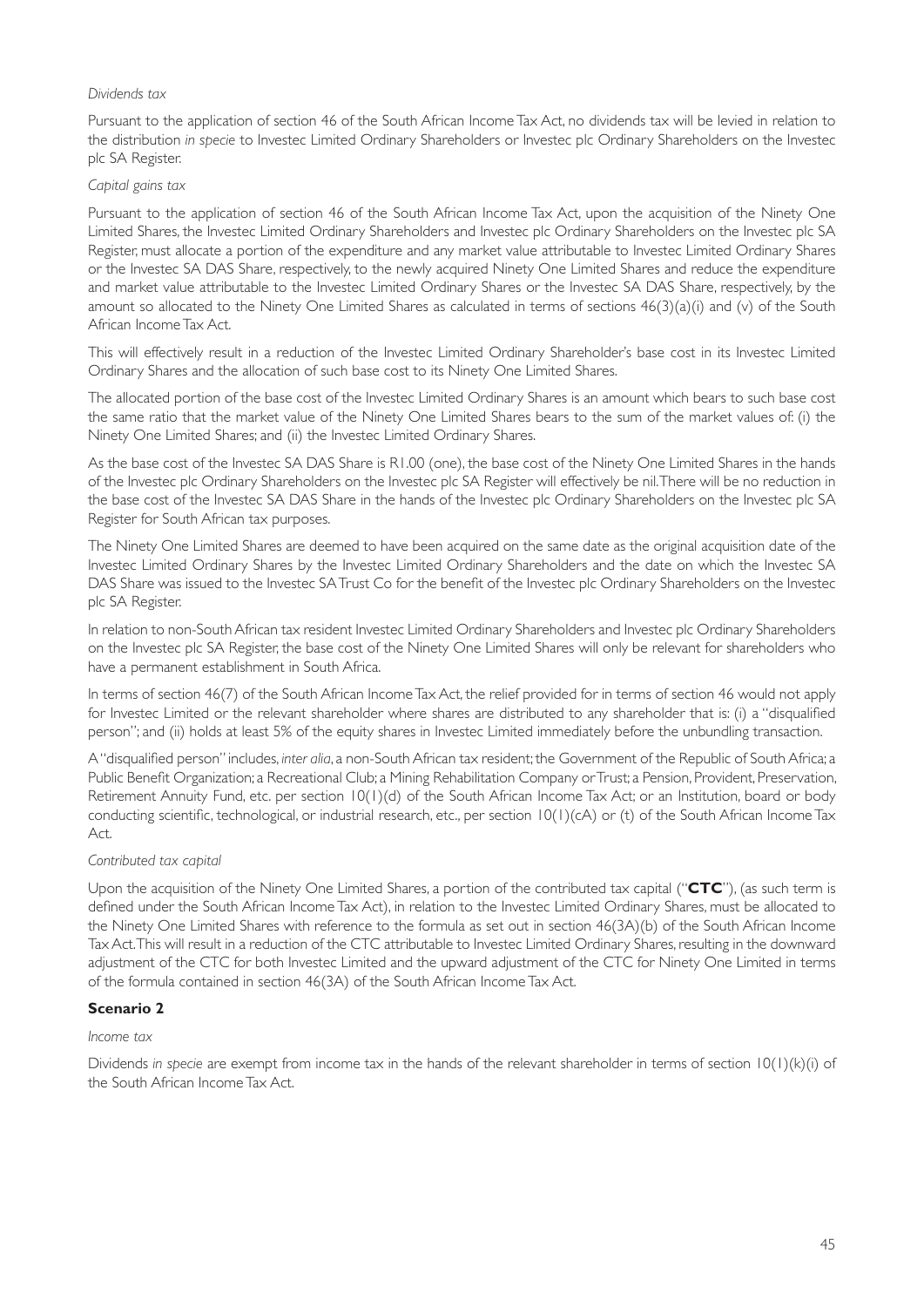#### *Dividends tax*

In relation to Investec Limited Ordinary Shareholders –

On the basis that the directors of Investec Limited determine that the distribution *in specie* of the Ninety One Limited Shares is a transfer of CTC, the distribution will not be a "dividend" as defined for tax purposes and would constitute a "return of capital" as defined for tax purposes, and the Investec Limited Ordinary Shareholders must reduce the expenditure in respect of the Investec Limited Ordinary Shares by the market value of the Ninety One Limited Shares on the date that the Ninety One Limited Shares are received by or accrue to the Investec Limited Ordinary Shareholders (paragraph 76B(2) of the Eighth Schedule to the South African Income Tax Act). Where the market value of the Ninety One Limited Shares received or accrued by the Investec Limited Ordinary Shareholders exceeds the expenditure in respect of the Investec Limited Ordinary Shares, that excess is treated as a capital gain in the hands of the Investec Limited Ordinary Shareholders (paragraph 76B(3) of the Eighth Schedule to the South African Income Tax Act).

In relation to Investec plc Ordinary Shareholders on the Investec plc SA Register –

The Investec SA DAS Share (a different class of share from the Investec Limited Ordinary Shares) has CTC of R1.00 (one). As such, the distribution *in specie* of the Ninety One Limited Shares would not constitute a transfer of CTC but will rather constitute a dividend (as defined for South African income tax purposes).

Dividends *in specie* (i.e. the Ninety One Limited Shares) paid to South African tax resident shareholders will be subject to dividends tax in South Africa in the hands of Investec Limited at a rate of 20% of the amount of the dividend (including fractional entitlements) (i.e. the ruling price of the Ninety One Limited Shares at close of business on the last business day before the date that the dividend is paid or becomes due and payable, whichever is the earlier). For example, any dividend is exempt from dividends tax to the extent that the beneficial owner is:

- a company which is a resident (section 64F(1)(a) of the South African Income Tax Act); or
- a fund contemplated in section  $10(1)(d)(i)$  or (ii) (such as a pension fund or a benefit fund) (section 64F(1)(f) of the South African Income Tax Act),

provided that, where the beneficial owner does not form part of the same "group of companies" as defined in section 41 of the South African Income Tax Act, the person to whom the payment is made has furnished the requisite declaration to the company declaring the dividend (i.e. Investec Limited), before the dividend is paid.

The distribution of a dividend *in specie* to non-South African tax residents will be subject to dividends tax in the hands of Investec Limited at the rate of 20%, unless it is exempted or partially exempted from dividends tax. In this regard, the dividends tax rate may be reduced in terms of a double tax agreement.

Dividends paid to most trusts or an individual will be subject to dividends tax at the rate of 20% in the hands of Investec Limited.

#### *Capital gains tax*

In terms of paragraph 75(1)(b) of the Eighth Schedule to the South African Income Tax Act, the relevant shareholder must be treated as having acquired the Ninety One Limited Shares on the date of distribution and for expenditure equal to the market value of the shares on that date.

In relation to non-South African tax resident Investec Limited Shareholders and Investec plc Ordinary Shareholders on the Investec plc SA Register, the base cost of the Ninety One Limited Shares will only be relevant for shareholders who have a permanent establishment in South Africa.

# *Investec plc Ordinary Shareholders on the Investec plc UK Register: Receipt of Ninety One plc Shares pursuant to the UK Distribution*

The UK Distribution will, for South African tax purposes, be treated as a foreign return of capital received by Investec plc Ordinary Shareholders.

The Investec plc Ordinary Shareholders must reduce the expenditure in respect of the Investec plc Ordinary Shares by the market value of the Ninety One plc Shares on the date that the Ninety One plc Shares are received by or accrue to the Investec plc Ordinary Shareholders (paragraph 76B(2) of the Eighth Schedule to the South African Income Tax Act). Where the market value of the Ninety One plc Shares received or accrued by the Investec plc Ordinary Shareholders exceeds the expenditure in respect of the Investec plc Ordinary Shares, that excess is treated as a capital gain in the hands of the Investec plc Ordinary Shareholders (paragraph 76B(3) of the Eighth Schedule to the South African Income Tax Act).

The base cost going forward of the Ninety One plc Shares in the hands of the Investec plc Ordinary Shareholders for capital gains tax purposes will be equal to the market value of such shares on the date of the distribution, in terms of paragraph 75(1)(b) of the Eighth Schedule to the South African Income Tax Act.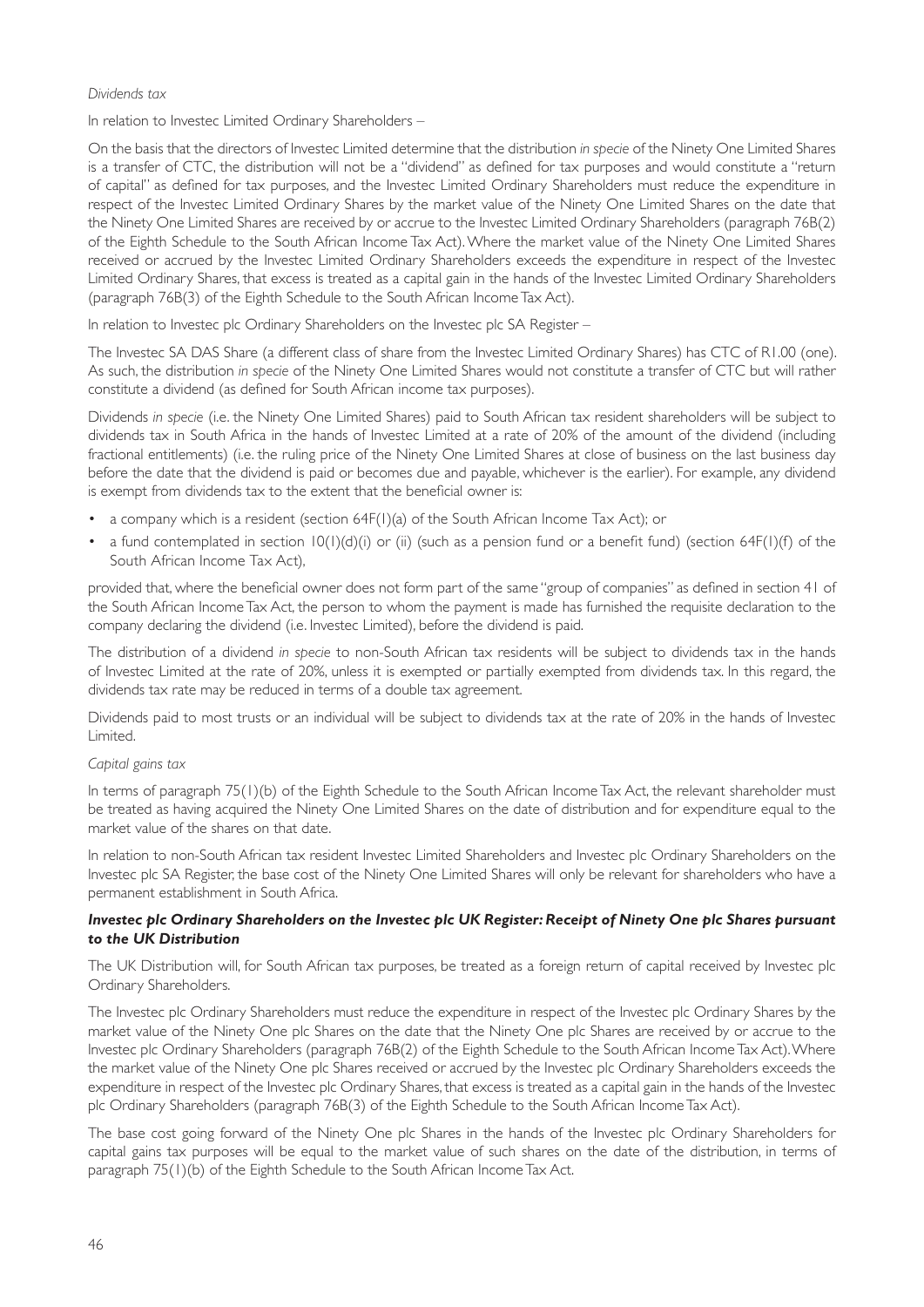No dividends tax would arise in relation to the UK Distribution, on the basis that the definition of a dividend in section 64D of the South African Income Tax Act is not met.

#### **Securities transfer tax**

## *Investec Limited Ordinary Shareholders and Investec plc Ordinary Shareholders on the Investec plc SA Register: Receipt of Ninety One Limited Shares pursuant to the distribution in specie by Investec Limited*

#### **Scenario 1**

The transfer of the unbundled Ninety One Limited Shares to Investec Limited Ordinary Shareholders and Investec plc Ordinary Shareholders on the Investec plc SA Register will be exempt from Securities Transfer Tax ("**STT**").

# **Scenario 2**

The distribution of the Ninety One Limited Shares will qualify as a "transfer" as defined in section 1 of the South African STT Act, and should be subject to STT at a rate of 0.25% of the closing price of the Ninety One Limited Shares. The CSDP or broker (defined as a participant or member, respectively, in the South African STT Act) is liable for the tax payable in respect of the transfer of the Ninety One Limited Shares, but the tax payable may be recovered by the CSDP or broker in respect of the transfer of the security from the person to whom the security is transferred. However, the relevant CSDP or broker will not seek to recover the STT payable from the recipients of the Ninety One Limited Shares.

The South African STT Act contains a number of specific exemptions from STT.

## *Investec plc Ordinary Shareholders on the Investec plc UK Register: Receipt of Ninety One plc Shares pursuant to the UK Distribution*

No STT should become payable pursuant to the transfer of Ninety One plc Shares on the Ninety One plc UK Register to Investec plc Ordinary Shareholders pursuant to the UK Distribution.

The distribution of the Ninety One plc Shares on the Ninety One plc SA Register will qualify as a "transfer" as defined in section 1 of the South African STT Act, and should be subject to STT at a rate of 0.25% of the closing price of the Ninety One plc Shares on the Ninety One plc SA Register. The participant (as defined in the South Africa STT Act) is liable for the tax payable in respect of the transfer of the Ninety One plc Shares on the Ninety One plc SA Register, but the tax payable may be recovered by the participant in respect of the transfer of the security from the person to whom the security is transferred.

# **SECTION C: Namibia Taxation**

The paragraphs set out below summarise the Namibian income tax treatment for an Investec Limited Ordinary Shareholder that is a Namibian tax resident individual or Namibian tax resident company that holds its shares as capital assets, not as trading stock, on the Investec Limited SA Register (a "**Namibian Ordinary Shareholder**"). For the purposes of this Section C of this PART VII, the term "**Namibian Ordinary Shareholders**" must be construed accordingly.

These paragraphs are based on Namibian income tax law and practice in force as at the date of this document. The paragraphs are intended as a general guide only and do not constitute legal or tax advice. If you are in any doubt as to your tax position, you should consult an independent professional adviser immediately.

In terms of current Namibian tax legislation, the distribution *in specie* of the Ninety One Limited Shares as a return of capital to Namibian Ordinary Shareholders should not be subject to Namibian income tax or any other Namibian taxes on the basis that Namibia does not have capital gains tax and provided that the distribution is made from the stated capital or share premium account of Investec Limited, excluding any reserves or undistributed profits which were transferred to or are included in the share premium account.

To the extent that any portion of the distribution *in specie* of the Ninety One Limited Shares does not constitute a return of capital, any distribution or reserves or undistributed profits would be deemed to be a dividend, which is currently exempt from tax in the hands of Namibian Ordinary Shareholders.

Any distribution of a dividend *in specie* to a Namibian Ordinary Shareholder is currently exempt from tax.

# **SECTION D: Botswana Taxation**

The paragraphs set out below summarise the Botswana income tax treatment for an Investec Limited Ordinary Shareholder that is a Botswana tax resident or a Botswana non-tax resident company with a Botswana permanent establishment and that holds its shares as capital assets, not as trading stock, (a "**Botswana Ordinary Shareholder**"). For the purposes of this Section D of this PART VII, the term Botswana Ordinary Shareholders must be construed accordingly.

These paragraphs are based on Botswana income tax law and practice in force as at the date of this document. The paragraphs are intended as a general guide only and do not constitute legal or tax advice. If you are in any doubt as to your tax position, you should consult an independent professional adviser immediately.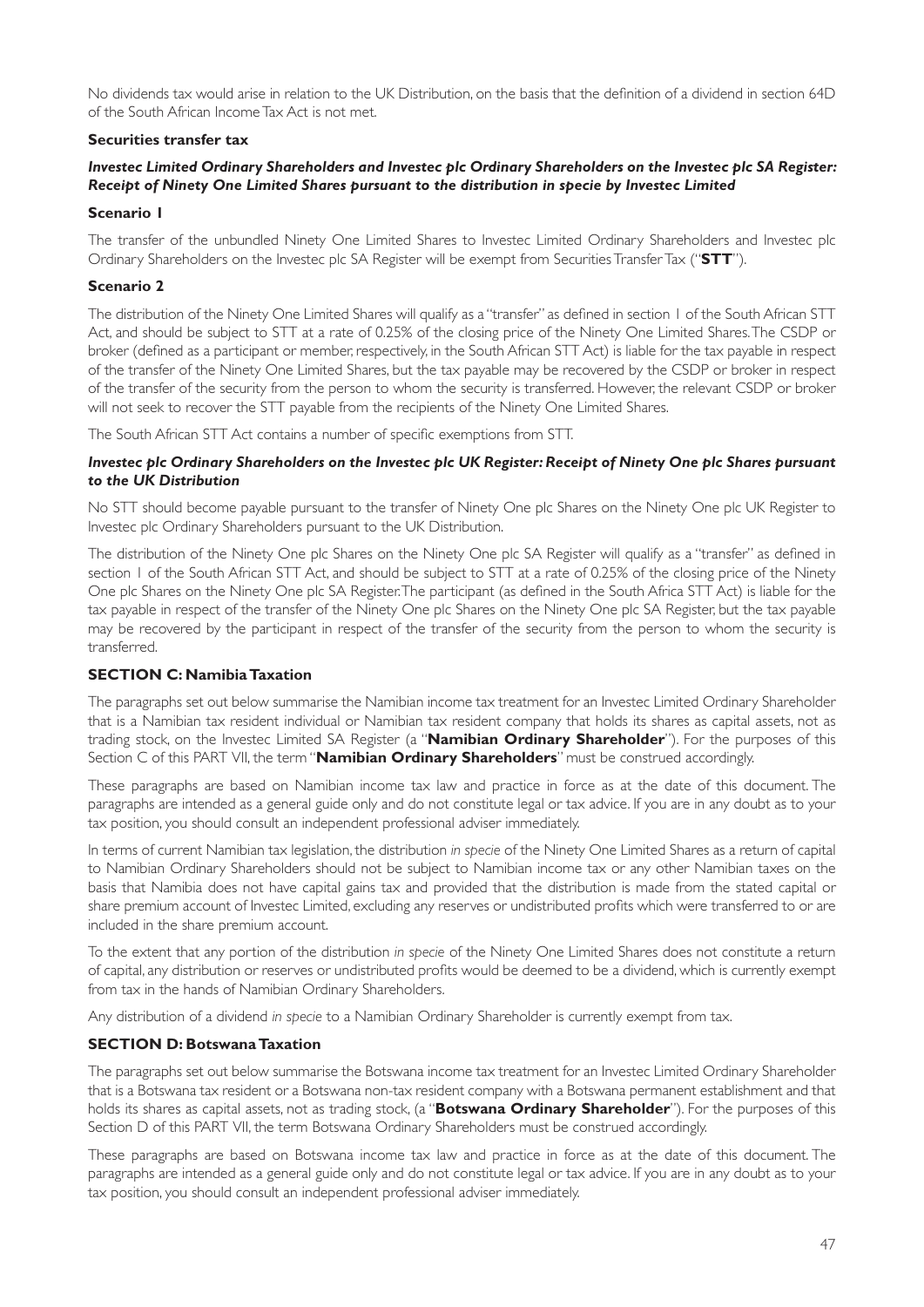To the extent that the distribution *in specie* of Ninety One Limited Shares to Botswana Ordinary Shareholders, will take place by way of a return of capital from the Available Stated Capital (as defined below) of Investec Limited, the Botswana tax implications will be as follows.

For Botswana tax purposes, the Available Stated Capital of Investec Limited would be equal to the proportion of the stated capital attributable to the Ninety One Limited Shares, calculated as follows:

the value of the Ninety One Limited Shares held by Investec Limited

divided by the aggregate value of Investec Limited prior to the SA Distribution

multiplied by 100

 $=$   $\lceil x \rceil\%$ 

multiplied by the stated capital of Investec Limited

= the stated capital attributable to Ninety One Limited ("**Available Stated Capital**")

divided by the number of Investec Limited Ordinary Shares in issue

= the stated capital attributable to Ninety One Limited Shares per Investec Limited Share held ("**Available Stated Capital per Share**")

Thus, to the extent that the nominal value of the Ninety One Limited Shares (being the consideration paid on issue of the Ninety One Limited Shares) does not exceed the Available Stated Capital per Share, such amount will constitute a return of capital and will not constitute a dividend. Such return of capital will not be subject to tax in Botswana.

The Botswana Income Tax Act defines a dividend as "any amount distributed, whether in cash or otherwise, by a company to its shareholders". Amount distributed includes, in relation to a company which is not being wound up or liquidated, any profits distributed, whether of a capital nature or otherwise, including an amount, other than an amount representing a return of capital, equal to the nominal value of any bonus shares, debentures or securities awarded to the shareholders.

To the extent that the nominal value of the Ninety One Limited Shares and/or cash paid in lieu of Ninety One Limited Shares exceeds the Available Stated Capital per Share, then any excess above the Available Stated Capital per Share would be a foreign dividend. A foreign dividend is taxed at a rate of 10%. The tax will be calculated on the book value of the Ninety One Limited Shares. Similarly if the distribution is made as a dividend out of the retained earnings/profit of Investec Limited, it would be a foreign dividend and would be taxed at a rate of 10%. The tax will be calculated on the book value of the Ninety One Limited Shares.

In the event that the dividend is also taxed in South Africa, the Botswana Ordinary Shareholders have the right to claim foreign tax credits limited to the tax chargeable in Botswana.

Assuming the distribution is completed before the end of June 2022, the Botswana Ordinary Shareholders will be required to declare the foreign dividend on their tax returns for tax year ended 30 June 2022 which is due 3 October 2022.

# **SECTION E: United States Taxation**

# **Certain US Federal Income Tax Considerations**

The following is a summary of certain US federal income tax consequences relevant to Investec Ordinary Shareholders receiving Ninety One Shares pursuant to the Distribution that are US Holders (as defined below) that hold their Investec Ordinary Shares as capital assets. The discussion does not cover all aspects of US federal income taxation that may be relevant to, or the actual tax effect that any of the matters described herein will have on, the receipt of Ninety One Shares by particular US Holders (including consequences under the alternative minimum tax or net investment income tax), and does not address state, local, non-US or other tax laws. This summary also does not address tax considerations applicable to US Holders that own (directly, indirectly or by attribution) 5% or more of the stock (by vote or value) of Investec Limited or Investec plc, nor does this summary discuss all of the tax considerations that may be relevant to certain types of investors subject to special treatment under US federal income tax laws (such as financial institutions, insurance companies, individual retirement accounts and other tax-deferred accounts, tax-exempt organisations, dealers in securities or currencies, holders who acquire their Investec Ordinary Shares upon the exercise of employee stock options or otherwise as compensation, holders that have held their Investec Ordinary Shares as part of straddles, hedging transactions or conversion transactions for US federal income tax purposes, persons that have ceased to be US citizens or lawful permanent residents of the United States, investors holding Investec Ordinary Shares in connection with a trade or business conducted outside the United States, or investors whose functional currency is not the US dollar).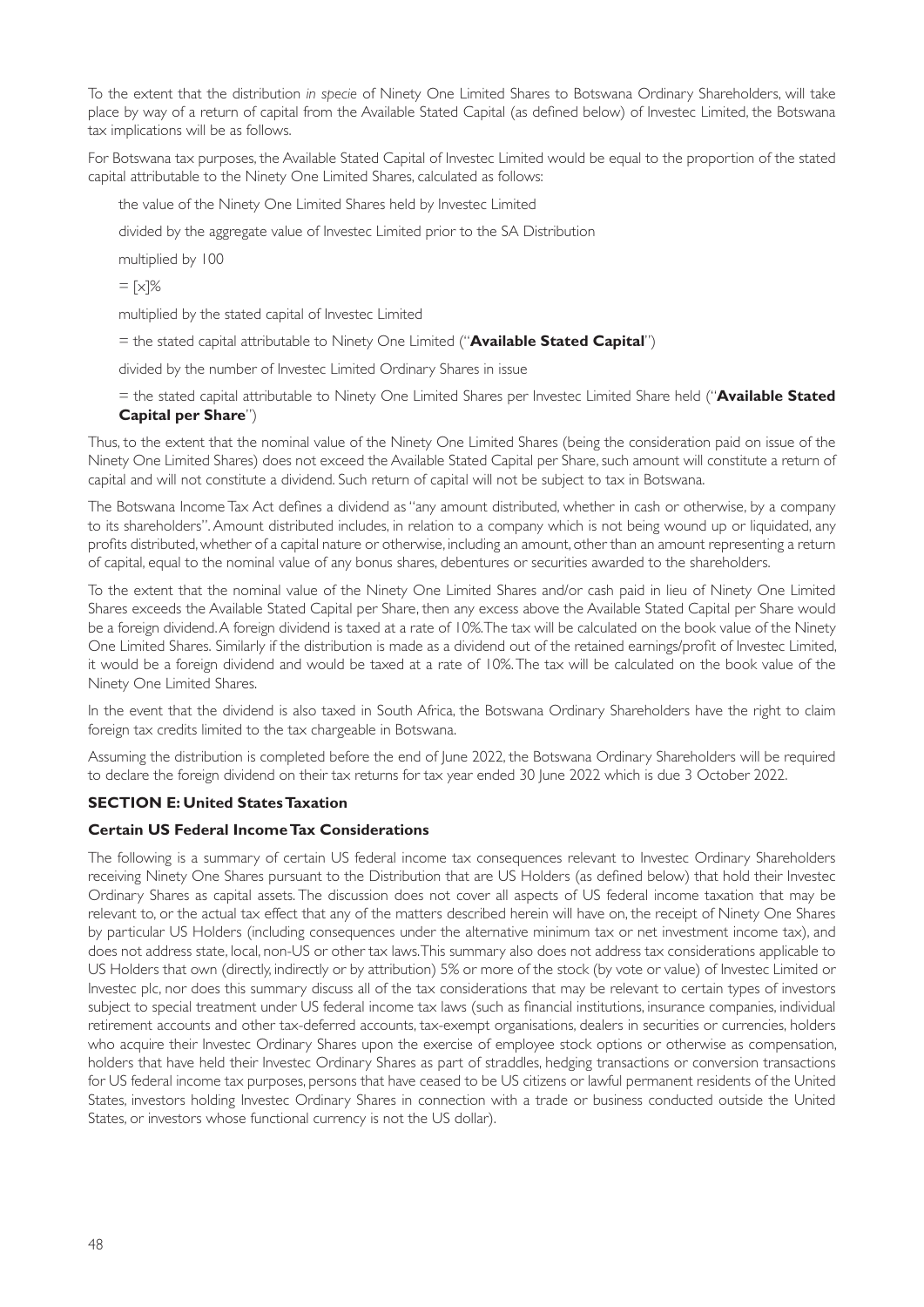As used herein, the term "**US Holder**" means a beneficial owner of Investec Ordinary Shares that is, for US federal income tax purposes, (i) an individual citizen or resident of the United States; (ii) a corporation created or organised in or under the laws of the United States, any state thereof or the District of Columbia; (iii) an estate the income of which is subject to US federal income tax without regard to its source; or (iv) a trust if a court within the United States is able to exercise primary supervision over the administration of the trust and one or more US persons have the authority to control all substantial decisions of the trust, or the trust has validly elected to be treated as a domestic trust for US federal income tax purposes.

The US federal income tax treatment of a partner in an entity or arrangement treated as a partnership for US federal income tax purposes that holds Investec Ordinary Shares will depend on the status of the partner and the activities of the partnership. US Holders that are entities or arrangements treated as partnerships for US federal income tax purposes should consult their tax advisers concerning the US federal income tax consequences of the Distribution to them and their partners.

Except as otherwise noted, this summary also assumes that each of Investec Limited and Investec plc is not currently and has never been a passive foreign investment company (a "**PFIC**") for US federal income tax purposes. If either Investec Limited or Investec plc were a PFIC in any taxable year during which a US Holder held its Investec Limited Ordinary Shares or Investec plc Ordinary Shares, respectively, materially adverse consequences could result for such US Holder. See "—*Passive foreign investment company considerations*" below.

This summary is based on the tax laws of the United States, including the Internal Revenue Code of 1986, as amended, its legislative history, existing and proposed regulations thereunder, published rulings and court decisions, all as of the date hereof and all of which are subject to change at any time, possibly with retroactive effect.

## **THE SUMMARY OF US FEDERAL INCOME TAX CONSEQUENCES SET OUT BELOW IS FOR GENERAL INFORMATION ONLY. ALL SHAREHOLDERS SHOULD CONSULT THEIR TAX ADVISERS AS TO THE PARTICULAR TAX CONSEQUENCES TO THEM OF THE DISTRIBUTION, THE APPLICABILITY AND EFFECT OF STATE, LOCAL, NON-US AND OTHER TAX LAWS AND POSSIBLE CHANGES IN TAX LAW.**

## **US federal income tax treatment of the Distribution**

The receipt of Ninety One Limited Shares by Investec Limited Ordinary Shareholders and Investec plc Ordinary Shareholders on the Investec plc SA Register (including any cash proceeds for fractional entitlements) pursuant to the SA Distribution and of Ninety One plc Shares by Investec plc Ordinary Shareholders on the Investec plc UK Register (including any cash proceeds for fractional entitlements) pursuant to the UK Distribution, as applicable, is expected to be treated as a taxable distribution by Investec Limited and Investec plc to Investec Ordinary Shareholders, with the amount received by a US Holder equal to the sum of the fair market value of the Ninety One Shares distributed to it plus the amount of any cash proceeds paid to it. The distribution generally would be treated as a dividend to the extent of the current or accumulated earnings and profits (as determined for US federal income tax purposes) of Investec Limited or Investec plc, as applicable. The amount of the distribution in excess of current and accumulated earnings and profits generally would be treated as a non-taxable return of capital to the extent of the US Holder's basis in their Investec Ordinary Shares, and thereafter as capital gain. However, neither Investec Limited nor Investec plc maintains calculations of its earnings and profits for US federal income tax purposes. US Holders should therefore assume that the entire amount deemed realised pursuant to the Distribution will be reported as ordinary dividend income.

The distribution will not be eligible for the dividends received deduction generally allowed to corporations. The distribution generally will be taxable to a non-corporate US Holder at the reduced rate normally applicable to long-term capital gains, provided Investec Limited or Investec plc, as applicable, qualifies for the benefits of the income tax treaty between the United States and South Africa or the United States and the United Kingdom, respectively, and certain other requirements are met. Non-corporate US Holders should consult their tax advisers regarding such holders' ability to qualify for the reduced rate of tax with respect to the distribution.

A US Holder will have a tax basis in the Ninety One Shares received equal to their fair market value, determined in US dollars, and the US Holder's holding period for the Ninety One Shares will begin on the day of receipt of such shares.

#### **Passive foreign investment company considerations**

A non-US corporation will be a PFIC in any taxable year in which, after taking into account the income and assets of the corporation and certain subsidiaries pursuant to applicable "look-through rules," either (i) at least 75% of its gross income is "passive income" or (ii) at least 50% of the average value of its assets is attributable to assets which produce passive income or are held for the production of passive income. For this purpose, "passive income" generally includes interest, dividends, royalties, rents and gains from commodities and securities transactions. An exception is provided for income derived in the active conduct of a banking business. A substantial portion of the income of Investec Group is attributable to interest and financial transactions arising in connection with the banking business conducted by certain of Investec's subsidiaries and a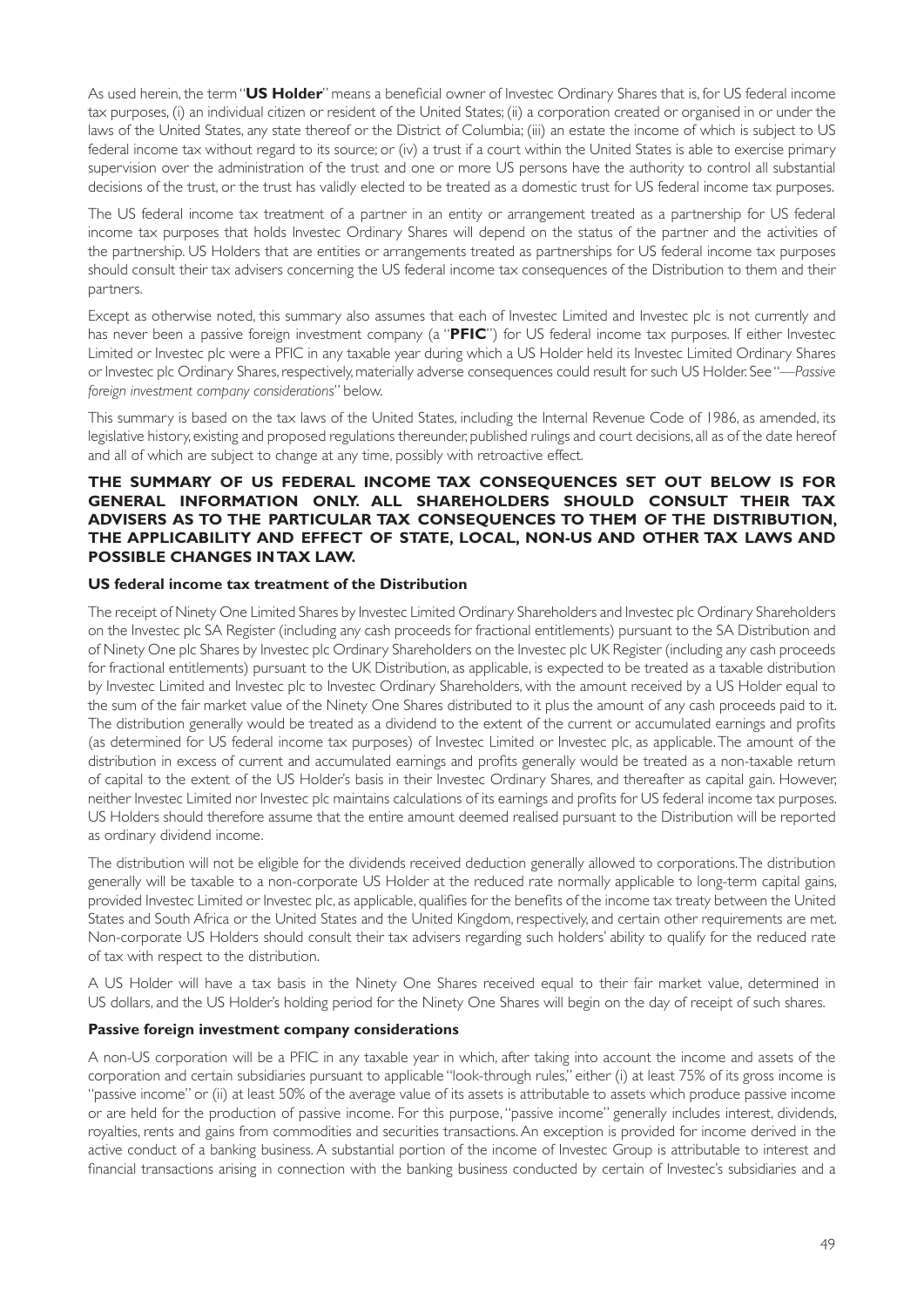substantial portion of the assets of Investec Group consists of debt obligations and other financial assets held in connection with such business. Accordingly, the PFIC status of Investec Limited and Investec plc depends on these businesses qualifying for the active banking business exception discussed above.

Based on the composition of income of Investec Group, the valuation of Investec Group's assets and the activities conducted by Investec Group, Investec believes that Investec Limited and Investec plc were not PFICs for their taxable years ended 31 March 2021 and does not expect Investec Limited or Investec plc to be a PFIC for their current taxable years. However, Investec cannot provide any assurance that Investec Limited or Investec plc was not a PFIC in any taxable year prior to the year ended 31 March 2021. In addition, because these determinations are factual in nature and the relevant rules are subject to differing interpretations, no assurance can be given that Investec Limited or Investec plc will not be a PFIC for their current taxable years or that the U.S. Internal Revenue Service would agree with Investec's assessment about the PFIC status of Investec Limited and Investec plc for their taxable years ended 31 March 2021.

If Investec Limited or Investec plc were treated as a PFIC with respect to a US Holder during such US Holder's holding period for its Investec Ordinary Shares, such US Holder may be required to pay a special US addition to tax on the distribution of Ninety One Shares, and the reduced rate discussed above under "—*US federal income tax treatment of the Distribution*" with respect to distributions paid to certain non-corporate US Holders would not apply for such US Holder. Further, such reduced rate would not apply for any US Holder of Investec Limited Ordinary Shares or Investec plc Ordinary Shares, as applicable, if Investec Limited or Investec plc, respectively, was a PFIC in its current taxable year or its taxable year ended 31 March 2021. Certain elections may be available that would result in alternative treatment of the Distribution to the US Holder. US Holders should consult their tax advisers regarding the potential application of the PFIC regime to the Distribution.

# **Information Reporting and Backup Withholding**

Dividends treated as paid pursuant to the Distribution by a US paying agent or other US intermediary will be reported to the IRS and to the US Holder as may be required under applicable regulations. Backup withholding may apply to these dividend distributions if the US Holder fails to provide an accurate taxpayer identification number or certification of exempt status or fails to comply with applicable certification requirements. Certain US Holders are not subject to backup withholding. US Holders should consult their tax advisers about these rules and any other reporting obligations that may apply to the receipt of the Ninety One Shares (or cash proceeds), including requirements related to the holding of certain "specified foreign financial assets".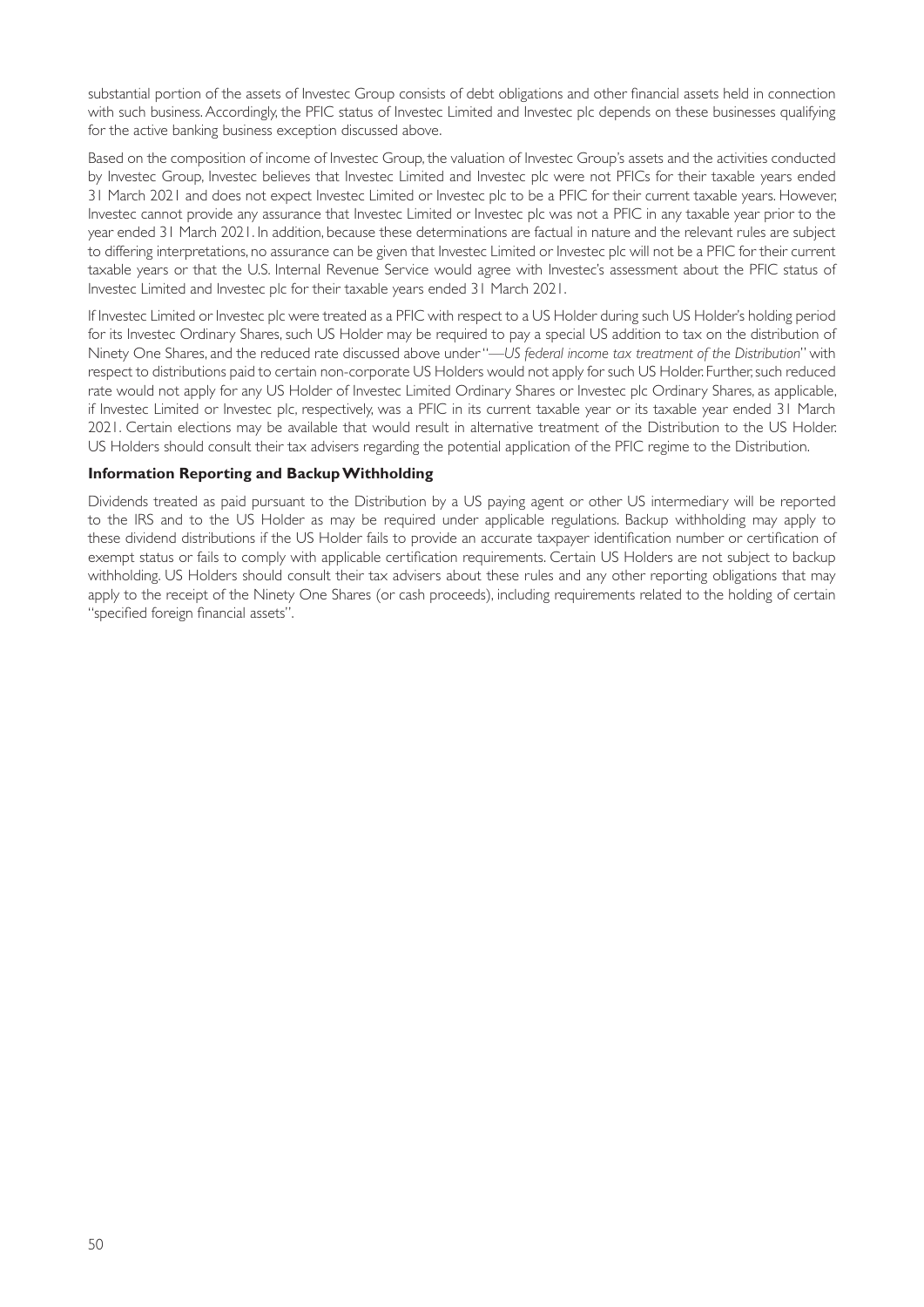# **SCHEME OF ARRANGEMENT**

## **IN THE HIGH COURT OF JUSTICE BUSINESS AND PROPERTY COURTS OF ENGLAND AND WALES COMPANIES COURT (ChD)**

**CR-2022-000657**

#### **IN THE MATTER OF INVESTEC PLC**

**- and -**

#### **IN THE MATTER OF THE COMPANIES ACT 2006**

SCHEME OF ARRANGEMENT *(under Part 26 of the Companies Act 2006)*

**BETWEEN** 

INVESTEC PLC

AND ITS

SCHEME SHAREHOLDERS

*(as hereinafter defined)*

#### **PRELIMINARY**

(A) In this Scheme, unless inconsistent with the subject or context, the following expressions have the following meanings:

| "Act"                                          | the Companies Act 2006 (as amended)                                                                                                                                                                                                       |
|------------------------------------------------|-------------------------------------------------------------------------------------------------------------------------------------------------------------------------------------------------------------------------------------------|
| "business day"                                 | a day (excluding Saturdays, Sundays and public holidays in the United<br>Kingdom or South Africa) on which banks are generally open for business<br>in the City of London                                                                 |
| $"$ certificated" or "in certificated form $"$ | not in uncertificated form (that is, not in CREST)                                                                                                                                                                                        |
| "Company"                                      | Investec plc, incorporated in England and Wales with registered number<br>03633621                                                                                                                                                        |
| "Court"                                        | the High Court of Justice in England and Wales                                                                                                                                                                                            |
| "Court Meeting"                                | the meeting of the Scheme Shareholders convened pursuant to an order<br>of the Court under section 896 of the Act to consider and, if thought fit,<br>approve this Scheme, including any adjournment of such meeting                      |
| "Court Order"                                  | the order of the Court sanctioning this Scheme under section 899 of the<br>Act and confirming the Distribution Reduction of Capital under section<br>648 of the Act                                                                       |
| "CREST"                                        | the system for the paperless settlement of trades in securities and the<br>holding of uncertificated securities operated by Euroclear in accordance<br>with the Uncertificated Securities Regulations 2001 (SI 2001/3755)<br>(as amended) |
| "CSDP"                                         | A Central Securities Depositary Participant, a participant as defined in<br>section 1 of the South African FMA                                                                                                                            |
| "Distribution Reduction of Capital"            | the reduction of share premium account provided for in Clause 2.1                                                                                                                                                                         |
| "Euroclear"                                    | Euroclear UK & International Limited, incorporated in England and Wales<br>with registered number 02878738                                                                                                                                |
| "holder"                                       | a registered holder, and includes a person entitled by transmission                                                                                                                                                                       |
|                                                |                                                                                                                                                                                                                                           |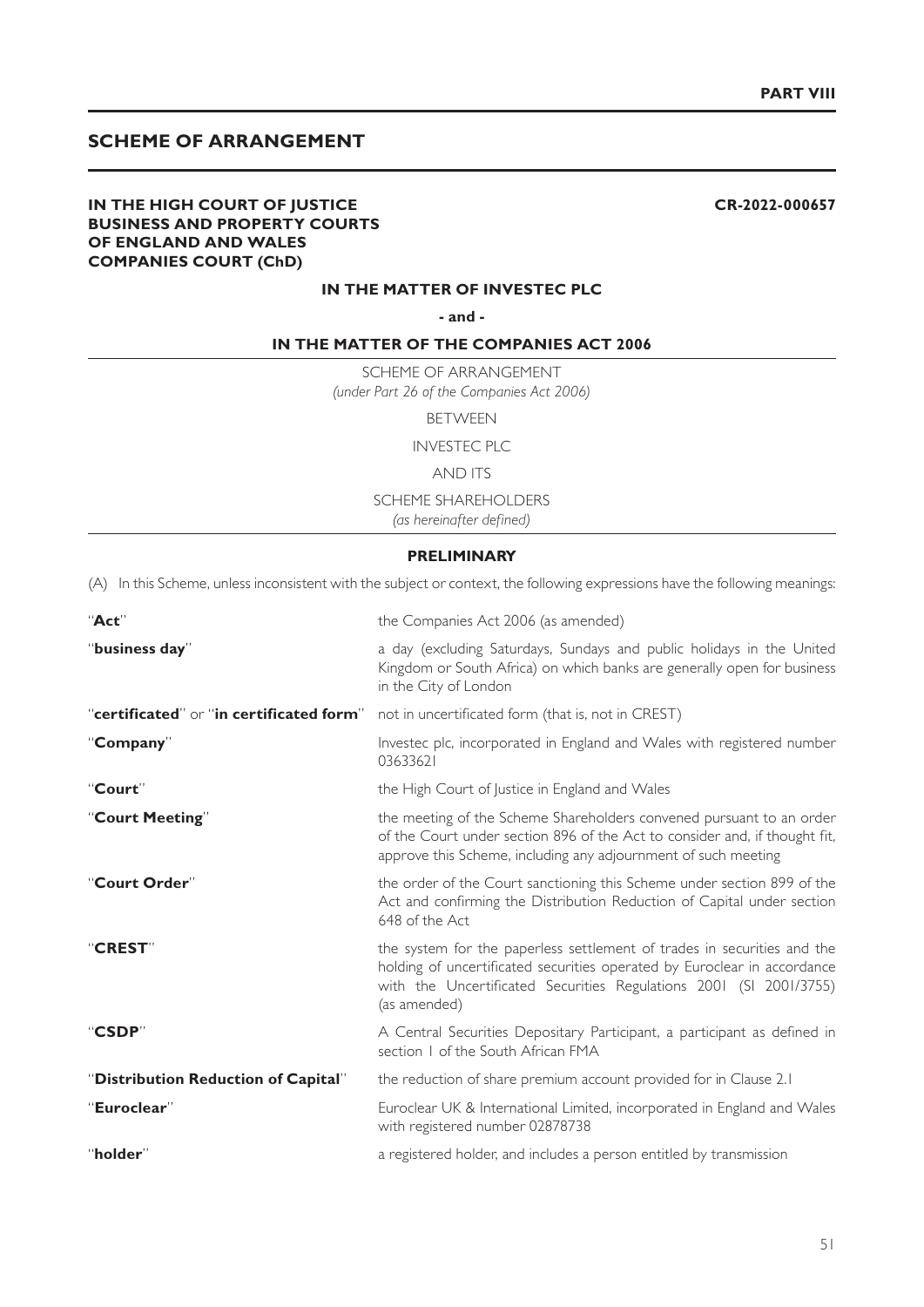| "Investec Limited"                 | Investec Limited, incorporated and registered in South Africa with<br>registration number 1925/002833/06                                                                                                                          |  |
|------------------------------------|-----------------------------------------------------------------------------------------------------------------------------------------------------------------------------------------------------------------------------------|--|
| "Investec SA DAS Share"            | the dividend access (South African resident) redeemable preference share<br>of RI.00 in Investec Limited                                                                                                                          |  |
| "Investec SA DAS Share Trust Deed" | the declaration of trust entered into by Investec plc, Investec Limited and<br>Investec SA Trust Co, which sets out the parties' rights and obligations in<br>relation to the Investec SA DAS Share, as amended from time to time |  |
| "Investec SA Trust Co"             | Investec SSC (SA) Proprietary Limited, a limited liability company<br>incorporated in South Africa with registration number 2001/027607/07, or<br>such other entity as replaces Investec SA Trust Co from time to time            |  |
| "members"                          | members of the Company on the Register at any relevant date or time                                                                                                                                                               |  |
| "Ninety One Limited"               | Ninety One Limited, incorporated and registered in South Africa with<br>registration number 2019/526481/06                                                                                                                        |  |
| "Ninety One Limited Shares"        | ordinary shares in the capital of Ninety One Limited                                                                                                                                                                              |  |
| "Ninety One plc"                   | Ninety One plc, incorporated in England and Wales with registered<br>number 12245293                                                                                                                                              |  |
| "Ninety One plc Shares"            | ordinary shares of £0.0001 each in the capital of Ninety One plc                                                                                                                                                                  |  |
| "Ninety One Shares"                | Ninety One plc Shares and/or Ninety One Limited Shares                                                                                                                                                                            |  |
| "Ordinary Shares"                  | ordinary shares of £0.0002 each in the capital of the Company                                                                                                                                                                     |  |
| "Register"                         | the register of members of the Company, comprising the UK Register and<br>the SA Register                                                                                                                                         |  |
| "Registrar of Companies"           | the Registrar of Companies in England and Wales                                                                                                                                                                                   |  |
| "SA Register"                      | the South African branch of the Company's register of members maintained<br>in South Africa on behalf of the Company                                                                                                              |  |
| "SA Register Scheme Shareholder"   | a Scheme Shareholder whose holding of Scheme Shares is entered on the<br>SA Register                                                                                                                                              |  |
| "SA Register Scheme Shares"        | Scheme Shares held by an SA Register Scheme Shareholder                                                                                                                                                                           |  |
| "SA Registrar"                     | Computershare Investor Services Proprietary Limited, Rosebank Towers,<br>15 Biermann Avenue, Rosebank 2196, Republic of South Africa                                                                                              |  |
| "Scheme"                           | this scheme of arrangement in its present form or with or subject to any<br>modification, addition or condition approved or imposed by the Court and<br>agreed to by the Company and Investec Limited                             |  |
| "Scheme Effective Date"            | the date upon which this Scheme and the Distribution Reduction of<br>Capital become effective in accordance with Clause 6                                                                                                         |  |
| "Scheme Effective Time"            | the time and date at which this Scheme and the Distribution Reduction of<br>Capital become effective in accordance with Clause 6                                                                                                  |  |
| "Scheme Record Time"               | 6.30 p.m. (London time) on the second Monday after the Scheme Sanction<br>Date                                                                                                                                                    |  |
| "Scheme Sanction Date"             | the date on which the Court makes its order sanctioning this Scheme and<br>confirming the Distribution Reduction of Capital                                                                                                       |  |
| "Scheme Shareholder"               | a holder of one or more Scheme Shares at any relevant date or time                                                                                                                                                                |  |
| "Scheme Shares"                    | the Ordinary Shares in issue at the date of this Scheme;<br>(i)                                                                                                                                                                   |  |
|                                    | any Ordinary Shares issued after the date of this Scheme and before<br>(ii)<br>the Scheme Voting Record Time; and                                                                                                                 |  |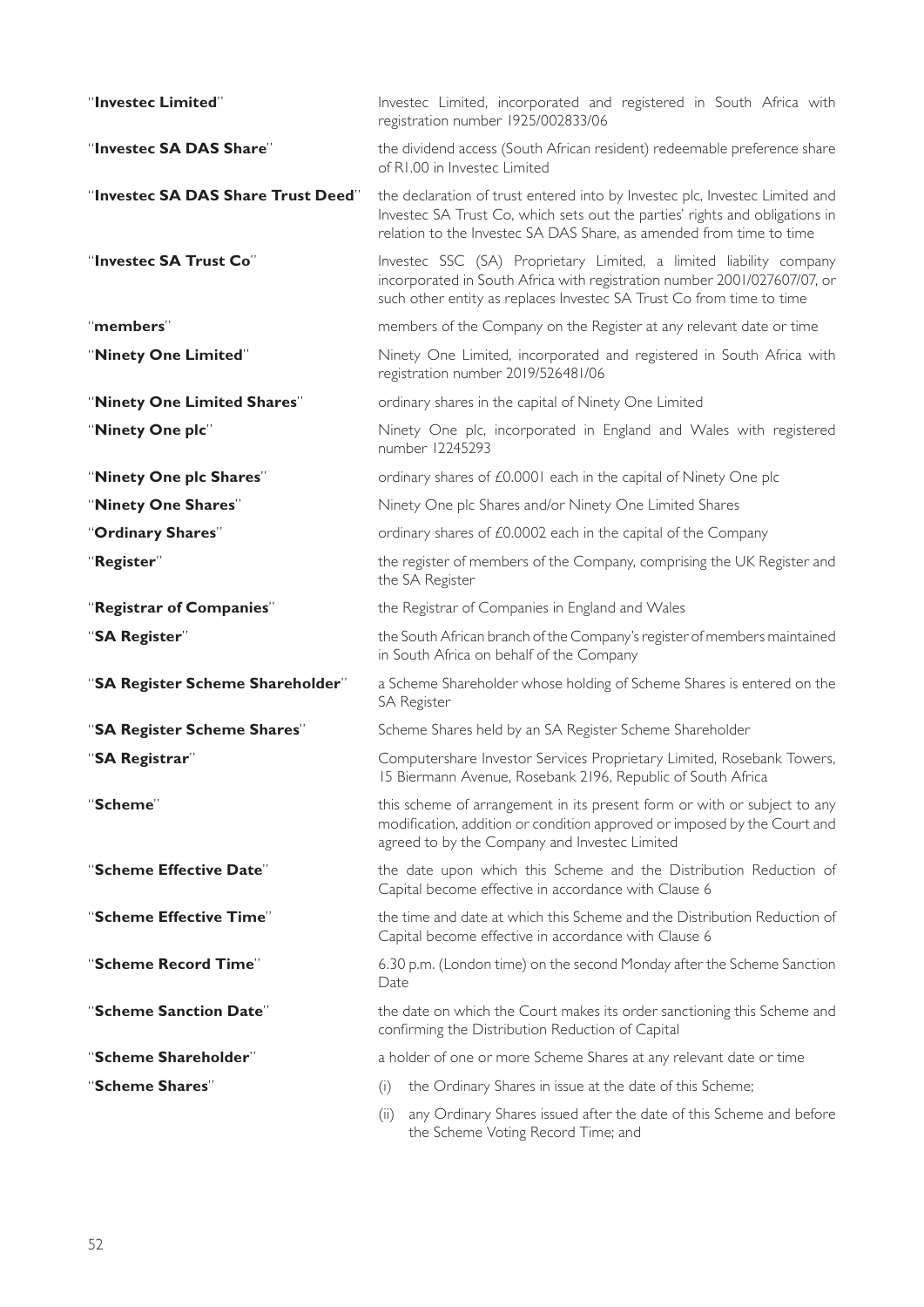|                                                 | (iii) any Ordinary Shares issued at or after the Scheme Voting Record<br>Time and before the Scheme Record Time on terms that the holder<br>thereof shall be bound by this Scheme, or in respect of which the<br>original or any subsequent holders thereof shall have agreed in writing<br>to be bound by this Scheme, |
|-------------------------------------------------|-------------------------------------------------------------------------------------------------------------------------------------------------------------------------------------------------------------------------------------------------------------------------------------------------------------------------|
|                                                 | and in each case, where the context requires, remaining in issue at the<br>Scheme Record Time, but excluding any Ordinary Shares held by the<br>Company in treasury at any relevant date or time                                                                                                                        |
| "Scheme Voting Record Time"                     | 6.30 p.m. (London time) on the day which is two business days before the<br>date of the Court Meeting or, if the Court Meeting is adjourned, 6.30 p.m.<br>(London time) on the day which is two business days before the date of<br>such adjourned Court Meeting                                                        |
| "Statement of Capital"                          | the statement of capital scheduled to the Court Order, as approved by the<br>Court                                                                                                                                                                                                                                      |
| "UK Register"                                   | the Company's principal register of members maintained in the United<br>Kingdom                                                                                                                                                                                                                                         |
| "UK Register Scheme Shareholder"                | a Scheme Shareholder whose holding of Scheme Shares is entered on the<br>UK Register                                                                                                                                                                                                                                    |
| "uncertificated" or "in uncertificated<br>form" | recorded on the relevant register as being held in uncertificated form in<br>CREST and title to which may be transferred by means of CREST                                                                                                                                                                              |

- (B) References to Clauses are to clauses of this Scheme, and references to time are to London time.
- (C) The issued share capital of the Company as at the close of business on 10 March 2022 (being the latest practicable date prior to the date of this Scheme) was £230,543.338 and R131.447 divided into: (i) 696,082,618 ordinary shares of £0.0002 each; (ii) one special voting share of £0.001; (iii) 318,904,709 special converting shares of £0.0002 each; (iv) one dividend access share (for the benefit of non-UK resident Investec Limited Ordinary Shareholders) of £0.001; (v) one dividend access share (for the benefit of UK resident Investec Limited Ordinary Shareholders) of £0.001; (vi) 2,754,587 preference shares of £0.01 each; and (vii) 131,447 preference shares of R0.001 each. All such shares were credited as fully paid and 49,677,266 ordinary shares were held in treasury.
- (D) The special voting share, special converting shares, dividend access shares and preference shares are not Scheme Shares and are not subject to this Scheme.
- (E) Investec Limited has agreed to appear by Counsel at the hearing to sanction this Scheme and confirm the Distribution Reduction of Capital, and to submit to be bound by and to undertake to the Court to be bound by this Scheme, and to execute and do or procure to be executed and done all such documents, acts and things as may be necessary or desirable to be executed or done by it for the purpose of giving effect to this Scheme and the Distribution Reduction of Capital.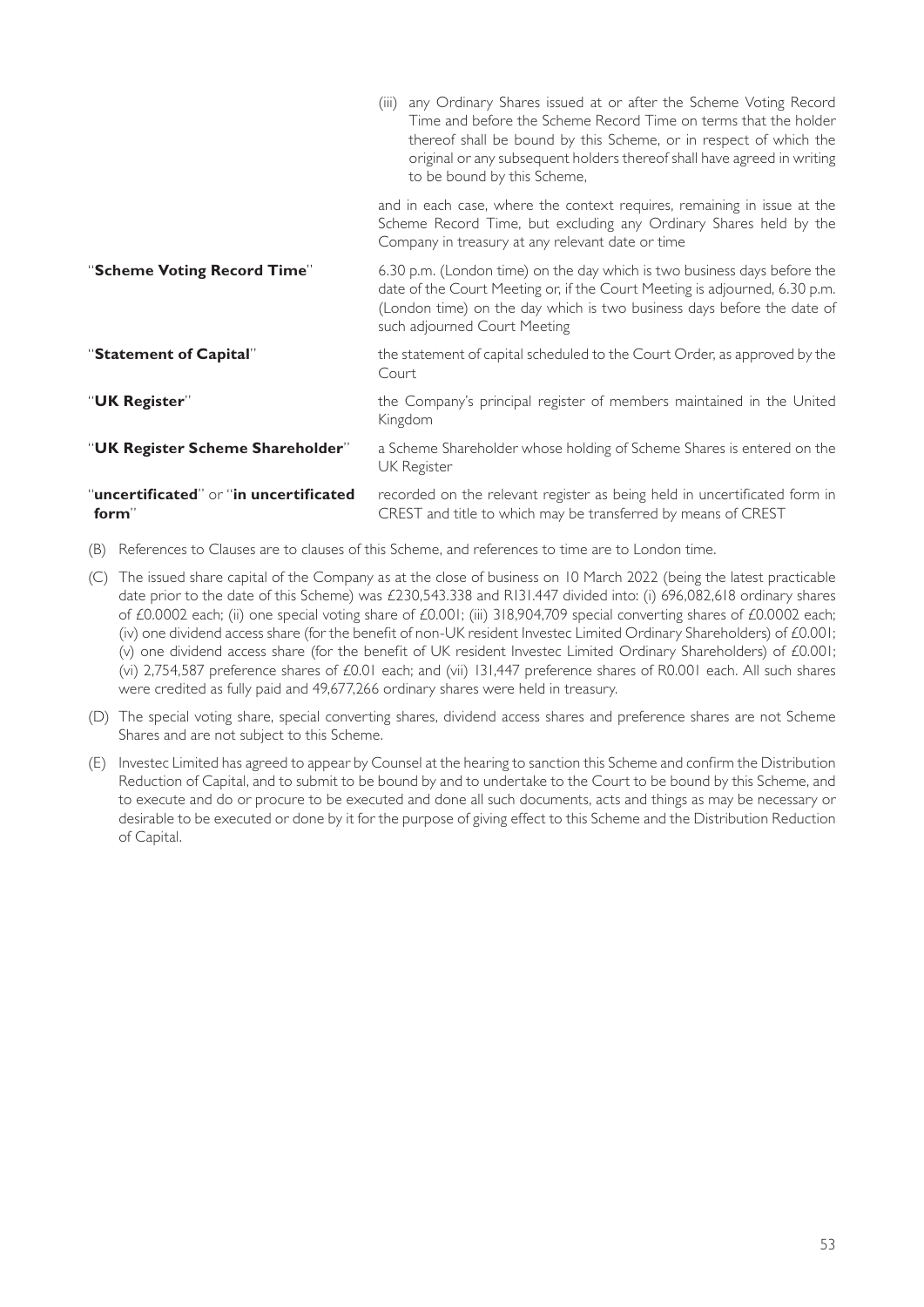# 1. **DISTRIBUTION OF NINETY ONE SHARES**

- 1.1 As soon as practicable after the Scheme Effective Time, the Company shall procure that each Scheme Shareholder receives a distribution of 0.13751 Ninety One Shares for each Scheme Share they hold at the Scheme Record Time.
- 1.2 In the case of UK Register Scheme Shareholders, the distribution referred to in Clause 1.1 shall be effected by the Company by the repayment of capital referred to in Clause 2.1.1, pursuant to which the Company shall transfer Ninety One plc Shares to the UK Register Scheme Shareholders.
- 1.3 In the case of SA Register Scheme Shareholders, the Company shall procure, and Investec Limited agrees, that the distribution referred to in Clause 1.1 shall be effected by Investec Limited by a distribution *in specie* of Ninety One Limited Shares on the Investec SA DAS Share which shall be transferred directly to the SA Register Scheme Shareholders, rather than to the Investec SA Trust Co as the holder of the Investec SA DAS Share, pursuant to the terms of the Investec SA DAS Share Trust Deed and Clause 3.1.

# 2. **DISTRIBUTION REDUCTION OF CAPITAL**

- 2.1 At the Scheme Effective Time, the share premium account of the Company shall be reduced by £251,000,000 and:
	- 2.1.1 a partial *in specie* repayment shall be made by the Company transferring such number of Ninety One plc Shares to the UK Register Scheme Shareholders (as appearing in the UK Register at the Scheme Record Time) as is equal to 0.13751 Ninety One plc Shares for each UK Register Scheme Share held by them, but no cash amount shall be payable to any Scheme Shareholder (subject to Clause 2.2); and
	- 2.1.2 the balance (if any) of the amount reduced in excess of the value of the Ninety One plc Shares repaid *in specie* pursuant to Clause 2.1.1 shall be retained by the Company and transferred to the reserves of the Company to be available for future distributions by the Company from time to time or applied by the Company from time to time toward any purpose to which such reserves may be applied.
- 2.2 Fractions of Ninety One plc Shares shall not be transferred to UK Register Scheme Shareholders pursuant to this Scheme. The aggregated number of Ninety One plc Shares to which UK Register Scheme Shareholders are entitled under Clause 2.1 shall be rounded down to the nearest whole number of Ninety One plc Shares, resulting in allocations of whole numbers of Ninety One plc Shares and a cash payment shall be made to the relevant UK Register Scheme Shareholder in respect of the fraction to which they otherwise would have been entitled. For the purposes of determining fractional entitlements, each portion of a UK Register Scheme Shareholder's holding which is recorded on the UK Register by reference to a separate designation at the Scheme Record Time, whether in certificated or in uncertificated form, shall be treated as a separate holding. The cash payment due to the relevant Scheme Shareholder shall be determined by reference to the volumeweighted average price of the Ninety One Limited Shares traded on the Johannesburg Stock Exchange on the first Thursday after the Scheme Sanction Date, less 10% of such volume-weighted average price.
- 2.3 The Ninety One plc Shares transferred pursuant to Clause 2.1 shall be transferred fully paid, with full title guarantee, free from all liens, equities, charges, encumbrances, options, rights of pre-emption and any other third party rights or other interests, and together with all rights attached thereto, including voting rights and the right to receive all dividends and other distributions declared, paid or made by Ninety One plc by reference to a record date on or after the Scheme Effective Date.
- 2.4 The transfer of Ninety One plc Shares pursuant to Clause 2.1 shall be effected by means of a form or forms of transfer or other instrument or instruction of transfer.

# 3. **INVESTEC LIMITED DISTRIBUTION** *IN SPECIE*

3.1 As soon as practicable after the Scheme Effective Time, Investec Limited shall make a distribution *in specie* of Ninety One Limited Shares on the Investec SA DAS Share equal to such number of Ninety One Limited Shares as is equal to 0.13751 Ninety One Limited Shares for each SA Register Scheme Share held by an SA Register Scheme Shareholder (as appearing in the SA Register at the Scheme Record Time). Under the terms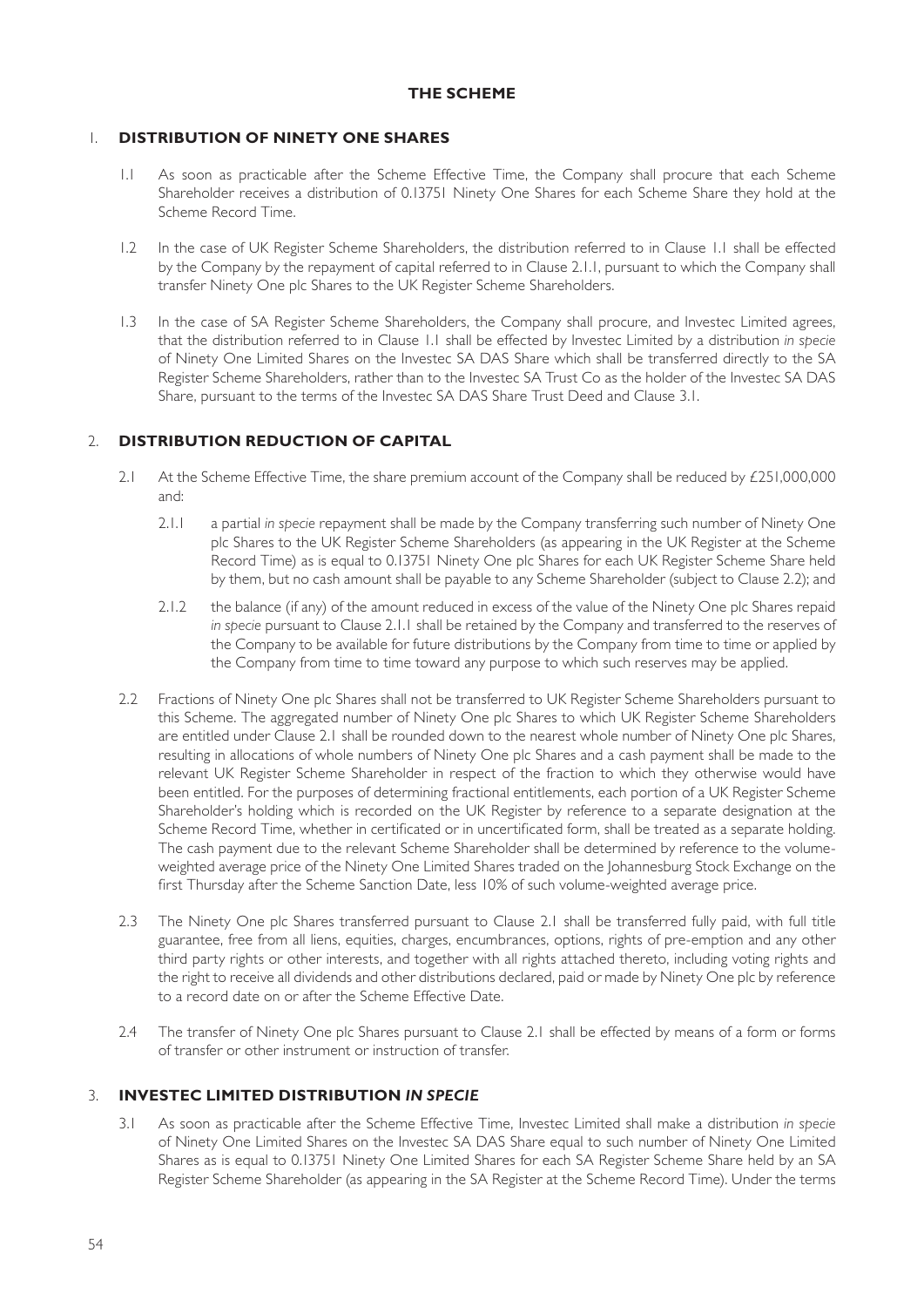of the Investec SA DAS Share Trust Deed, such Ninety One Limited Shares shall be transferred directly to the SA Register Scheme Shareholders rather than to the Investec SA Trust Co as the holder of the Investec SA DAS Share.

- 3.2 Fractions of Ninety One Limited Shares shall not be transferred to SA Register Scheme Shareholders pursuant to this Scheme. The aggregated number of Ninety One Limited Shares to which SA Register Scheme Shareholders are entitled under Clause 3.1 shall be rounded down to the nearest whole number of Ninety One Limited Shares, resulting in allocations of whole numbers of Ninety One Limited Shares and a cash payment shall be made to the relevant SA Register Scheme Shareholder in respect of the fraction to which they otherwise would have been entitled. For the purposes of determining fractional entitlements, each portion of a SA Register Scheme Shareholder's holding which is recorded on the SA Register by reference to a separate designation at the Scheme Record Time shall be treated as a separate holding. The cash payment due to the relevant SA Register Scheme Shareholder shall be determined by reference to the volume-weighted average price of the Ninety One Limited Shares traded on the Johannesburg Stock Exchange on the first Thursday after the Scheme Sanction Date, less 10% of such volume-weighted average price.
- 3.3 The Ninety One Limited Shares transferred pursuant to Clause 3.1 shall be transferred fully paid, with full title guarantee, free from all liens, equities, charges, encumbrances, options, rights of pre-emption and any other third party rights or other interests, and together with all rights attached thereto, including voting rights and the right to receive all dividends and other distributions declared, paid or made by Ninety One Limited by reference to a record date on or after the Scheme Effective Date.
- 3.4 The transfer of Ninety One Limited Shares pursuant to Clause 3.1 shall be effected by means of a form or forms of transfer or other instrument or instruction of transfer.

# 4. **OVERSEAS SHAREHOLDERS**

- 4.1 The provisions of Clause 2 and Clause 3 shall be subject to any prohibition or condition imposed by law. Without prejudice to the generality of the foregoing, if, in respect of any Scheme Shareholder with a registered address in a jurisdiction outside the United Kingdom or South Africa, or whom the Company reasonably believes to be a citizen, resident or national of, or located in, a jurisdiction outside the United Kingdom or South Africa, the Company is advised that the transfer of Ninety One plc Shares pursuant to Clause 2 or the transfer of Ninety One Limited Shares pursuant to Clause 3 would or may infringe the laws of such jurisdiction or would or may require the Company or Investec Limited to comply with any governmental or other consent or any registration, filing or other formality with which the Company or Investec Limited is unable to comply or compliance with which the Company or Investec Limited regards as unduly onerous, the Company may, in its sole discretion:
	- 4.1.1 determine that such Ninety One Shares shall be sold, in which event the Ninety One Shares shall be transferred to such Scheme Shareholder and the Company shall appoint a person to act pursuant to this Clause 4.1.1 and such person shall be authorised on behalf of such Scheme Shareholder to procure that such Ninety One Shares shall, as soon as practicable following the Scheme Effective Time, be sold; or
	- 4.1.2 determine that such Ninety One Shares shall not be transferred to such Scheme Shareholder but shall instead be transferred to a person appointed by the Company to hold such Ninety One Shares on terms that such person shall, as soon as practicable following the Scheme Effective Time, sell the Ninety One Shares so transferred.
- 4.2 Any sale under Clause 4.1 shall be carried out at the best price which can reasonably be obtained at the time of sale and the net proceeds of such sale (after the deduction of all expenses and commissions incurred in connection with such sale, including any value added tax payable on the proceeds of sale) shall be paid to such Scheme Shareholder by sending a cheque, or creating an assured payment obligation in accordance with the provisions of Clause 5.1.3.
- 4.3 To give effect to any sale under Clause 4.1, the person appointed by the Company in accordance with Clause 4.1.1 shall be authorised as attorney or agent on behalf of the Scheme Shareholder concerned, and the person appointed by the Company in accordance with Clause 4.1.2 shall be authorised, to execute and deliver as transferor a form of transfer or other instrument or instruction of transfer and to give such instructions and to do all other things which such person may consider necessary or expedient in connection with such sale.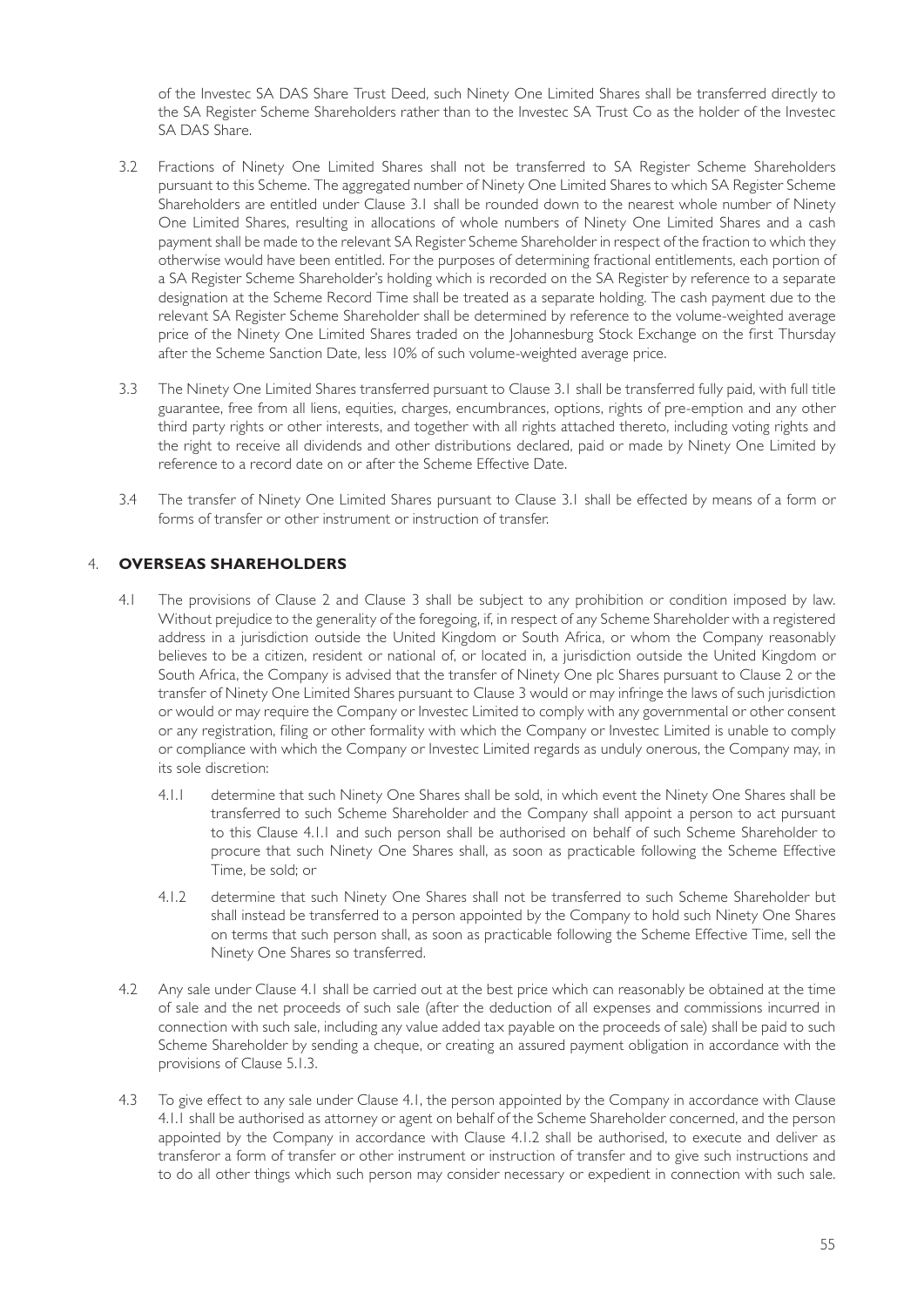In the absence of bad faith or wilful default, neither the Company nor the person so appointed shall have any liability for any determination made pursuant to Clause 4.1 or for any loss or damage arising as a result of the timing or terms of any sale pursuant to Clause 4.1.

# 5. **SETTLEMENT**

- 5.1 As soon as practicable after the Scheme Effective Time:
	- 5.1.1 the Company shall transfer the Ninety One plc Shares which it is required to transfer to UK Register Scheme Shareholders pursuant to Clause 2.1, and in the case of UK Register Scheme Shares which at the Scheme Record Time are held:
		- (a) in certificated form, the Company shall use its reasonable endeavours to procure the despatch of certificates for such Ninety One plc Shares to the persons entitled thereto;
		- (b) in uncertificated form, the Company shall use its reasonable endeavours to procure that Euroclear is instructed to credit the appropriate stock account in CREST of the relevant UK Register Scheme Shareholder with such UK Register Scheme Shareholder's entitlement to such Ninety One plc Shares;
	- 5.1.2 in the case of Ninety One plc Shares in respect of which a cash payment is made for a fractional entitlement pursuant to Clause 2.2 or sold pursuant to Clause 4.1 and transferred in respect of UK Register Scheme Shares which at the Scheme Record Time are in certificated form, the Company shall procure the despatch to the persons entitled thereto of cheques for the sums payable to them respectively; and
	- 5.1.3 in the case of Ninety One plc Shares in respect of which a cash payment is made for a fractional entitlement pursuant to Clause 2.2 or sold pursuant to Clause 4.1 and transferred in respect of UK Register Scheme Shares which at the Scheme Record Time are in uncertificated form, the Company shall procure that Euroclear is instructed to create an assured payment obligation in favour of the payment bank of the persons entitled thereto in accordance with the CREST assured payment arrangements for the sums payable to them respectively, provided that the Company reserves the right to make payment of the said sums by cheque as set out in Clause 5.1.2 if, for reasons outside its reasonable control, it is not able to effect settlement in accordance with this Clause 5.1.3.
- 5.2 As soon as practicable after the Scheme Effective Time:
	- 5.2.1 Investec Limited shall transfer the Ninety One Limited Shares which it is required to transfer pursuant to Clause 3.1; and
	- 5.2.2 Investec Limited shall make, or procure the making of, such cash payments as it is required to make for fractional entitlements pursuant to Clause 2.2 or sales pursuant to Clause 4.1,

in each case in accordance with the Company's usual practice for making transfers or payments in respect of SA Register Scheme Shares.

- 5.3 All deliveries of share certificates or cheques pursuant to this Scheme shall be effected by sending the same in prepaid envelopes addressed to the persons entitled thereto at their respective addresses as appearing in the Register at the Scheme Record Time or, in the case of joint holders, at the address of that one of the joint holders whose name stands first in the Register in respect of such joint holding at the Scheme Record Time, and neither the Company nor Investec Limited nor any person appointed by the Company in accordance with Clause 4.1 or their respective agents shall be responsible for any loss or delay in the transmission or delivery of any share certificates or cheques sent in accordance with this Clause 5.3 which shall be sent at the risk of the persons entitled thereto.
- 5.4 All cheques shall be in the local currency of the branch register on which the relevant Scheme Shareholder is registered (using an exchange rate determined by the directors of the Company or Investec Limited) and shall be made payable to the persons respectively entitled to the monies represented thereby and the encashment of any such cheque, or the creation of any assured payment obligation in accordance with Clause 5.1.3, shall be a complete discharge of the Company's and Investec Limited's obligations under this Scheme to pay the monies represented thereby.
- 5.5 The provisions of this Clause 5 shall be subject to any condition or prohibition imposed by law.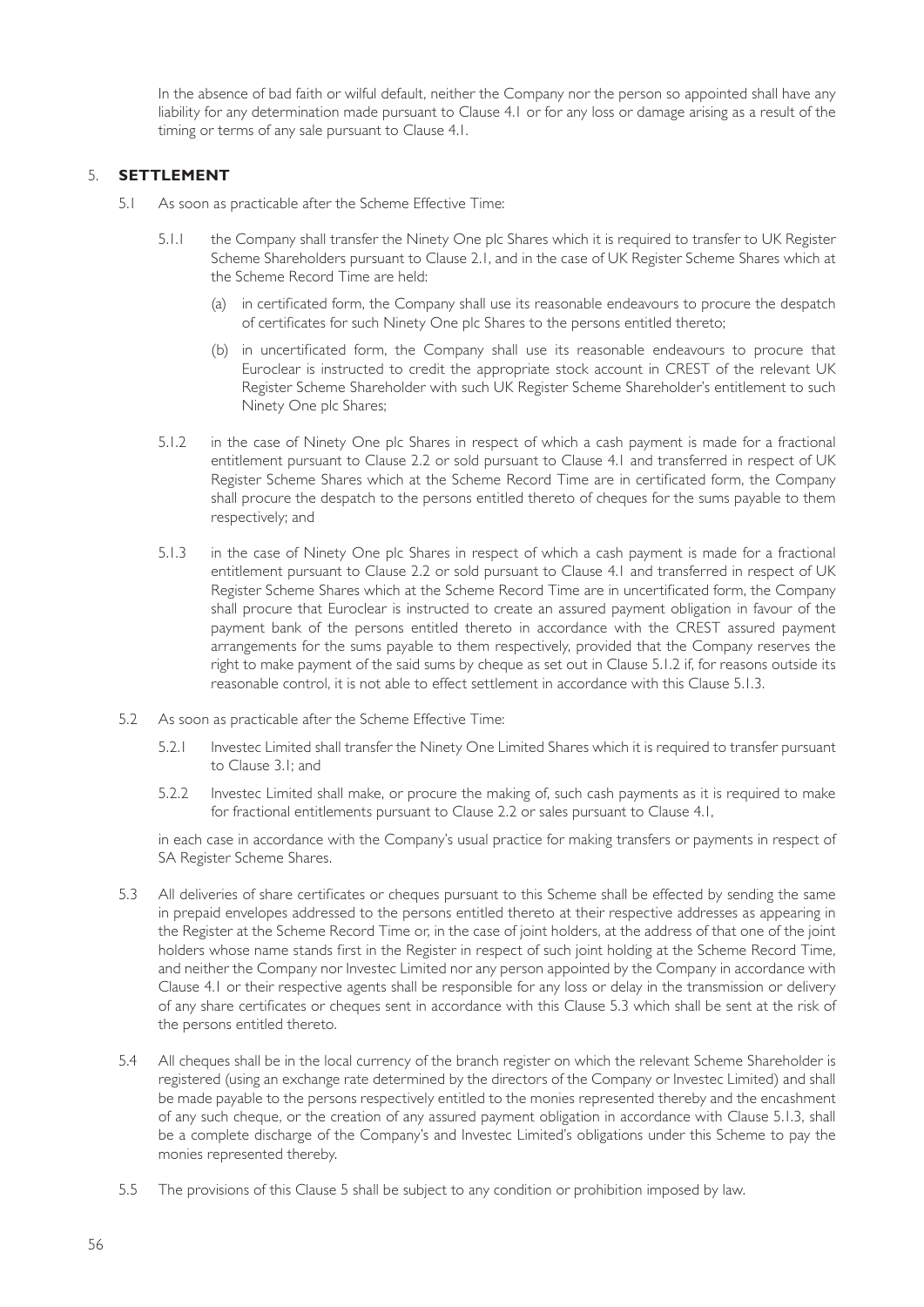# 6. **SCHEME EFFECTIVE TIME**

This Scheme, including the Distribution Reduction of Capital, shall become effective upon a copy of the Court Order sanctioning this Scheme and confirming the Distribution Reduction of Capital, together with the Statement of Capital, being delivered to the Registrar of Companies and, if so ordered by the Court, the Court Order and the Statement of Capital being registered by the Registrar of Companies.

Unless this Scheme shall have become effective on or before 31 December 2022, or such later date, if any, as the Company may agree and the Court may allow, this Scheme shall never become effective.

# 7. **MODIFICATION**

The Company and Investec Limited may jointly consent on behalf of all concerned to any modification of, or addition to, this Scheme or to any condition which the Court may approve or impose.

# 8. **GOVERNING LAW**

This Scheme shall be governed by the laws of England and Wales and subject to the exclusive jurisdiction of the Courts of England and Wales.

Dated 18 March 2022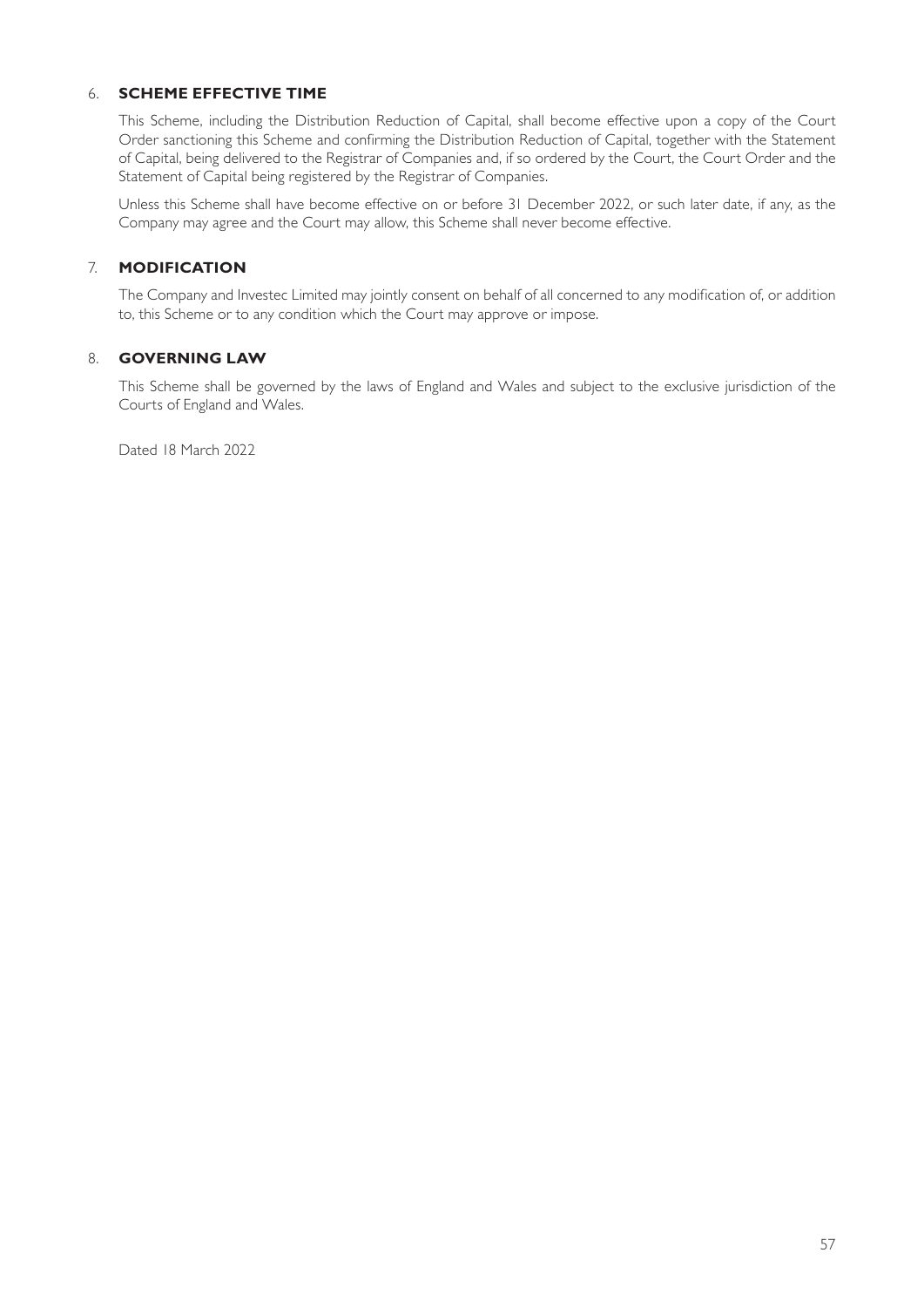# **ADDITIONAL INFORMATION**

## 1. **RESPONSIBILITY**

The Directors of Investec plc and Investec Limited, whose names are set out in paragraph 2 of this PART IX of this document, accept responsibility for the information contained in this document. To the best of the knowledge of the Directors of Investec plc and Investec Limited (who have taken all reasonable care to ensure that such is the case), the information contained in this document is in accordance with the facts and contains no omission likely to affect its import.

The Directors of Investec plc and Investec Limited, whose names are set out in paragraph 2 of this PART IX of this document, collectively and individually accept full responsibility for the completeness and the accuracy of the information contained in this document and certify that, to the best of their knowledge and belief, there are no facts that have been omitted which would make any statement of fact or opinion false or misleading, and that all reasonable enquires to ascertain such facts have been made and that this document contains all information required by English and South African law.

## 2. **INVESTEC DIRECTORS**

The Directors of Investec plc and Investec Limited as at the Latest Practicable Date and their respective positions are as follows:

| <b>Name</b>        | <b>Function</b>                    |
|--------------------|------------------------------------|
| Philip Hourquebie  | Chair                              |
| Fani Titi          | Chief Executive Officer            |
| Henrietta Baldock  | Independent Non-Executive Director |
| Zarina Bassa       | Senior Independent Director        |
| David Friedland    | Independent Non-Executive Director |
| Stephen Koseff     | Non-Executive Director             |
| Nicola Newton-King | Non-Executive Director             |
| Jasandra Nyker     | Non-Executive Director             |
| Nishlan Samujh     | Group Finance Director             |
| Khumo Shuenyane    | Independent Non-Executive Director |
| Philisiwe Sibiya   | Independent Non-Executive Director |
| Brian Stevenson    | Non-Executive Director             |
| Richard Wainwright | Executive Director                 |
| Ciaran Whelan      | Executive Director                 |

#### 3. **DIRECTORS' INTERESTS**

Save as disclosed in this paragraph 3, none of the Directors, nor any member of his or her immediate family or any connected person, holds or is beneficially or non-beneficially interested, directly or indirectly, in any Investec Shares or Ninety One Shares, or options to subscribe for, or securities convertible into, Investec Shares or Ninety One Shares.

No Director is or has been interested in any transactions which are or were unusual in their nature or conditions or significant to the business of Investec or Investec Group during the current or immediately preceding financial year or which were effected during any earlier financial year and remain in any respect outstanding or unperformed.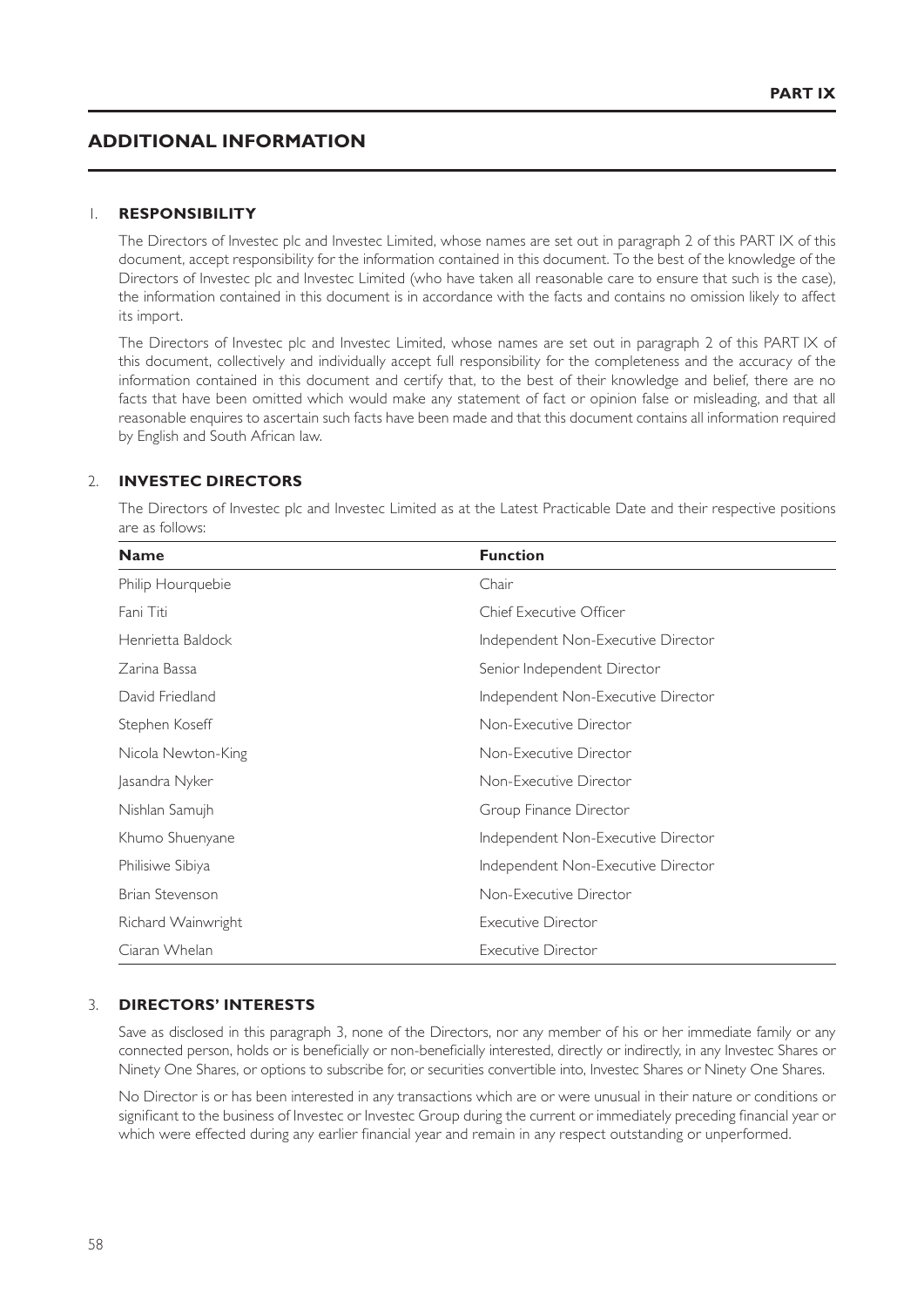# 3.1 **Interests of Directors in relevant securities of Investec**

As at the Latest Practicable Date, the interests of the Directors and their immediate families, related trusts and connected persons, all of which are beneficial unless otherwise stated, in the issued share capital of Investec were (with the exception of options and awards in respect of Investec Shares which are set out in paragraph 3.2 of this PART IX of this document) as follows:

| <b>Name of Director</b> | Number of<br>Investec plc<br><b>Shares</b> | Percentage<br>of issued<br><b>Shares</b> | Number of<br><b>Investec plc Investec Limited</b> | Percentage of<br>issued Investec<br><b>Shares</b> Limited Shares |
|-------------------------|--------------------------------------------|------------------------------------------|---------------------------------------------------|------------------------------------------------------------------|
| Philip Hourquebie       |                                            |                                          |                                                   |                                                                  |
| Fani Titi               | 324 065                                    | 0.05%                                    |                                                   |                                                                  |
| Henrietta Baldock       |                                            |                                          |                                                   |                                                                  |
| Zarina Bassa            |                                            |                                          |                                                   |                                                                  |
| David Friedland         |                                            |                                          |                                                   |                                                                  |
| Stephen Koseff          | 3 3 4 7 6 9 1                              | 0.48%                                    | 221 235                                           | 0.07%                                                            |
| Nicola Newton-King      |                                            |                                          |                                                   |                                                                  |
| Jasandra Nyker          |                                            |                                          |                                                   |                                                                  |
| Nishlan Samujh          | 193 085                                    | 0.03%                                    | 233 446                                           | 0.07%                                                            |
| Khumo Shuenyane         | 19 900                                     | 0.00%                                    |                                                   |                                                                  |
| Philisiwe Sibiya        |                                            |                                          |                                                   |                                                                  |
| Brian Stevenson         |                                            |                                          |                                                   |                                                                  |
| Richard Wainwright      | 81 570                                     | 0.01%                                    | 3 356                                             | 0.36%                                                            |
| Ciaran Whelan           | 877 494                                    | 0.13%                                    |                                                   |                                                                  |

## 3.2 **Interests of Directors in options and awards over Investec Shares**

As at the Latest Practicable Date, certain Directors have options and awards over Investec Shares under certain of the Investec Share Plans:

| <b>Name of Director</b> | <b>Number of</b><br><b>Investec plc</b><br><b>Shares</b> | Percentage<br>of issued<br><b>Shares</b> | Number of<br>Investec plc Investec Limited issued Investec<br><b>Shares</b> | Percentage of<br><b>Limited Shares</b> |
|-------------------------|----------------------------------------------------------|------------------------------------------|-----------------------------------------------------------------------------|----------------------------------------|
| Philip Hourquebie       |                                                          |                                          |                                                                             |                                        |
| Fani Titi               | 537888                                                   | 0.22%                                    |                                                                             |                                        |
| Henrietta Baldock       |                                                          |                                          |                                                                             |                                        |
| Zarina Bassa            |                                                          |                                          |                                                                             |                                        |
| David Friedland         |                                                          |                                          |                                                                             |                                        |
| Stephen Koseff          | 413 979                                                  | 0.06%                                    |                                                                             |                                        |
| Nicola Newton-King      |                                                          |                                          |                                                                             |                                        |
| Jasandra Nyker          |                                                          |                                          |                                                                             |                                        |
| Nishlan Samujh          | 629 905                                                  | 0.09%                                    | 128410                                                                      | 0.04%                                  |
| Khumo Shuenyane         |                                                          |                                          |                                                                             |                                        |
| Philisiwe Sibiya        |                                                          |                                          |                                                                             |                                        |
| Brian Stevenson         |                                                          |                                          |                                                                             |                                        |
| Richard Wainwright      | 389 623                                                  | 0.06%                                    | 753 194                                                                     | 0.24%                                  |
| Ciaran Whelan           | 066 638                                                  | 0.15%                                    |                                                                             |                                        |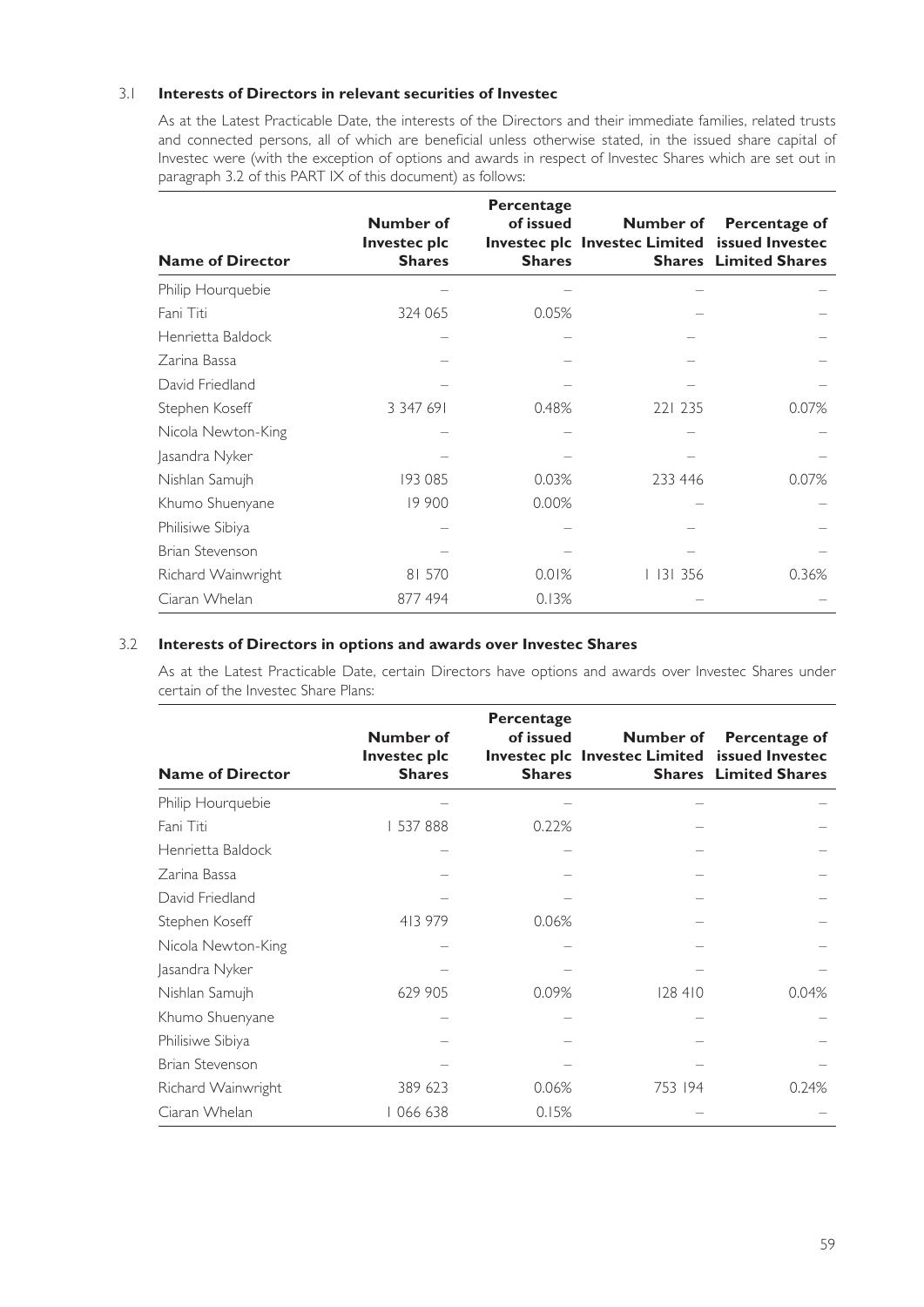# 3.3 **Interests of Directors in relevant securities of Ninety One**

As at the Latest Practicable Date, the interests of the Directors and their immediate families, related trusts and connected persons, all of which are beneficial unless otherwise stated, in the issued share capital of Ninety One were (with the exception of options and awards in respect of Ninety One Shares which are set out in paragraph 3.4 of this PART IX of this document) as follows:

| <b>Name of Director</b> | <b>Number of</b><br><b>Ninety One plc</b><br><b>Shares</b> | Percentage<br>of issued<br><b>Ninety One plc</b><br><b>Shares</b> | Number of<br><b>Ninety One</b><br><b>Limited</b><br><b>Shares</b> | Percentage<br>of issued<br><b>Ninety One</b><br><b>Limited</b><br><b>Shares</b> |
|-------------------------|------------------------------------------------------------|-------------------------------------------------------------------|-------------------------------------------------------------------|---------------------------------------------------------------------------------|
| Philip Hourquebie       |                                                            |                                                                   |                                                                   |                                                                                 |
| Fani Titi               |                                                            |                                                                   |                                                                   |                                                                                 |
| Henrietta Baldock       |                                                            |                                                                   |                                                                   |                                                                                 |
| Zarina Bassa            |                                                            |                                                                   |                                                                   |                                                                                 |
| David Friedland         |                                                            |                                                                   |                                                                   |                                                                                 |
| Stephen Koseff          | 772 202                                                    | 0.28%                                                             | 110617                                                            | 0.04%                                                                           |
| Nicola Newton-King      |                                                            |                                                                   |                                                                   |                                                                                 |
| Jasandra Nyker          |                                                            |                                                                   |                                                                   |                                                                                 |
| Nishlan Samujh          |                                                            |                                                                   | 9 5 4 5                                                           | 0.00%                                                                           |
| Khumo Shuenyane         | 9950                                                       | 0.00%                                                             |                                                                   |                                                                                 |
| Philisiwe Sibiya        |                                                            |                                                                   |                                                                   |                                                                                 |
| Brian Stevenson         |                                                            |                                                                   |                                                                   |                                                                                 |
| Richard Wainwright      |                                                            |                                                                   | 342 051                                                           | $1\%$<br>$\Omega$ .                                                             |
| Ciaran Whelan           | 364 472                                                    | 0.06%                                                             |                                                                   |                                                                                 |

# 3.4 **Interests of Directors in options and awards over Ninety One Shares**

As at the Latest Practicable Date, certain Directors have options and awards over Ninety One Shares under certain of the Investec Share Plans:

| <b>Name of Director</b> | Number of<br><b>Ninety One plc</b><br><b>Shares</b> | Percentage<br>of issued<br><b>Ninety One plc</b><br><b>Shares</b> | Number of<br><b>Ninety One</b><br><b>Limited</b><br><b>Shares</b> | Percentage<br>of issued<br><b>Ninety One</b><br><b>Limited</b><br><b>Shares</b> |
|-------------------------|-----------------------------------------------------|-------------------------------------------------------------------|-------------------------------------------------------------------|---------------------------------------------------------------------------------|
| Philip Hourquebie       |                                                     |                                                                   |                                                                   |                                                                                 |
| Fani Titi               | 139 040                                             | 0.02%                                                             |                                                                   |                                                                                 |
| Henrietta Baldock       |                                                     |                                                                   |                                                                   |                                                                                 |
| Zarina Bassa            |                                                     |                                                                   |                                                                   |                                                                                 |
| David Friedland         |                                                     |                                                                   |                                                                   |                                                                                 |
| Stephen Koseff          | 206 990                                             | 0.03%                                                             |                                                                   |                                                                                 |
| Nicola Newton-King      |                                                     |                                                                   |                                                                   |                                                                                 |
| Jasandra Nyker          |                                                     |                                                                   |                                                                   |                                                                                 |
| Nishlan Samujh          |                                                     |                                                                   | 64 205                                                            | 0.02%                                                                           |
| Khumo Shuenyane         |                                                     |                                                                   |                                                                   |                                                                                 |
| Philisiwe Sibiya        |                                                     |                                                                   |                                                                   |                                                                                 |
| Brian Stevenson         |                                                     |                                                                   |                                                                   |                                                                                 |
| Richard Wainwright      |                                                     |                                                                   | 124 433                                                           | 0.04%                                                                           |
| Ciaran Whelan           | 133 377                                             | 0.02%                                                             |                                                                   |                                                                                 |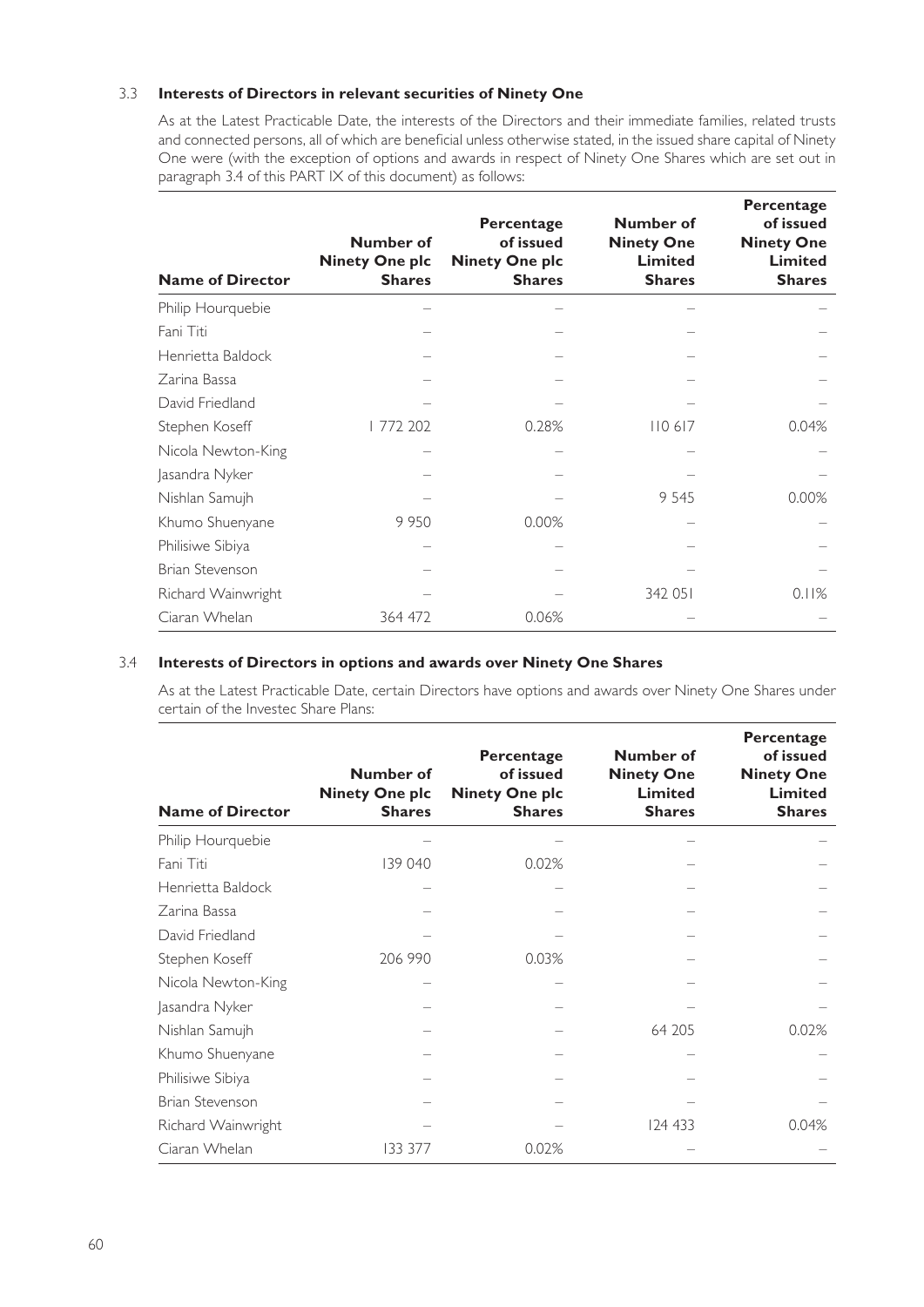# 4. **DETAILS OF THE SERVICE CONTRACTS OF THE DIRECTORS**

#### 4.1 **Non-Executive Directors and Chair**

The Non-Executive Directors and Chair do not have service contracts and their appointment may be terminated at any time without compensation. Non-Executive Directors are appointed for an initial period of three years with an expected term of nine years. Their appointments are reviewed at the end of each term. Dates of appointment and unexpired terms of the Non-Executive Directors are as follows:

| <b>Name of Non-Executive Director</b> | Date of first appointment<br>to the Investec Boards | <b>Expiry Date of Current</b><br><b>Appointment</b> |
|---------------------------------------|-----------------------------------------------------|-----------------------------------------------------|
| Philip Hourquebie                     | 14 August 2017                                      | n/a                                                 |
| Henrietta Baldock                     | 9 August 2019                                       | 9 August 2028                                       |
| Zarina Bassa                          | 1 November 2014                                     | 1 November 2023                                     |
| David Friedland                       | 1 March 2013                                        | 4 August 2022                                       |
| Stephen Koseff                        | I7 September 2020                                   | n/a                                                 |
| Nicola Newton-King                    | 21 May 2021                                         | 21 May 2030                                         |
| Jasandra Nyker                        | 21 May 2021                                         | 21 May 2030                                         |
| Khumo Shuenyane                       | 8 August 2014                                       | 8 August 2023                                       |
| Philisiwe Sibiya                      | 9 August 2019                                       | 9 August 2028                                       |
| Brian Stevenson                       | 22 June 2021                                        | 22 June 2030                                        |

## 4.2 **Executive Directors**

Details of the service contracts of the Executive Directors are set out below:

| <b>Name of Executive Director</b> | <b>Notice period from</b><br><b>Investec</b> | <b>Notice period from</b><br><b>Executive Director</b> |
|-----------------------------------|----------------------------------------------|--------------------------------------------------------|
| Fani Titi                         | 12 months                                    | 12 months                                              |
| Nishlan Samujh                    | 12 months                                    | 12 months                                              |
| Richard Wainwright                | 12 months                                    | 12 months                                              |
| Ciaran Whelan                     | 12 months                                    | 12 months                                              |

#### 5. **INVESTEC SHARE PLANS**

With respect to existing awards relating to Investec Shares, these will continue after the Distribution over a combination of Investec Shares and Ninety One Shares in the same ratio as received by Investec Ordinary Shareholders, either: (i) by way of the Ninety One Shares being received pursuant to the Distribution which will be subject to the terms of the relevant Investec Share Plan and restrictions attaching to the participant's existing awards; or (ii) an adjustment of existing awards, as applicable. Awards will not otherwise be affected and will not accelerate as a result of the Distribution. In the event that any tax liabilities arise for participants as a result of the Distribution, Investec will consider appropriate arrangements to enable participants to meet such liabilities, which may include, for example, allowing participants to sell sufficient Ninety One Shares and/or Investec Shares to settle such liabilities.

Participants in the Investec Share Plans will be contacted separately with further information.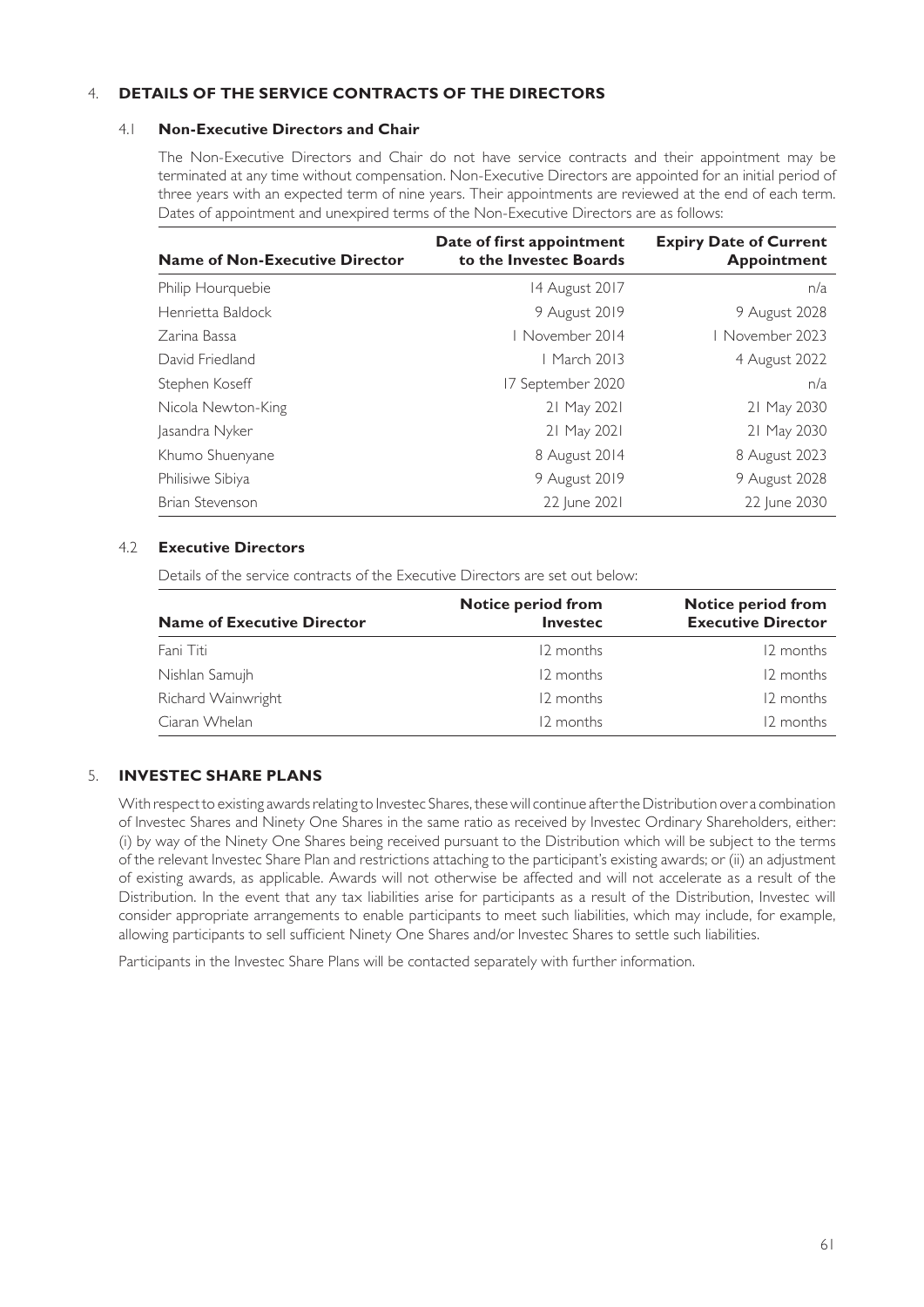# 6. **DOCUMENTS AVAILABLE FOR INSPECTION**

Copies of the following documents may be inspected during normal business hours on any weekday (Saturdays, Sundays and public holidays excepted) at Investec Limited's registered office and the offices of Investec's solicitors (Linklaters LLP, One Silk Street, London EC2Y 8HQ, United Kingdom and Edward Nathan Sonnenbergs Inc., The MARC, Tower 1, 129 Rivonia Road, Sandton, Johannesburg, 2196, South Africa) and, where marked with an asterisk (\*), also on Investec's website at *www.investec.com*, from the date of this document, unless otherwise indicated, up to and including the UK Distribution Effective Time and will be available for inspection at the physical place of the General Meetings for at least 15 minutes prior to and during the General Meetings, as proposed to be amended, if applicable:

- (a) \* the Investec plc Articles;
- (b) \* the Investec Limited MoI;
- (c) the Investec UK DAS Share Trust Deed;
- (d) the Investec UK DAN Share Trust Deed;
- (e) the Investec SA DAS Share Trust Deed;
- (f) the Investec SA DAN Share Trust Deed;
- $(g)$  \* this document, and the Forms of Proxy.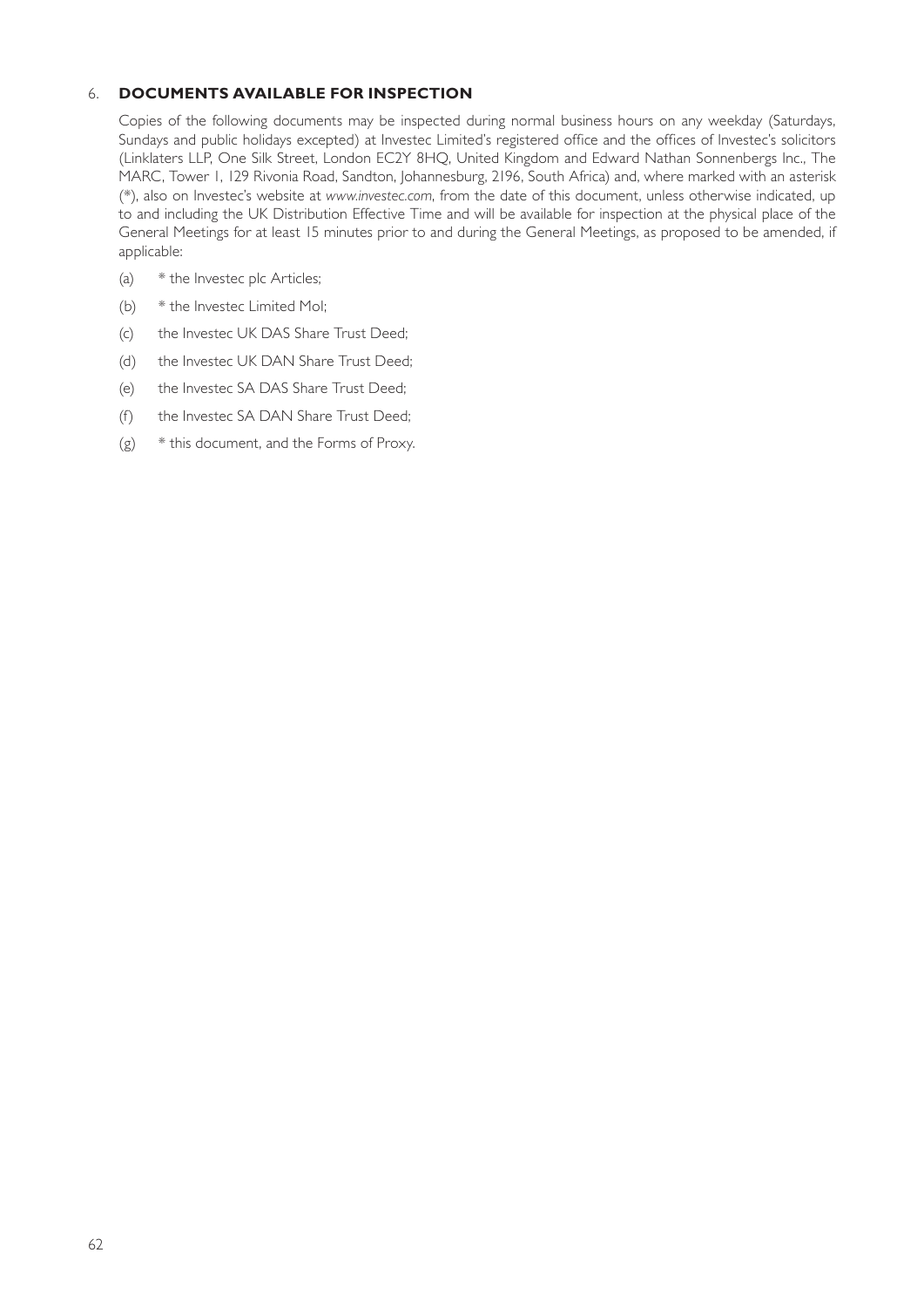# **DEFINITIONS AND GLOSSARY OF TECHNICAL TERMS**

In this document (with the exception of PART VIII and PART I of this document) and the Forms of Proxy, the following words and expressions have the following meanings, unless the context requires otherwise:

| "AIRB"                                             | Advanced Internal Ratings Based.                                                                                                                                                                                                                                                                                                       |
|----------------------------------------------------|----------------------------------------------------------------------------------------------------------------------------------------------------------------------------------------------------------------------------------------------------------------------------------------------------------------------------------------|
| "Botswana"                                         | The Republic of Botswana.                                                                                                                                                                                                                                                                                                              |
| "Botswana CSD"                                     | The Central Securities Depository of the Botswana Stock Exchange.                                                                                                                                                                                                                                                                      |
| "Botswana Stock Exchange"                          | The Botswana stock exchange, being the exchange governed by the Botswana<br>Stock Exchange Act 1974.                                                                                                                                                                                                                                   |
| "Botswanan Shareholders"                           | Investec Shareholders who hold Investec Limited Ordinary Shares on the Investec<br>Limited Botswanan Register.                                                                                                                                                                                                                         |
| "business day"                                     | A day (excluding Saturdays, Sundays and public holidays) on which banks are<br>generally open for business in the City of London.                                                                                                                                                                                                      |
| "Certificated" or "in<br><b>Certificated Form"</b> | Recorded in physical paper form on the relevant register without reference to<br>CREST or the Strate System.                                                                                                                                                                                                                           |
| "Computershare Nominee"                            | Computershare Nominees Proprietary Limited of Rosebank Towers, 15 Biermann<br>Avenue, Rosebank 2196, South Africa (Private Bag X9000, Saxonwold 2132,<br>South Africa).                                                                                                                                                                |
| "Court"                                            | The High Court of Justice in England and Wales.                                                                                                                                                                                                                                                                                        |
| "Court Meeting"                                    | The meeting of Investec plc Ordinary Shareholders convened pursuant to an order<br>of the Court under section 896 of the UK Companies Act to consider and, if<br>thought fit, approve the Scheme, including any adjournment thereof.                                                                                                   |
| "CREST"                                            | The system for the paperless settlement of trades in securities and the holding of<br>Uncertificated securities operated by Euroclear in accordance with the CREST<br>Regulations, as amended.                                                                                                                                         |
| "CREST Manual"                                     | The manual describing the CREST system.                                                                                                                                                                                                                                                                                                |
| "CREST Proxy Instruction"                          | The instruction whereby CREST members send a CREST message appointing a<br>proxy for the General Meeting and instructing the proxy on how to vote.                                                                                                                                                                                     |
| "CREST Regulations"                                | The Uncertificated Securities Regulations 2001 (SI 2001 No. 3755) (as amended).                                                                                                                                                                                                                                                        |
| "CSDP"                                             | A Central Securities Depositary Participant, a participant as defined in section 1 of<br>the South African FMA.                                                                                                                                                                                                                        |
| "Dematerialised"                                   | In relation to Investec plc Ordinary Shareholders who hold Investec plc Ordinary<br>Shares on the Investec plc SA Register, the process by which Certificated shares are<br>deposited with a CSDP and documents of title evidencing such shares are replaced<br>by an electronic record of such shares in the Strate Nominee Register. |
| "Demerger"                                         | The demerger of Ninety One by Investec, which became effective on 13 March 2020.                                                                                                                                                                                                                                                       |
| "Directors"                                        | The directors of Investec whose names are set out in paragraph 2 of PART IX of<br>this document.                                                                                                                                                                                                                                       |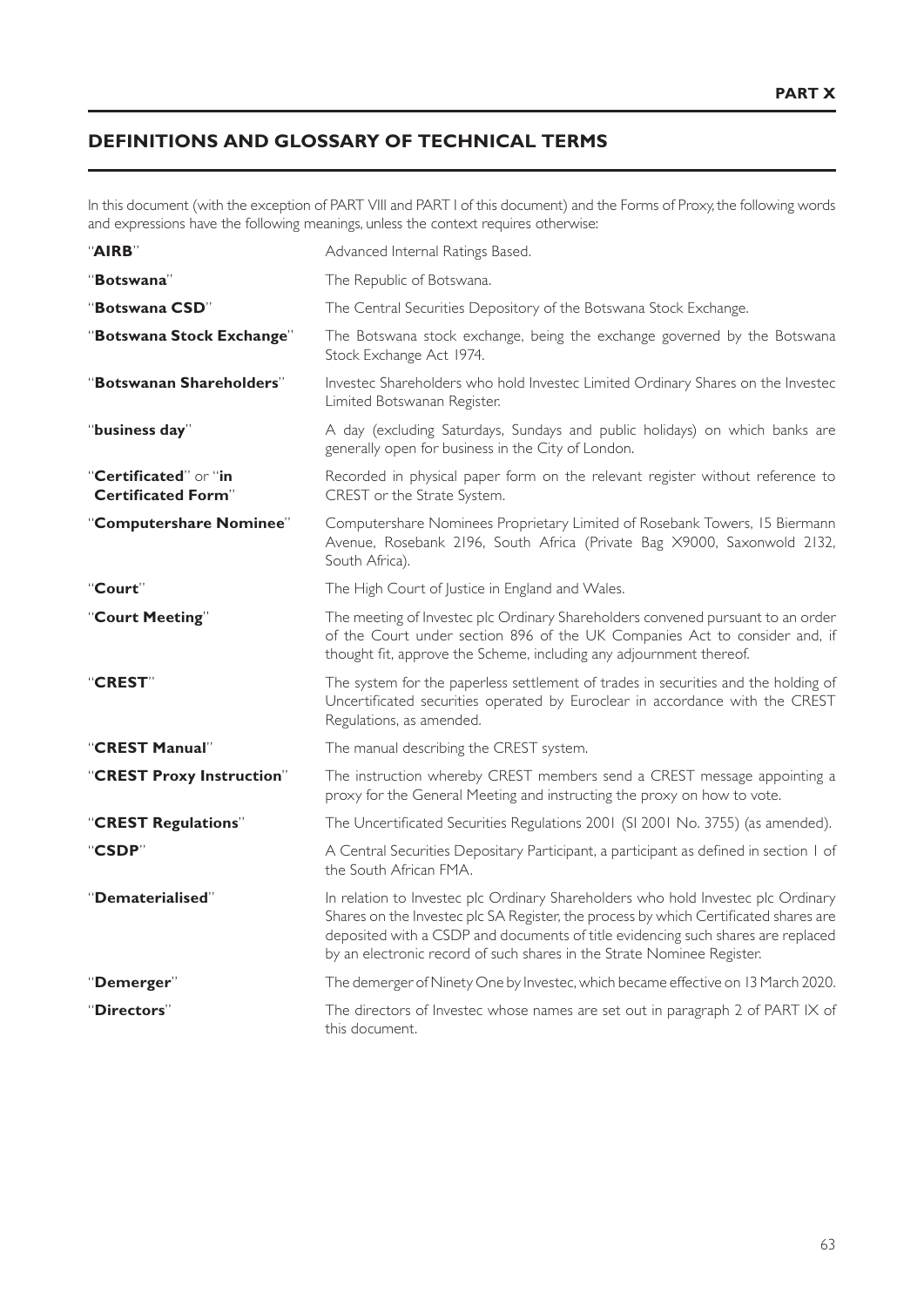| "Distribution"                                        | The proposed: (i) reduction of the share premium account of Investec plc by<br>£251,000,000 and the partial in specie repayment of a portion of such amount,<br>which shall be satisfied by Investec plc transferring Ninety One plc Shares to the<br>Investec plc Ordinary Shareholders on the Investec plc UK Register; (ii) distribution<br>in specie of Ninety One Limited Shares by Investec Limited to Investec plc Ordinary<br>Shareholders on the Investec plc SA Register via the Investec SA DAS Share; and<br>(iii) distribution in specie of Ninety One Limited Shares to Investec Limited Ordinary<br>Shareholders.                                                                                        |
|-------------------------------------------------------|-------------------------------------------------------------------------------------------------------------------------------------------------------------------------------------------------------------------------------------------------------------------------------------------------------------------------------------------------------------------------------------------------------------------------------------------------------------------------------------------------------------------------------------------------------------------------------------------------------------------------------------------------------------------------------------------------------------------------|
| "Distribution Record Time"                            | Expected to be 6.30 p.m. (London time)/7.30 p.m. (Johannesburg time) on Monday,<br>30 May 2022.                                                                                                                                                                                                                                                                                                                                                                                                                                                                                                                                                                                                                         |
| "DLC"                                                 | The dual-headed listed company structure.                                                                                                                                                                                                                                                                                                                                                                                                                                                                                                                                                                                                                                                                               |
| "Euroclear"                                           | Euroclear UK & International Limited.                                                                                                                                                                                                                                                                                                                                                                                                                                                                                                                                                                                                                                                                                   |
| "Executive Directors"                                 | The executive directors of Investec.                                                                                                                                                                                                                                                                                                                                                                                                                                                                                                                                                                                                                                                                                    |
| "Explanatory Statement"                               | The explanatory statement relating to the Scheme, as set out in PART IV of this<br>document.                                                                                                                                                                                                                                                                                                                                                                                                                                                                                                                                                                                                                            |
| "FCA"                                                 | The UK Financial Conduct Authority or its successor from time to time.                                                                                                                                                                                                                                                                                                                                                                                                                                                                                                                                                                                                                                                  |
| "Form of Proxy" or "Forms of<br>Proxy"                | As the context may require, any or all of: (i) the blue form of proxy for use by<br>Investec plc Ordinary Shareholders at the Investec plc General Meeting; (ii) the<br>green form of proxy for use by Investec Limited Ordinary Shareholders at the<br>Investec Limited General Meeting; (iii) the white form of proxy for use by Investec<br>plc Ordinary Shareholders at the Court Meeting; (iv) the pink form of proxy for use<br>by Investec plc Preference Shareholders at the Investec plc General Meeting; and<br>(v) the yellow form of proxy for use by Investec Limited Preference Shareholders<br>at the Investec Limited General Meeting, each of which is attached within/enclosed<br>with this document. |
| "Fractional Entitlements<br><b>Announcement Date"</b> | The announcement released on SENS confirming, inter alia, the cash proceeds<br>payable in respect of fractional entitlements, expected to be 9.00 a.m. (London<br>time)/10.00 a.m. (Johannesburg time) on Friday, 27 May 2022.                                                                                                                                                                                                                                                                                                                                                                                                                                                                                          |
| "FSMA"                                                | The Financial Services and Markets Act 2000 (as amended).                                                                                                                                                                                                                                                                                                                                                                                                                                                                                                                                                                                                                                                               |
| "General Meetings"                                    | The Investec Limited General Meeting and the Investec plc General Meeting or<br>either of them, as the context requires.                                                                                                                                                                                                                                                                                                                                                                                                                                                                                                                                                                                                |
| "Helpline"                                            | The helpline for questions relating to this document or the completion and return<br>of the Forms of Proxy or other documentation provided to you with this document,<br>the details of which are set out in paragraph 13 of PART IV of this document.                                                                                                                                                                                                                                                                                                                                                                                                                                                                  |
| "HMRC"                                                | HM Revenue & Customs.                                                                                                                                                                                                                                                                                                                                                                                                                                                                                                                                                                                                                                                                                                   |
| "holder"                                              | A registered holder of shares, including any person entitled by transmission.                                                                                                                                                                                                                                                                                                                                                                                                                                                                                                                                                                                                                                           |
| "Investec"                                            | Investec Limited and Investec plc taken together or either of them, as the context<br>requires.                                                                                                                                                                                                                                                                                                                                                                                                                                                                                                                                                                                                                         |
| "Investec I"                                          | Investec I Limited, incorporated and registered in England and Wales with<br>registered number 00119609 and its registered office address at Woolgate<br>Exchange, 30 Gresham Street, London EC2V 7QP, United Kingdom.                                                                                                                                                                                                                                                                                                                                                                                                                                                                                                  |
| "Investec Boards"                                     | The common boards of directors of Investec, whose members are set out in<br>paragraph 2 of PART IX of this document or, as the context requires, the board of                                                                                                                                                                                                                                                                                                                                                                                                                                                                                                                                                           |
|                                                       | directors of Investec Limited or Investec plc, respectively.                                                                                                                                                                                                                                                                                                                                                                                                                                                                                                                                                                                                                                                            |
| "Investec Class Rights Action"                        | An Investec action in relation to which the two bodies of Investec Ordinary<br>Shareholders may have divergent interests.                                                                                                                                                                                                                                                                                                                                                                                                                                                                                                                                                                                               |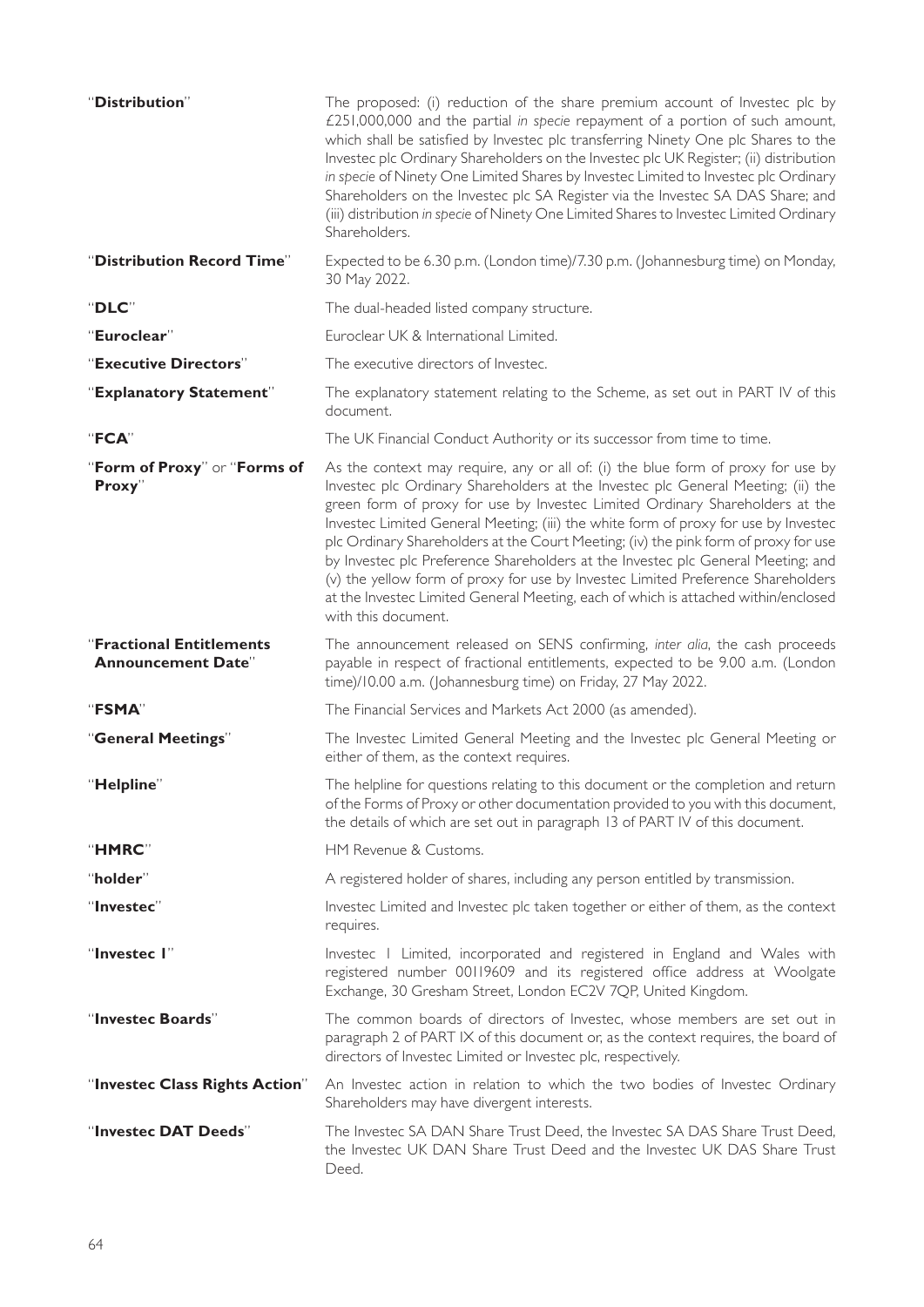| "Investec DAT Deeds<br><b>Amendments Resolution"</b>   | The resolution of Investec plc and Investec Limited as set out in paragraph (2) of<br>the relevant Notice of General Meetings in PART XI or PART XII of this document<br>and which requires votes in favour representing 75% or more of the votes cast by<br>the Investec plc Ordinary Shareholders at the Investec plc General Meeting and the<br>Investec Limited Ordinary Shareholders at the Investec Limited General Meeting,<br>each voting separately, in order to be passed. |
|--------------------------------------------------------|--------------------------------------------------------------------------------------------------------------------------------------------------------------------------------------------------------------------------------------------------------------------------------------------------------------------------------------------------------------------------------------------------------------------------------------------------------------------------------------|
| "Investec Dividend Access<br>Shares"                   | The Investec UK DAN Share, the Investec UK DAS Share, the Investec SA DAN<br>Share and the Investec SA DAS Share, the rights attaching to which are described<br>in paragraph 3.3.1 of PART IV of this document.                                                                                                                                                                                                                                                                     |
| "Investec DLC Structure"                               | The arrangement whereby, inter alia, Investec Limited and Investec plc agree to<br>operate as a single economic enterprise with each company observing the principles<br>applicable to the management and operation of each dual-listed company.                                                                                                                                                                                                                                     |
| "Investec Group"                                       | Investec and its subsidiaries and subsidiary undertakings from time to time.                                                                                                                                                                                                                                                                                                                                                                                                         |
| "Investec Investments"                                 | Investec Investments Proprietary Limited, incorporated and registered in South<br>Africa with registration number 1990/001609/07 and its registered office address<br>at 100 Grayston Drive, Sandown, Sandton 2195, South Africa.                                                                                                                                                                                                                                                    |
| "Investec Joint Electorate<br><b>Actions"</b>          | Investec actions in relation to matters affecting the Investec Limited Shareholders<br>and Investec plc Shareholders in similar ways on which the shareholders of both<br>companies effectively vote together as a single decision-making body.                                                                                                                                                                                                                                      |
| "Investec Limited Botswanan<br>Register"               | The Botswanan branch of Investec Limited's share register.                                                                                                                                                                                                                                                                                                                                                                                                                           |
| "Investec Limited General<br>Meeting"                  | The general meeting of Investec Limited to be held at 100 Grayston Drive,<br>Sandown, Sandton 2196, Republic of South Africa at 10.30 a.m. (London time)/<br>11.30 a.m. (Johannesburg time) on Thursday, 28 April 2022.                                                                                                                                                                                                                                                              |
| "Investec Limited Mol"                                 | The memorandum of incorporation of Investec Limited.                                                                                                                                                                                                                                                                                                                                                                                                                                 |
| "Investec Limited Ordinary<br>Shareholder"             | A holder of the Investec Limited Ordinary Shares.                                                                                                                                                                                                                                                                                                                                                                                                                                    |
| "Investec Limited Ordinary<br>Shares"                  | The ordinary shares of R0.0002 each in the share capital of Investec Limited.                                                                                                                                                                                                                                                                                                                                                                                                        |
| "Investec Limited Preference<br>Shareholder"           | A holder of Investec Limited Preference Shares.                                                                                                                                                                                                                                                                                                                                                                                                                                      |
| "Investec Limited Preference<br><b>Share Register"</b> | The register of Investec Limited Preference Shareholders.                                                                                                                                                                                                                                                                                                                                                                                                                            |
| "Investec Limited Preference<br>Shares"                | Investec Limited non-redeemable, non-cumulative, non-participating preference<br>shares of R0.01 each in the share capital of Investec Limited.                                                                                                                                                                                                                                                                                                                                      |
| "Investec Limited Register"                            | The Investec Limited SA Register, the Investec Limited Botswanan Register or the<br>Investec Limited Preference Share Register, or one or more of them, as the context<br>requires.                                                                                                                                                                                                                                                                                                  |
| "Investec Limited SA<br>Register"                      | Investec Limited's principal share register maintained in South Africa by the<br>SA Registrar.                                                                                                                                                                                                                                                                                                                                                                                       |
| "Investec Limited<br>Shareholder"                      | A holder of the Investec Limited Ordinary Shares, the Investec Limited Preference<br>Shares or the Investec Limited Special Converting Shares or one or more of them,<br>as the context requires.                                                                                                                                                                                                                                                                                    |
| "Investec Limited Shares"                              | The Investec Limited Ordinary Shares, the Investec Limited Preference Shares or<br>the Investec Limited Special Converting Shares, or one or more of them, as the<br>context requires.                                                                                                                                                                                                                                                                                               |
| "Investec Limited Special<br><b>Converting Shares"</b> | The special converting shares in Investec Limited issued to Investec SA Trust Co.                                                                                                                                                                                                                                                                                                                                                                                                    |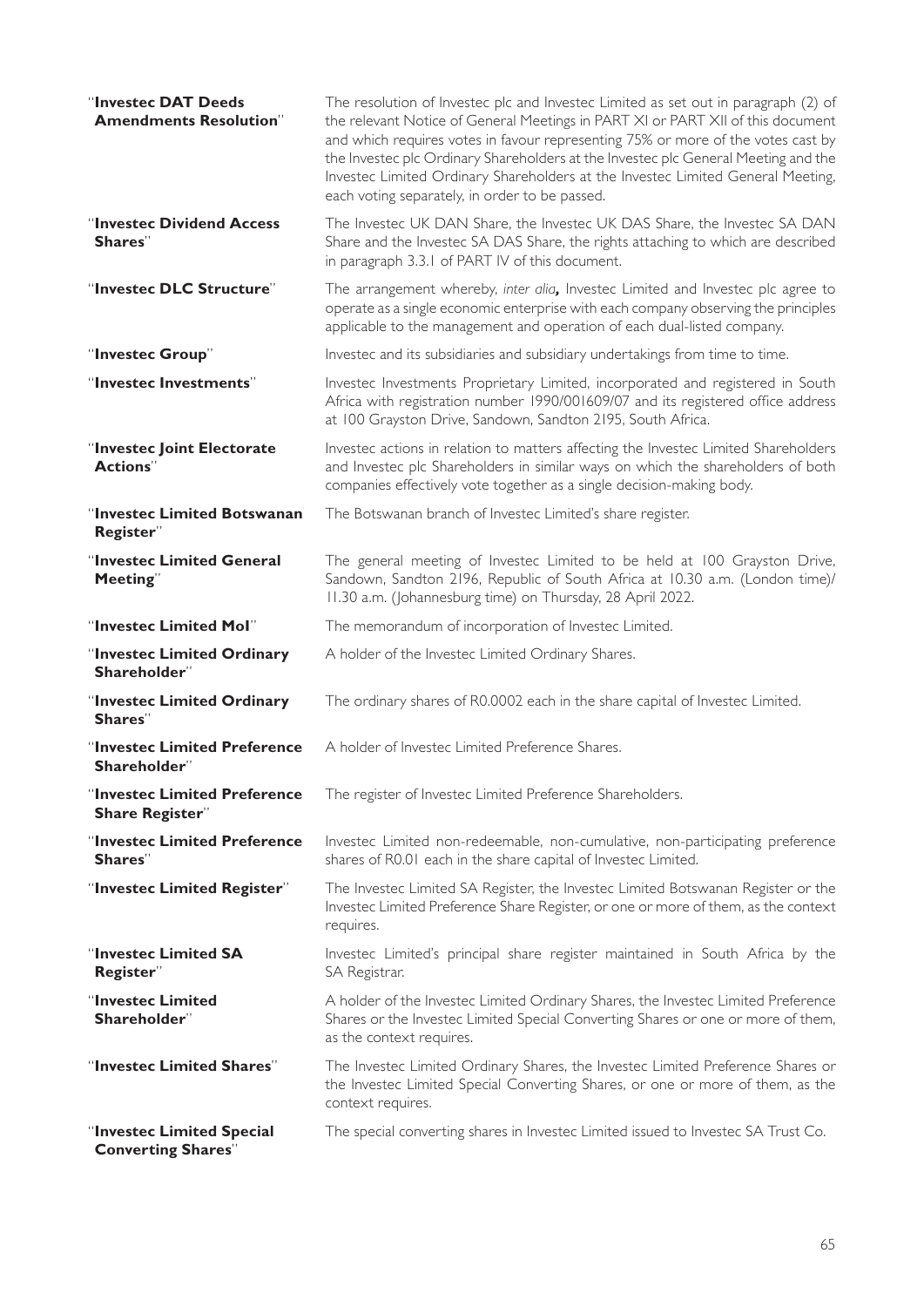| "Investec Matching Dividend"                       | The matching cash dividend to be received by the Investec Shareholders of one<br>company, as nearly as practicable at the same time, if it is proposed that the Investec<br>Shareholders of the other company should receive a cash dividend. |
|----------------------------------------------------|-----------------------------------------------------------------------------------------------------------------------------------------------------------------------------------------------------------------------------------------------|
| "Investec Ordinary<br>Shareholder"                 | A holder of the Investec Ordinary Shares.                                                                                                                                                                                                     |
| "Investec Ordinary Shares"                         | The Investec Limited Ordinary Shares or the Investec plc Ordinary Shares or both<br>of them, as the context requires.                                                                                                                         |
| "Investec plc Articles"                            | The articles of association of Investec plc.                                                                                                                                                                                                  |
| "Investec plc General<br>Meeting"                  | The General Meeting of Investec plc to be held at 30 Gresham Street, London<br>EC2V 7QP, United Kingdom at 10.30 a.m. (London time)/11.30 a.m. (Johannesburg<br>time) on Thursday, 28 April 2022.                                             |
| "Investec plc Ordinary<br>Shareholder"             | A holder of the Investec plc Ordinary Shares.                                                                                                                                                                                                 |
| "Investec plc Ordinary<br>Shares"                  | The ordinary shares of £0.0002 each in the share capital of Investec plc.                                                                                                                                                                     |
| "Investec plc Preference<br><b>Share Register"</b> | The register of Investec plc Preference Shareholders.                                                                                                                                                                                         |
| "Investec plc Preference<br>Shareholder"           | A holder of Investec plc Preference Shares.                                                                                                                                                                                                   |
| "Investec plc Preference<br>Shares"                | The Investec plc preference shares of £0.01 each in the share capital of Investec plc<br>and the Investec plc perpetual preference shares of R0.001 each in the share capital<br>of Investec plc.                                             |
| "Investec plc Register"                            | The Investec plc UK Register, the Investec plc SA Register or the Investec plc<br>Preference Share Register, or one or more of them, as the context requires.                                                                                 |
| "Investec plc SA Register"                         | The South African branch of Investec plc's share register, maintained in South Africa<br>on behalf of Investec plc by the SA Registrar.                                                                                                       |
| "Investec plc Shareholder"                         | A holder of Investec plc Shares.                                                                                                                                                                                                              |
| "Investec plc Shares"                              | The Investec plc Ordinary Shares, the Investec plc Preference Shares or the Investec<br>plc Special Converting Shares or one or more of them as the context requires.                                                                         |
| "Investec plc Special<br><b>Converting Shares"</b> | The special converting shares in Investec plc issued to Investec UK Trust Co.                                                                                                                                                                 |
| "Investec plc UK Register"                         | Investec plc's principal share register maintained in the UK on behalf of Investec plc<br>by the UK Registrar.                                                                                                                                |
| "Investec Preference<br>Shareholder"               | A holder of Investec Preference Shares.                                                                                                                                                                                                       |
| "Investec Preference Shares"                       | The Investec Limited Preference Shares or the Investec plc Preference Shares or<br>both of them, as the context requires.                                                                                                                     |
| "Investec Register"                                | The register of members of Investec, comprising the Investec plc Register and the<br>Investec Limited Register or both of them, as the context requires.                                                                                      |
| "Investec SA DAN Share"                            | The dividend access (non-South African resident) redeemable preference share of<br>Rand 1.00 in Investec Limited.                                                                                                                             |
| "Investec SA DAN Share<br><b>Trust Deed"</b>       | The declaration of trust entered into by Investec plc, Investec Limited and Investec<br>SA Trust Co, which sets out the parties' rights and obligations in relation to the<br>Investec SA DAN Share, as amended from time to time.            |
| "Investec SA DAS Share"                            | The dividend access (South African resident) redeemable preference share of Rand<br>1.00 in Investec Limited.                                                                                                                                 |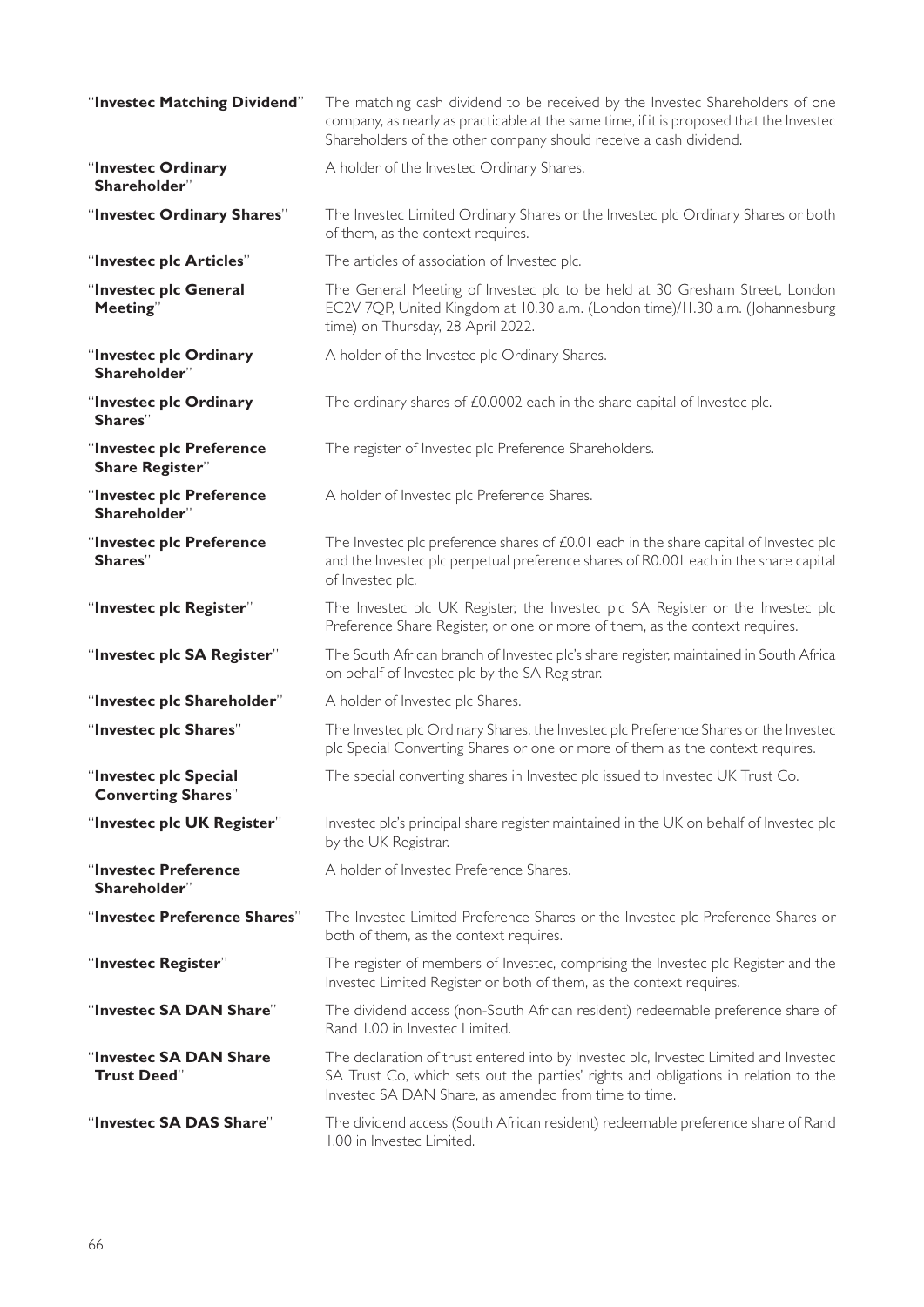| "Investec SA DAS Share<br><b>Trust Deed"</b> | The declaration of trust entered into by Investec plc, Investec Limited and Investec<br>SA Trust Co, which sets out the parties' rights and obligations in relation to the<br>Investec SA DAS Share, as amended from time to time.                                   |
|----------------------------------------------|----------------------------------------------------------------------------------------------------------------------------------------------------------------------------------------------------------------------------------------------------------------------|
| "Investec SA Trust Co"                       | Investec SSC (SA) Proprietary Limited a limited liability company incorporated in<br>South Africa with registration number 2001/027607/07, or such other entity as<br>replaces Investec SA Trust Co from time to time.                                               |
| "Investec Share Plans"                       | The Investec   Limited Share Incentive Plan, Investec Limited Share Incentive Plan,<br>Investec plc Executive Incentive Plan 2013 and the Investec plc Share Incentive Plan<br>2021.                                                                                 |
| "Investec Shareholders"                      | The Investec Limited Shareholders or the Investec plc Shareholders or either of<br>them, as the context so requires.                                                                                                                                                 |
| "Investec Shares"                            | Investec plc Shares or Investec Limited Shares or both of them as the context<br>requires.                                                                                                                                                                           |
| "Investec UK DAN Share"                      | The dividend access (non-UK resident) redeemable preference share of £0.0001 in<br>Investec plc.                                                                                                                                                                     |
| "Investec UK DAN Share<br><b>Trust Deed"</b> | The declaration of trust entered into by Investec plc, Investec Limited and Investec<br>UK Trust Co, which sets out the parties' rights and obligations in relation to the<br>Investec UK DAN Share, as amended from time to time.                                   |
| "Investec UK DAS Share"                      | The dividend access (UK resident) redeemable preference share of £0.0001 in<br>Investec plc.                                                                                                                                                                         |
| "Investec UK DAS Share<br><b>Trust Deed"</b> | The declaration of trust entered into by Investec plc, Investec Limited and Investec<br>UK Trust Co, which sets out the parties' rights and obligations in relation to the<br>Investec UK DAS Share, as amended from time to time.                                   |
| "Investec UK Trust Co"                       | Investec SSC (UK) Limited, a limited liability company incorporated in England and<br>Wales with registered number 4407179, or such other entity as replaces Investec<br>UK Trust Co from time to time.                                                              |
| "IRS"                                        | The United States Internal Revenue Service.                                                                                                                                                                                                                          |
| "Johannesburg Stock<br>Exchange"             | The exchange operated by JSE under the South African FMA.                                                                                                                                                                                                            |
| "JSE"                                        | JSE Limited, a public company incorporated and registered in South Africa with<br>registration number 2005/022939/06, licensed as an exchange under the South<br>African FMA and its registered office address at One Exchange Square, 2 Gwen<br>Lane, Sandown 2196. |
| "JSE Listings Requirements"                  | The listings requirements issued by JSE under the South African FMA to be<br>observed by issuers of equity securities listed on the Johannesburg Stock Exchange<br>(as amended).                                                                                     |
| "Latest Practicable Date"                    | 10 March 2022.                                                                                                                                                                                                                                                       |
| "London Stock Exchange"                      | The securities exchange operated by London Stock Exchange plc under the FSMA.                                                                                                                                                                                        |
| "London Stock Exchange plc"<br>or "LSE"      | London Stock Exchange plc, incorporated and registered in England and Wales,<br>with registered number 02075721 and its registered office address at 10 Paternoster<br>Square, London EC4M 7LS, United Kingdom.                                                      |
| "Meetings"                                   | The Court Meeting and the General Meetings, and "Meeting" means any one of<br>them.                                                                                                                                                                                  |
| "members"                                    | Unless the context otherwise requires, members of Investec or Ninety One, as the<br>case may be, on the relevant register of members at any relevant date.                                                                                                           |
| "Namibia"                                    | The Republic of Namibia.                                                                                                                                                                                                                                             |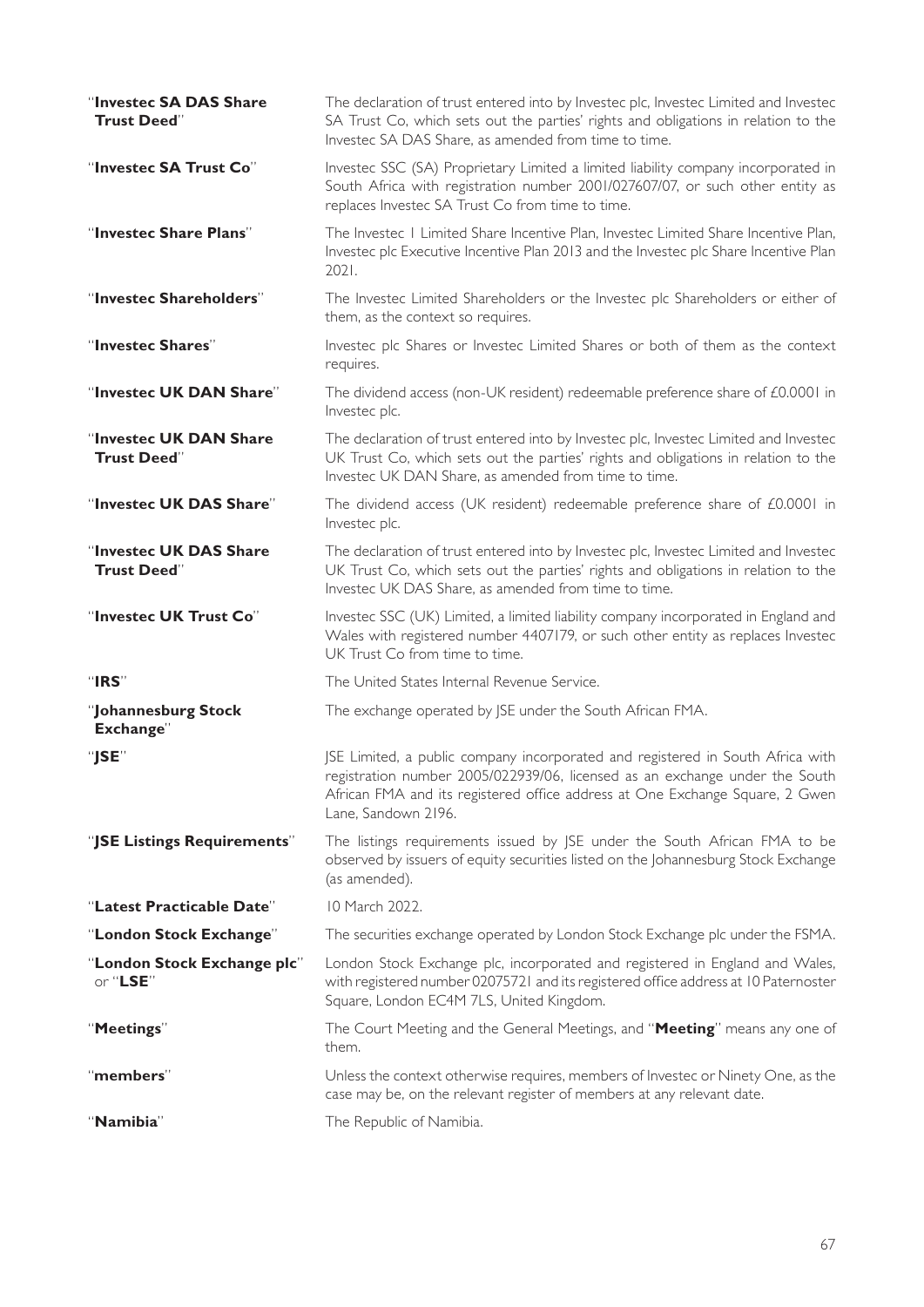| "Namibia Stock Exchange"                         | The Namibia Stock Exchange, being the exchange licensed by the Namibian<br>Financial Institutions Supervisory Authority and operated under and regulated by<br>the Namibian Stock Exchanges Control Act, with its registered office at 4 Robert<br>Mugabe Avenue, Windhoek.                                            |
|--------------------------------------------------|------------------------------------------------------------------------------------------------------------------------------------------------------------------------------------------------------------------------------------------------------------------------------------------------------------------------|
| "Namibian Ordinary<br>Shareholders"              | Investec Limited Ordinary Shareholders that are Namibian resident and who hold<br>Investec Limited Ordinary Shares on the Investec Limited SA Register.                                                                                                                                                                |
| "Namibian Stock Exchanges<br><b>Control Act"</b> | The Namibian Stock Exchanges Control Act, 1 of 1985 (as amended).                                                                                                                                                                                                                                                      |
| "Ninety One"                                     | Ninety One plc and Ninety One Limited taken together or either of them, as the<br>context requires.                                                                                                                                                                                                                    |
| "Ninety One Group"                               | Ninety One and its subsidiaries and subsidiary undertakings from time to time.                                                                                                                                                                                                                                         |
| "Ninety One Limited"                             | Ninety One Limited, incorporated and registered in South Africa with registration<br>number 2019/526481/06 and its registered office address at 36 Hans Strijdom<br>Avenue, Foreshore, Cape Town 8001, Republic of South Africa.                                                                                       |
| "Ninety One Limited Board"                       | The board of directors of Ninety One Limited.                                                                                                                                                                                                                                                                          |
| "Ninety One Limited Mol"                         | The memorandum of incorporation of Ninety One Limited.                                                                                                                                                                                                                                                                 |
| "Ninety One Limited<br>Register"                 | Ninety One Limited's share register to be maintained in South Africa on behalf of<br>IAM Limited by the SA Registrar.                                                                                                                                                                                                  |
| "Ninety One Limited Shares"                      | The ordinary shares of no par value in the capital of Ninety One Limited.                                                                                                                                                                                                                                              |
| "Ninety One Limited<br>Shareholder"              | A holder of Ninety One Limited Shares.                                                                                                                                                                                                                                                                                 |
| "Ninety One plc"                                 | Investec Asset Management UK Group plc, incorporated and registered in England<br>and Wales with registered number 12245293 and its registered office address at<br>55 Gresham Street, London EC2V 7EL, United Kingdom.                                                                                                |
| "Ninety One plc Articles"                        | The articles of association of Ninety One plc.                                                                                                                                                                                                                                                                         |
| "Ninety One plc SA Register"                     | The South African branch of Ninety One plc's share register to be maintained in<br>South Africa on behalf of Ninety One plc by the SA Registrar.                                                                                                                                                                       |
| "Ninety One plc Shareholder"                     | A Holder of Ninety One plc Shares.                                                                                                                                                                                                                                                                                     |
| "Ninety One plc Shares"                          | The ordinary shares with a nominal value of £0.0001 each in the capital of Ninety<br>One plc.                                                                                                                                                                                                                          |
| "Ninety One plc UK Register"                     | Ninety One plc's principal share register to be maintained in the UK on behalf of<br>Ninety One plc by the UK Registrar.                                                                                                                                                                                               |
| "Ninety One Shareholders"                        | The Ninety One Limited Shareholders or the Ninety One plc Shareholders or<br>either of them, as the context so requires.                                                                                                                                                                                               |
| "Ninety One Shares"                              | The Ninety One plc Shares and the Ninety One Limited Shares.                                                                                                                                                                                                                                                           |
| "Non-Executive Directors"                        | The non-executive directors of Investec.                                                                                                                                                                                                                                                                               |
| "Notices of General Meeting"                     | The notices of the General Meetings set out in PART XI and PART XII of this<br>document.                                                                                                                                                                                                                               |
| "Notice of Court Meeting"                        | The notice of the Court Meeting set out in PART XIII of this document.                                                                                                                                                                                                                                                 |
| "Overseas Shareholders"                          | Investec Shareholders with a registered address in, or who are citizens, residents or<br>nationals of, or located in, jurisdictions outside the UK or South Africa, or whom<br>Investec reasonably believes to be citizens, residents or nationals of, or located in,<br>jurisdictions outside the UK or South Africa. |
| "persons with information<br>rights"             | A person in respect of whom a nomination pursuant to the provisions of section<br>146 of the UK Companies Act has been made (and not been suspended, revoked<br>or ceased to have effect) by an Investec Shareholder.                                                                                                  |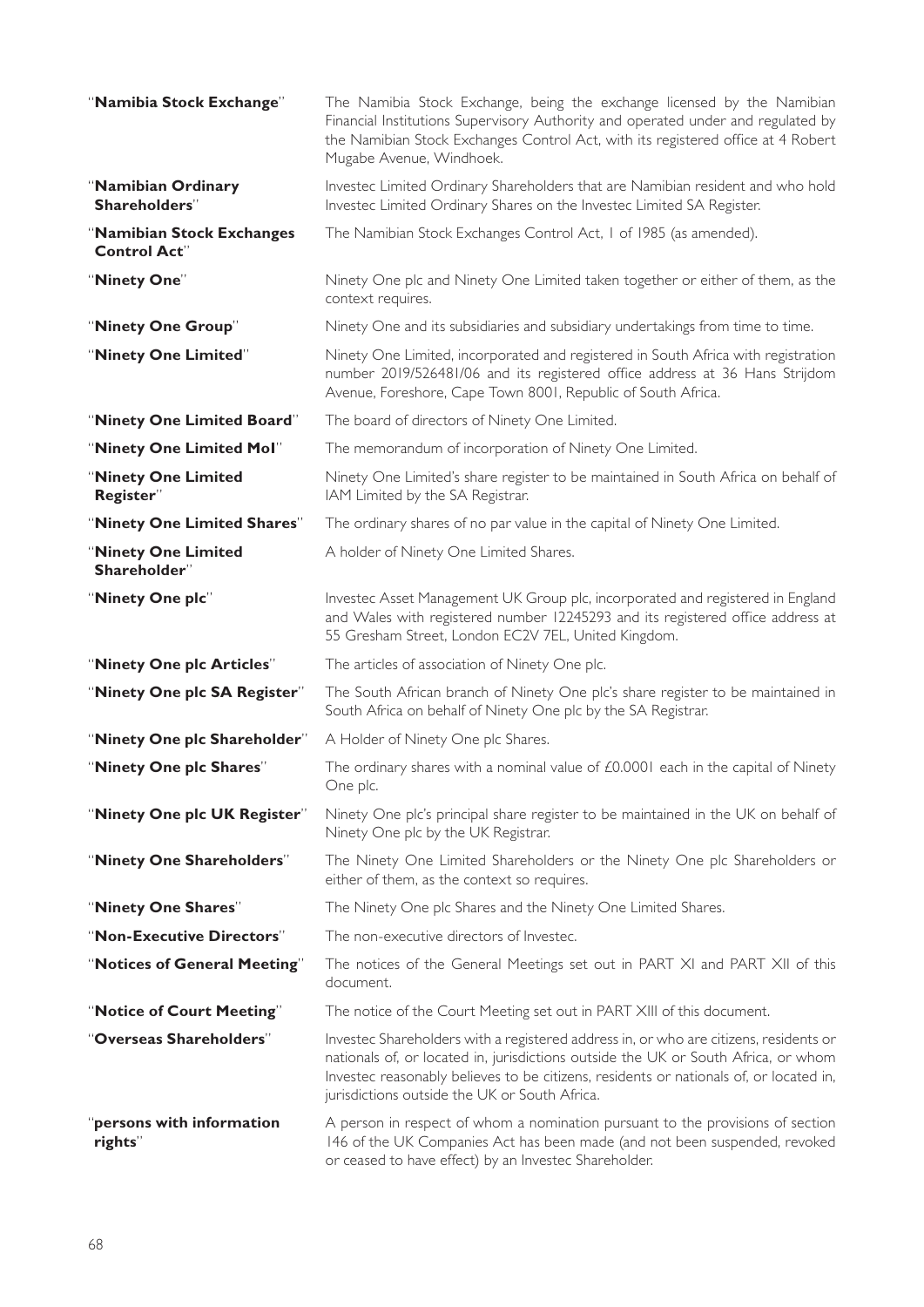| "PRA"                                           | The Prudential Regulation Authority.                                                                                                                                                                                                                                                                                                                                                      |
|-------------------------------------------------|-------------------------------------------------------------------------------------------------------------------------------------------------------------------------------------------------------------------------------------------------------------------------------------------------------------------------------------------------------------------------------------------|
| "premium listing"                               | A listing by the FCA by virtue of which a company is subject to the full requirements<br>of the UK Listing Rules.                                                                                                                                                                                                                                                                         |
| "Proposals"                                     | The proposals, recommended by the Investec Boards, as set out in PART IV of this<br>document, to be implemented through the Resolutions and the Scheme.                                                                                                                                                                                                                                   |
| "Registrar"                                     | The UK Registrar or the SA Registrar, as applicable.                                                                                                                                                                                                                                                                                                                                      |
| "Registrar of Companies"                        | The Registrar of Companies in England and Wales.                                                                                                                                                                                                                                                                                                                                          |
| "Resolutions"                                   | The resolutions, as set out in the Notices of General Meeting in PART XI and<br>PART XII of this document, to be proposed at the General Meetings, being the<br>Distribution Resolution, the Investec DAT Deeds Amendments Resolution and the<br>Reduction Resolution.                                                                                                                    |
| "SA Distribution"                               | The distribution in specie of Ninety One Limited shares by Investec Limited to<br>Investec Limited Ordinary Shareholders and Investec plc Ordinary Shareholders<br>on the Investec plc SA Register.                                                                                                                                                                                       |
| "SA Distribution Resolution"                    | The resolution of Investec plc and Investec Limited as set out in paragraph (I) of<br>the relevant Notice of General Meetings in PART XI or PART XII of this document<br>and which requires votes in favour representing 50% or more of the votes cast at<br>the Investec Limited General Meeting and the Investec plc General Meeting in<br>order to be passed by Investec Shareholders. |
| "SA Distribution Effective<br>Time"             | The time at which the SA Distribution has become unconditional in all respects, on<br>Monday, 30 May 2022.                                                                                                                                                                                                                                                                                |
| "SA FSCA"                                       | The Financial Sector Conduct Authority of South Africa.                                                                                                                                                                                                                                                                                                                                   |
| "SA Voting Record Time"                         | 7.30 p.m. (Johannesburg time) on Tuesday, 26 April 2022 or, if the General Meetings<br>or Court Meeting are adjourned, 7.30 p.m. (Johannesburg time) on the day which<br>is two business days before the date of such adjourned General Meetings or Court<br>Meeting, as applicable.                                                                                                      |
| <b>"SARB"</b>                                   | The South African Reserve Bank.                                                                                                                                                                                                                                                                                                                                                           |
| "SARB PA"                                       | The South African Reserve Bank Prudential Authority.                                                                                                                                                                                                                                                                                                                                      |
| "SA Registrar"                                  | Computershare Investor Services Proprietary Limited, Rosebank Towers,<br>15 Biermann Avenue, Rosebank 2196, Republic of South Africa.                                                                                                                                                                                                                                                     |
| "Scheme"                                        | The scheme of arrangement between Investec plc Ordinary Shareholders to effect<br>the UK Distribution in its present form or with or subject to any modification,<br>addition or condition approved or imposed by the Court and agreed to by Investec.                                                                                                                                    |
| "Scheme Court Hearing"                          | The hearing by the Court to sanction the Scheme and confirm the reduction of<br>capital required to effect the UK Distribution.                                                                                                                                                                                                                                                           |
| "Scheme Court Order"                            | The order of the Court sanctioning the Scheme and confirming the reduction of<br>capital required to effect the UK Distribution.                                                                                                                                                                                                                                                          |
| "SDRT"                                          | Stamp duty reserve tax.                                                                                                                                                                                                                                                                                                                                                                   |
| "South Africa" or "SA"                          | The Republic of South Africa.                                                                                                                                                                                                                                                                                                                                                             |
| "South African Companies<br>Act"                | The South African Companies Act, 71 of 2008 (as amended).                                                                                                                                                                                                                                                                                                                                 |
| "South African Companies<br><b>Regulations"</b> | The South African Companies Regulations, 2011, promulgated under the South<br>African Companies Act (as amended).                                                                                                                                                                                                                                                                         |
| "South African FMA"                             | The South African Financial Markets Act, 19 of 2012 (as amended).                                                                                                                                                                                                                                                                                                                         |
| "South African Income Tax<br>Act"               | The South African Income Tax Act, 58 of 1962 (as amended).                                                                                                                                                                                                                                                                                                                                |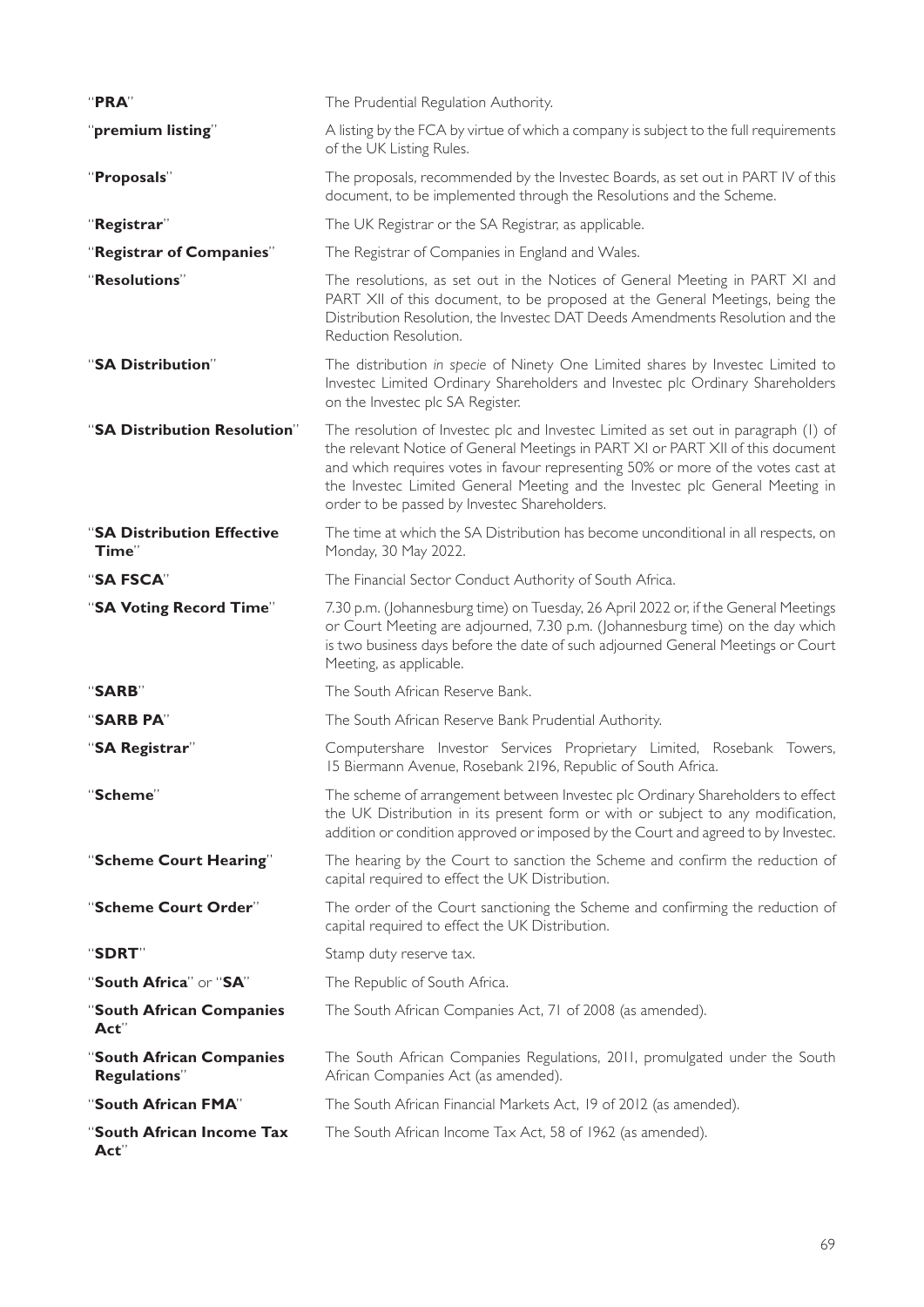| "South African STT Act"                                   | The South African Securities Transfer Tax Act, 25 of 2007 (as amended).                                                                                                                                                                                                                                                                                                                                                                                                                                                                   |
|-----------------------------------------------------------|-------------------------------------------------------------------------------------------------------------------------------------------------------------------------------------------------------------------------------------------------------------------------------------------------------------------------------------------------------------------------------------------------------------------------------------------------------------------------------------------------------------------------------------------|
| "Strate"                                                  | Strate Proprietary Limited, a private company incorporated and registered in South<br>Africa with registration number 1998/022242/07 and its registered office address<br>at 3rd Floor, 2 Gwen Lane, Sandown, Sandton, 2196, Republic of South Africa, which<br>is a registered central securities depository in terms of the South African FMA, and<br>which manages the Strate System.                                                                                                                                                  |
| "Strate Nominee"                                          | PLC Nominees Proprietary Limited, incorporated and registered in South Africa<br>with registration number 1989/002235/07 and its registered office address at First<br>Floor, 9 St David's Park, St David Place, Parktown 2193, a company indirectly wholly<br>owned by Strate, acting as nominee for the holders of Investec plc Shares or Ninety<br>One plc Shares (as the context requires) in Dematerialised or in Uncertificated<br>Form on the Investec plc SA Register or Ninety One plc SA Register (as the context<br>requires). |
| "Strate Nominee Register"                                 | The register of beneficial entitlements to Investec plc Shares or Ninety One plc<br>Shares (as the context requires) held in Dematerialised form on the Investec plc SA<br>Register or Ninety One plc SA Register (as the context requires), in each case<br>maintained by the Strate Nominee.                                                                                                                                                                                                                                            |
| "Strate System"                                           | The system operated for dealings in Uncertificated securities listed on the<br>Johannesburg Stock Exchange that take place on the Johannesburg Stock Exchange<br>and for dealings in Certificated securities listed on the Johannesburg Stock Exchange<br>that take place off market.                                                                                                                                                                                                                                                     |
| "Strate System Rules"                                     | The depository rules, directives, regulations and notices issued by Strate from time<br>to time (as amended).                                                                                                                                                                                                                                                                                                                                                                                                                             |
| "Underlying Shareholders"                                 | A holder of a beneficial entitlement to Investec Shares or Ninety One Shares, as<br>the context requires.                                                                                                                                                                                                                                                                                                                                                                                                                                 |
| <b>"UK"</b>                                               | The United Kingdom of Great Britain and Northern Ireland.                                                                                                                                                                                                                                                                                                                                                                                                                                                                                 |
| "UK Companies Act"                                        | The UK Companies Act 2006 (as amended).                                                                                                                                                                                                                                                                                                                                                                                                                                                                                                   |
| "UK Disclosure Guidance and<br><b>Transparency Rules"</b> | The disclosure guidance and transparency rules made by the FCA pursuant to<br>section 73A of the FSMA (as amended).                                                                                                                                                                                                                                                                                                                                                                                                                       |
| "UK Distribution"                                         | The transfer by Investec plc, by way of a partial in specie repayment of the reduction<br>of share premium account of Investec plc which forms part of the Scheme, of such<br>number of Ninety One plc Shares to the Investec plc Ordinary Shareholders on the<br>Investec plc UK Register at the Distribution Record Time as is equal to 0.13751<br>Ninety One plc Shares for each Investec plc Ordinary Share held by them.                                                                                                             |
| "UK Distribution Effective<br>Time"                       | The time at which the UK Distribution becomes effective, expected to be at<br>7.00 p.m. (London time) on Monday, 30 May 2022.                                                                                                                                                                                                                                                                                                                                                                                                             |
| "UK Distribution Resolution"                              | The resolution of Investec plc and Investec Limited as set out in paragraph (3) of<br>the relevant Notice of General Meetings in PART XI or PART XII of this document<br>and which requires votes in favour representing 75% or more of the votes cast at<br>the Investec Limited General Meeting and the Investec plc General Meeting in<br>order to be passed by Investec Shareholders.                                                                                                                                                 |
| "UK Listing Rules"                                        | The rules and regulations made by the FCA and contained in the FCA's publication<br>of the same name.                                                                                                                                                                                                                                                                                                                                                                                                                                     |
| "UK Official List"                                        | The official list of the FCA.                                                                                                                                                                                                                                                                                                                                                                                                                                                                                                             |
| "UK Registrar"                                            | Computershare Investor Services PLC, The Pavilions, Bridgwater Road, Bristol<br>BS99 6ZY.                                                                                                                                                                                                                                                                                                                                                                                                                                                 |
| "UK Voting Record Time"                                   | 6.30 p.m. (London time) on Tuesday, 26 April 2022 or, if the General Meetings or<br>Court Meeting are adjourned, 6.30 p.m. (London time) on the day which is two<br>business days before the date of such adjourned General Meetings or Court<br>Meeting, as applicable.                                                                                                                                                                                                                                                                  |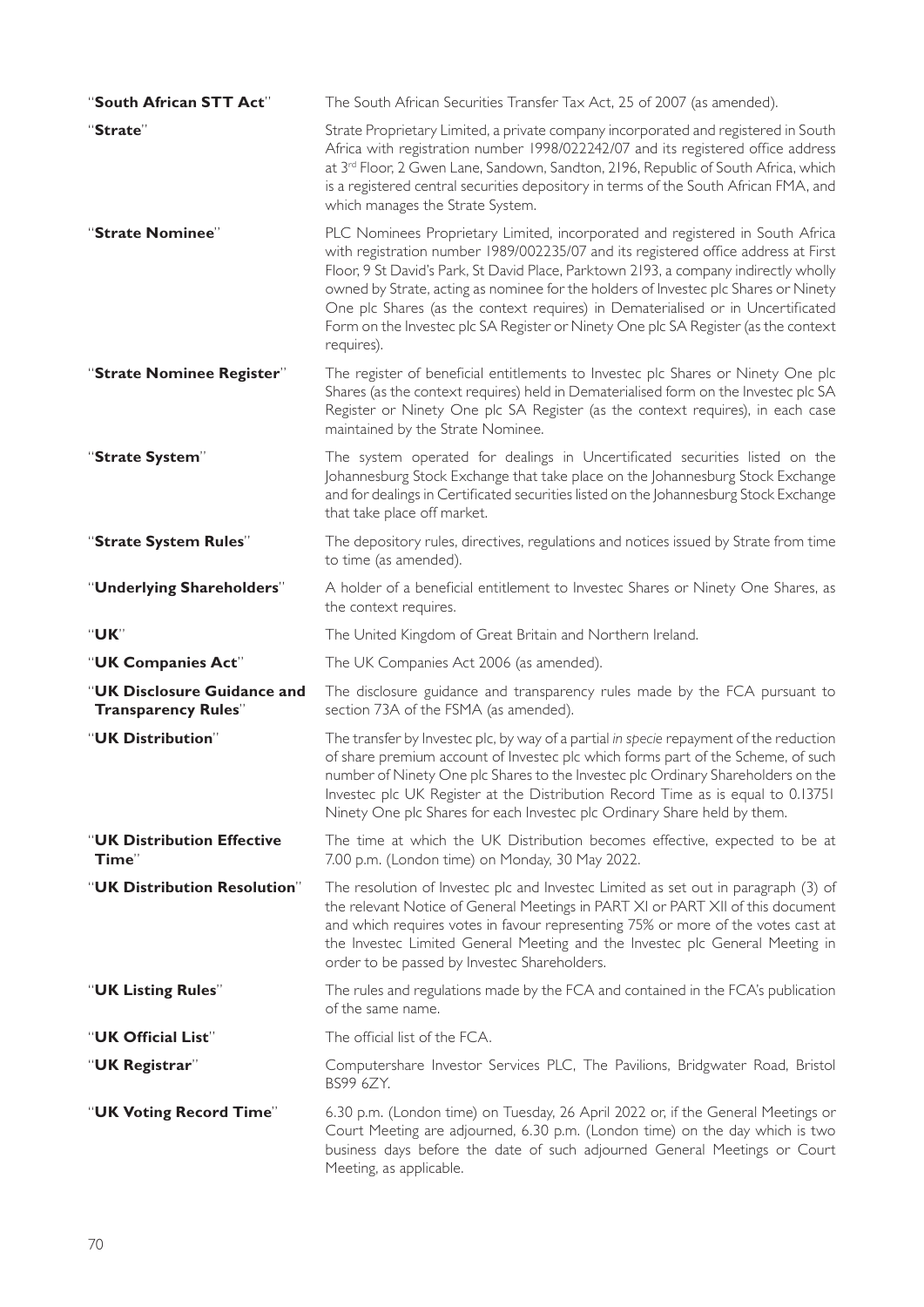| "Uncertificated" or "in<br><b>Uncertificated Form"</b> | In relation to Investec plc Shareholders, recorded on the Investec plc UK Register<br>as being held in uncertificated form in CREST and title to which, by virtue of the<br>Uncertificated Securities Regulations 2001, may be transferred by means of CREST;<br>in relation to Investec Limited Shareholders, recorded on the Investec Limited SA<br>Register as being held in uncertificated form in the Strate System and title to which,<br>by virtue of the South African Companies Act, the South African FMA and the<br>Strate System Rules may be transferred by means of the Strate System or in relation<br>to Botswanan Shareholders, recorded on the Investec Limited Botswanan Register<br>and title to which may be transferred by way of the Botswanan Central Security<br>Depositary. |
|--------------------------------------------------------|-------------------------------------------------------------------------------------------------------------------------------------------------------------------------------------------------------------------------------------------------------------------------------------------------------------------------------------------------------------------------------------------------------------------------------------------------------------------------------------------------------------------------------------------------------------------------------------------------------------------------------------------------------------------------------------------------------------------------------------------------------------------------------------------------------|
| "Underlying Shareholders"                              | A holder of a beneficial entitlement to Investec Shares or Ninety One Shares, as<br>the context requires.                                                                                                                                                                                                                                                                                                                                                                                                                                                                                                                                                                                                                                                                                             |
| "US" or "United States"                                | The United States of America, its territories and possessions, any state of the<br>United States and the District of Columbia.                                                                                                                                                                                                                                                                                                                                                                                                                                                                                                                                                                                                                                                                        |
| "US Holder"                                            | A beneficial owner of Investec Ordinary Shares that is, for US federal income tax<br>purposes, (i) an individual citizen or resident of the United States; (ii) a corporation<br>created or organised in or under the laws of the United States, any state thereof or<br>the District of Columbia; (iii) an estate the income of which is subject to US federal<br>income tax without regard to its source; or (iv) a trust if a court within the United<br>States is able to exercise primary supervision over the administration of the trust<br>and one or more US persons have the authority to control all substantial decisions<br>of the trust, or the trust has validly elected to be treated as a domestic trust for US<br>federal income tax purposes.                                      |
| "US Securities Act"                                    | The United States Securities Act 1933 (as amended).                                                                                                                                                                                                                                                                                                                                                                                                                                                                                                                                                                                                                                                                                                                                                   |
| "Voting Record Time"                                   | The SA Voting Record Time or the UK Record Voting Time as the context requires.                                                                                                                                                                                                                                                                                                                                                                                                                                                                                                                                                                                                                                                                                                                       |

In this document and the Forms of Proxy, the expressions "subsidiary", "subsidiary undertaking", "associated undertaking" and "undertaking" have the meanings given by the UK Companies Act insofar as it relates to Investec plc, and the South African Companies Act insofar as it relates to Investec Limited.

In this document and the Forms of Proxy, references to the singular include the plural and vice versa, unless the context otherwise requires. References to time are to London time, unless the context otherwise requires.

This document is dated 18 March 2022.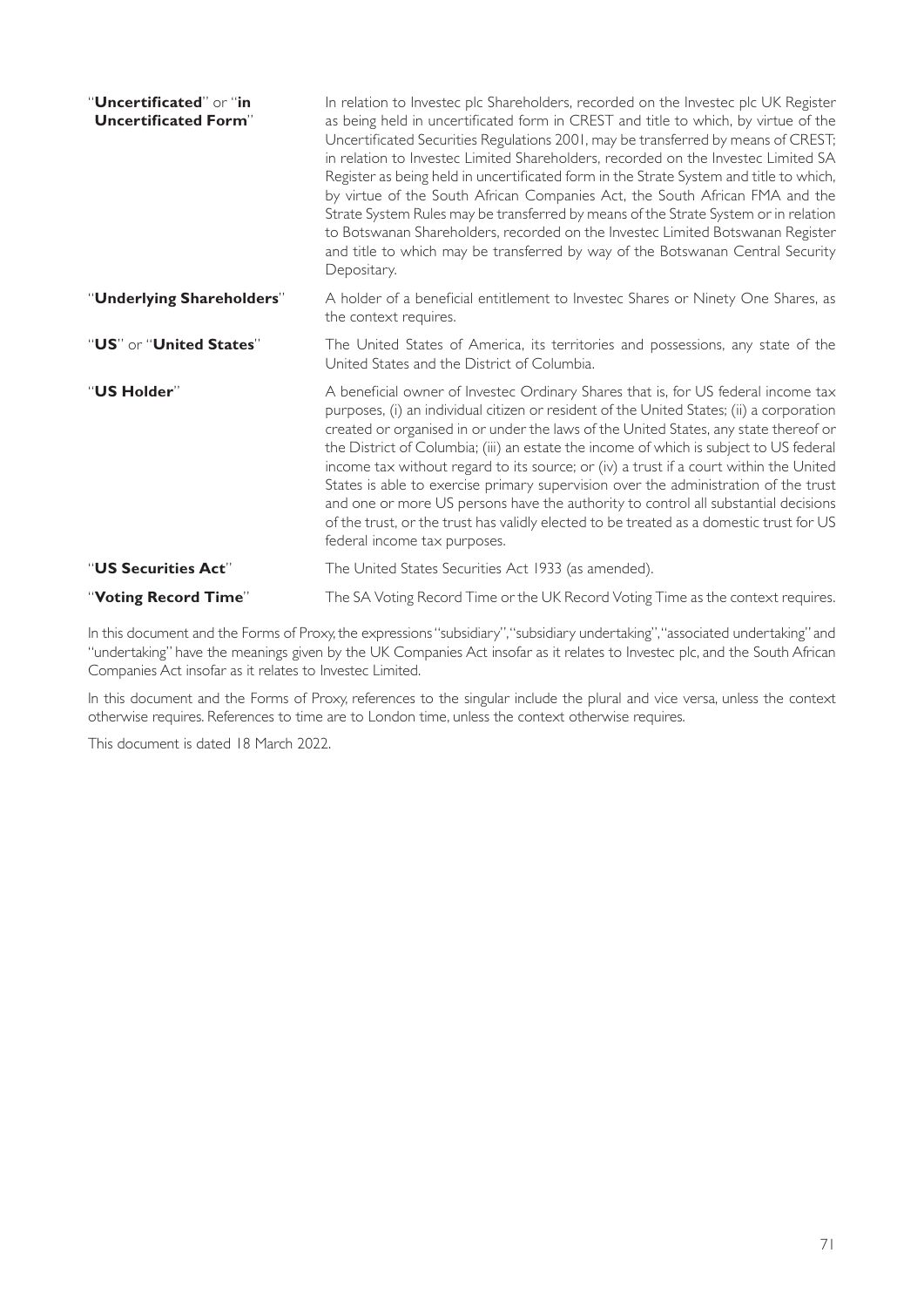# **NOTICE OF INVESTEC PLC GENERAL MEETING**



(Registered in England and Wales with registered number 03633621)

NOTICE IS HEREBY GIVEN that a GENERAL MEETING of the Company shall be held at 30 Gresham Street, London EC2V 7QP, United Kingdom at 10.30 a.m. (London time)/11.30 a.m. (Johannesburg time) on Thursday, 28 April 2022 to transact the following business:

#### **Definitions**

Definitions used but not defined in this notice shall have the meaning as defined and described in the document of which this Notice forms part, unless explicitly indicated otherwise.

#### **Electronic participation**

Based on current government guidance, Investec anticipates that Investec plc Shareholders will be able to attend and participate in the Investec plc General Meeting either electronically by virtual meeting platform or in person.

Investec plc Shareholders entitled to attend, participate in and vote at the Investec plc General Meeting or proxies of such Investec plc Shareholders that wish to participate in and/or vote at the Investec plc General Meeting by way of electronic participation, must refer to the guide to joining the electronic Investec plc General Meeting in PART XIV of the document of which this Notice forms part.

#### **Voting**

- For an ordinary resolution to be approved by shareholders, it must be supported by more than 50% of the voting rights exercised on the resolution.
- For a special resolution to be approved by shareholders, it must be supported by at least 75% of the voting rights exercised on the resolution.

#### **Common business: Investec plc and Investec Limited**

To consider and, if thought fit, pass the following ordinary resolution:

#### **ORDINARY RESOLUTION**

(1) THAT the distribution of Ninety One Limited Shares to: (i) Investec Limited Ordinary Shareholders on the Investec Limited Register at the Distribution Record Time; and (ii) via the Investec SA DAS Share, Investec plc Ordinary Shareholders on the Investec plc SA Register at the Distribution Record Time, be and is hereby approved and that the directors of the Company be authorised to take all such action as they may consider necessary or appropriate for carrying the Proposals into effect;

#### **Special business: Investec plc and Investec Limited**

To consider and, if thought fit, pass the following special resolution:

#### **SPECIAL RESOLUTION**

(2) THAT, subject to the passing of Resolution (1), the amendments to the Investec DAT Deeds, be and are hereby approved and the Directors be and are hereby authorised to take all such action as they may consider necessary or appropriate for carrying such amendments into effect;

#### **Special business: Investec plc**

To consider and, if thought fit, pass the following special resolution: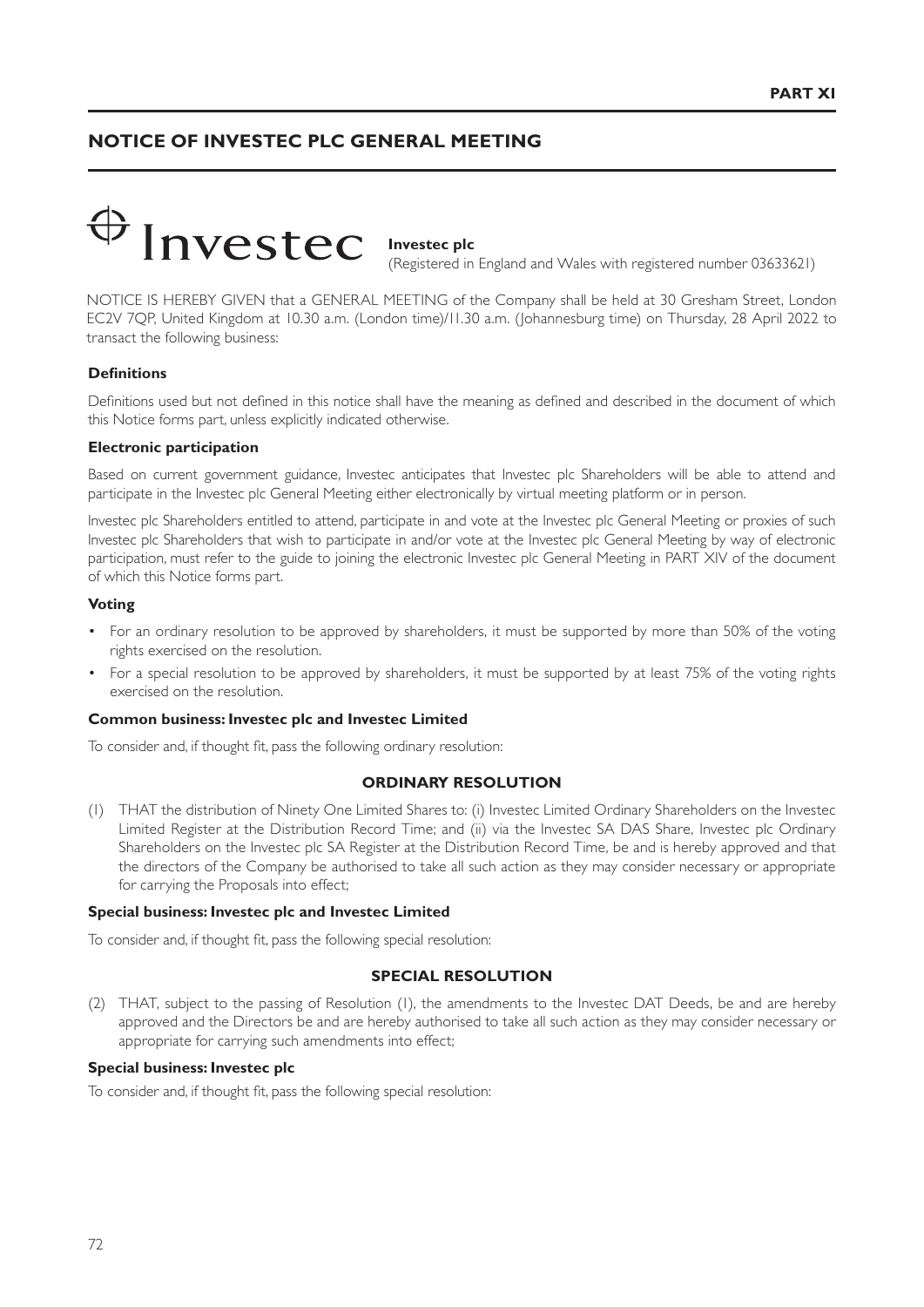## **SPECIAL RESOLUTION**

- (3) THAT, subject to the passing of Resolutions (1) and (2):
	- with effect from the Scheme Effective Time (as defined in the scheme of arrangement dated 18 March 2022 (the "**Scheme**") between the Company and its Scheme Shareholders (as defined in the Scheme)), a print of which has been produced to this meeting and for the purposes of identification signed by the chair thereof), the share premium account of the Company be reduced by £251,000,000 and:
		- (i) part thereof be repaid *in specie* by the Company transferring such number of Ninety One plc Shares (as defined in the Scheme) to the UK Register Scheme Shareholders (as defined in the Scheme) as appearing in the UK Register (as defined in the Scheme) at the Scheme Record Time (as defined in the Scheme) as is equal to 0.13751 Ninety One plc Shares for each UK Register Scheme Share (as defined in the Scheme) held by them; and
		- (ii) the balance (if any) thereof be retained by the Company and transferred to the reserves of the Company to be available for future distributions by the Company from time to time or applied by the Company from time to time toward any purpose to which such reserves may be applied;
	- (II) for the purpose of giving effect to the Scheme in its original form or subject to any modification, addition or condition agreed by the Company and Investec Limited and approved or imposed by the High Court of Justice in England and Wales, the directors of the Company (or a duly authorised committee of the directors) be authorised to take all such action as they may consider necessary or appropriate for carrying the Scheme into effect; and
	- (III) with effect from the passing of this resolution, the articles of association of the Company be amended by the adoption and inclusion of the following new Article 153:

## **"SCHEME OF ARRANGEMENT**

## **153**

- **153.1** In this Article, the "**Scheme**" means the scheme of arrangement dated 18 March 2022 between the Company and its Scheme Shareholders (as defined in the Scheme) under Part 26 of the Companies Act 2006 in its original form or with or subject to any modification, addition or condition approved or imposed by the Court and agreed by the Company and Investec Limited.
- **153.2** Notwithstanding any other provision of these Articles, if the Company issues any Ordinary Shares after the adoption of this Article, and before the Scheme Record Time (as defined in the Scheme), such shares shall be issued subject to the terms of the Scheme (and shall be Scheme Shares (as defined in the Scheme) for the purposes thereof) and the holders of such shares shall be bound by the Scheme accordingly."

The Board considers the proposed resolutions contained in this notice of general meeting to be in the best interests of Investec plc and its shareholders and recommend that you vote in favour of the resolutions, as the Board intends to do in respect of their own beneficial holdings.

By order of the Board,

**D Miller**

*Company Secretary*

London

18 March 2022

## **Registered office:**

Investec plc 30 Gresham Street London EC2V 7QP United Kingdom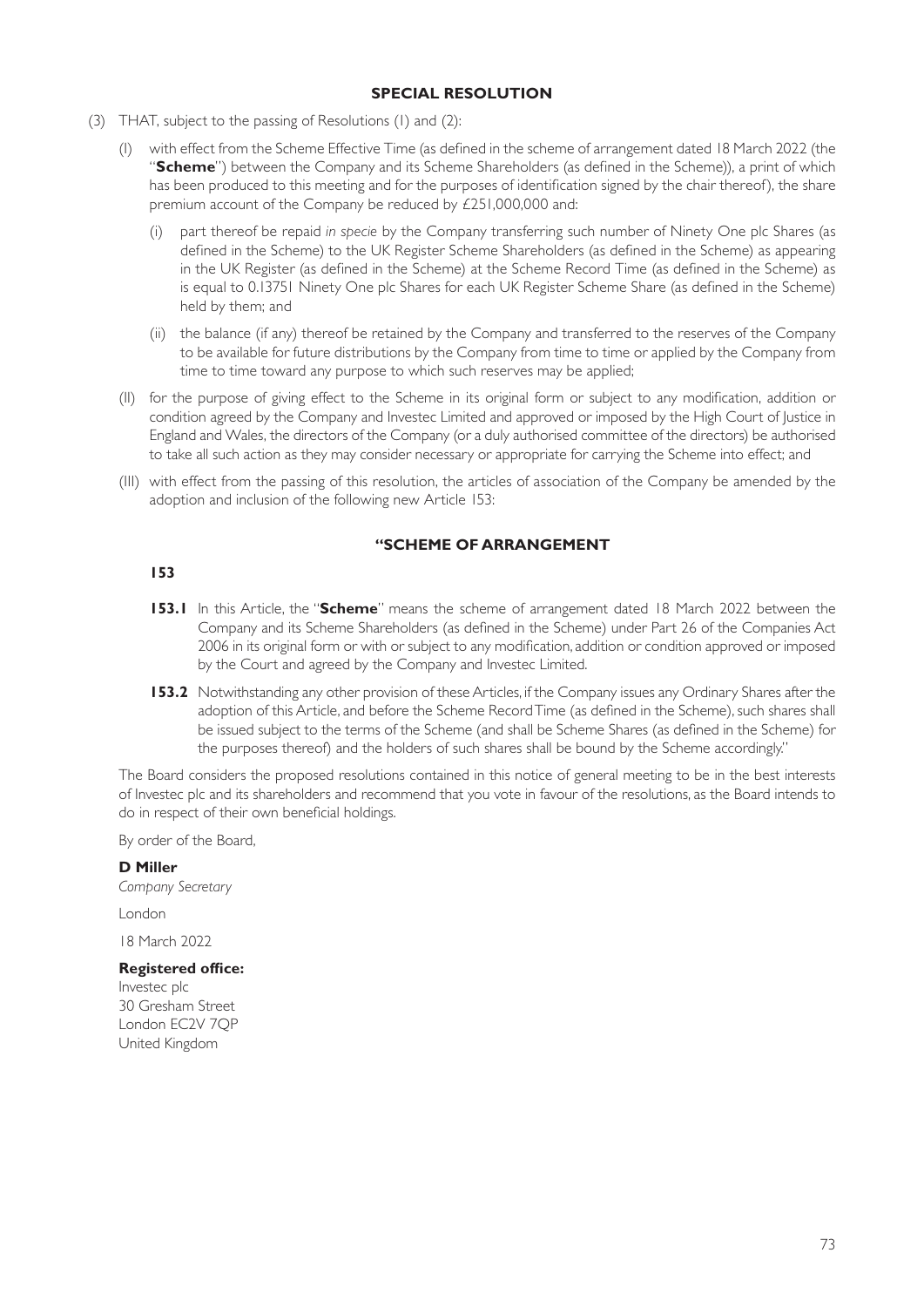## **Notes:**

- 1. Resolutions (1) and (3) are joint electorate actions under the articles of association of Investec plc and, accordingly, both the holders of Investec plc Ordinary Shares and the holder of the special voting share in Investec plc are entitled to vote. Voting will be on a poll which will remain open for sufficient time to allow the Investec Limited general meeting to be held and for the votes of the holder of the Investec plc special voting share to be ascertained and cast on a poll.
- 2. On each joint electorate action poll:
	- (a) each fully paid ordinary share in Investec plc (other than those subject to voting restrictions) will have one vote and each Investec plc Preference Share will have the voting rights ascribed thereto in the articles of association of Investec plc;
	- (b) the holder of the Investec plc special voting share will cast the same number of votes as were validly cast for and against the equivalent resolution by Investec Limited shareholders on the poll at the Investec Limited general meeting;
	- (c) the holder of the Investec plc special voting share will be obliged to cast these votes for and against the relevant resolutions in accordance with the votes cast for and against the equivalent resolutions by Investec Limited shareholders on the poll at the Investec Limited general meeting;
	- (d) through this mechanism, the votes of the Investec Limited ordinary shareholders at the Investec Limited general meeting will be reflected at Investec plc's general meeting in respect of the joint electorate action; and
	- (e) the results of the joint electorate action will be announced after both polls have closed.
- 3. Resolution (2) is a class rights action under the articles of association of Investec plc and, accordingly, shall not be effective unless it is passed by: (i) a vote in favour by at least 75% (the "**Required Majority**") of the votes cast by the holders of the Investec plc Ordinary Shares and the Investec plc special voting share voting as a single class; (ii) a vote in favour by the Required Majority of the holders of the Investec Limited ordinary shares for the equivalent resolution at the Investec Limited general meeting; and (iii) the written consent of the holder of the Investec Limited Special Converting Shares.
- 4. The approvals and consents mentioned in paragraph 3 above shall be obtained in accordance with the following procedures:
	- (a) Investec plc shall hold the Investec plc General Meeting at which both the holders of Investec plc Ordinary Shares and the holder of the Investec plc special voting share are entitled to vote on a poll as a single class on Resolution (2). The poll shall not be closed in relation to the Investec plc special voting share until its holder has either cast its vote on Resolution (2) or given written notice that it will not vote in accordance with paragraph 4(e) below;
	- (b) Investec Limited shall hold its general meeting in parallel to the Investec plc General Meeting to allow the holders of the Investec Limited Ordinary Shares to vote on Resolution (2);
	- (c) when the votes cast by the holders of the Investec plc Ordinary Shares have been determined, Investec plc will send to Investec Limited and to the holder of the Investec Limited Special Converting Shares written notice confirming whether or not Resolution (2) has been approved by the Required Majority;
	- (d) when the result of vote on Resolution (2) at the meeting of the holders of Investec Limited Ordinary Shares has been declared or determined, Investec Limited will send to Investec plc and the holder of the Investec plc special voting share written notice confirming whether or not Resolution (2) has been approved by the Required Majority;
	- (e) the holder of the Investec plc special voting share shall:
		- (i) on receipt of a notice from Investec Limited confirming the Required Majority has been obtained, not vote on the resolution and shall send written notice to Investec plc to this effect; and
		- (ii) on receipt of a notice from Investec Limited confirming the Required Majority has not been obtained, vote against the relevant resolution and will have sufficient votes to defeat the resolution; and
	- (f) the holder of the Investec Limited Special Converting Shares shall:
		- (i) on receipt of a notice from Investec plc confirming the Required Majority has been obtained, give its written consent to the relevant resolution; and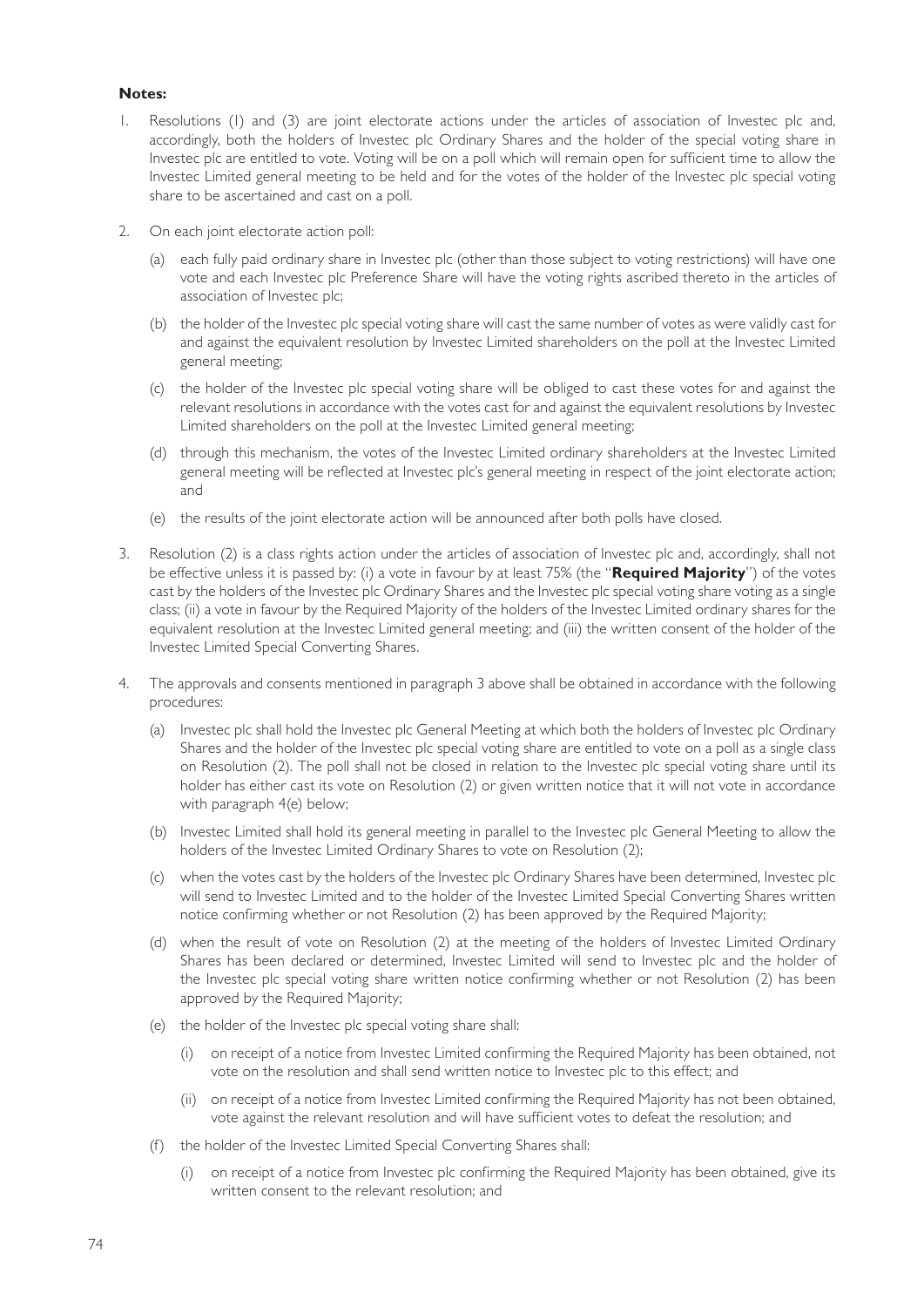- (ii) on receipt of a notice from Investec plc confirming the Required Majority has not been obtained, withhold its written consent to the relevant resolution.
- 5. Subject to the provisions under section 319A of the UK Companies Act 2006, any shareholder attending the meeting has the right to ask questions. Questions may be submitted during the meeting or in advance by emailing the company secretaries at company.secretarial@investec.com. A shareholder who is entitled to attend and vote at the general meeting is entitled to appoint one or more persons as his or her proxy to exercise all or any of his or her rights to attend and to speak and vote at the meeting, provided that, if more than one proxy is appointed by a shareholder, each proxy is appointed to exercise the rights attached to different shares held by that shareholder. A proxy need not be a shareholder of Investec plc or Investec Limited.
- 6. A form of proxy is enclosed. The appointment of a proxy will not prevent a shareholder from subsequently attending and voting at the General Meeting in person. The right to appoint a proxy does not apply to persons whose shares are held on their behalf by another person and who have been nominated to receive communications from Investec plc in accordance with section 146 of the UK Companies Act 2006 (nominated persons). Nominated persons may have a right under an agreement with the registered shareholder who holds the shares on their behalf to be appointed (or to have someone else appointed) as a proxy. Alternatively, if nominated persons do not have such a right, or do not wish to exercise it, they may have a right under such an agreement to give instructions to the person holding the shares as to the exercise of voting rights.
- 7. To be effective, the instrument appointing a proxy and any power of attorney or other authority under which it was executed (or a duly certified copy of any such power or authority) must be returned (either, in the case of Investec plc Shareholders on the UK Register, electronically or otherwise by post or by hand) so as to reach Investec plc's registrars, Computershare Investor Services PLC, The Pavilions, Bridgwater Road, Bristol BS99 6ZY not less than 48 hours before the time for holding the meeting or adjourned meeting.
- 8. Any corporation which is a shareholder can appoint one or more representatives who exercise on its behalf all of its powers as a shareholder, provided that they do not do so in relation to the same shares.
- 9. Pursuant to regulation 41 of the Uncertificated Securities Regulations 2001, entitlement to attend and vote at the meeting and the number of votes which may be cast thereat will be determined by reference to the register of shareholders of Investec plc at close of business on the day which is two days before the day of the meeting, or if the meeting is adjourned, two days before the date fixed for the adjourned meeting, as the case may be. Changes to entries on the register of shareholders after that time shall be disregarded in determining the rights of any person to attend and vote at the meeting.
- 10. As of 10 March 2022 (the latest practicable date prior to publication of this notice), Investec plc's issued ordinary share capital consists of 696,082,618 ordinary shares of £0.0002 each. Investec plc holds 49,677,266 ordinary shares in treasury for voting right purposes and therefore the total number of voting rights in Investec plc are 646,405,352.
- 11. As of 10 March 2022 (the latest practicable date prior to publication of this notice), Investec Limited's issued ordinary share capital consists of 318,904,709 ordinary shares of R0.0002 each. Investec Limited holds 37,108,948 ordinary shares in treasury and therefore the total number of voting rights in Investec Limited is 281,723,761.
- 12. Investec plc has issued one special voting share and Investec Limited has issued the Investec Limited Special Converting Shares to facilitate joint voting by shareholders of Investec plc and Investec Limited on Investec Joint Electorate Actions. As of 10 March 2022 (the latest practicable date prior to publication of this notice), the combined total number of voting rights of Investec plc and Investec Limited is 928,129,113.
- 13. CREST members who wish to appoint a proxy or proxies to attend and vote at the Investec plc meeting through the CREST electronic proxy appointment service may do so by using the procedures described in the CREST Manual. CREST personal members or other CREST sponsored members, and those CREST members who have appointed a service provider(s), should refer to their CREST sponsor or voting service provider(s), who will be able to take the appropriate action on their behalf.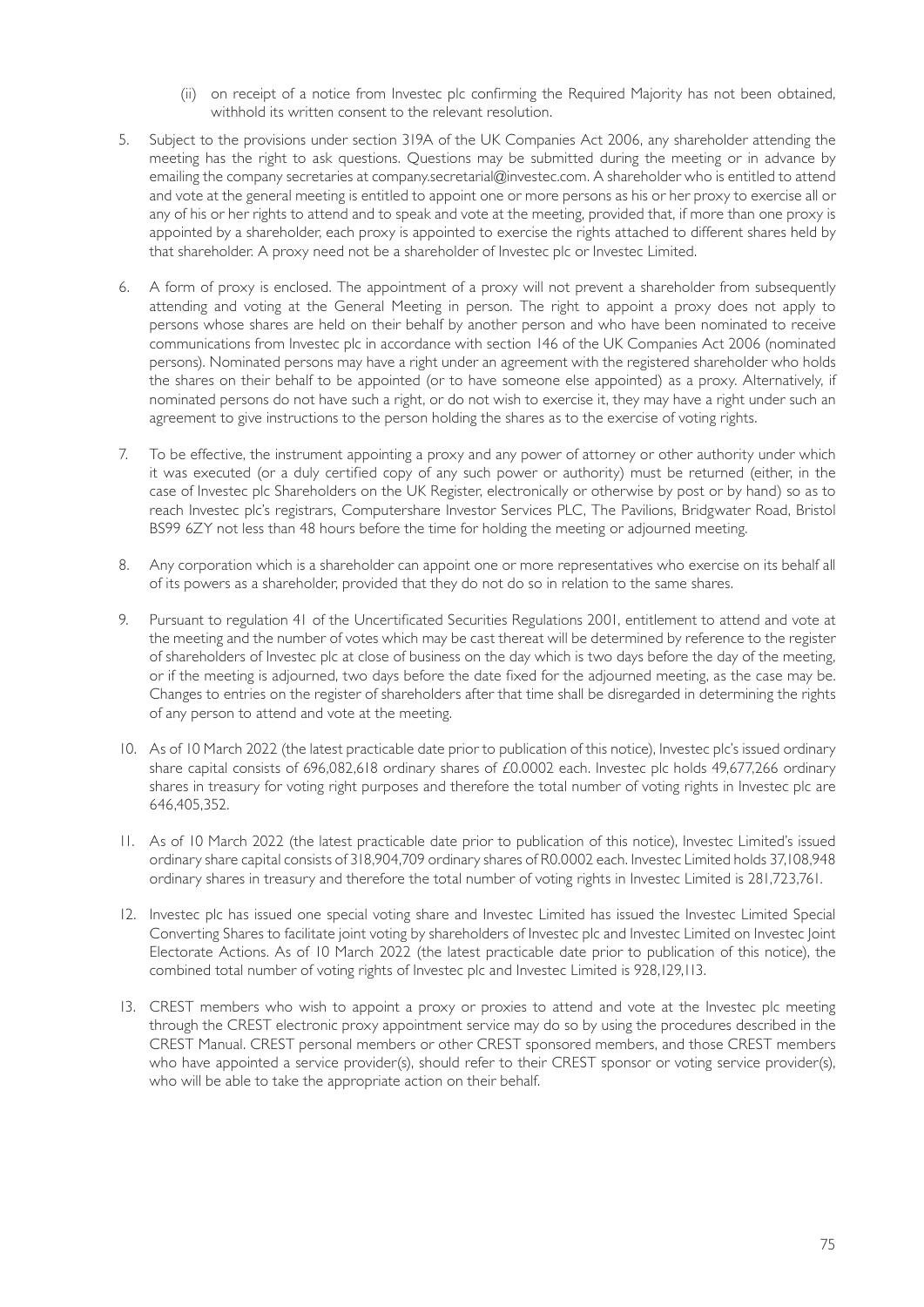- 14. In order for a proxy appointment or instruction made using the CREST service to be valid, the appropriate CREST message (a CREST Proxy Instruction) must be properly authenticated in accordance with Euroclear UK & Ireland Limited's specifications, and must contain the information required for such instruction, as described in the CREST Manual (available via www.euroclear.com/CREST). The message, regardless of whether it constitutes the appointment of a proxy or is an amendment to the instruction given to a previously appointed proxy, must, in order to be valid, be transmitted so as to be received by Computershare Investor Services PLC (ID 3RA50) by 10.30 a.m. (London time)/11.30 a.m. (Johannesburg time) on Tuesday, 26 April 2022. For this purpose, the time of receipt will be taken to be the time (as determined by the time stamp applied to the message by the CREST Application Host) from which Computershare Investor Services PLC is able to retrieve the message by enquiry to CREST in the manner prescribed by CREST. After this time, any change of instructions to proxies appointed through CREST should be communicated to the appointee through other means.
- 15. CREST members and, where applicable, their CREST sponsors, or voting service providers should note that Euroclear UK & Ireland Limited does not make available special procedures in CREST for any particular message. Normal system timings and limitations will, therefore, apply in relation to the input of CREST Proxy Instructions. It is the responsibility of the CREST member concerned to take (or, if the CREST member is a CREST personal member, or sponsored member, or has appointed a voting service provider, to procure that his CREST sponsor or voting service provider(s) take(s)) such action as shall be necessary to ensure that a message is transmitted by means of the CREST system by any particular time. In this respect, CREST members and, where applicable, their CREST sponsors or voting system providers are referred, in particular, to those sections of the CREST Manual concerning practical limitations of the CREST system and timings.
- 16. Investec plc may treat as invalid a CREST Proxy Instruction in the circumstances set out in regulation 35(5)(a) of the Uncertificated Securities Regulations 2001.
- 17. Investec notes that international financial sanctions regimes, including those related to the ongoing situation in Ukraine, may constrain the ability of any Investec Shareholders subject to such sanctions to exercise their rights attaching to their Investec Shares, including rights to vote at the General Meetings and the Court Meeting, and to have those votes recognised by Investec. Investec will continue to monitor this situation, and Investec's obligations to take into account the votes of Investec Shareholders will at all times remain subject to compliance with all applicable law and regulation then in force.
- 18. A copy of this notice, and other information required by section 311A of the UK Companies Act 2006, can be found at www.investec.com.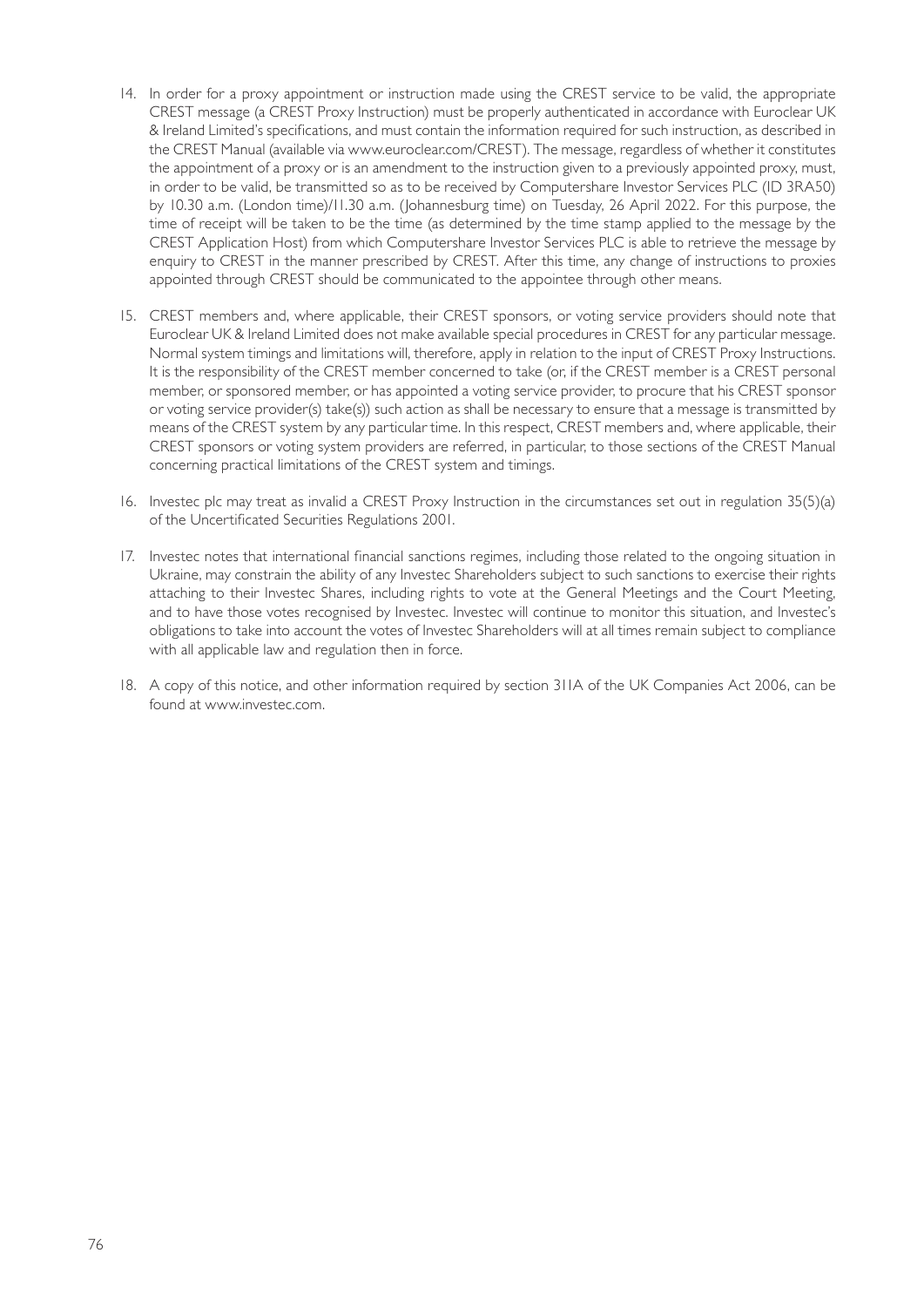# **NOTICE OF INVESTEC LIMITED GENERAL MEETING**



**Investec Limited** Registration number 1925/002833/06 Share code: INL ISIN: ZAE000081949

#### **Definitions**

Definitions used but not defined in this notice shall have the meaning as defined and described in the document of which this Notice forms part, unless explicitly indicated otherwise.

## **Notice**

Notice is hereby given that the Investec Limited General Meeting will be held at 10.30 a.m. (London time)/11.30 a.m. (Johannesburg time) on Thursday, 28 April 2022, at the registered office of Investec Limited at 100 Grayston Drive, Sandown, Sandton 2196, Republic of South Africa, to:

- deal with such business as may lawfully be dealt with at the meeting; and
- consider, and, if deemed fit, pass, with or without modification, the resolutions set out hereunder.

Kindly note that in terms of section 63(1) of the South African Companies Act, No 71 of 2008, as amended (the South African Companies Act), meeting participants (including proxies) will be required to provide reasonable satisfactory identification before being entitled to participate in or vote at the General Meeting. Forms of identification that will be accepted include original and valid identity documents, driver's licences and passports.

## **Electronic participation**

Based on current government guidance, Investec anticipates that Investec Limited Shareholders will be able to attend and participate in the Investec Limited General Meeting either electronically by virtual meeting platform or in person.

Investec Limited Shareholders entitled to attend, participate in and vote at the Investec Limited General Meeting or proxies of such Investec Limited Shareholders that wish to participate in and/or vote at the Investec Limited General Meeting by way of electronic participation, must either:

- (i) register online using the online registration portal at www.smartagm.co.za, prior to the commencement of the Investec Limited General Meeting; or
- (ii) make a written application (refer form attached to this notice of the Investec Limited General Meeting) to so participate, by delivering the application form to Computershare Investor Services Proprietary Limited ("**Transfer Secretaries**"), at First Floor, Rosebank Towers, 15 Biermann Avenue, Rosebank, 2196, or posting it to Private Bag X9000, Saxonwold, 2132 (at the risk of the Investec Limited Shareholder), or sending it by email to proxy@computershare.co.za, so as to be received by the Transfer Secretaries by no later than 10.30 a.m. (London time)/11.30 a.m. (Johannesburg time) on Tuesday, 26 April 2022, in order for the Transfer Secretaries to arrange such participation for the Investec Limited Shareholder and provide the Investec Limited Shareholder with the details as to how to access the Investec Limited General Meeting by means of electronic participation. Investec Limited Shareholders may still register/apply to participate in and/or vote electronically at the Investec Limited General Meeting after this date, provided however, that those Investec Limited Shareholders are verified (as required in terms of Section 63(1) of the Companies Act No 71 of 2008, as amended (the Act)) and are registered at the commencement of the Investec Limited General Meeting.

Shareholders are requested to submit their proxies as directed in this notice.

#### **Record dates, proxies and voting**

- In terms of sections 59(I)(a) and (b) of the South African Companies Act, the board of Investec Limited has set the record date for the purpose of determining which shareholders are entitled to:
	- receive notice of the General Meeting (being the date on which a shareholder must be registered in Investec Limited's securities register in order to receive notice of the General Meeting) as Friday, 11 March 2022; and
	- participate in and vote at the General Meeting (being the date on which the shareholder must be registered in Investec Limited's securities register in order to participate in and vote at the General Meeting) as Tuesday, 26 April 2022.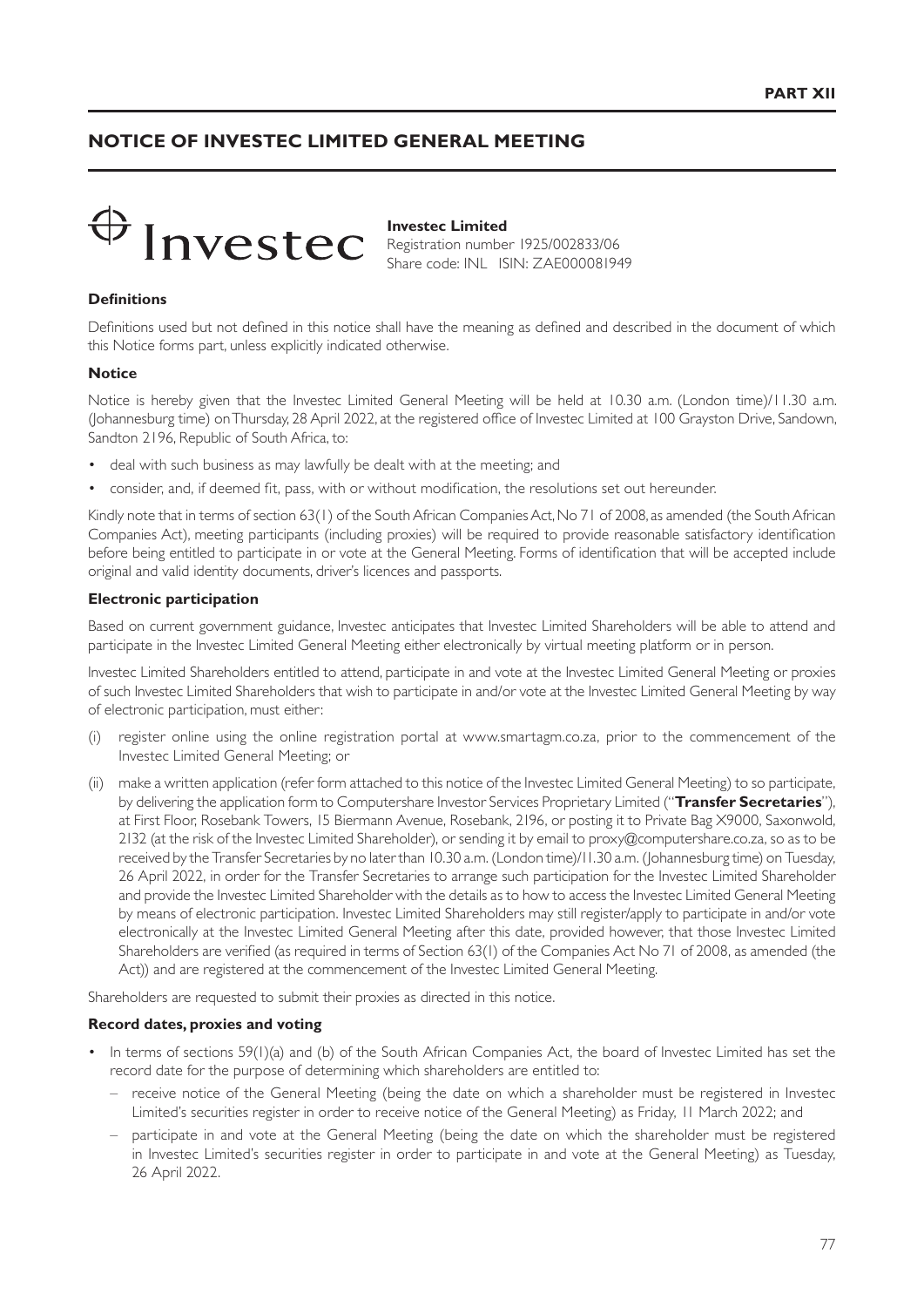- Investec Limited Shareholders who have not Dematerialised their shares or who have Dematerialised their shares with "own name" registration, and who are entitled to attend, participate in and vote at the General Meeting, are entitled to appoint one or more persons as their proxy to exercise all or any of their rights to attend and to speak and vote in their stead at the General Meeting, provided that, if more than one proxy is appointed concurrently by a shareholder, each proxy is appointed to exercise the rights attached to different shares held by the shareholder.
- A proxy need not be a shareholder.
- Investec Limited Shareholders who have not Dematerialised their shares or who have Dematerialised their shares with "own name" registration, and who are entitled to attend, participate in and vote at the General Meeting, and who do not deliver forms of proxy to the Transfer Secretaries in South Africa by the relevant time, will nevertheless be entitled to lodge the Form of Proxy in respect of the General Meeting immediately prior to the exercising of the shareholders' rights at the General Meeting, in accordance with the instructions therein, with the chair of the General Meeting.
- Investec Limited Shareholders who have Dematerialised their shares, other than those shareholders who have Dematerialised their shares with "own name" registration, should contact their CSDP or broker in the manner and within the time stipulated in the agreement entered into between them and their CSDP or broker:
	- to furnish them with their voting instructions; or
	- in the event that they wish to attend the General Meeting, to obtain the necessary letter of representation to do so.
- The quorum for the Investec Limited General Meeting will be three or more Investec Limited Shareholders present in person or by proxy holding, in aggregate, at least 25% (twenty five percent) of all of the voting rights that are entitled to be exercised in respect of at least one matter to be decided at the Investec Limited General Meeting but the Investec Limited General Meeting may not begin unless in addition at least three persons entitled to vote are present in person or represented by proxy at the meeting. For an ordinary resolution to be approved by shareholders, it must be supported by more than 50% of the voting rights exercised on the resolution.
- For a special resolution to be approved by shareholders, it must be supported by at least 75% of the voting rights exercised on the resolution.
- In accordance with section 65(4) of the South African Companies Act, Investec Limited Shareholders are referred to the Proposals as explanatory material accompanying these resolutions.

## **Common business: Investec plc and Investec Limited**

To consider and, if thought fit, pass the following ordinary resolution:

## **ORDINARY RESOLUTION**

(1) THAT the distribution of Ninety One Limited Shares to: (i) Investec Limited Ordinary Shareholders on the Investec Limited Register at the Distribution Record Time; and (ii) via the Investec SA DAS Share, Investec plc Ordinary Shareholders on the Investec plc SA Register at the Distribution Record Time, be and are hereby approved and that the directors of Investec Limited be authorised to take all such action as they may consider necessary or appropriate for carrying the Proposals into effect;

#### **Special business: Investec plc and Investec Limited**

To consider and, if thought fit, pass the following special resolution:

#### **SPECIAL RESOLUTION**

(2) THAT, subject to the passing of Resolution (1), the amendments to the Investec DAT Deeds be and are hereby approved and the Directors be and are hereby authorised to take all such action as they may consider necessary or appropriate for carrying such amendments into effect;

#### **Special business: Investec plc**

To consider and, if thought fit, pass the following ordinary resolution:

## **ORDINARY RESOLUTION WITH A 75% MAJORITY**

- (3) THAT, subject to the passing of Resolutions (1) and (2):
	- (I) with effect from the Scheme Effective Time (as defined in the scheme of arrangement dated 18 March 2022 (the "**Scheme**") between Investec plc and its Scheme Shareholders (as defined in the Scheme)), a print of which has been produced to this meeting and for the purposes of identification signed by the chair thereof), the share premium account of Investec plc be reduced by £251,000,000 and: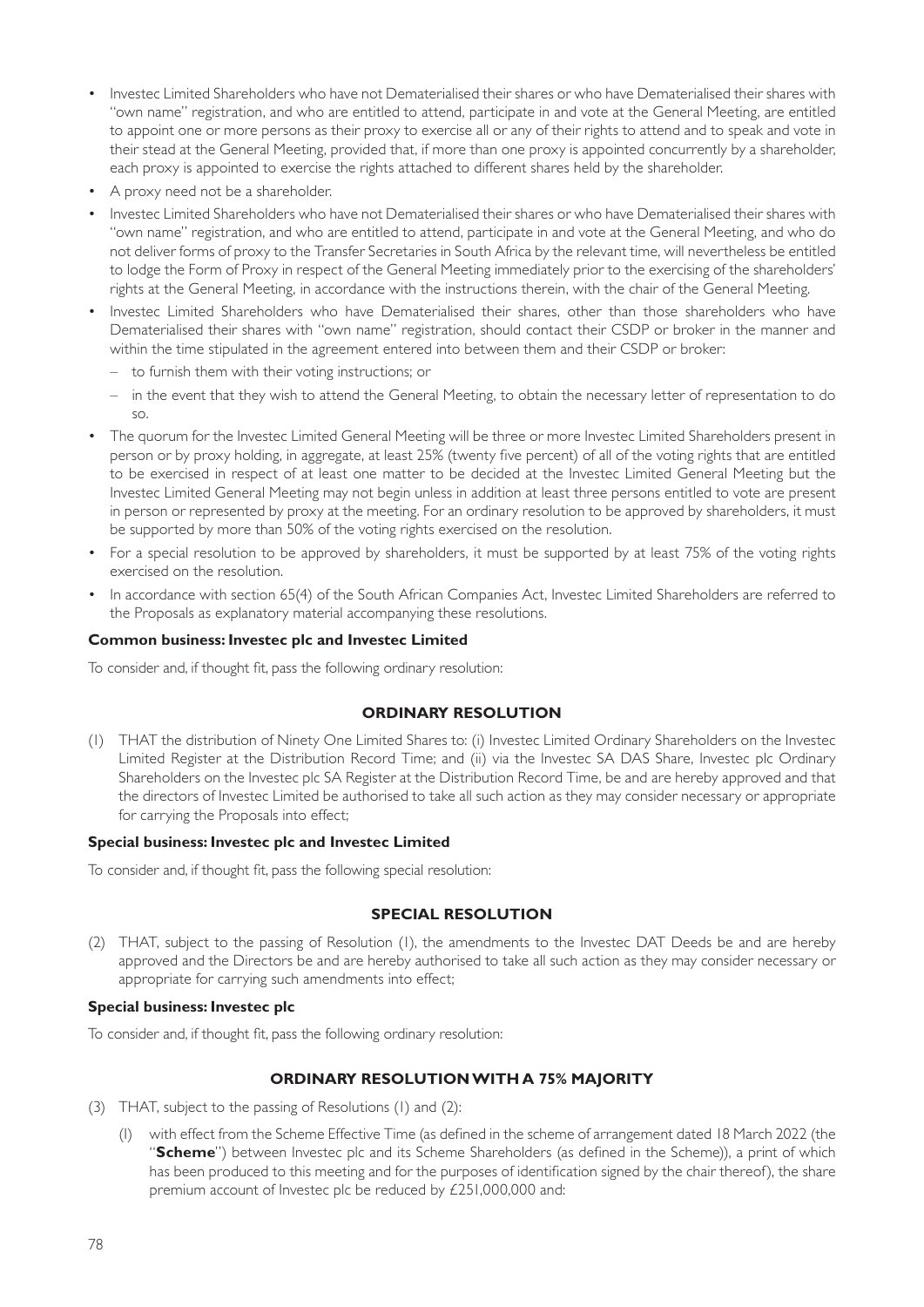- (i) part thereof be repaid *in specie* by Investec plc transferring such number of Ninety One plc Shares (as defined in the Scheme) to the UK Register Scheme Shareholders (as defined in the Scheme) as appearing in the UK Register (as defined in the Scheme) at the Scheme Record Time (as defined in the Scheme) as is equal to 0.13751 Ninety One plc Shares for each UK Register Scheme Share (as defined in the Scheme) held by them; and
- (ii) the balance (if any) thereof be retained by Investec plc and transferred to the reserves of Investec plc to be available for future distributions by Investec plc from time to time or applied by Investec plc from time to time toward any purpose to which such reserves may be applied;
- (II) (or the purpose of giving effect to the Scheme in its original form or subject to any modification, addition or condition agreed by Investec plc and Investec Limited and approved or imposed by the High Court of Justice in England and Wales, the directors of Investec plc (or a duly authorised committee of the directors) be authorised to take all such action as they may consider necessary or appropriate for carrying the Scheme into effect; and
- (III) with effect from the passing of this resolution, the articles of association of Investec plc be amended by the adoption and inclusion of the following new Article 153:

## **"SCHEME OF ARRANGEMENT**

## **153**

- **153.1** In this Article, the "**Scheme**" means the scheme of arrangement dated 18 March 2022 between the Company and its Scheme Shareholders (as defined in the Scheme) under Part 26 of the Companies Act 2006 in its original form or with or subject to any modification, addition or condition approved or imposed by the Court and agreed by the Company and Investec Limited.
- **153.2** Notwithstanding any other provision of these Articles, if the Company issues any Ordinary Shares after the adoption of this Article, and before the Scheme Record Time (as defined in the Scheme), such shares shall be issued subject to the terms of the Scheme (and shall be Scheme Shares (as defined in the Scheme) for the purposes thereof) and the holders of such shares shall be bound by the Scheme accordingly."

The Board considers the proposed resolutions contained in this notice of General Meeting to be in the best interests of Investec Limited and its shareholders and recommends that you vote in favour of the resolutions, as the Directors intend to do in respect of their own beneficial holdings.

By order of the Board,

## **N Van Wyk**

*Company Secretary*

Sandton

18 March 2022

#### **Registered office:**

c/o Company Secretarial Investec Limited 100 Grayston Drive Sandown 2196 PO Box 785700 Sandton 2146 Republic of South Africa

#### **Notes:**

1. Resolutions (1) and (3) are joint electorate actions under the Investec Limited MoI and, accordingly, both the holders of Investec Limited Ordinary Shares and the holders of Investec Limited Special Converting Shares are entitled to vote. Voting will be on a poll which will remain open for sufficient time to allow the Investec plc General Meeting to be held and for the votes of the holder of the Investec Limited Special Converting Shares to be ascertained and cast on a poll.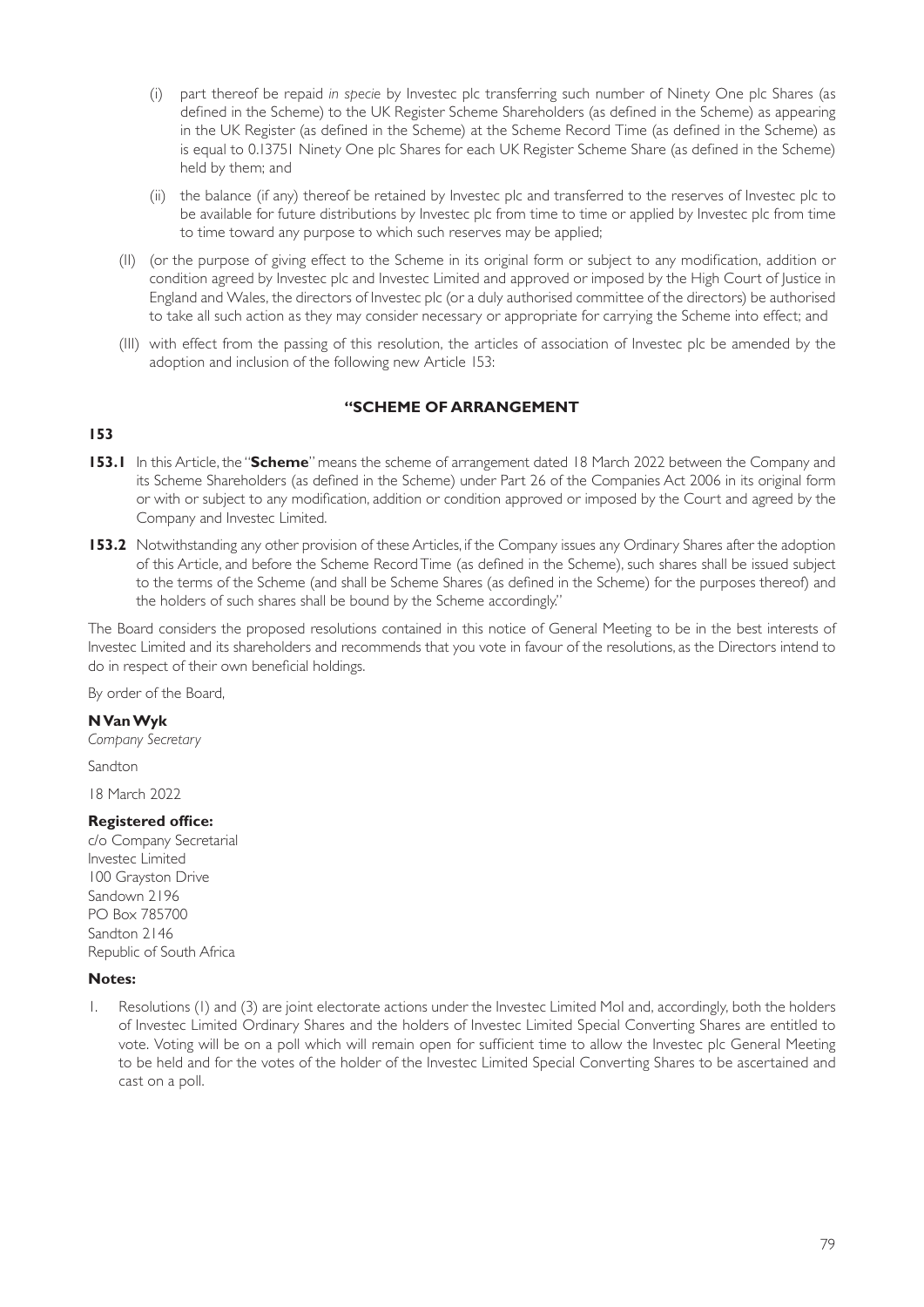- 2. On each joint electorate action poll:
	- (a) each ordinary share in Investec Limited (other than those subject to voting restrictions) will have one vote and each Investec Limited Preference Share will have the voting rights ascribed thereto in the Investec Limited MoI;
	- (b) the shareholder of the Investec Limited Special Converting Shares will cast the same number of votes as were validly cast by ordinary shareholders for and against the equivalent resolution by Investec plc shareholders on a poll at the Investec plc General Meeting;
	- (c) the shareholder of the Investec Limited Special Converting Shares will be obliged to cast these votes for and against the relevant resolution in accordance with the votes cast for and against the equivalent resolution by Investec plc ordinary shareholders on the poll at the Investec plc General Meeting;
	- (d) through this mechanism, the votes of the Investec plc ordinary shareholders at the Investec plc General Meeting will be reflected at Investec Limited's General Meeting in respect of each joint electorate action; and
	- (e) the results of the joint electorate actions will be announced after both polls have closed.
- 3. Resolution (2) is a class rights action under the Investec Limited MoI and, accordingly, shall not be effective unless it is passed by: (i) a vote in favour by at least 75% (the "**Required Majority**") of the votes cast by the holders of the Investec Limited Ordinary Shares; (ii) a vote in favour by the Required Majority of the holders of the Investec plc Ordinary Shares and the Investec plc special voting share voting as a single class for the equivalent resolution at the Investec plc General Meeting; and (iii) the written consent of the holder of the Investec plc Special Converting Shares.
- 4. The approvals and consents mentioned in paragraph 3 above shall be obtained in accordance with the following procedures:
	- (a) Investec plc will hold a General Meeting at which both the holders of the Investec plc Ordinary Shares and the holder of the Investec plc special voting share are entitled to vote on a poll as a single class on Resolution (2). The poll shall not be closed in relation to the Investec plc special voting share until its holder has either cast its vote on such resolution or given written notice that it will not vote in accordance with paragraph 4(e) below;
	- (b) Investec Limited shall hold its General Meeting in parallel to the Investec plc General Meeting to allow the holders of the Investec Limited Ordinary Shares to vote on Resolution (2);
	- (c) when the votes cast by the holders of the Investec plc Ordinary Shares have been determined, Investec plc will send to Investec Limited and to the holder of the Investec Limited Special Converting Shares written notice confirming whether or not Resolution (2) has been approved by the Required Majority;
	- (d) when the result of vote on Resolution (2) at the meeting of the holders of Investec Limited Ordinary Shares has been declared or determined, Investec Limited will send to Investec plc and the holder of the Investec plc special voting share written notice confirming whether or not the resolution has been approved by the Required Majority;
	- (e) the holder of the Investec plc special voting share shall:
		- (i) on receipt of a notice from Investec Limited confirming the Required Majority has been obtained, not vote on the resolution and shall send written notice to Investec plc to this effect; and
		- (ii) on receipt of a notice from Investec Limited confirming the Required Majority has not been obtained, vote against the relevant resolution and will have sufficient votes to defeat the resolution; and
	- (f) the holder of the Investec Limited Special Converting Shares shall:
		- (i) on receipt of a notice from Investec plc confirming the Required Majority has been obtained, give its written consent to the relevant resolution; and
		- (ii) on receipt of a notice from Investec plc confirming the Required Majority has not been obtained, withhold its written consent to the relevant resolution.
- 5. A shareholder who is entitled to attend and vote at the General Meeting is entitled to appoint one or more persons as his or her proxy to exercise all or any of his or her rights to attend and to speak and vote at the meeting, provided that, if more than one proxy is appointed, concurrently by a shareholder, each proxy is appointed to exercise the rights attached to different shares held by that shareholder.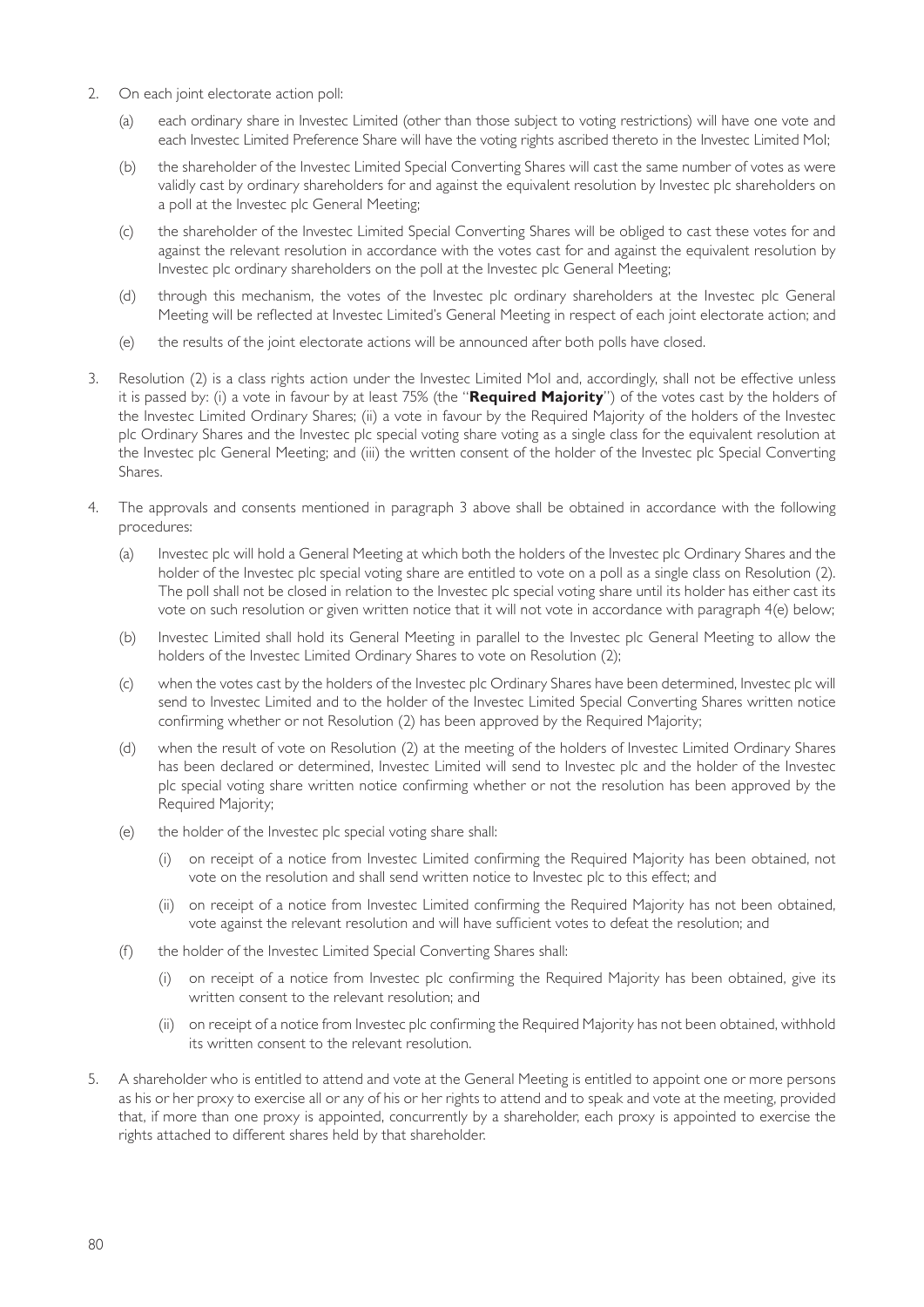- 6. A proxy need not be a shareholder of Investec plc or Investec Limited. The person whose name stands first on the Form of Proxy and who is present at the General Meeting will be entitled to act as proxy to the exclusion of those whose names follow. Should a proxy not be specified, this will be exercised by the chair of the meeting.
- 7. A Form of Proxy is enclosed. The appointment of a proxy will not prevent a shareholder from subsequently attending and voting at the General Meeting in person.
- 8. It is requested that the instrument appointing a proxy and any power of attorney or other authority under which it is executed (or a duly certified copy of any such power or authority) be deposited at the transfer secretary's office at Rosebank Towers, 15 Biermann Avenue, Rosebank 2196 or emailed to proxy@computershare.co.za. Shareholders who have not Dematerialised their shares or who have Dematerialised their shares with "own name" registration, and who are entitled to attend, participate in and vote at the General Meeting, and who do not deliver forms of proxy to the Transfer Secretaries in South Africa by the relevant time, will nevertheless be entitled to lodge the Form of Proxy in respect of the General Meeting with the chair of the General Meeting or the Transfer Secretaries in South Africa at any time before the proxy exercises any rights of the shareholder at the meeting.
- 9. The record date for the purposes of determining which shareholder will be entitled to participate in and vote at the General Meeting and the number of votes which they may cast thereat will be determined by reference to Investec Limited's securities register at Tuesday, 26 April 2022, or if the meeting is adjourned, two business days (both in South Africa and the UK) before the date fixed for the adjourned meeting, as the case may be.
- 10. Any corporation which is a shareholder can appoint one or more representatives who exercise on its behalf all of its powers as a shareholder, provided that they do not do so in relation to the same shares.
- 11. Investec notes that international financial sanctions regimes, including those related to the ongoing situation in Ukraine, may constrain the ability of any Investec Shareholders subject to such sanctions to exercise their rights attaching to their Investec Shares, including rights to vote at the General Meetings and the Court Meeting, and to have those votes recognised by Investec. Investec will continue to monitor this situation, and Investec's obligations to take into account the votes of Investec Shareholders will at all times remain subject to compliance with all applicable law and regulation then in force.
- 12. As of 10 March 2022 (the latest practicable date prior to publication of this notice), Investec plc's issued ordinary share capital consists of 696,082,618 ordinary shares of £0.0002 each. Investec plc holds 49,677,266 ordinary shares in treasury for voting right purposes and therefore the total number of voting rights in Investec plc is 646,405,352.
- 13. As of 10 March 2022 (the latest practicable date prior to publication of this notice), Investec Limited's issued ordinary share capital consists of 318,904,709 ordinary shares of R0.0002 each. Investec Limited's issued preference share capital consists of 30,756,461 Investec Limited Preference Shares. Investec Limited holds 37,180,948 ordinary shares in treasury and therefore the total number of ordinary voting rights in Investec Limited is 281,723,761.
- 14. Investec plc has issued one special voting share and Investec Limited has issued the Investec Limited Special Converting Shares to facilitate joint voting by shareholders of Investec plc and Investec Limited on Investec Joint Electorate Actions. As of 10 March 2022 (the latest practicable date prior to publication of this notice), the combined total number of voting rights of Investec plc and Investec Limited is 928,129,113.
- 15. A copy of this Circular and notice can be found at www.investec.com.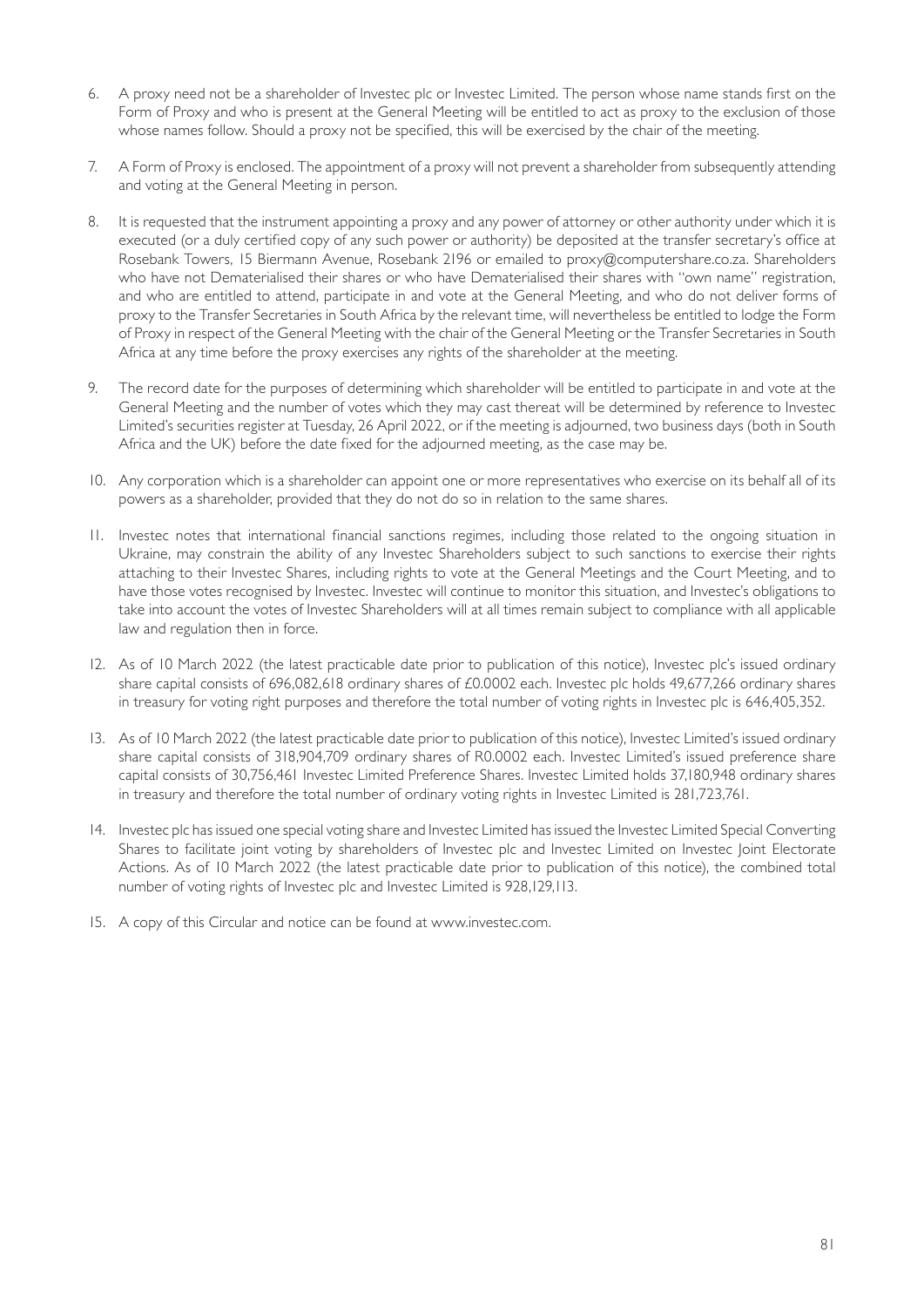**CR-2022-000657**

## **NOTICE OF COURT MEETING**

## **IN THE HIGH COURT OF JUSTICE BUSINESS AND PROPERTY COURTS OF ENGLAND AND WALES COMPANIES COURT (ChD) MRS JUSTICE BACON**

#### **IN THE MATTER OF INVESTEC PLC**

**– and –**

#### **IN THE MATTER OF THE COMPANIES ACT 2006**

NOTICE IS HEREBY GIVEN that, by an Order dated 15 March 2022 made in the above matters, the Court has given permission for a meeting (the "**Court Meeting**") to be convened of the Scheme Shareholders (as defined in the scheme of arrangement referred to below) for the purpose of considering and, if thought fit, approving (with or without modification) a scheme of arrangement (the "**Scheme of Arrangement**") proposed to be made between Investec plc (the "**Company**") and the Scheme Shareholders, and that such meeting shall be held at 30 Gresham Street, London EC2V 7QP, United Kingdom on Thursday, 28 April 2022 at 10.45 a.m. (London time)/11.45 a.m. (Johannesburg time) (or as soon thereafter as the General Meetings (as defined in the document of which this Notice forms part) have concluded or been adjourned), at which place and time all Scheme Shareholders are requested to attend.

A copy of the Scheme of Arrangement and a copy of the explanatory statement required to be furnished pursuant to section 897 of the Companies Act 2006 are incorporated in the document of which this Notice forms part.

Capitalised terms not otherwise defined in this Notice have the meanings given to them in the document of which this Notice forms part.

#### **Electronic participation**

Based on current government guidance, the Company anticipates that Scheme Shareholders will be able to attend and participate in the Court Meeting either electronically using a virtual meeting platform or in person.

Scheme Shareholders entitled to attend, participate in and vote at the Court Meeting or proxies of such Scheme Shareholders that wish to participate in and/or vote at the Court Meeting by way of electronic participation, must refer to the guide to joining the electronic Court Meeting in PART XIV of the document of which this Notice forms part.

## **Scheme Shareholders entitled to attend and vote at the Court Meeting may vote physically in person or remotely by electronic participation, or they may appoint another person, whether a member of the Company or not, as their proxy to attend and vote, whether physically in person or remotely by electronic participation, at the Court Meeting.**

A white Form of Proxy for use by Scheme Shareholders in connection with the Court Meeting is enclosed with this Notice.

Scheme Shareholders entitled to attend and vote at the Court Meeting who hold their Scheme Shares through CREST may appoint a proxy using the CREST electronic proxy appointment service.

Scheme Shareholders on the UK Register entitled to attend and vote at the Court Meeting may appoint a proxy electronically by logging on to www.investorcentre.co.uk/eproxy and entering the Control Number, Shareholder Reference Number (SRN) and PIN on their form of proxy. Full details of the procedure to be followed to appoint a proxy electronically are given on the website. Scheme Shareholders on the UK Register should note that they may not appoint more than one proxy in respect of their shareholding through the www.investorcentre.co.uk/eproxy service, and if they wish to appoint more than one proxy they should request white forms of proxy from the Company's relevant Registrar using the Helpline, set out in PART II of the document of which this Notice forms part, and submit them as set out below.

**Completion and return of a white Form of Proxy, or the appointment of a proxy through CREST or, in the case of Scheme Shareholders on the UK Register, the appointment of a proxy electronically, shall not prevent a Scheme Shareholder from attending and voting in person at the Court Meeting or any adjournment thereof.**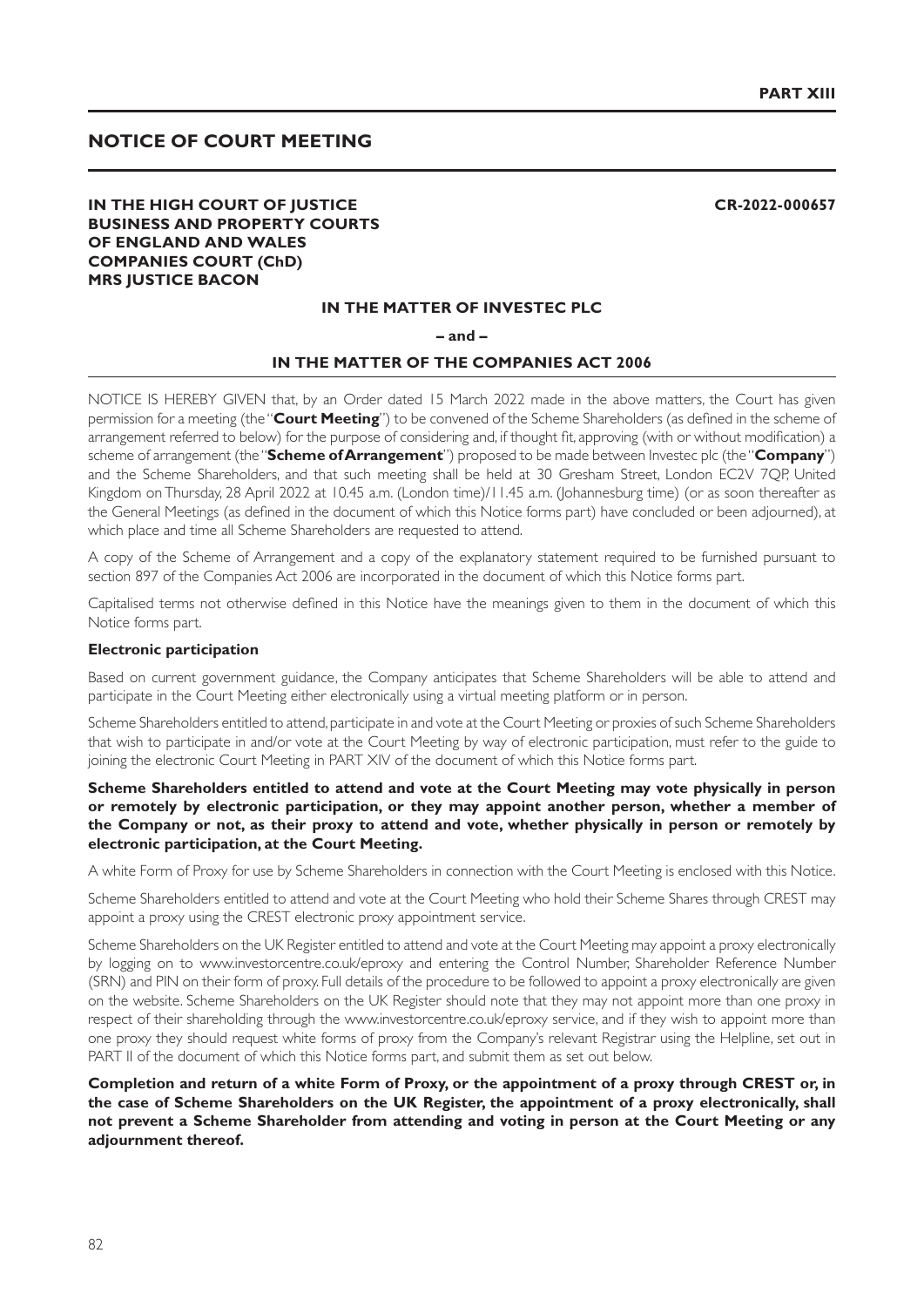Scheme Shareholders are entitled to appoint a proxy in respect of some or all of their Scheme Shares. Scheme Shareholders are also entitled to appoint more than one proxy, provided that each proxy is appointed to exercise the rights attached to a different share or shares held by such Scheme Shareholder. A space has been included in the white Form of Proxy to allow Scheme Shareholders to specify the number of Scheme Shares in respect of which that proxy is appointed. Scheme Shareholders who return the white Form of Proxy duly executed but leave this space blank shall be deemed to have appointed the proxy in respect of all their Scheme Shares.

Scheme Shareholders who wish to appoint more than one proxy in respect of their shareholding should: (i) contact the Company's relevant Registrar using the Helpline, set out in PART II of the document of which this Notice forms part, for further white Forms of Proxy; or (ii) photocopy the white Form of Proxy as required. Such Scheme Shareholders should also read the information regarding the appointment of multiple proxies set out in PART II of the document of which this Notice forms part and in the white Form of Proxy.

It is requested that white Forms of Proxy, and any power of attorney or other authority under which they are executed (or a duly certified copy of any such power or authority), be lodged with the Company's relevant Registrar at the relevant address set out in PART II of the document of which this Notice forms part, or be submitted via CREST or, in the case of Scheme Shareholders on the UK Register, electronically, by no later than 10.45 a.m. (London time)/11.45 a.m. (Johannesburg time) on Tuesday, 26 April 2022 (or not less than 48 hours, excluding any part of a day that is not a business day, before the time appointed for any adjourned Court Meeting), but if white Forms of Proxy are not so lodged or submitted, they may be handed to the chair of the Court Meeting or the Company's UK registrars before the start of the Court Meeting.

In the case of joint holders of Scheme Shares, the vote of the senior holder who tenders a vote, whether in person or by proxy, shall be accepted to the exclusion of the vote(s) of the other joint holder(s) and, for this purpose, seniority shall be determined by the order in which the names stand in the register of members of the Company in respect of the joint holding (the first being the most senior).

Entitlement to attend and vote at the Court Meeting or any adjournment thereof and the number of votes which may be cast thereat shall be determined by reference to the relevant register of members of the Company as at 6.30 p.m. (London time) on the day which is two business days before the date of the Court Meeting or adjourned meeting (as the case may be). In each case, changes to the register of members after such time shall be disregarded.

By the said Order, the Court has appointed Philip Hourquebie or, failing them, Fani Titi or, failing them, Nishlan Samujh or, failing them, any other director of the Company, to act as chair of the Court Meeting and has directed the chair to report the result of the Court Meeting to the Court.

The Scheme of Arrangement shall be subject to the subsequent sanction of the Court.

18 March 2022 LINKLATERS LLP One Silk Street, London EC2Y 8HQ, United Kingdom *Solicitors for the Company*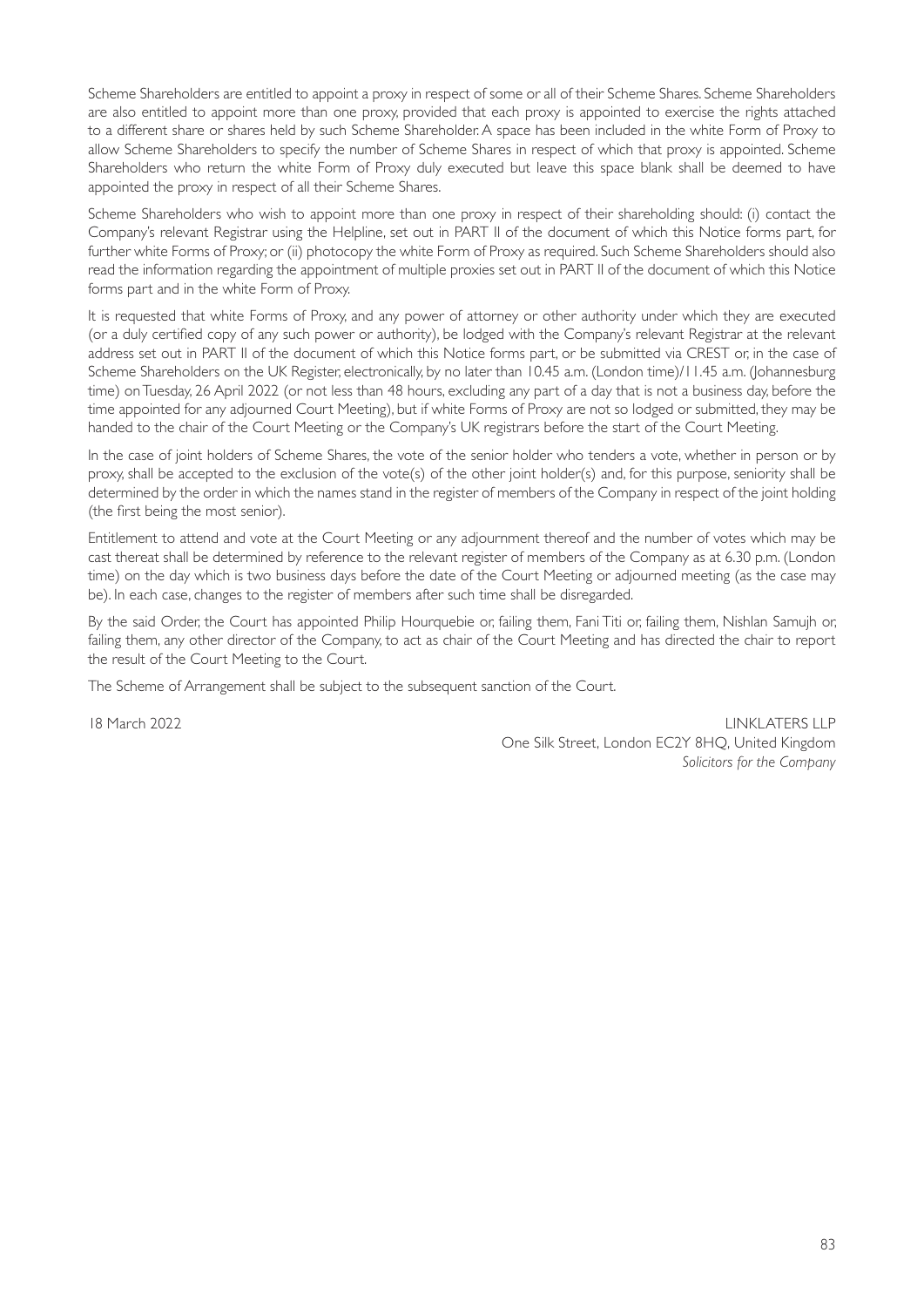# **GUIDE TO JOINING THE ELECTRONIC MEETINGS**

## **Investec plc Meeting ID: 174-094-220**

#### **Investec Limited Meeting ID: 112-265-556**

#### **Meeting access**

Shareholders can participate in the Meetings electronically, should they wish to do so. This can be done by accessing the meeting website: https://web.lumiagm.com

This can be accessed online using most well-known internet browsers such as Chrome, Firefox, Edge and Safari on a PC, laptop, tablet or smartphone.

On accessing the meeting website, you will be asked to enter the Meeting ID above.

For Investec plc shareholders you will then be prompted to enter your unique shareholder reference number (SRN) and PIN. These can be found printed on your form of proxy. For Investec Limited shareholders you will then be prompted to enter your unique user name and password. These will be issued to you when pre-registering to participate in the meeting.

Access to the Lumi platform will be available an hour prior to the start of the meeting.

If you are an Investec plc shareholder and unable to access your SRN and PIN, please contact the company's registrar before 10.30 a.m. (London time)/11.30 a.m. (Johannesburg time) on Wednesday, 27 April 2022 on +44 (0)370 707 1077. Lines are open 8.30 a.m. to 5.30 p.m. (London time) Monday to Friday (excluding public holidays in England and Wales).

If you are an Investec Limited shareholder and unable to access your unique username and password, please contact the company's transfer secretaries before 10.30 a.m. (London time)/11.30 a.m. (Johannesburg time) on Tuesday, 26 April 2022 at proxy@computershare.co.za.

#### **Broadcast**

The meeting will be broadcast in video format. Once logged in, and at the commencement of the meeting, you will be able to listen and watch the proceeding of the meeting on your device.

#### **Voting**

Once the Chair has formally opened the voting, the list of resolutions will automatically appear on your screen. Select the option that corresponds with how you wish to vote.

Once you have selected your choice, the option will change colour and a confirmation message will appear to indicate your vote has been cast and received. There is no submit button.

To change your vote, reselect your choice. To cancel your vote, select the "cancel" button. You will be able to do this at any time whilst the poll remains open and before the Chair announces its closure.

#### **Questions**

Questions on the day can be submitted either as text via the Lumi messaging function or verbally via the Virtual Mic. Details of how to access the Virtual Mic will be provided on the day of the meeting once you are logged into the Lumi platform.

Questions will be moderated before being sent to the Chair. This is to avoid repetition and ensure the smooth running of the meeting. If multiple questions on the same topic are received, the Chair may choose to provide a single answer to address shareholder queries on the same topic.

#### **Requirements**

An active internet connection is required at all times in order to allow you to cast your vote when the poll opens, submit questions, listen and watch the broadcast. It is the user's responsibility to ensure you remain connected for the duration of the meeting.

As well as having the latest internet browser installed, users must ensure their device is up to date with the latest software release.

#### **Duly appointed proxies and corporate representatives**

#### *Investec plc*

To obtain your SRN and PIN that your proxy or corporate representative will need to join the meeting, please contact the company's registrar before 10.30 a.m. (London time)/11.30 a.m. (Johannesburg time) on Wednesday, 27 April 2022 on +44 (0)370 707 1077. Lines are open 8.30 a.m. to 5.30 p.m. Monday to Friday (excluding public holidays in England and Wales).

#### *Investec Limited*

To obtain your unique username and password that your proxy or corporate representative will need to join the meeting, please contact the company's transfer secretaries before 10.30 a.m. (London time)/11.30 a.m. (Johannesburg time) on Tuesday, 26 April 2022 at proxy@computershare.co.za. Alternatively, shareholders can register on the SmartAGM portal at www.smartagm.co.za.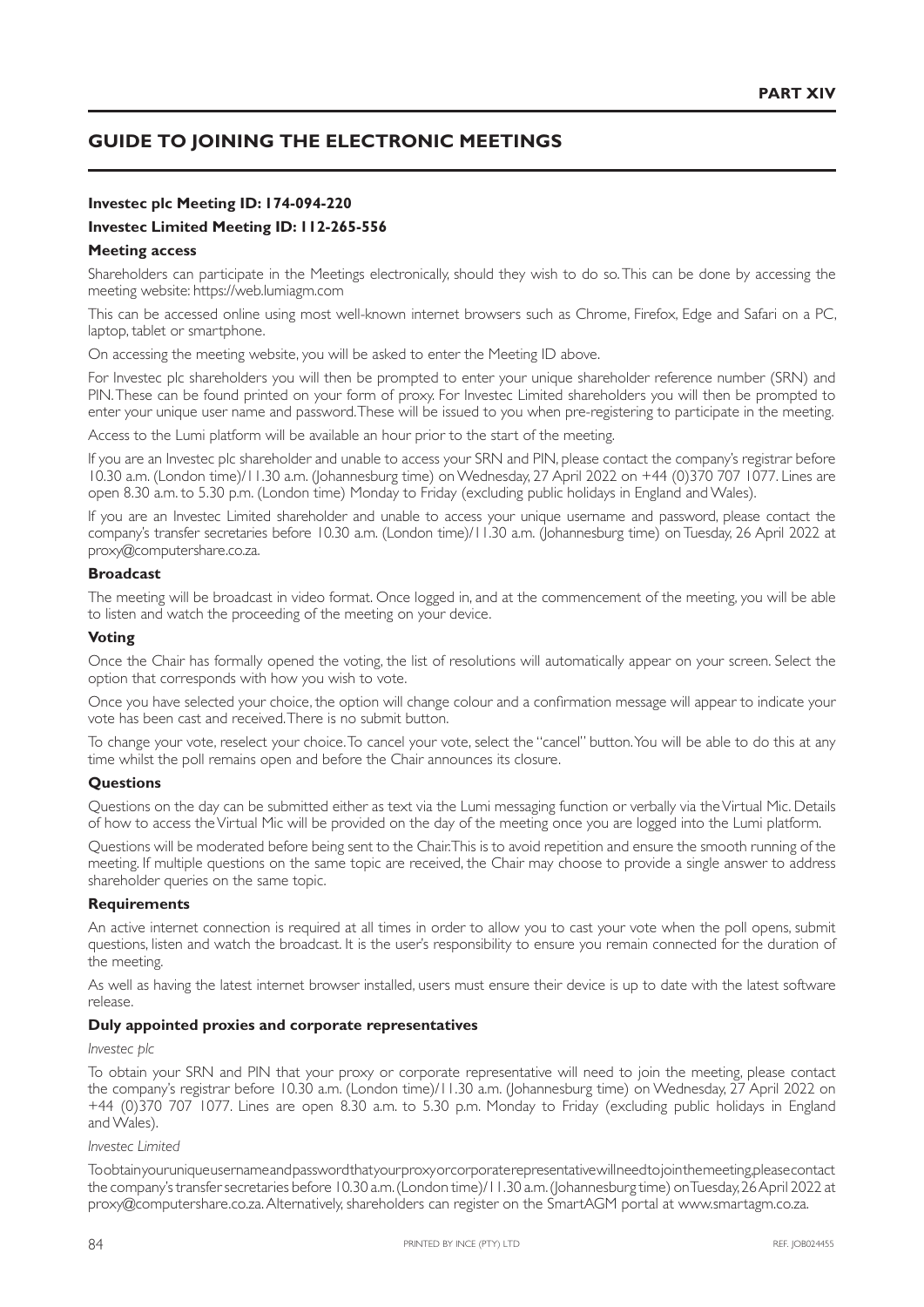## **INVESTEC LIMITED ORDINARY SHAREHOLDER FORM OF PROXY**

#### **General meeting of Investec Limited**

#### *Out of the Ordinary*

(Registration number 1925/002833/06) JSE share code: INL | ISIN: ZAE000081949 BSE share code: INVESTEC NSX share code: IVD LEI: 213800CU7SM6O4UWOZ70 (the "**company**")



Only for use by Investec Limited's Ordinary Shareholders who have not Dematerialised their ordinary shares or who have Dematerialised their ordinary shares and selected "own name" registration with Computershare's CSDP.

## **Please read the Notice of Investec Limited General Meeting in PART XII of the circular published on Friday, 18 March 2022 (the "Circular") and the Explanatory Notes overleaf before completing this Form of Proxy.**

For use by Investec Limited's Ordinary Shareholders who have not Dematerialised their Investec Limited ordinary shares or who have Dematerialised their Investec Limited ordinary shares but with own name registration at the Investec Limited General Meeting to be held at 10.30 a.m. (London time)/11.30 a.m. (Johannesburg time) on Thursday, 28 April 2022 at the registered office of Investec Limited, 100 Grayston Drive, Sandown, Sandton 2146, South Africa.

Shareholders who have Dematerialised their Investec Limited ordinary shares must inform their Central Securities Depository Participants (CSDP) or broker of their intention to attend the Investec Limited General Meeting and request their CSDP or broker to issue them with the necessary letters of representation to attend or provide their CSDP or broker with their voting instructions should they not wish to attend the Investec Limited General Meeting in person.

| I/We                    |                                 |                |
|-------------------------|---------------------------------|----------------|
| (print name(s) in full) |                                 |                |
| $\circ f$               |                                 |                |
| (full address)          |                                 |                |
| (email address)         |                                 |                |
| (telephone number)      |                                 |                |
|                         |                                 |                |
| being holder(s) of      | Ordinary shares of R0.0002 each |                |
| do hereby appoint       |                                 |                |
| $\circ$ f               |                                 | or falling him |
| of                      |                                 | or falling him |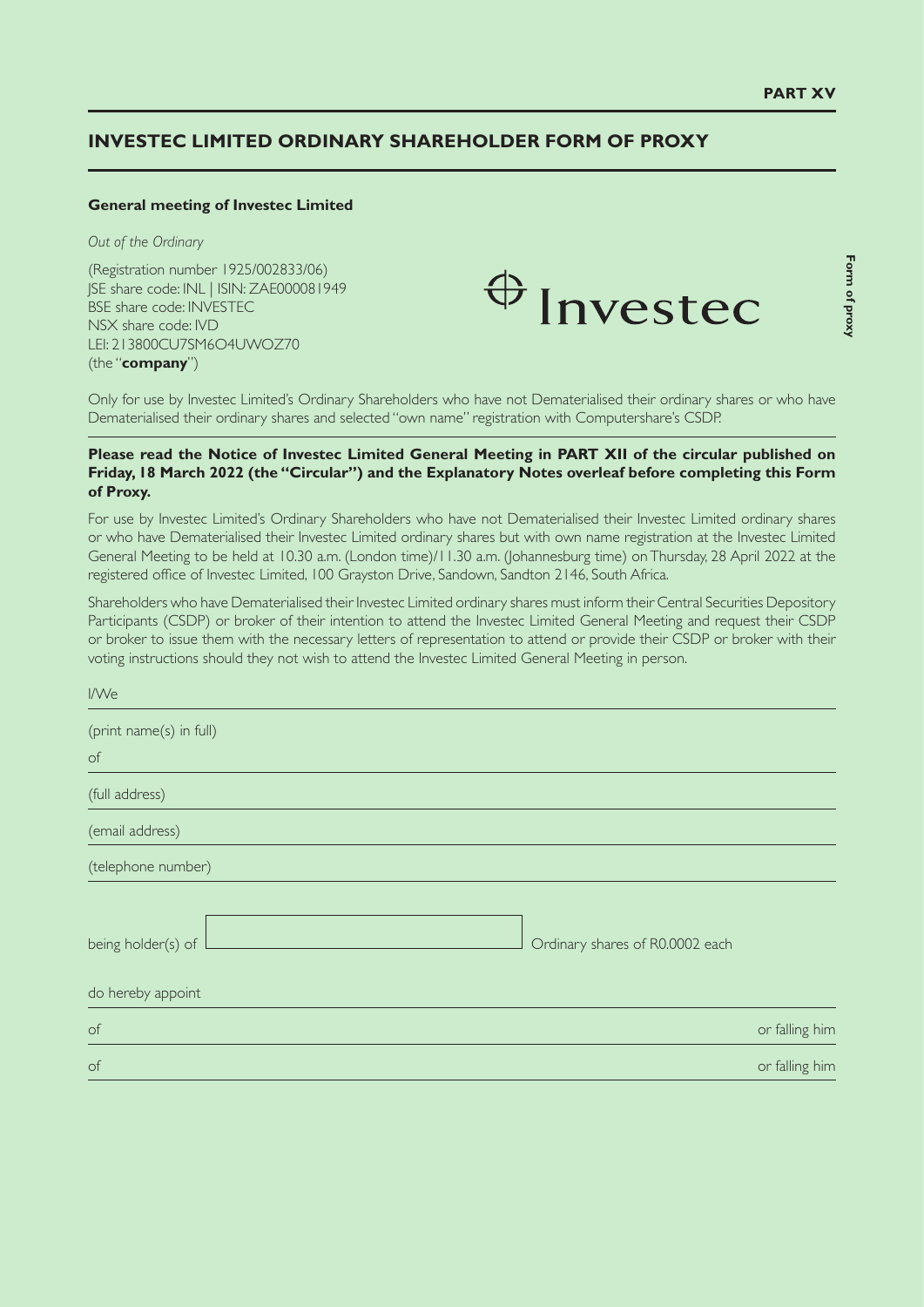|    |                                                                                                                                                                                                                                                                                                                                   |  | In favour of<br><b>Against</b> | <b>Abstain</b> |
|----|-----------------------------------------------------------------------------------------------------------------------------------------------------------------------------------------------------------------------------------------------------------------------------------------------------------------------------------|--|--------------------------------|----------------|
|    | <b>Common business: Investec plc and Investec Limited</b><br><b>Ordinary Resolutions</b>                                                                                                                                                                                                                                          |  |                                |                |
| Ι. | To approve:                                                                                                                                                                                                                                                                                                                       |  |                                |                |
|    | the distribution of Ninety One Limited Shares to: (i) Investec Limited<br>(i)<br>Ordinary Shareholders on the Investec Limited Register at the<br>Distribution Record Time; and (ii) via the Investec SA DAS Share,<br>Investec plc Ordinary Shareholders on the Investec plc SA Register at<br>the Distribution Record Time; and |  |                                |                |
|    | the authorisation of the directors of Investec Limited to take all such<br>(ii)<br>action as they may consider necessary or appropriate to carry out the<br>Proposals into effect,                                                                                                                                                |  |                                |                |
|    | as set out in the Notice of Investec Limited General Meeting.                                                                                                                                                                                                                                                                     |  |                                |                |
|    | Special business: Investec plc and Investec Limited<br><b>Special Resolutions</b>                                                                                                                                                                                                                                                 |  |                                |                |
| 2. | To approve, subject to the passing of Resolution 1:                                                                                                                                                                                                                                                                               |  |                                |                |
|    | the amendments to the Investec DAT Deeds; and<br>(i)                                                                                                                                                                                                                                                                              |  |                                |                |
|    | the authorisation of the directors of Investec Limited to take all such<br>(ii)<br>action as they may consider necessary or appropriate to carry out the<br>Proposals into effect,                                                                                                                                                |  |                                |                |
|    | as set out in the Notice of Investec Limited General Meeting.                                                                                                                                                                                                                                                                     |  |                                |                |
|    | <b>Special business: Investec plc</b><br><b>Ordinary Resolution with a 75% majority</b>                                                                                                                                                                                                                                           |  |                                |                |
| 3. | To approve, subject to the passing of Resolutions 1 and 2:                                                                                                                                                                                                                                                                        |  |                                |                |
|    | that with effect from the Scheme Effective Time, the share premium<br>(i)<br>account of Investec plc be reduced by £251,000,000 and:                                                                                                                                                                                              |  |                                |                |
|    | part thereof be repaid in specie by Investec plc transferring such<br>(a)<br>number of Ninety One plc Shares to the Scheme Shareholders<br>on the UK Register as appearing at the Scheme Record Time as<br>is equal to 0.13751 Ninety One plc Shares for each Scheme Share<br>held by them; and                                   |  |                                |                |
|    | (b) the balance (if any) thereof be retained by Investec plc and<br>transferred to the reserves of Investec plc to be available for<br>future distributions by Investec plc from time to time or applied<br>by Investec plc from time to time toward any purpose to which<br>such reserves may be applied;                        |  |                                |                |
|    | the authorisation of the directors of Investec plc to take the necessary<br>(11)<br>actions to carry the Scheme into effect; and                                                                                                                                                                                                  |  |                                |                |
|    | the amendments to the Investec plc Articles of Association in<br>(III)<br>connection with the UK Distribution,                                                                                                                                                                                                                    |  |                                |                |
|    | as set out in the Notice of Investec Limited General Meeting.                                                                                                                                                                                                                                                                     |  |                                |                |

Signature: Date: Date: Date: Date: Date: Date: Date: Date: Date: Date: Date: Date: Date: Date: Date: Date: Date: Date: Date: Date: Date: Date: Date: Date: Date: Date: Date: Date: Date: Date: Date: Date: Date: Date: Date: D

An Investec Limited ordinary shareholder entitled to attend and vote at the General Meeting is entitled to appoint a proxy (who need not be a shareholder of the company) to attend, and, on a poll, to vote in his or her place. Each resolution is to be decided on a poll and an Investec Limited ordinary shareholder or his or her proxy shall have one vote for every ordinary share held.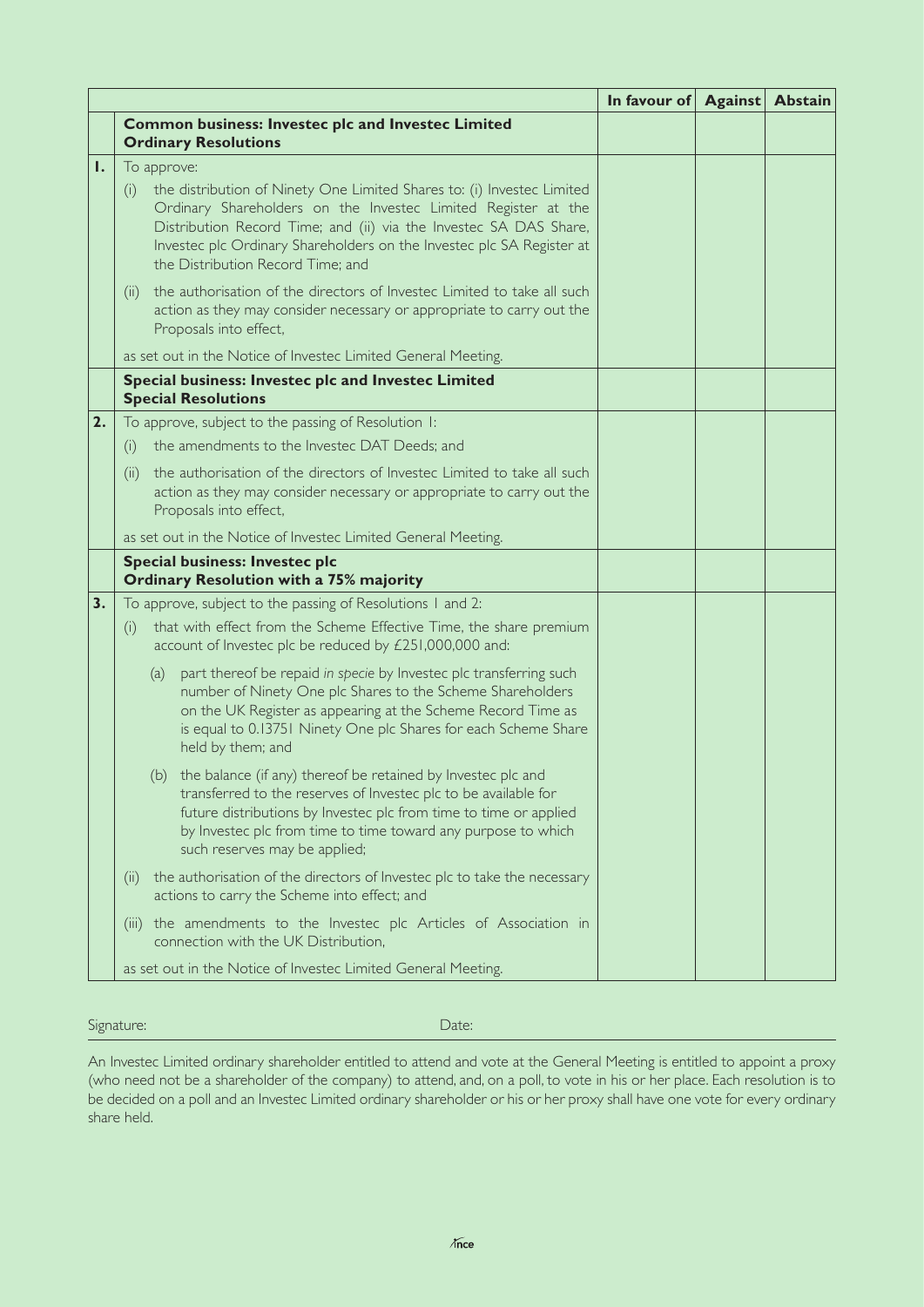#### **Notes and summary of rights under section 58 of the South African Companies Act, No 71 of 2008, as amended**

- 1. Full details of the resolutions to be proposed at the General Meeting, with explanatory notes, are set out in the Notice of Investec Limited General Meeting which is set out in PART XII of the Circular. Before completing and returning this Form of Proxy, please also read PART II of the Circular ("Action to be Taken"). Terms defined in the Circular published on 18 March 2022 shall apply in this Form of Proxy unless the context requires otherwise.
- 2. A shareholder entitled to attend and vote at the General Meeting is entitled to appoint any one or more individuals (who need not be a shareholder of the company) as a proxy to attend, speak and, on a poll, vote in his place at the General Meeting, provided that, if more than one proxy is concurrently appointed by a shareholder, each proxy is appointed to exercise the rights attaching to different shares held by that shareholder. Such shareholder may insert the name of a proxy or the names of two alternative proxies of the shareholder's choice in the space provided, with or without deleting "the chair of the meeting", provided that any such deletion must be signed in full by the shareholder. The person whose name stands first on the proxy form and who is present at the General Meeting will be entitled to act as proxy to the exclusion of those whose names follow. Should a proxy not be specified, this will be exercised by the chair of the General Meeting.
- 3. Each resolution is to be decided on a poll and a shareholder or his or her proxy shall have one vote for every share held. You are not obliged either to cast all your votes or to cast all your votes in the same way. Please instruct your proxy how to vote by either:
	- (i) marking the appropriate box with an "X" next to each resolution, in which event the proxy will cast all your votes in the manner so specified; or
	- (ii) setting out the number of votes to be cast in each box (i.e. in favour of and/or against and/or by way of abstention) in respect of each resolution, provided that, if for any resolution the aggregate number of votes to be cast would exceed the total number of shares held, you will be deemed to have given no specific instruction as to how you wish your proxy to vote in respect of that resolution. Your proxy will have discretion to vote in respect of your total holding on any resolution on which you have not (or are deemed not to have) given specific instruction as to how to vote and, unless instructed otherwise, on any business which may properly come before the meeting.
- 4. The date must be filled in on this Form of Proxy when it is signed.
- 5. If you are signing in a representative capacity, whether for another person or for an organisation, then, in order for this form to be valid, you must include a power of attorney or other written authority that authorises you to sign (or a certified copy of such power or authority).
- 6. In the case of a company, the proxy form should either be sealed by the company or signed by a director or an authorised signatory (and the provisions of paragraph 5 shall apply to such authorised signatory).
- 7. In the case of joint holders, only one needs to sign. If more than one joint holder votes, whether in person or by proxy, only the most senior shareholder who renders a vote, whether in person or by proxy, will be counted. For this purpose, seniority is determined by the order in which shareholders' names appear in the register for that share.
- 8. Any alteration or correction made to this Form of Proxy must be initialled by the signatory or signatories.
- 9. A minor must be assisted by his or her parent/guardian and the relevant documentary evidence establishing his or her legal capacity must be attached to this Form of Proxy unless previously recorded by the company or waived by the chair of the General Meeting.
- 10. The chair of the General Meeting may reject or accept any proxy form which is completed and/or received other than in compliance with these notes.
- 11. The return of this Form of Proxy will not prevent you from attending the meeting and voting in person.
- 12. A proxy may not delegate his or her authority to act on behalf of the shareholder to another person.
- 13. The appointment of a proxy or proxies:
	- (i) is suspended at any time to the extent that the shareholder chooses to act directly and in person in the exercise of any rights as a shareholder;
	- (ii) is revocable, in which case the shareholder may revoke the proxy appointment by:
		- (a) cancelling it in writing or making a later inconsistent appointment of a proxy; and
		- (b) delivering a copy of the revocation instrument to the proxy and to the company.
- 14. Should the instrument appointing a proxy or proxies have been delivered to the company, as long as the appointment remains in effect, any notice that is required by the South African Companies Act, 2008, as amended, or the company's Memorandum of Incorporation to be delivered by such company to the shareholder, must be delivered by such company to:
	- (i) the shareholder; or
	- (ii) the proxy or proxies, if the shareholder has directed the company to do so in writing and has paid any reasonable fee charged by the company for doing so.
- 15. The proxy appointment remains valid only until the end of the relevant meeting at which it was intended to be used, unless revoked as contemplated in section 58(5) of the South African Companies Act, 2008.
- 16. It is requested that this Form of Proxy be deposited at the company's Transfer Secretaries as soon as possible and, in any event, so as to be received no later than 24 hours (excluding any part of a day that is not a business day) before the time appointed for the meeting:

Computershare Investor Services Proprietary Limited Rosebank Towers 15 Biermann Avenue Rosebank 2196

Private Bag X9000 Saxonwold 2132

or emailed to:

proxy@computershare.co.za

Notwithstanding the above, proxy forms not delivered by the relevant time can nevertheless be lodged with the chair of the General Meeting or the Transfer Secretaries at any time before the proxy exercises any rights of the shareholder at the meeting.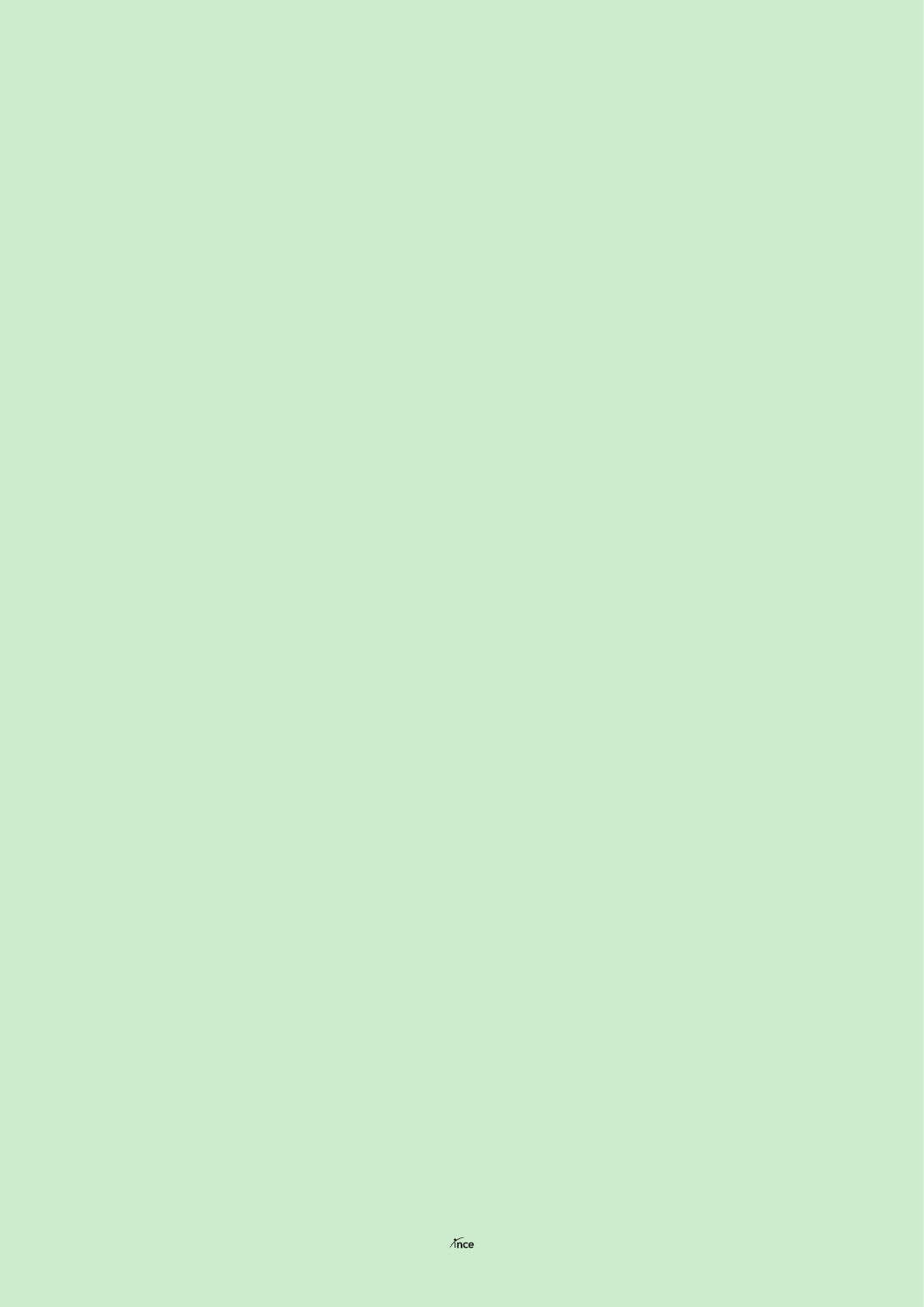# **INVESTEC LIMITED PREFERENCE SHAREHOLDER FORM OF PROXY**

#### **General meeting of Investec Limited**

#### *Out of the Ordinary*

(Registration number 1925/002833/06) JSE share code: INPR | ISIN: ZAE000063814 BSE share code: INVESTEC NSX share code: IVD LEI: 213800CU7SM6O4UWOZ70 (the "**company**")



Only for use by Investec Limited's Preference Shareholders who have not Dematerialised their Preference Shares or who have Dematerialised their Investec Limited Preference Shares and selected "own name" registration with Computershare's CSDP.

#### **Please read the Notice of Investec Limited General Meeting in PART XII of the circular published on Friday, 18 March 2022 (the "Circular") and the Explanatory Notes overleaf before completing this Form of Proxy.**

For use by Investec Limited's Preference Shareholders who have not Dematerialised their Investec Limited Preference Shares or who have Dematerialised their Investec Limited Preference Shares but with own name registration at the Investec Limited General Meeting to be held at 10.30 a.m. (London time)/11.30 a.m. (Johannesburg time) on Thursday, 28 April 2022 at the registered office of Investec Limited, 100 Grayston Drive, Sandown, Sandton 2146, South Africa.

Shareholders who have Dematerialised their Investec Limited Preference Shares must inform their Central Securities Depository Participants (CSDP) or broker of their intention to attend the Investec Limited General Meeting and request their CSDP or broker to issue them with the necessary letters of representation to attend or provide their CSDP or broker with their voting instructions should they not wish to attend the Investec Limited General Meeting in person.

| I/We                                                                          |                |
|-------------------------------------------------------------------------------|----------------|
| (print name(s) in full)                                                       |                |
| $\circ f$                                                                     |                |
| (full address)                                                                |                |
| (email address)                                                               |                |
| (telephone number)                                                            |                |
| being holder(s) of<br>Investec Limited Preference Shares<br>do hereby appoint |                |
| $\circ f$                                                                     | or falling him |
| $\circ$ f                                                                     | or falling him |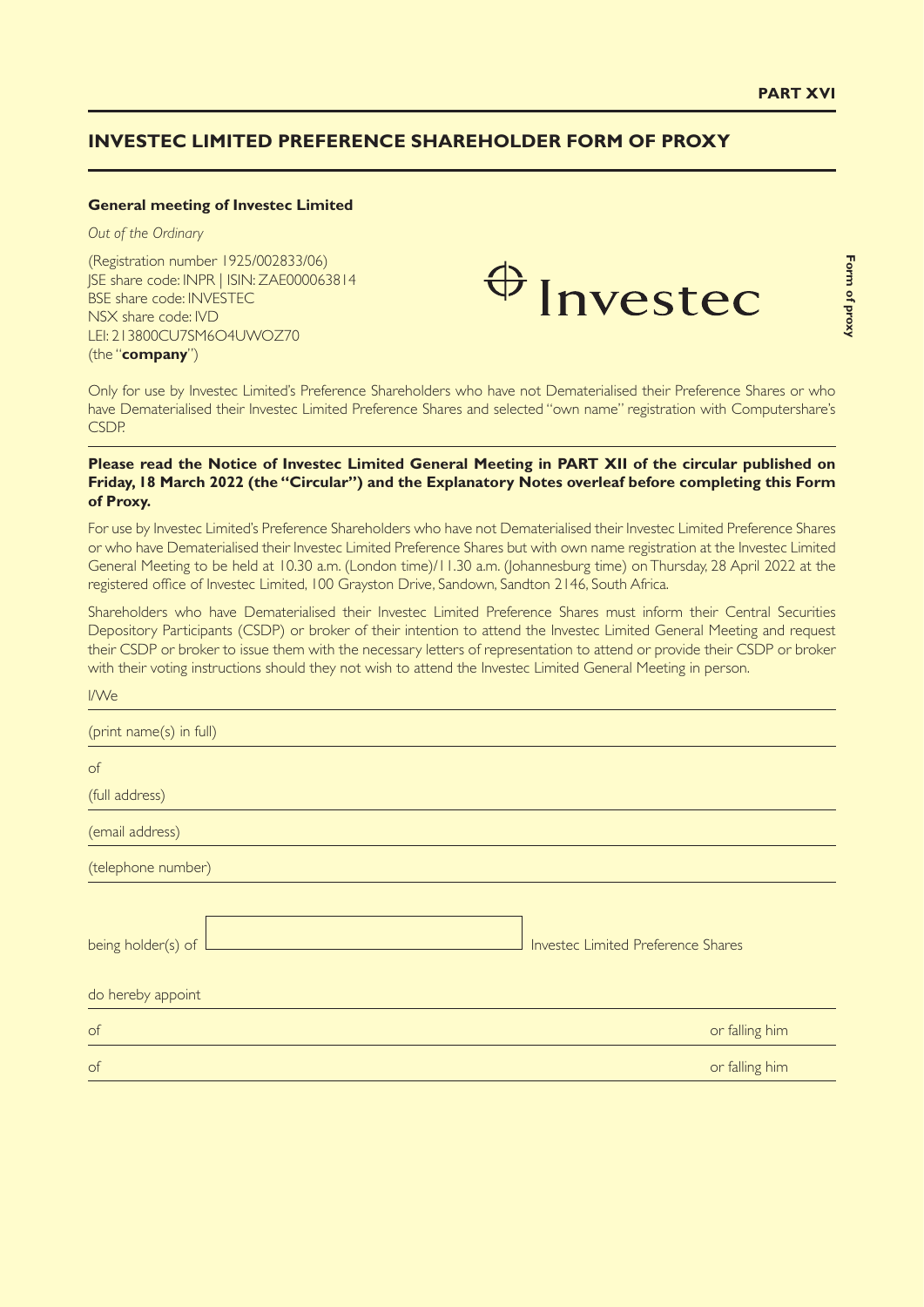|    |                                                                                                                                                                                                                                                                                                            | In favour of Against | <b>Abstain</b> |
|----|------------------------------------------------------------------------------------------------------------------------------------------------------------------------------------------------------------------------------------------------------------------------------------------------------------|----------------------|----------------|
|    | <b>Special business: Investec plc</b><br><b>Ordinary Resolution with a 75% majority</b>                                                                                                                                                                                                                    |                      |                |
| 3. | To approve, subject to the passing of Resolutions 1 and 2 by the Investec<br>ordinary shareholders:                                                                                                                                                                                                        |                      |                |
|    | that with effect from the Scheme Effective Time, the share premium<br>(i)<br>account of Investec plc be reduced by £251,000,000 and:                                                                                                                                                                       |                      |                |
|    | (a) part thereof be repaid in specie by Investec plc transferring such<br>number of Ninety One plc Shares to the Scheme Shareholders<br>on the UK Register as appearing at the Scheme Record Time as<br>is equal to 0.13751 Ninety One plc Shares for each Scheme Share<br>held by them; and               |                      |                |
|    | (b) the balance (if any) thereof be retained by Investec plc and<br>transferred to the reserves of Investec plc to be available for<br>future distributions by Investec plc from time to time or applied<br>by Investec plc from time to time toward any purpose to which<br>such reserves may be applied; |                      |                |
|    | the authorisation of the directors of Investec plc to take the necessary<br>(ii)<br>actions to carry the Scheme into effect; and                                                                                                                                                                           |                      |                |
|    | the amendments to the Investec plc Articles of Association in<br>(iii)<br>connection with the UK Distribution,                                                                                                                                                                                             |                      |                |
|    | as set out in the Notice of Investec Limited General Meeting.                                                                                                                                                                                                                                              |                      |                |

Signature: Date: Date: Date: Date: Date: Date: Date: Date: Date: Date: Date: Date: Date: Date: Date: Date: Date: Date: Date: Date: Date: Date: Date: Date: Date: Date: Date: Date: Date: Date: Date: Date: Date: Date: Date: D

An Investec Limited Preference Shareholder entitled to attend and vote at the General Meeting is entitled to appoint a proxy (who need not be a shareholder of the company) to attend, and, on a poll, to vote in his or her place. Each resolution is to be decided on a poll and an Investec Limited Preference Shareholder or his or her proxy shall have one vote for every Investec Limited Preference Share held.